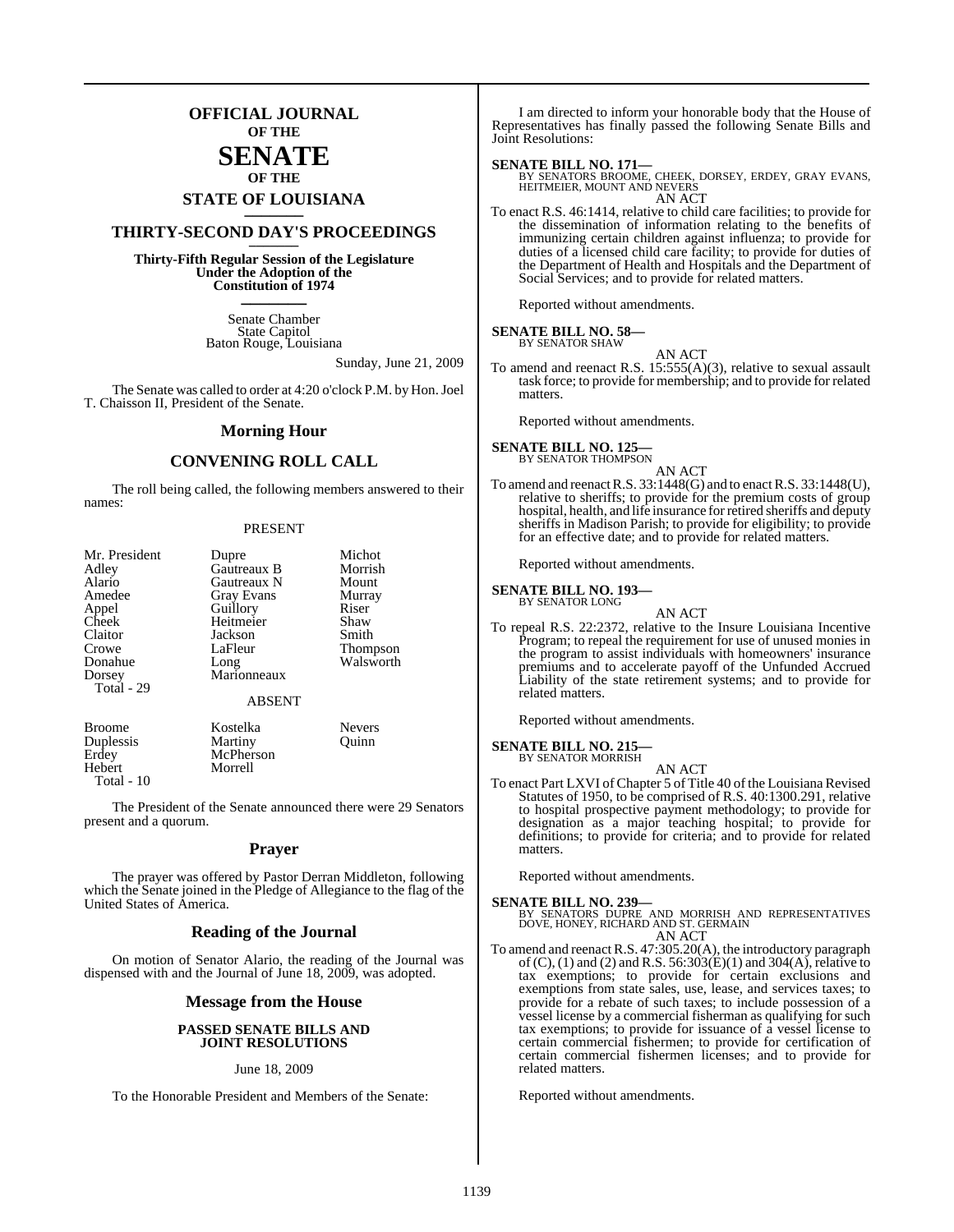## **Page 2 SENATE 32nd DAY'S PROCEEDINGS**

### June 21, 2009

SENATE BILL NO. 241—<br>
BY SENATORS MOUNT, ADLEY, ALARIO, AMEDEE, APPEL, BROOME, CHAISSON, CHEEK, CROWE, DONAHUE, DORSEY, DUPLESSIS,<br>
CHAISSON, CHEEK, CROWE, DONAHUE, DORSEY, DUPLESSIS,<br>
EUPRE, ERDEY, B. GAUTREAUX, N. GAUTRE

To enact Subpart K of Part I of Chapter 1 of Subtitle II of Title 47 of the Louisiana Revised Statutes of 1950, to be comprised of R.S. 47:120.33, relative to state individual income tax checkoffs; to provide for the income tax checkoff for donations to the National Lung Cancer Partnership; and to provide for related matters.

Reported without amendments.

#### **SENATE BILL NO. 339—**

BY SENATOR MARIONNEAUX AN ACT

To amend and reenact R.S. 51:1927.1(C), relative to the Louisiana Capital Companies Tax Credit Program; to provide relative to the placement of the investment pool in qualified investments; and to provide for related matters.

Reported without amendments.

#### **SENATE BILL NO. 84—** BY SENATOR ADLEY

AN ACT

To amend and reenact R.S. 38:2212.1(A)(1), relative to public contracts; to increase the limit for the purchase of materials and supplies to the sum of thirty thousand dollars for public entities without the necessity of advertisement; and to provide for related matters.

Reported without amendments.

#### **SENATE BILL NO. 114—** BY SENATOR NEVERS

AN ACT

To repeal R.S. 47:6033(B)(4), relative to tax credits; to repeal a requirement that the Workforce Development Commission provide the Department of Revenue a certain annual list; and to provide for related matters.

Reported without amendments.

#### **SENATE BILL NO. 147—** BY SENATOR MURRAY

AN ACT

To amend and reenact R.S. 47:6019(A)(3)(b)(i)(aa), relative to the tax credit for the rehabilitation of historic structures; to increase the number of allowable transfers; to provide for an effective date; and to provide for related matters.

Reported without amendments.

#### **SENATE BILL NO. 160—** BY SENATOR MARIONNEAUX

AN ACT

To enact R.S. 47:1675(A)(6), relative to tax credits; to provide that any tax credit against income or corporate franchise tax with a "cap" on the amount of the credit allowed be administered on a first-come, first-serve basis unless otherwise provided by the statute granting the tax credit; to provide an exception when the total tax credits requested on a single business day exceed tax credits available under the credit "cap"; and to provide for related matters.

Reported without amendments.

#### **SENATE BILL NO. 66—**

BY SENATOR DUPRE

AN ACT To enact R.S. 38:329.4, relative to levees; to provide relative to the powers and duties of the North Lafourche Conservation, Levee and Drainage District; to provide relative to bonding and taxing authority of the district; and to provide for related matters.

Reported without amendments.

## **SENATE BILL NO. 134—** BY SENATOR MURRAY

AN ACT

To amend and reenact R.S.  $38:2212(A)(1)(b)(ii)(bb)$  and  $(3)(c)(ii)$ , relative to public contracts; to provide for the submission of other documentation and information; and to provide for related matters.

Reported without amendments.

### **SENATE BILL NO. 158—** BY SENATOR B. GAUTREAUX AND REPRESENTATIVE HILL AN ACT

To amend and reenact R.S. 36:4(U), R.S. 43:111(A)(9), and R.S. 51:1317, 1318(A) and (D), and 1319(A)(1), (2), (3), (4), and (B)(5), relative to the Louisiana Retirement Development Commission; to change the name of the commission to the Encore Louisiana Commission; to provide that the commission shall market Louisiana to persons fifty years old and above; and to provide for related matters.

Reported without amendments.

#### **SENATE BILL NO. 187—** BY SENATOR HEITMEIER

- AN ACT
- To amend and reenact R.S. 32:361.2, relative to motor vehicle equipment; to provide relative to medical exemptions from prohibitions on certain window tinting; to provide relative to the contents of an affidavit for such medical exemption; to require certain information; to provide for certain departmental and board actions; to provide for violations; and to provide for related matters.

Reported without amendments.

**SENATE BILL NO. 229—** BY SENATOR GRAY EVANS AND REPRESENTATIVES BARROW, BROSSETT, CHANDLER, HENDERSON, HINES, ROSALIND JONES, LEGER, MILLS, NORTON, RITCHIE, GARY SMITH, ST. GERMAIN, STIAES AND WILLIAMS

#### AN ACT

To amend and reenact R.S. 32:403, the introductory paragraph of  $412.1(A), 413(B),$  and R.S.  $40:1321(C)$ , to enact R.S.  $32:412(J),$  $412.1(D)$ , and  $429(C)$ , relative to motor vehicles; to provide an exemption for the payment of fees and handling charges for state issued driver's licenses and identification cards to children who are in the care, custody, or guardianship of the office of community services; and to provide for related matters.

Reported without amendments.

**SENATE BILL NO. 323—**<br>BY SENATOR ADLEY AND REPRESENTATIVES HENRY BURNS,<br>MORRIS AND JANE SMITH

#### AN ACT

To enact R.S. 38:291(J), relative to levee districts; to create and provide relative to the North Bossier Levee and Drainage District; to provide for its authority, powers, duties, functions, and responsibilities, including the authority to incur debt and levy ad valorem taxes subject to voter approval; to provide for its board of commissioners and for the nomination and appointment of members to the board; to provide for the transfer of assets; and to provide for related matters.

Reported without amendments.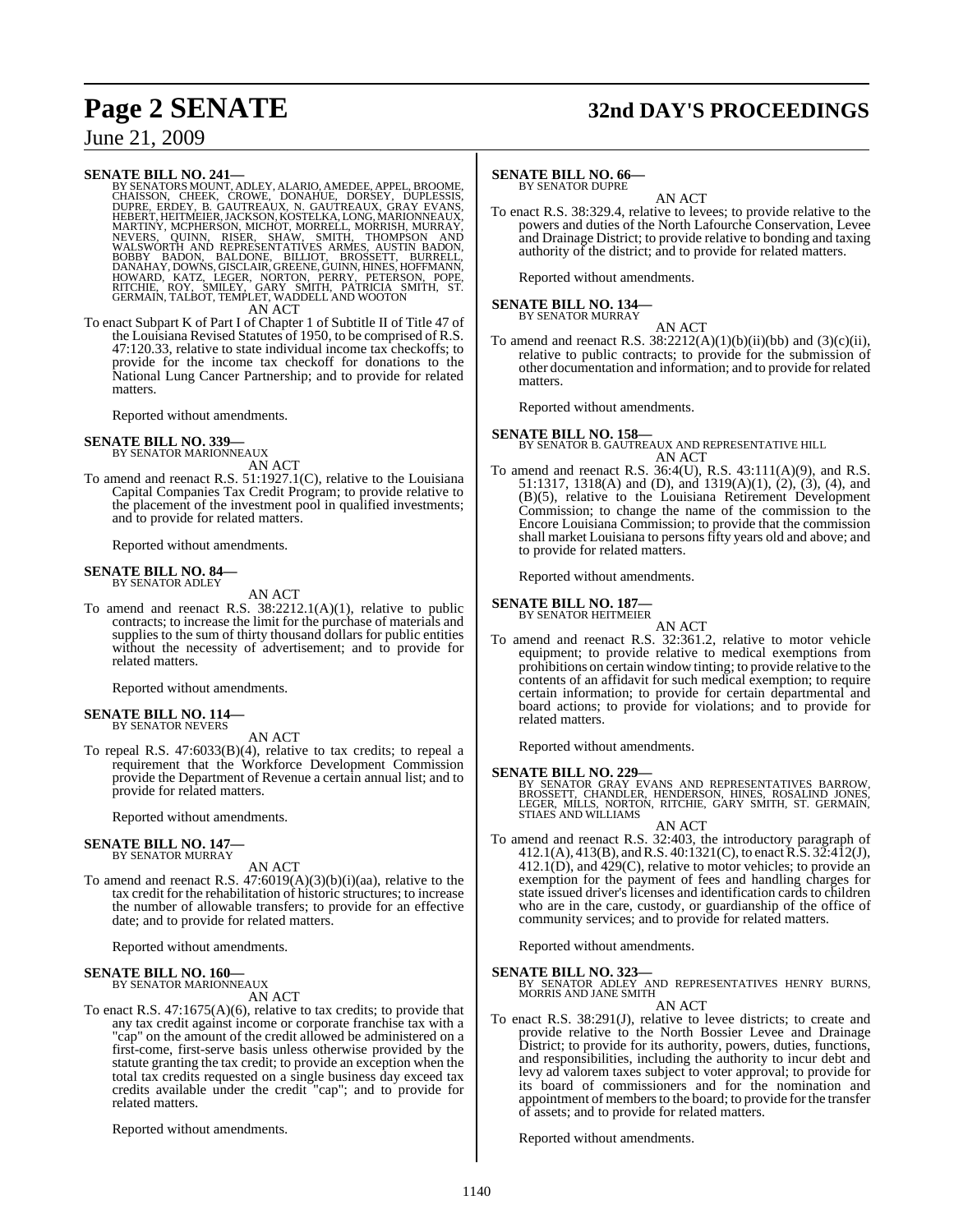## **32nd DAY'S PROCEEDINGS Page 3 SENATE**

#### **SENATE BILL NO. 262—** BY SENATOR MARTINY

AN ACT

To amend and reenact R.S. 40:531(E) and to repeal Section 2 and Section 3 of Act No. 874 of the 2008 Regular Session of the Legislature, relative to commissioners of local housing authority; to remove requirement oflandlord commissioner; and to provide for related matters.

Reported without amendments.

Respectfully submitted, ALFRED W. SPEER Clerk of the House of Representatives

#### **Reports of Committees**

The following reports of committees were received and read:

#### **REPORT OF COMMITTEE ON**

#### **JUDICIARY B**

Senator Daniel R. Martiny, Chairman on behalf of the Committee on Judiciary B, submitted the following report:

#### June 18, 2009

To the President and Members of the Senate:

I am directed by your Committee on Judiciary B to submit the following report:

#### **HOUSE BILL NO. 70—** BY REPRESENTATIVE HARDY

AN ACT

To enact R.S. 13:10.4, relative to witness protection; to provide for the assessment of court costs to be used for the witness protection program; to provide for the collection and disbursement of monies; to provide for an annual audit; to provide for a contingent effective date; and to provide for related matters.

Reported favorably.

Respectfully submitted, DANIEL R. MARTINY Chairman

#### **REPORT OF COMMITTEE ON**

#### **FINANCE**

Senator Michael J. "Mike" Michot, Chairman on behalf of the Committee on Finance, submitted the following report:

#### June 19, 2009

To the President and Members of the Senate:

I am directed by your Committee on Finance to submit the following report:

#### **HOUSE BILL NO. 863—**

BY REPRESENTATIVES FANNIN AND TUCKER AND SENATORS MICHOT AND CHAISSON AN ACT

To appropriate funds to defray the expenses of the Louisiana Judiciary, including the Supreme Court, Courts of Appeal, District Courts, Criminal District Court of Orleans Parish, and other courts; and to provide for related matters.

Reported with amendments.

#### **HOUSE BILL NO. 870—**

BY REPRESENTATIVE FANNIN AN ACT

To provide with respect to the Revenue Sharing Fund and the allocation and distribution thereof for Fiscal Year 2009-2010; and to provide for related matters.

Reported with amendments.

Respectfully submitted, MICHAEL J. "MIKE" MICHOT Chairman

#### **House Bills and Joint Resolutions on Second Reading Reported by Committees**

Senator B. Gautreaux asked for and obtained a suspension of the rules to take up House Bills and Joint Resolutions just reported by Committees.

**HOUSE BILL NO. 70—** BY REPRESENTATIVE HARDY

AN ACT

To enact R.S. 13:10.4, relative to witness protection; to provide for the assessment of court costs to be used for the witness protection program; to provide for the collection and disbursement of monies; to provide for an annual audit; to provide for a contingent effective date; and to provide for related matters.

Reported favorably by the Committee on Judiciary B. The bill was read by title and referred to the Legislative Bureau.

**HOUSE BILL NO. 863—** BY REPRESENTATIVES FANNIN AND TUCKER AND SENATORS MICHOT AND CHAISSON AN ACT

To appropriate funds to defray the expenses of the Louisiana Judiciary, including the Supreme Court, Courts of Appeal, District Courts, Criminal District Court of Orleans Parish, and other courts; and to provide for related matters.

Reported with amendments by the Committee on Finance.

#### **SENATE COMMITTEE AMENDMENTS**

Amendments proposed by Senate Committee on Finance to Engrossed House Bill No. 863 by Representative Fannin

AMENDMENT NO. 1

On page 12, delete line 17 and insert "amount of Three Million Six Hundred Ninety-Seven Thousand Nine Hundred Seventy-Seven and"

#### AMENDMENT NO. 2

On page 12, line 18, change "(\$7,164,711.00)" to "(\$3,697,977.00)"

On motion of Senator Michot, the committee amendment was adopted. The amended bill was read by title and referred to the Legislative Bureau.

**HOUSE BILL NO. 870—**

BY REPRESENTATIVE FANNIN AN ACT

To provide with respect to the Revenue Sharing Fund and the allocation and distribution thereof for Fiscal Year 2009-2010; and to provide for related matters.

Reported with amendments by the Committee on Finance.

#### **SENATE COMMITTEE AMENDMENTS**

Amendments proposed by Senate Committee on Finance to Reengrossed House Bill No. 870 by Representative Fannin

# June 21, 2009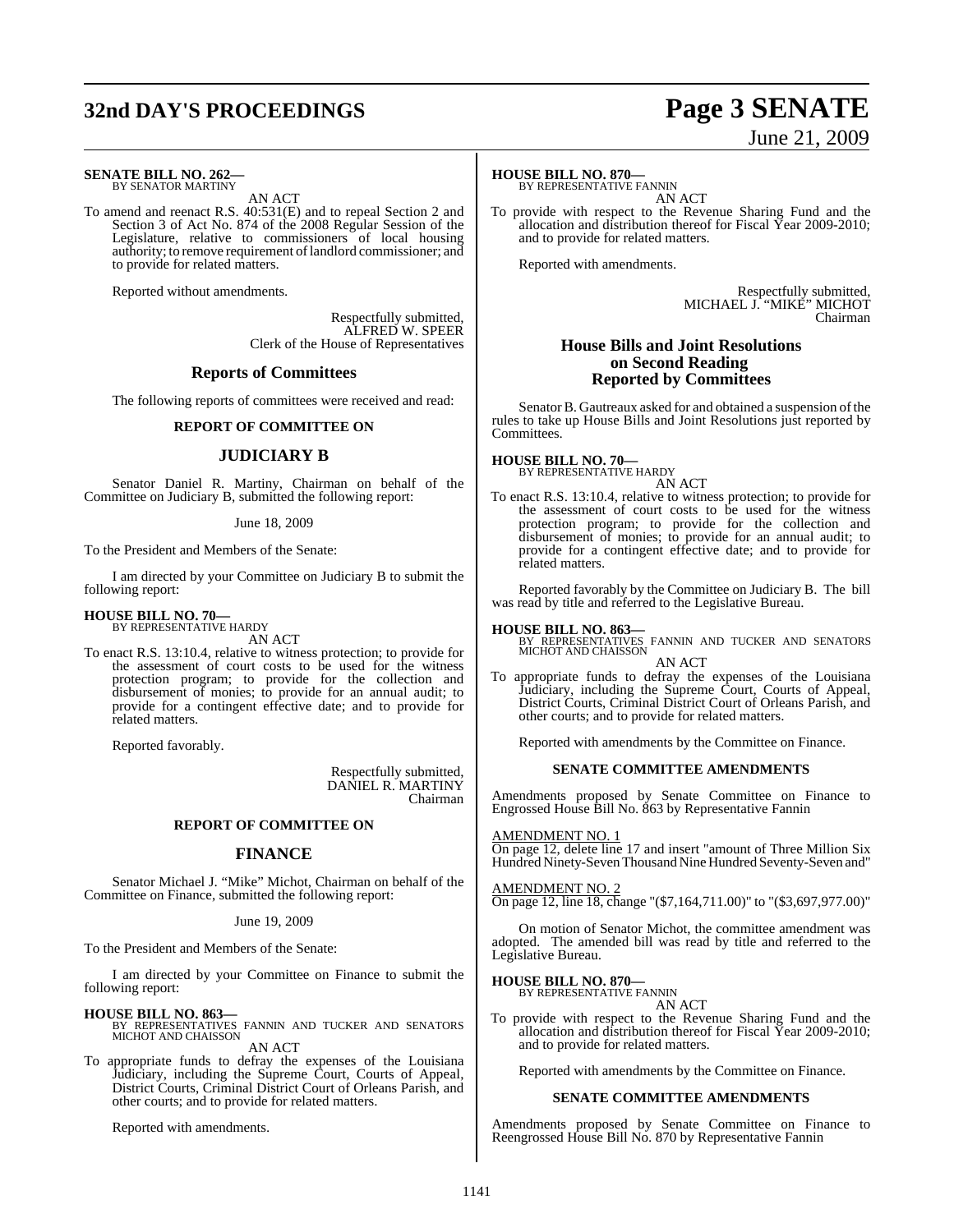#### AMENDMENT NO. 1

On page 15, line 15, after "special" delete the remainder of the line and insert "fund"

#### AMENDMENT NO. 2

On page 15, delete lines 16 through 18 and on line 19, delete "Charles; the remainder shall" and insert "to"

On motion of Senator Michot, the committee amendment was adopted. The amended bill was read by title and referred to the Legislative Bureau.

#### **Rules Suspended**

Senator B. Gautreaux asked for and obtained a suspension of the rules to pass over Senate Bills returned from the House with amendments.

#### **Senate Bills and Joint Resolutions on Third Reading and Final Passage**

**SENATE BILL NO. 342—** BY SENATOR ERDEY

#### AN ACT

To amend and reenact R.S.  $47:6007(B)(3)$ ,  $(C)(2)(b)(i)$ , and  $(D)(2)(d)$ and Section 3(C) of Act No. 456 of the 2007 Regular Session of the Legislature, and to enact R.S. 47:6007(G) and Sections 3(D) and (E) of Act No. 456 of the 2007 Regular Session of the Legislature, relative to motion picture investor tax credits; to provide relative to the initial certification of certain statecertified infrastructure projects and submission of applications for certain state-certified infrastructure projects; to provide relative to requirements and limitations; to provide relative to appeals of a denial of an application for certification; to define certain terms; to provide for certain maximum limitations on tax credits for infrastructure projects; to provide for an effective date; and to provide for related matters.

On motion of Senator McPherson, the bill was read by title and returned to the Calendar, subject to call.

#### **House Concurrent Resolutions on Second Reading Reported by Committees**

## **HOUSE CONCURRENT RESOLUTION NO. 37—** BY REPRESENTATIVE PATRICIA SMITH

A CONCURRENT RESOLUTION

To urge and request each city, parish, and other local public school board to select a high school student from its school district to serve as a student representative on the school board in an informative, advisory, and nonvoting capacity.

Reported favorably by the Committee on Education.

The resolution was read by title. Senator Dorsey moved to concur in the House Concurrent Resolution.

### **ROLL CALL**

The roll was called with the following result:

#### YEAS

| Mr. President | Dupre       | Michot  |
|---------------|-------------|---------|
| Adley         | Gautreaux B | Morrell |
| Alario        | Gautreaux N | Morrish |
| Amedee        | Guillory    | Mount   |
| Appel         | Hebert      | Murray  |
| Cheek         | Heitmeier   | Ouinn   |
| Claitor       | Jackson     | Riser   |
| Donahue       | Long        | Shaw    |
| Dorsey        | Marionneaux | Smith   |

## **Page 4 SENATE 32nd DAY'S PROCEEDINGS**

| Duplessis<br>Total - 30                      | McPherson<br><b>NAYS</b>          | <b>Thompson</b>                       |
|----------------------------------------------|-----------------------------------|---------------------------------------|
| Total - 0                                    | <b>ABSENT</b>                     |                                       |
| <b>Broome</b><br>Crowe<br>Erdey<br>Total - 9 | Gray Evans<br>Kostelka<br>LaFleur | Martiny<br><b>Nevers</b><br>Walsworth |

The Chair declared the Senate had concurred in the House Concurrent Resolution and ordered it returned to the House.

### **Rules Suspended**

Senator Mount asked for and obtained a suspension of the rules to advance to the order of:

### **House Bills and Joint Resolutions on Third Reading and Final Passage**

#### **Bagneris Rule**

Senator Mount moved to suspend the rules to temporarily pass over controversial House Bills on Third Reading and Final Passage with the intention of taking them up later, in their regular order.

Without objection, so ordered.

**HOUSE BILL NO. 33—**<br>BY REPRESENTATIVES LEGER, WHITE, BROSSETT, ABRAMSON, BALDONE, BARROW, BURFORD, HENRY BURNS, DOVE, GISCLAIR,<br>HARDY, HARRISON, HAZEL, HONEY, HOWARD, GIROD JACKSON,<br>ROSALIND JONES, LIGI, LITTLE, LOPINTO,

To amend and reenact R.S. 44:4.1(B)(7), to enact Chapter 15 of Title 15 of the Louisiana Revised Statutes of 1950, to be comprised of R.S. 15:1601 through 1614, and R.S. 36:4(O), and to repeal R.S. 15:262, relative to witness protection; to enact the Witness Protection Services Act; to provide for the development and administration of the witness protection services program; to provide for definitions; to provide for legislative findings; to create the Witness Protection Services Board within the office of the governor; to provide for the membership of the board; to provide for the powers and duties of the board; to authorize the receipt of per diem by certain members of the board; to provide for the purposes of the program; to provide for the components of the program; to provide procedures for obtaining witness protection services; to provide for applicability; to provide for immunity from lawsuits resulting from the delivery or failure to deliver witness protection services; to provide that no right or cause of action is created by the provisions of this Act; to provide for implementation; to provide public records exceptions; to provide exceptions to the open meetings laws; and to provide for related matters.

### **Floor Amendments Sent Up**

Senator Martiny sent up floor amendments.

#### **SENATE FLOOR AMENDMENTS**

Amendments proposed by Senator Martiny to Re-Reengrossed House Bill No. 33 by Representative Leger

#### AMENDMENT NO. 1

On page 10, line 9, change Section" to "Chapter"

On motion of Senator Martiny, the amendments were adopted.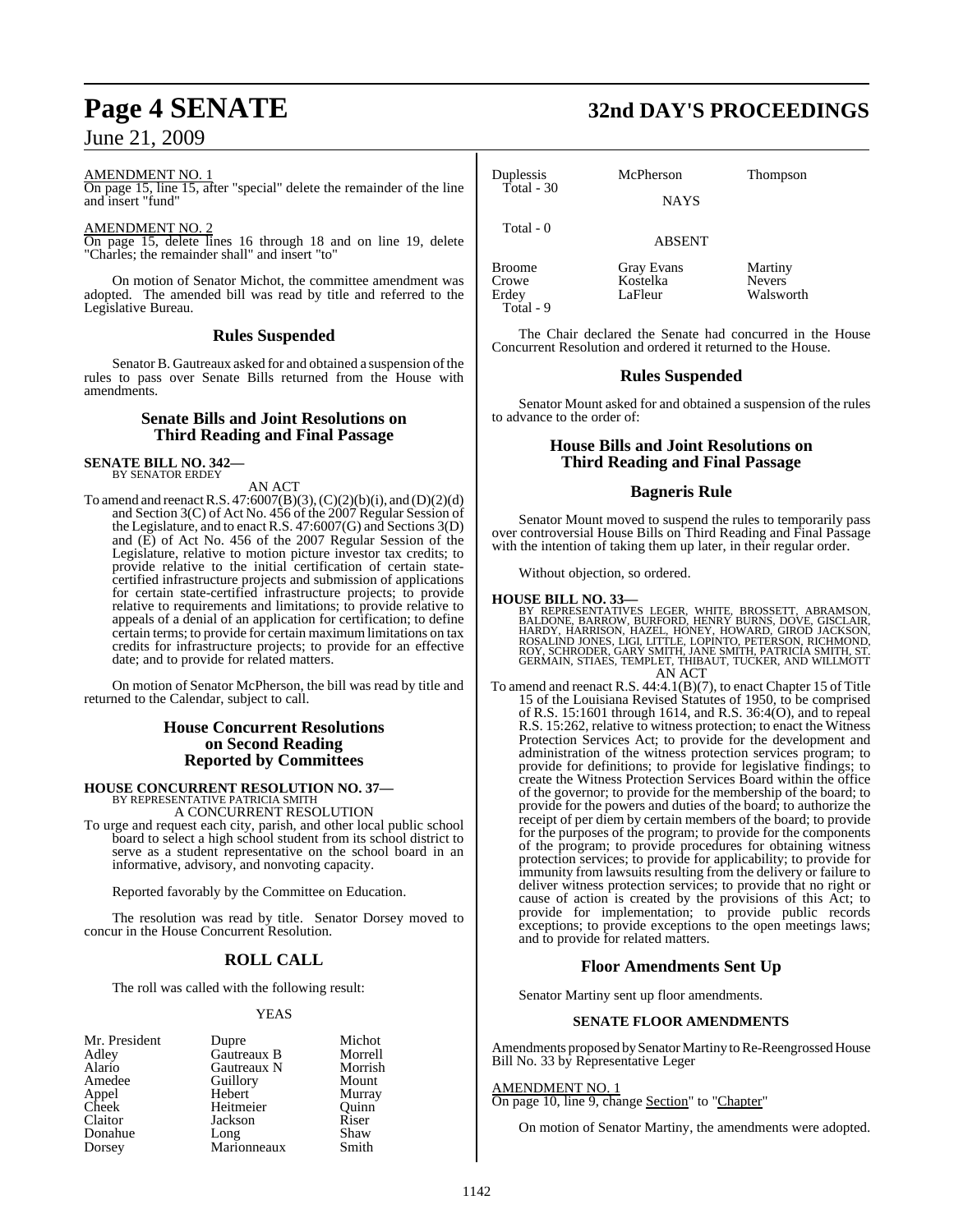## **32nd DAY'S PROCEEDINGS Page 5 SENATE**

### **Floor Amendments Sent Up**

Senator Morrell sent up floor amendments.

#### **SENATE FLOOR AMENDMENTS**

Amendments proposed by Senator Morrell to Re-Reengrossed House Bill No. 33 by Representative Leger

AMENDMENT NO. 1

On page 5, delete lines 1 through 3 in their entirety and insert in lieu thereof the following:<br>"I. The board s

The board shall have the right to employ outside legal counsel.

On motion of Senator Morrell, the amendments were adopted.

#### **Floor Amendments Sent Up**

Senator Claitor sent up floor amendments.

#### **SENATE FLOOR AMENDMENTS**

Amendments proposed by Senator Claitor to Re-Reengrossed House Bill No. 33 by Representative Leger

AMENDMENT NO. 1 On page 2, line 21, after "sibling," and before "or" insert "grandparent, household member,

On motion of Senator Claitor, the amendments were adopted.

The bill was read by title. Senator Morrell moved the final passage of the amended bill.

#### **ROLL CALL**

The roll was called with the following result:

#### YEAS

| Mr. President<br>Adley<br>Alario<br>Amedee<br>Appel<br>Cheek<br>Claitor<br>Donahue<br>Dorsey<br>Duplessis<br>Dupre<br>Erdey<br><b>Total - 35</b> | Gautreaux B<br>Gautreaux N<br><b>Gray Evans</b><br>Guillory<br>Hebert<br>Heitmeier<br>Jackson<br>Long<br>Marionneaux<br>Martiny<br>McPherson<br>Michot | Morrell<br>Morrish<br>Mount<br>Murray<br><b>Nevers</b><br>Ouinn<br>Riser<br>Shaw<br>Smith<br>Thompson<br>Walsworth |
|--------------------------------------------------------------------------------------------------------------------------------------------------|--------------------------------------------------------------------------------------------------------------------------------------------------------|--------------------------------------------------------------------------------------------------------------------|
|                                                                                                                                                  | <b>NAYS</b>                                                                                                                                            |                                                                                                                    |
| Total - 0                                                                                                                                        | <b>ABSENT</b>                                                                                                                                          |                                                                                                                    |
| <b>Broome</b>                                                                                                                                    | Kostelka                                                                                                                                               |                                                                                                                    |

Crowe LaFleur Total - 4

The Chair declared the amended bill was passed and ordered it returned to the House. Senator Morrell moved to reconsider the vote by which the bill was passed and laid the motion on the table.

**HOUSE BILL NO. 34—** BY REPRESENTATIVES FANNIN, CHANDLER, HARDY, ROY, AND SIMON

AN ACT

To amend and reenact R.S. 33:1448(G) and to enact R.S. 33:1448(U), relative to the premium costs of group hospital and health insurance for retired sheriffs and retired deputy sheriffs in June 21, 2009

Bienville Parish; to provide for eligibility for payment of premium costs; and to provide for related matters.

The bill was read by title. Senator Adley moved the final passage of the bill.

### **ROLL CALL**

The roll was called with the following result:

YEAS

| Mr. President<br>Adley<br>Alario | Erdey<br>Gautreaux B<br>Gautreaux N | McPherson<br>Michot<br>Morrell |
|----------------------------------|-------------------------------------|--------------------------------|
| Amedee                           | Guillory                            | Morrish                        |
| Appel                            | Hebert                              | Mount                          |
| Cheek                            | Heitmeier                           | Murray                         |
| Crowe                            | Jackson                             | Ouinn                          |
| Donahue                          | LaFleur                             | Riser                          |
| Dorsey                           | Long                                | Shaw                           |
| Duplessis                        | Marionneaux                         | Thompson                       |
| Dupre                            | Martiny                             | Walsworth                      |
| Total - $33$                     |                                     |                                |
|                                  | <b>NAYS</b>                         |                                |
| Total - 0                        | <b>ABSENT</b>                       |                                |
|                                  |                                     |                                |

Kostelka

Broome Gray Evans Nevers<br>Claitor Kostelka Smith

Total - 6

The Chair declared the bill was passed and ordered it returned to the House. Senator Adley moved to reconsider the vote by which the bill was passed and laid the motion on the table.

#### **HOUSE BILL NO. 66—**

BY REPRESENTATIVE GUINN

AN ACT To repeal R.S. 37:3112(B)(2) and 3115.1, relative to continuing education of auctioneers; to repeal the requirement that licensed auctioneers take six hours of continuing education annually.

The bill was read by title. Senator Morrish moved the final passage of the bill.

#### **ROLL CALL**

The roll was called with the following result:

#### YEAS

| Mr. President<br>Adley<br>Alario<br>Amedee<br>Appel<br>Cheek<br>Dorsey<br>Duplessis<br>Dupre<br>Gautreaux B<br>Gautreaux N<br>Total - 31 | Guillory<br>Hebert<br>Heitmeier<br>Jackson<br>LaFleur<br>Long<br>Marionneaux<br>Martiny<br>McPherson<br>Michot<br>Morrell<br><b>NAYS</b> | Morrish<br>Mount<br>Murray<br>Quinn<br>Riser<br>Shaw<br>Smith<br>Thompson<br>Walsworth |
|------------------------------------------------------------------------------------------------------------------------------------------|------------------------------------------------------------------------------------------------------------------------------------------|----------------------------------------------------------------------------------------|
| Claitor<br>Total - 2                                                                                                                     | Crowe                                                                                                                                    |                                                                                        |
|                                                                                                                                          | <b>ABSENT</b>                                                                                                                            |                                                                                        |
| <b>Broome</b><br>Donahue                                                                                                                 | Erdey<br><b>Grav Evans</b>                                                                                                               | Kostelka<br><b>Nevers</b>                                                              |

Gray Evans

Total - 6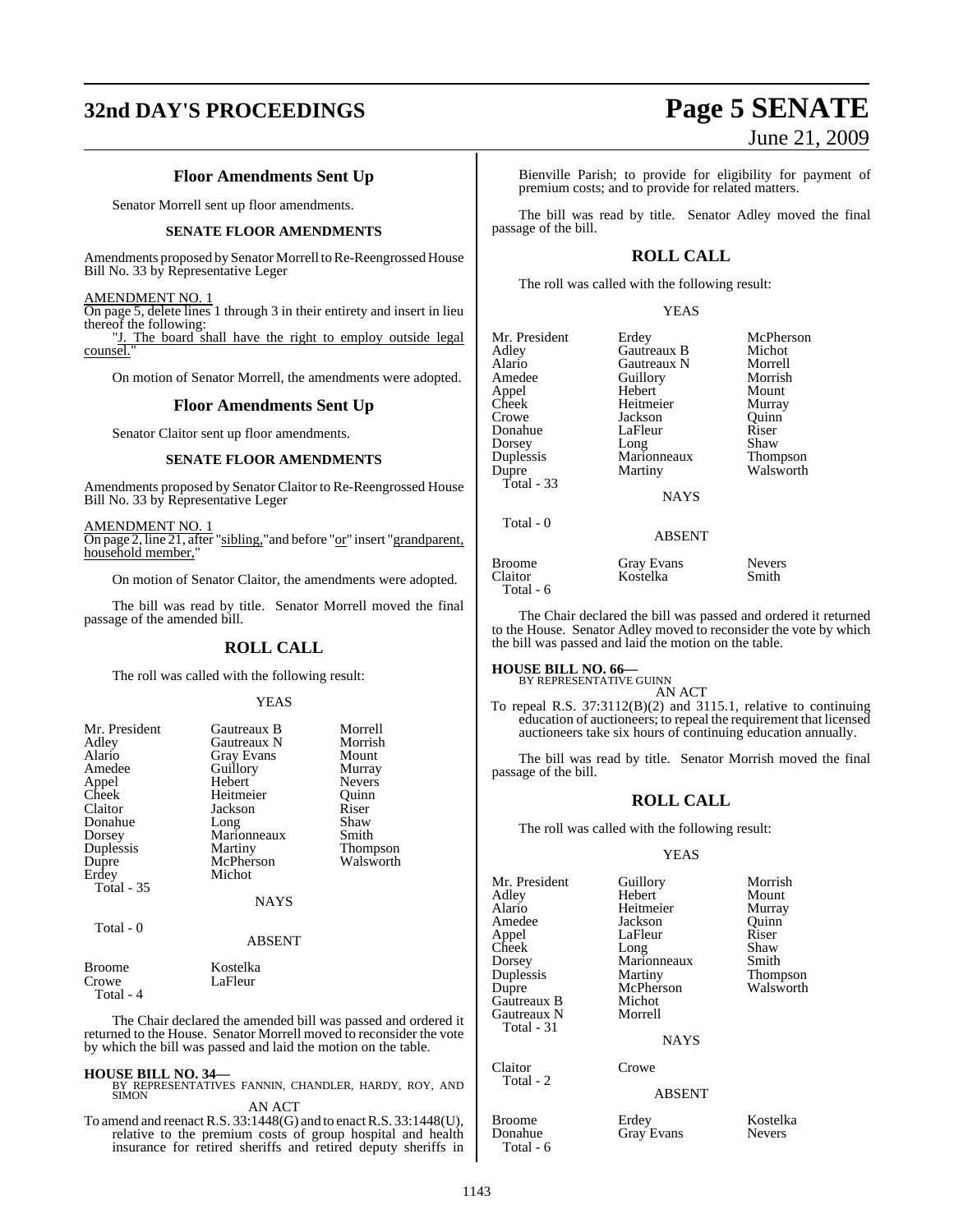The Chair declared the bill was passed and ordered it returned to the House. Senator Morrish moved to reconsider the vote by which the bill was passed and laid the motion on the table.

## **HOUSE BILL NO. 88—** BY REPRESENTATIVE MCVEA

AN ACT

To amend and reenact R.S. 42:63(A)(3), relative to dual officeholding and dual employment; to authorize an employee of the United States government to serve as a part-time elected official; to provide for definitions; to provide exceptions; and to provide for related matters.

The bill was read by title. Senator Riser moved the final passage of the bill.

### **ROLL CALL**

The roll was called with the following result:

#### YEAS

| Mr. President | Erdey         | Michot          |
|---------------|---------------|-----------------|
| Adley         | Gautreaux B   | Morrell         |
| Alario        | Gautreaux N   | Morrish         |
| Amedee        | Guillory      | Mount           |
| Appel         | Hebert        | Murray          |
| Cheek         | Heitmeier     | Ouinn           |
| Crowe         | Jackson       | Riser           |
| Donahue       | LaFleur       | Shaw            |
| Dorsey        | Marionneaux   | Smith           |
| Duplessis     | Martiny       | <b>Thompson</b> |
| Dupre         | McPherson     | Walsworth       |
| Total $-33$   |               |                 |
|               | <b>NAYS</b>   |                 |
| Total - 0     | <b>ABSENT</b> |                 |

| <b>Broome</b> | Gray Evans | Long          |
|---------------|------------|---------------|
| Claitor       | Kostelka   | <b>Nevers</b> |
| Total - 6     |            |               |

The Chair declared the bill was passed and ordered it returned to the House. Senator Riser moved to reconsider the vote by which the bill was passed and laid the motion on the table.

**HOUSE BILL NO. 90—** BY REPRESENTATIVES LIGI AND LEGER

AN ACT To amend and reenact R.S.  $14:102.1(A)(1)(h)$  and  $(2)(b)$  and  $(B)(5)$ and to enact R.S. 14:102.1(A)(2)(c) and (d) and (3) and (B)(6), relative to the crime of cruelty to animals; to revise certain elements constituting the crime of simple cruelty to animals and revise penalties for violations thereof; to revise certain elements constituting the crime of aggravated cruelty to animals and revise the penalties for violations thereof; and to provide for related matters.

The bill was read by title. Senator Morrell moved the final passage of the bill.

### **ROLL CALL**

The roll was called with the following result:

#### YEAS

| Mr. President | Gautreaux N | Morrish |
|---------------|-------------|---------|
| Adley         | Guillory    | Mount   |
| Alario        | Hebert      | Murray  |
| Amedee        | Heitmeier   | Ouinn   |
| Cheek         | Jackson     | Riser   |
| Crowe         | LaFleur     | Shaw    |

## **Page 6 SENATE 32nd DAY'S PROCEEDINGS**

| Donahue<br>Dorsey<br>Duplessis<br>Dupre<br>Gautreaux B<br>Total - 31 | Marionneaux<br>Martiny<br>McPherson<br>Michot<br>Morrell | Smith<br><b>Thompson</b><br>Walsworth |
|----------------------------------------------------------------------|----------------------------------------------------------|---------------------------------------|
|                                                                      | <b>NAYS</b>                                              |                                       |
| Claitor<br>Total - 1                                                 |                                                          |                                       |
|                                                                      | <b>ABSENT</b>                                            |                                       |
| Appel<br><b>Broome</b><br>Erdey<br>Total - 7                         | Gray Evans<br>Kostelka<br>Long                           | <b>Nevers</b>                         |

The Chair declared the bill was passed and ordered it returned to the House. Senator Morrell moved to reconsider the vote by which the bill was passed and laid the motion on the table.

- HOUSE BILL NO. 110—<br>
BY REPRESENTATIVES JANE SMITH, ABRAMSON, ANDERS, ARMES, ARNOLD, BALDONE, BILLIOT, BURFORD, HENRY BURNS, TIM<br>
BURNS, BURRELL, CARMODY, CARTER, CHAMPAGNE, CONNICK,<br>
CORTEZ, DANAHAY, DOERGE, DOVE, DOWNS,
	-
- To enact R.S. 47:6035 and to repeal R.S. 47:38 and 287.757 and R.S. 51:2458(2), relative to individual income and corporate income tax credits; to increase the tax credit for the cost of qualified clean-burning motor vehicle fuel property; to increase the tax credit for the purchase of a motor vehicle with qualified cleanburning motor vehicle fuel property installed by the vehicle's manufacturer; to provide relative to certain definitions; to provide for the refund of the tax credit under certain circumstances; to authorize the promulgation of rules and regulations under certain circumstances; to authorize a qualified employer who receives a rebate in the Louisiana Quality Jobs Program to also claim the tax credit for the conversion of vehicles to alternative fuel usage; to provide for an effective date; and to provide for related matters.

The bill was read by title. Senator N. Gautreaux moved the final passage of the bill.

### **ROLL CALL**

The roll was called with the following result:

#### YEAS

| Mr. President | Erdey       | Morrell         |
|---------------|-------------|-----------------|
| Adley         | Gautreaux B | Morrish         |
| Alario        | Gautreaux N | Mount           |
| Amedee        | Guillory    | Murray          |
| Appel         | Hebert      | Ouinn           |
| Cheek         | Heitmeier   | Riser           |
| Claitor       | Jackson     | Shaw            |
| Crowe         | LaFleur     | Smith           |
| Donahue       | Marionneaux | <b>Thompson</b> |
| Dorsey        | Martiny     | Walsworth       |
| Duplessis     | McPherson   |                 |
| Dupre         | Michot      |                 |
| Total - 34    |             |                 |
|               | <b>NAYS</b> |                 |
| Total - 0     |             |                 |

1144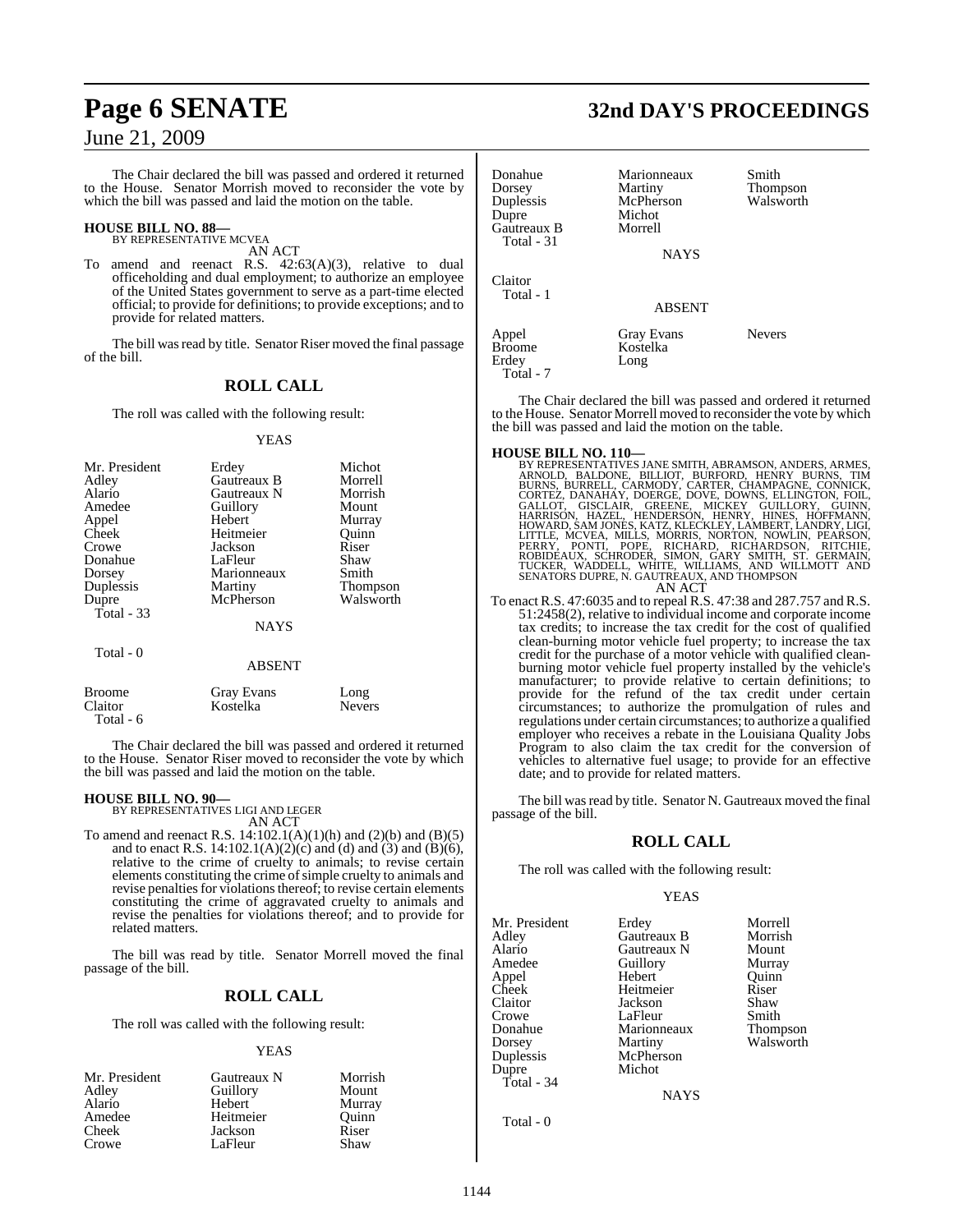## **32nd DAY'S PROCEEDINGS Page 7 SENATE**

#### ABSENT

| <b>Broome</b> | Kostelka | Nevers |
|---------------|----------|--------|
|               |          |        |
| Gray Evans    | Long     |        |
| Total - 5     |          |        |

The Chair declared the bill was passed and ordered it returned to the House. Senator N. Gautreaux moved to reconsider the vote by which the bill was passed and laid the motion on the table.

#### **HOUSE BILL NO. 111—** BY REPRESENTATIVE LAMBERT

AN ACT

To enact R.S. 13:2583.4, relative to the appointment of a deputy constable in Ascension Parish; to authorize a constable of a justice of the peace court in Ascension Parish to appoint a deputy; to provide for compensation; to provide for qualifications of office; to provide for residency requirements; to provide for prohibitions; and to provide for related matters.

The bill was read by title. Senator Amedee moved the final passage of the bill.

#### **ROLL CALL**

The roll was called with the following result:

### YEAS

| Mr. President | Erdey         | Michot          |
|---------------|---------------|-----------------|
| Adley         | Gautreaux B   | Morrell         |
|               |               |                 |
| Alario        | Gautreaux N   | Morrish         |
| Amedee        | <b>Hebert</b> | Mount           |
| Appel         | Heitmeier     | Murray          |
| Cheek         | Jackson       | Quinn           |
| Claitor       | Kostelka      | Riser           |
| Crowe         | LaFleur       | Shaw            |
| Donahue       | Long          | Smith           |
| Dorsey        | Marionneaux   | <b>Thompson</b> |
| Duplessis     | Martiny       | Walsworth       |
| Dupre         | McPherson     |                 |
| Total - 35    |               |                 |
|               | <b>NAYS</b>   |                 |
| Total - 0     |               |                 |
|               | <b>ABSENT</b> |                 |
|               |               |                 |

| <b>Broome</b>     | Guillory      |
|-------------------|---------------|
| <b>Gray Evans</b> | <b>Nevers</b> |
| Total - 4         |               |

The Chair declared the bill was passed and ordered it returned to the House. Senator Amedee moved to reconsider the vote by which the bill was passed and laid the motion on the table.

### **HOUSE BILL NO. 194—** BY REPRESENTATIVE DIXON

AN ACT

To amend and reenact R.S. 18:135(A), relative to registration of voters; to provide relative to the close of registration records; to provide relative to application for registration and changes in a registration; to provide for definitions; and to provide forrelated matters.

The bill was read by title. Senator McPherson moved the final passage of the bill.

# June 21, 2009

### **ROLL CALL**

The roll was called with the following result:

YEAS

| Mr. President | Erdey       | Michot          |
|---------------|-------------|-----------------|
| Adley         | Gautreaux B | Morrell         |
| Alario        | Gautreaux N | Morrish         |
| Amedee        | Hebert      | Mount           |
| Appel         | Heitmeier   | Murray          |
| Cheek         | Jackson     | Ouinn           |
| Claitor       | Kostelka    | Riser           |
| Crowe         | LaFleur     | Shaw            |
| Donahue       | Long        | Smith           |
| Dorsey        | Marionneaux | <b>Thompson</b> |
| Duplessis     | Martiny     | Walsworth       |
| Dupre         | McPherson   |                 |
| Total - 35    |             |                 |
|               | <b>NAYS</b> |                 |
| Total - 0     |             |                 |
|               | ABSENT      |                 |

Broome Guillory<br>Gray Evans Nevers Gray Evans Total - 4

The Chair declared the bill was passed and ordered it returned to the House. Senator McPherson moved to reconsider the vote by which the bill was passed and laid the motion on the table.

**HOUSE BILL NO. 202—** BY REPRESENTATIVES RICHARDSON, HENRY BURNS, LEGER, AND WHITE AND SENATOR ADLEY AN ACT

To amend and reenact R.S. 46:1844(W)(1)(a) and (3), relative to the basic rights of crime victims; to provide for the confidentiality of crime victims who are minors and victims of sex offenses regardless of the date of the offense; and to provide for related matters.

#### **Floor Amendments Sent Up**

Senator Adley sent up floor amendments.

#### **SENATE FLOOR AMENDMENTS**

Amendments proposed by Senator Adley to Engrossed House Bill No. 202 by Representative Richardson

#### AMENDMENT NO. 1

On page 2, line 2, after "victim" insert "who at the time of the commission of the offense is a minor under eighteen years of age or the victim"

On motion of Senator Adley, the amendments were adopted.

The bill was read by title. Senator Adley moved the final passage of the amended bill.

### **ROLL CALL**

The roll was called with the following result:

#### **YEAS**

| Mr. President<br>Adlev | Erdev<br>Gautreaux B | McPherson<br>Michot |
|------------------------|----------------------|---------------------|
| Alario                 | Gautreaux N          | Morrell             |
| Amedee                 | Guillory             | Morrish             |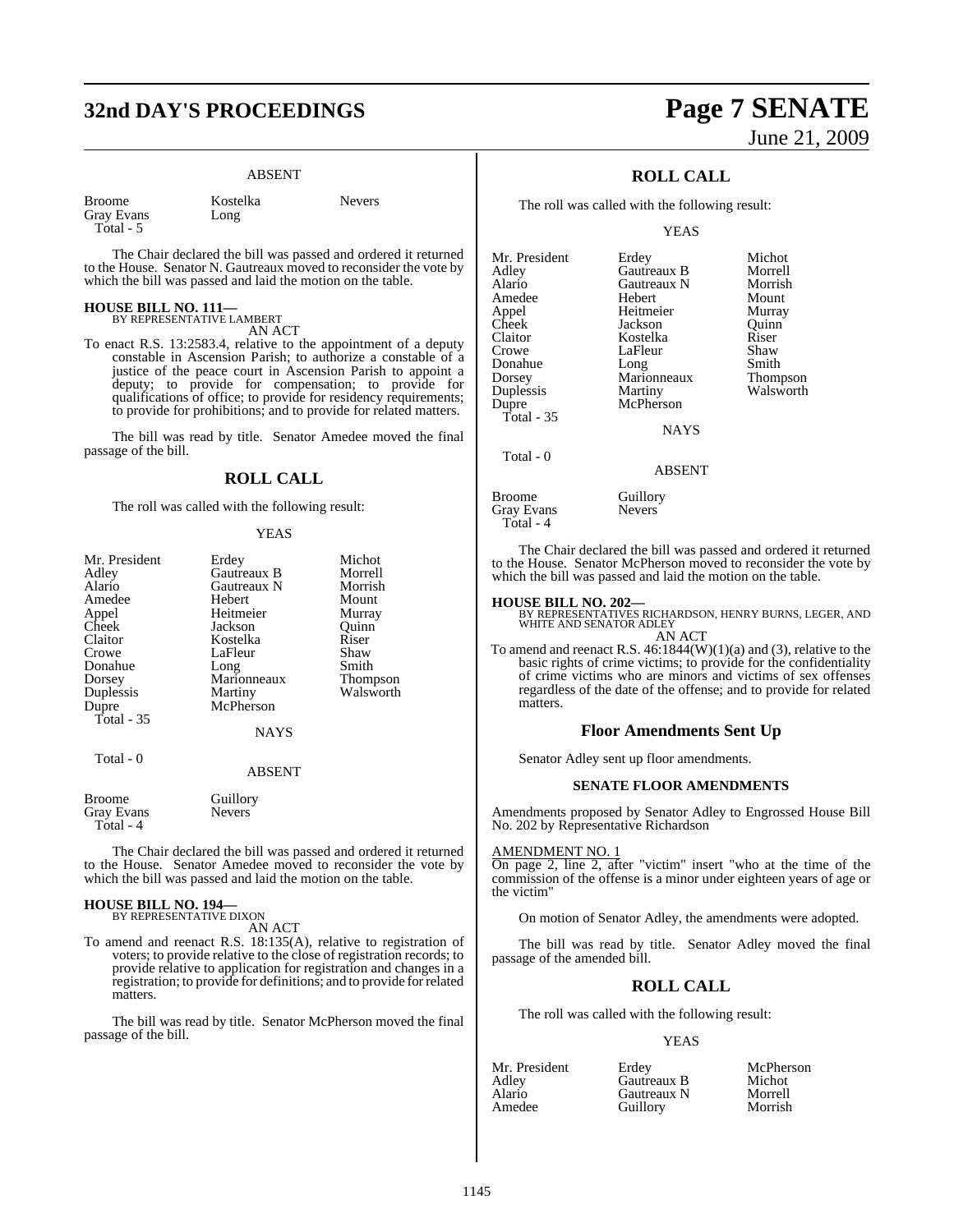| Appel                      | Hebert            | Mount         |
|----------------------------|-------------------|---------------|
| Cheek                      | Heitmeier         | Murray        |
| Claitor                    | Jackson           | Ouinn         |
| Crowe                      | Kostelka          | Riser         |
| Donahue                    | LaFleur           | Shaw          |
| Dorsey                     | Long              | Smith         |
| Duplessis                  | Marionneaux       | Thompson      |
| Dupre                      | Martiny           | Walsworth     |
| Total - 36                 |                   |               |
|                            | <b>NAYS</b>       |               |
| Total - 0                  |                   |               |
|                            | ABSENT            |               |
| <b>Broome</b><br>Total - 3 | <b>Gray Evans</b> | <b>Nevers</b> |

The Chair declared the amended bill was passed and ordered it returned to the House. Senator Adley moved to reconsider the vote by which the bill was passed and laid the motion on the table.

#### **HOUSE BILL NO. 218—**

BY REPRESENTATIVE HARDY AN ACT

To enact R.S. 17:81(Q) and 3996(B)(21), relative to fire safety and prevention equipment at public elementary and secondary schools; to require the governing authority of a public elementary orsecondary school to adopt and implement policies relative to the inspection and operation of all fire safety and prevention equipment at a school, including but not limited to fire alarm and smoke detection devices; to provide policy guidelines; to provide for the duties of the office of the state fire marshal; to provide an effective date; and to provide for related matters.

The bill was read by title. Senator N. Gautreaux moved the final passage of the bill.

### **ROLL CALL**

The roll was called with the following result:

#### YEAS

| Mr. President<br>Adley<br>Alario<br>Amedee<br>Appel<br>Cheek<br>Claitor<br>Crowe<br>Donahue<br>Dorsey<br>Duplessis<br>Dupre<br>Total - 36 | Erdey<br>Gautreaux B<br>Gautreaux N<br>Guillory<br>Hebert<br>Heitmeier<br>Jackson<br>Kostelka<br>LaFleur<br>Long<br>Marionneaux<br>Martiny<br><b>NAYS</b> | McPherson<br>Michot<br>Morrell<br>Morrish<br>Mount<br>Murray<br>Quinn<br>Riser<br>Shaw<br>Smith<br><b>Thompson</b><br>Walsworth |
|-------------------------------------------------------------------------------------------------------------------------------------------|-----------------------------------------------------------------------------------------------------------------------------------------------------------|---------------------------------------------------------------------------------------------------------------------------------|
| Total - 0                                                                                                                                 | <b>ABSENT</b>                                                                                                                                             |                                                                                                                                 |
| Broome                                                                                                                                    | <b>Gray Evans</b>                                                                                                                                         | <b>Nevers</b>                                                                                                                   |

The Chair declared the bill was passed and ordered it returned to the House. Senator N. Gautreaux moved to reconsider the vote by which the bill was passed and laid the motion on the table.

## **HOUSE BILL NO. 223—** BY REPRESENTATIVE ARMES

Total - 3

AN ACT

To amend and reenact R.S.  $17:436(A)(2)$  and (E), relative to noncomplex health procedures performed by certain school employees; to change all references to "outside tracheostomy

## **Page 8 SENATE 32nd DAY'S PROCEEDINGS**

suctioning" to "tracheostomy suctioning"; and to provide for related matters.

The bill was read by title. Senator Smith moved the final passage of the bill.

### **ROLL CALL**

The roll was called with the following result:

| Mr. President<br>Adley<br>Alario<br>Amedee<br>Appel<br>Cheek<br>Claitor<br>Crowe<br>Donahue<br>Dorsey<br>Duplessis<br>Dupre<br>Total - $36$ | Erdey<br>Gautreaux B<br>Gautreaux N<br>Guillory<br>Hebert<br>Heitmeier<br>Jackson<br>Kostelka<br>LaFleur<br>Long<br>Marionneaux<br>Martiny<br><b>NAYS</b> | McPherson<br>Michot<br>Morrell<br>Morrish<br>Mount<br>Murray<br>Ouinn<br>Riser<br>Shaw<br>Smith<br><b>Thompson</b><br>Walsworth |
|---------------------------------------------------------------------------------------------------------------------------------------------|-----------------------------------------------------------------------------------------------------------------------------------------------------------|---------------------------------------------------------------------------------------------------------------------------------|
| Total - 0                                                                                                                                   | <b>ABSENT</b>                                                                                                                                             |                                                                                                                                 |
| <b>Broome</b>                                                                                                                               | <b>Gray Evans</b>                                                                                                                                         | <b>Nevers</b>                                                                                                                   |

The Chair declared the bill was passed and ordered it returned to the House. Senator Smith moved to reconsider the vote by which the bill was passed and laid the motion on the table.

## **HOUSE BILL NO. 244—** BY REPRESENTATIVE ROY

Total - 3

AN ACT To amend and reenact R.S. 13:5304(B)(3)(f),R.S. 15:574.4.1(B) and Code of Criminal Procedure Article  $900(A)(6)(a)$  and (b) and to enact R.S. 15:574.4.1(A)(6) and (J) and Code of Criminal Procedure Article 900(A)(6)(c), relative to the drug division probation program; to authorize the court to order that a defendant who has been placed on probation by the drug division probation program, and who has had his probation revoked for a technical violation, be committed to the custody of the Department of Public Safety and Corrections and be required to serve in the intensive incarceration program; to provide for the period of time the defendant may be sentenced to intensive incarceration; to provide that upon successful completion of intensive incarceration the defendant shall return to active, supervised probation with the drug division probation program; to provide for applicability; to provide for resentencing when a defendant is denied entry into the intensive incarceration program; and to provide for related matters.

The bill was read by title. Senator Martiny moved the final passage of the bill.

### **ROLL CALL**

The roll was called with the following result:

#### YEAS

| Mr. President | Gautreaux B | Michot  |
|---------------|-------------|---------|
| Adley         | Gautreaux N | Morrell |
| Alario        | Guillory    | Morrish |
| Amedee        | Hebert      | Mount   |
| Appel         | Heitmeier   | Murray  |
| Cheek         | Jackson     | Ouinn   |
| Claitor       | Kostelka    | Riser   |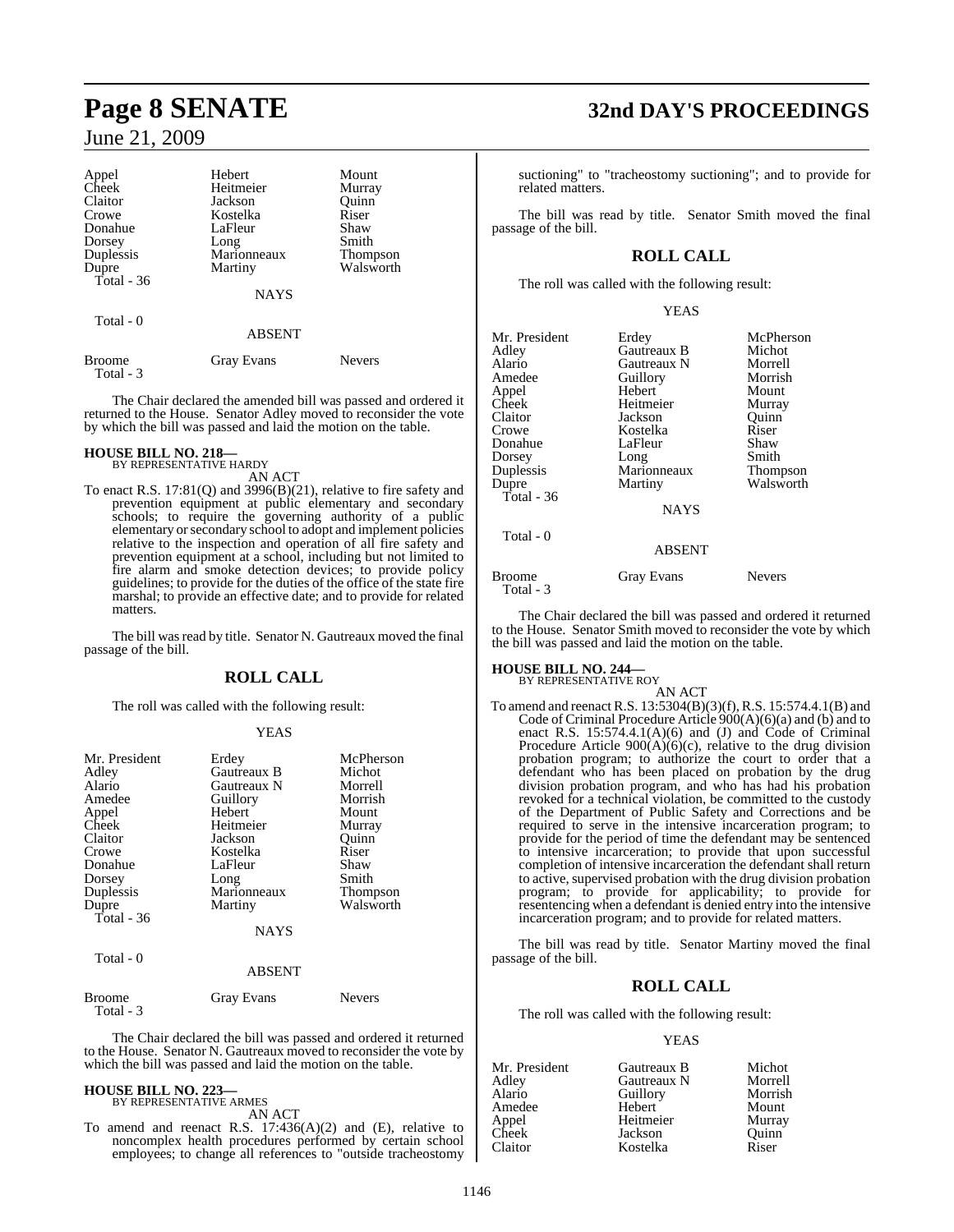## **32nd DAY'S PROCEEDINGS Page 9 SENATE**

Crowe LaFleur Shaw<br>Dorsey Long Smith Duplessis Marionneaux<br>Dupre Martiny Total - 35

Total - 0

Dorsey Long Smith<br>
Duplessis Marionneaux Thompson **McPherson** 

**NAYS** 

Dupre Martiny Walsworth<br>
Erdey McPherson

ABSENT

| <b>Broome</b> | <b>Gray Evans</b> |
|---------------|-------------------|
| Donahue       | <b>Nevers</b>     |
| Total - 4     |                   |

The Chair declared the bill was passed and ordered it returned to the House. Senator Martiny moved to reconsider the vote by which the bill was passed and laid the motion on the table.

#### **HOUSE BILL NO. 251—**

BY REPRESENTATIVES GREENE, BALDONE, BARRAS, HENRY, HOFFMANN, HONEY, RICHARD, RICHMOND, RITCHIE, AND JANE **SMITH** 

AN ACT

To amend and reenact R.S. 47:301(16)(g), relative to sales and use tax on factory built homes; to clarify references to manufactured, mobile, modular, and factory built homes; to provide for an effective date; and to provide for related matters.

#### **Floor Amendments Sent Up**

Senator Morrish sent up floor amendments.

#### **SENATE FLOOR AMENDMENTS**

Amendments proposed by Senator Morrish to Engrossed House Bill No. 251 by Representative Greene

#### AMENDMENT NO. 1

On page 5. between lines 2 and 3, insert the following:

 $\overline{v}(v)$  The sales and use taxes due on these transactions shall be paid to the Louisiana Department of Public Safety and Corrections, office of motor vehicles, by the twentieth day of the month following the month of delivery of the factory built home to the consumer, along with any other information requested by the office of motor vehicles."

On motion of Senator Morrish, the amendments were adopted.

The bill was read by title. Senator Morrish moved the final passage of the amended bill.

#### **ROLL CALL**

The roll was called with the following result:

#### YEAS

| Mr. President | Erdey       | McPherson       |
|---------------|-------------|-----------------|
| Adley         | Gautreaux B | Michot          |
| Alario        | Gautreaux N | Morrell         |
| Amedee        | Guillory    | Morrish         |
| Appel         | Hebert      | Mount           |
| Cheek         | Heitmeier   | Murray          |
| Claitor       | Jackson     | Ouinn           |
| Crowe         | Kostelka    | Riser           |
| Donahue       | LaFleur     | Shaw            |
| Dorsey        | Long        | <b>Thompson</b> |
| Duplessis     | Marionneaux | Walsworth       |
| Dupre         | Martiny     |                 |
| Total - 35    |             |                 |
|               | NAYS        |                 |

Total - 0

# June 21, 2009

#### ABSENT

Broome Nevers<br>
Grav Evans
Smith **Gray Evans** Total - 4

The Chair declared the amended bill was passed and ordered it returned to the House. Senator Morrish moved to reconsider the vote by which the bill was passed and laid the motion on the table.

#### **HOUSE BILL NO. 307—**

BY REPRESENTATIVE GREENE AND SENATOR THOMPSON AN ACT

To amend and reenact R.S. 47:305(D)(1)(n), relative to the sales and use tax; to provide relative to the state sales and use tax exemption on food sold for preparation and consumption in the home; to provide relative to certain limitations; to provide for an effective date; and to provide for related matters.

The bill was read by title. Senator Claitor moved the final passage of the bill.

#### **ROLL CALL**

The roll was called with the following result:

#### YEAS

| Mr. President<br>Adley<br>Alario<br>Amedee<br>Appel<br>Cheek<br>Claitor<br>Crowe<br>Donahue<br>Dorsey<br>Duplessis<br>Dupre<br>Total - $36$<br>Total - 0 | Erdey<br>Gautreaux B<br>Gautreaux N<br>Guillory<br>Hebert<br>Heitmeier<br>Jackson<br>Kostelka<br>LaFleur<br>Long<br>Marionneaux<br>Martiny<br><b>NAYS</b> | McPherson<br>Michot<br>Morrell<br>Morrish<br>Mount<br>Murray<br>Quinn<br>Riser<br>Shaw<br>Smith<br>Thompson<br>Walsworth |
|----------------------------------------------------------------------------------------------------------------------------------------------------------|-----------------------------------------------------------------------------------------------------------------------------------------------------------|--------------------------------------------------------------------------------------------------------------------------|
|                                                                                                                                                          | ABSENT                                                                                                                                                    |                                                                                                                          |
| Broome<br>Total - 3                                                                                                                                      | Gray Evans                                                                                                                                                | <b>Nevers</b>                                                                                                            |

The Chair declared the bill was passed and ordered it returned to the House. Senator Claitor moved to reconsider the vote by which the bill was passed and laid the motion on the table.

#### **Senator Smith in the Chair**

**HOUSE BILL NO. 352—** BY REPRESENTATIVE MICKEY GUILLORY AN ACT

To enact R.S. 32:387.12(C), relative to annual noncritical off-road equipment permit; to provide for a permit to be issued to authorize noncritical off-road equipment to tow a vehicle; and to provide for related matters.

#### **Floor Amendments Sent Up**

Senator McPherson sent up floor amendments.

#### **SENATE FLOOR AMENDMENTS**

Amendments proposed by Senator McPherson to Reengrossed House Bill No. 352 by Representative Mickey Guillory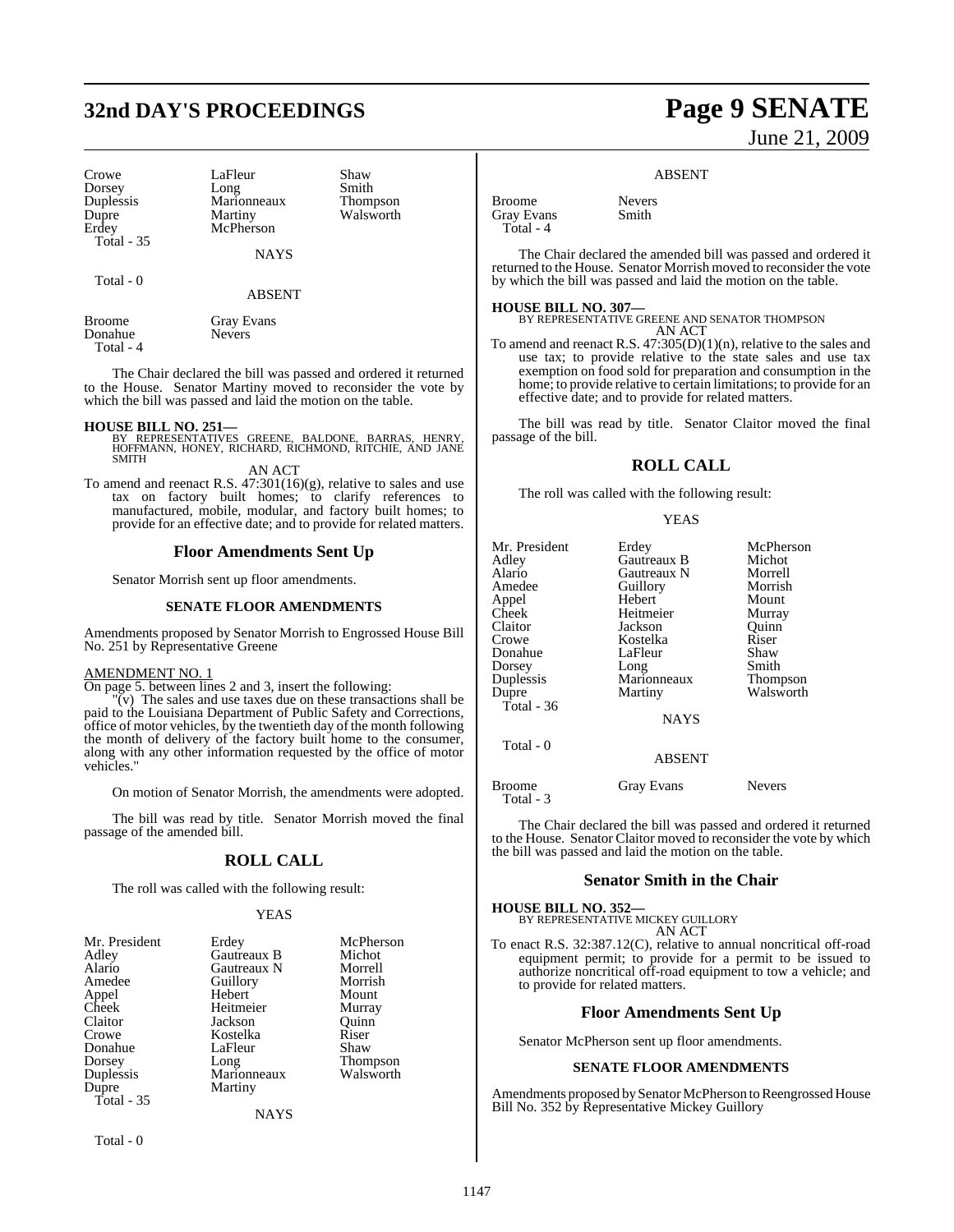#### AMENDMENT NO. 1

Delete Senate Committee Amendment No.1 and No. 2, proposed by the Senate Committee on Transportation, Highways, and Public Works and adopted by the Senate on June 21, 2009.

#### AMENDMENT NO. 2

On page 1 delete line 3 and insert "authorize noncritical off-road equipment to tow certain vehicles:

On motion of Senator McPherson, the amendments were adopted.

The bill was read by title. Senator LaFleur moved the final passage of the amended bill.

### **ROLL CALL**

The roll was called with the following result:

#### YEAS

| Mr. President<br>Adley<br>Alario<br>Amedee<br>Appel<br>Cheek<br>Claitor<br>Crowe<br>Donahue<br>Dorsey<br>Duplessis<br>Dupre<br>Total - 35 | Erdey<br>Gautreaux B<br>Gautreaux N<br>Guillory<br>Hebert<br>Heitmeier<br>Jackson<br>Kostelka<br>LaFleur<br>Marionneaux<br>Martiny<br>McPherson | Michot<br>Morrell<br>Morrish<br>Mount<br>Murray<br><b>Nevers</b><br>Ouinn<br>Riser<br>Shaw<br>Smith<br>Thompson |
|-------------------------------------------------------------------------------------------------------------------------------------------|-------------------------------------------------------------------------------------------------------------------------------------------------|-----------------------------------------------------------------------------------------------------------------|
|                                                                                                                                           | <b>NAYS</b>                                                                                                                                     |                                                                                                                 |
| Total - 0                                                                                                                                 | ABSENT                                                                                                                                          |                                                                                                                 |

Broome Long<br>
Grav Evans Walsworth Gray Evans Total - 4

The Chair declared the amended bill was passed and ordered it returned to the House. Senator LaFleur moved to reconsider the vote by which the bill was passed and laid the motion on the table.

## **HOUSE BILL NO. 451—** BY REPRESENTATIVE FOIL

AN ACT

To amend and reenact R.S. 56:1856(B) and to enact R.S. 56:1855(M), relative to historic and scenic rivers; to include certain waters within the state historic and scenic rivers system; to provide for exceptions; and to provide for related matters.

The bill was read by title. Senator Amedee moved the final passage of the bill.

### **ROLL CALL**

The roll was called with the following result:

#### YEAS

| Mr. President  | Gautreaux N         | Morrell       |
|----------------|---------------------|---------------|
| Adley          | Gray Evans          | Morrish       |
| Alario         | Guillory            | Mount         |
| Amedee         | Hebert              | Murray        |
| Appel<br>Cheek | Heitmeier           | <b>Nevers</b> |
|                | Jackson             | Ouinn         |
| Claitor        | Kostelka            | Riser         |
| Crowe          | LaFleur             | Shaw          |
| Donahue        |                     | Smith         |
| Duplessis      | Long<br>Marionneaux | Thompson      |

## **Page 10 SENATE 32nd DAY'S PROCEEDINGS**

| Dupre<br>Erdey                   | Martiny<br>McPherson | Walsworth                                                      |
|----------------------------------|----------------------|----------------------------------------------------------------|
| Gautreaux B<br><b>Total - 37</b> | Michot               |                                                                |
|                                  | <b>NAYS</b>          |                                                                |
| Total - 0                        |                      |                                                                |
|                                  | <b>ABSENT</b>        |                                                                |
| Broome<br>Total - 2              | Dorsey               |                                                                |
|                                  |                      | The Chair declared the bill was nessed and ordered it returned |

the Chair declared the bill was passed and ordered it returned to the House. Senator Amedee moved to reconsider the vote by which the bill was passed and laid the motion on the table.

**HOUSE BILL NO. 473—** BY REPRESENTATIVES LITTLE, BALDONE, HENRY, HOFFMANN, HONEY, NOWLIN, PERRY, RICHARD, RICHMOND, RITCHIE, AND JANE SMITH

AN ACT To enact R.S. 47:305.62 and 321(H)(3), relative to the sales and use tax; to authorize a state sales and use tax exemption for certain commercial farm irrigation equipment; to provide for the effectiveness and applicability of the state sales and use tax exemption; to provide for an effective date; and to provide for related matters.

The bill was read by title. Senator Thompson moved the final passage of the bill.

#### **ROLL CALL**

The roll was called with the following result:

#### YEAS

| Mr. President     | Gautreaux B | Morrell         |
|-------------------|-------------|-----------------|
| Adley             | Gautreaux N | Morrish         |
| Alario            | Guillory    | Mount           |
| Amedee            | Hebert      | Murray          |
| Appel             | Heitmeier   | <b>Nevers</b>   |
| Cheek             | Jackson     | Ouinn           |
| Claitor           | Kostelka    | Riser           |
| Crowe             | LaFleur     | Shaw            |
| Donahue           | Long        | Smith           |
| Dorsey            | Marionneaux | <b>Thompson</b> |
| Duplessis         | Martiny     | Walsworth       |
| Dupre             | McPherson   |                 |
| Erdey             | Michot      |                 |
| <b>Total - 37</b> |             |                 |
|                   | <b>NAYS</b> |                 |
| Total - 0         |             |                 |

Broome Gray Evans Total - 2

The Chair declared the bill was passed and ordered it returned to the House. Senator Thompson moved to reconsider the vote by which the bill was passed and laid the motion on the table.

ABSENT

#### **HOUSE BILL NO. 495—**

BY REPRESENTATIVE DIXON

- AN ACT
- To amend and reenact R.S. 17:10.5(A)(1), to enact R.S. 17:10.5(F), and to repeal R.S. 17:10.5(F), relative to school and district accountability; to exempt a school that meets specified criteria from being transferred to the Recovery School District; to provide for effectiveness; and to provide for related matters.

The bill was read by title. Senator McPherson moved the final passage of the bill.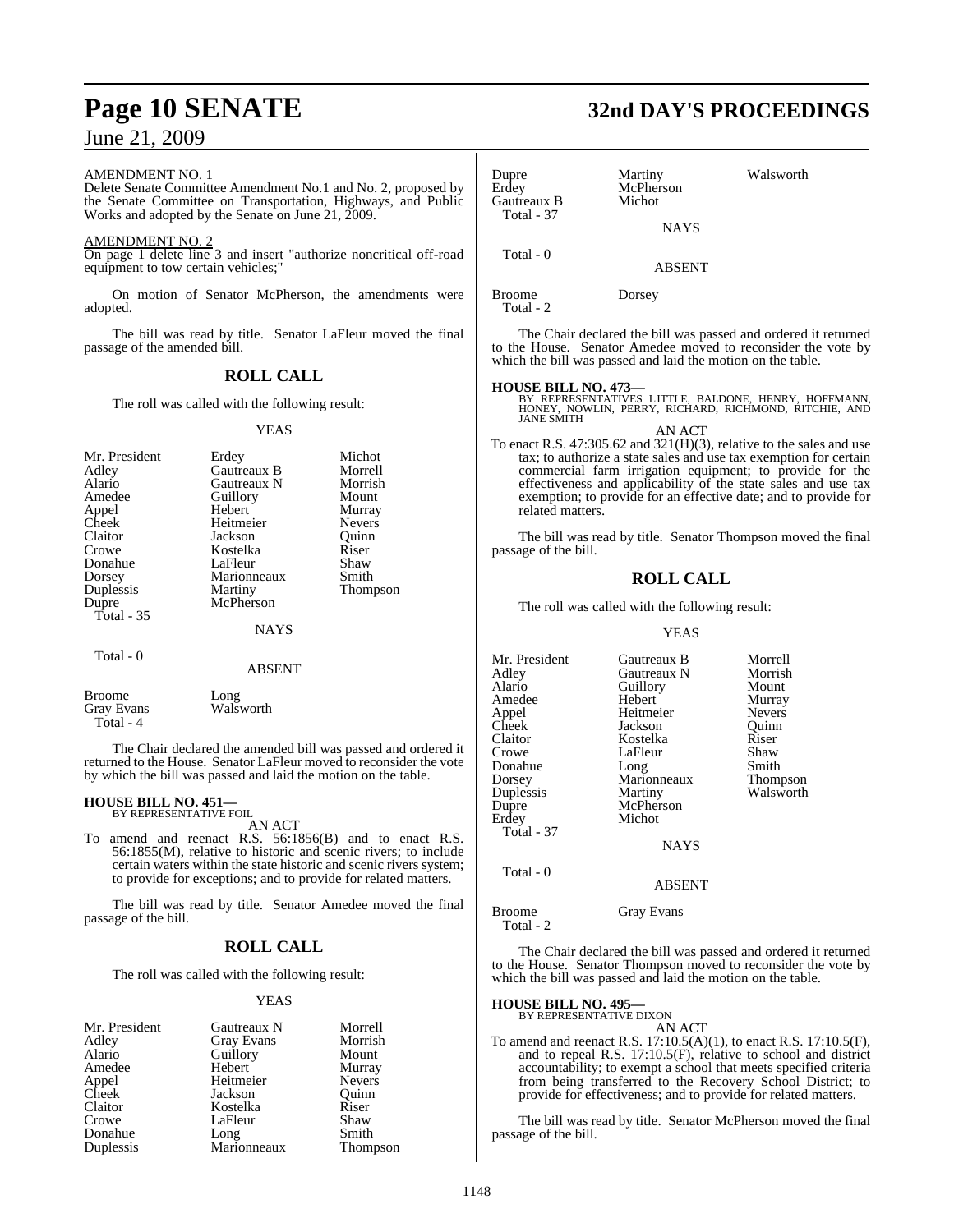## **32nd DAY'S PROCEEDINGS Page 11 SENATE**

### **ROLL CALL**

The roll was called with the following result:

#### YEAS

| Adley<br>Cheek<br>Dorsey<br>Duplessis<br>Dupre<br>Total - $15$                  | Gautreaux B<br>Hebert<br>Heitmeier<br>Jackson<br>Kostelka<br><b>NAYS</b>                      | LaFleur<br>McPherson<br>Murray<br><b>Nevers</b><br>Quinn |
|---------------------------------------------------------------------------------|-----------------------------------------------------------------------------------------------|----------------------------------------------------------|
| Alario<br>Amedee<br>Appel<br>Claitor<br>Crowe<br>Donahue<br>Erdey<br>Total - 19 | Gautreaux N<br>Long<br>Marionneaux<br>Martiny<br>Morrell<br>Morrish<br>Mount<br><b>ABSENT</b> | Riser<br>Shaw<br>Smith<br>Thompson<br>Walsworth          |
| Mr. President<br><b>Broome</b>                                                  | Gray Evans<br>Guillory                                                                        | Michot                                                   |

Total - 5

The Chair declared the bill failed to pass.

#### **Notice of Reconsideration**

Senator McPherson moved to reconsider, on the next legislative day, the vote by which the bill failed to pass.

#### **Mr. President in the Chair**

### **HOUSE BILL NO. 507—** BY REPRESENTATIVE PUGH

AN ACT

To amend and reenact R.S. 3:3010 and R.S. 18:3(C), 107(B), (C), and (D),  $110(A)(3)$ ,  $112$ ,  $151(A)$  and (C),  $152(A)(1)$ (introductory paragraph), (a), and (b), (B), and (D), 152.1, 176(A)(3)(b), (B), and (C), 198(C), and 564(D)(1)(b) and to repeal R.S. 18:152(A)(2), relative to records of registrars of voters; to provide for the maintenance of records of the registrars of voters; to provide for the form of the records; to provide relative to the retention of the records; to provide relative to changes to the records; to provide for the procedures of registrars relative to the use of the records; and to provide for related matters.

The bill was read by title. Senator Donahue moved the final passage of the bill.

#### **ROLL CALL**

The roll was called with the following result:

#### YEAS

| Mr. President | Gautreaux B | Michot        |
|---------------|-------------|---------------|
| Adley         | Gautreaux N | Morrell       |
| Alario        | Guillory    | Morrish       |
| Amedee        | Hebert      | Mount         |
| Appel         | Heitmeier   | Murray        |
| Cheek         | Jackson     | <b>Nevers</b> |
| Claitor       | Kostelka    | Quinn         |
| Donahue       | LaFleur     | Riser         |
| Dorsey        | Long        | Shaw          |

June 21, 2009

| Duplessis<br>Dupre  | Marionneaux<br>Martiny | Smith<br>Thompson |
|---------------------|------------------------|-------------------|
| Erdev               | McPherson              | Walsworth         |
| <b>Total - 36</b>   | <b>NAYS</b>            |                   |
| Total $-0$          | <b>ABSENT</b>          |                   |
| Broome<br>Total - 3 | Crowe                  | <b>Gray Evans</b> |

The Chair declared the bill was passed and ordered it returned to the House. Senator Donahue moved to reconsider the vote by which the bill was passed and laid the motion on the table.

**HOUSE BILL NO. 513—** BY REPRESENTATIVES RICHARD, BALDONE, BROSSETT, DOVE, GALLOT, GISCLAIR, HARRISON, HONEY, KATZ, PETERSON, ROBIDEAUX, GARY SMITH, AND WILLIAMS AN ACT

To amend and reenact R.S.  $11:441(A)(1)(d)$  and to enact R.S. 11:441.2, relative to early retirement; to enact the Early Retirement and Payroll Reduction Act; to provide for a reduction in state employment and for early retirement of members of the Louisiana Štate Employees' Retirement System; to provide for eligibility, retirement benefits, restrictions on hiring new employees, abolition of vacated positions, restrictions on appropriated funds, and funding; and to provide for related matters.

The bill was read by title. Senator B. Gautreaux moved the final passage of the bill.

### **ROLL CALL**

The roll was called with the following result:

#### YEAS

| Mr. President<br>Adley<br>Alario<br>Amedee<br>Appel<br>Cheek<br>Claitor<br>Crowe<br>Donahue<br>Dorsey<br>Duplessis | Gautreaux B<br>Gautreaux N<br>Guillory<br>Hebert<br>Heitmeier<br>Jackson<br>Kostelka<br>LaFleur<br>Long<br>Marionneaux<br>Martiny | Morrell<br>Morrish<br>Mount<br>Murray<br><b>Nevers</b><br>Ouinn<br>Riser<br>Shaw<br>Smith<br>Thompson<br>Walsworth |
|--------------------------------------------------------------------------------------------------------------------|-----------------------------------------------------------------------------------------------------------------------------------|--------------------------------------------------------------------------------------------------------------------|
| Dupre<br>Erdey<br><b>Total - 37</b><br>Total - 0                                                                   | McPherson<br>Michot<br><b>NAYS</b><br><b>ABSENT</b>                                                                               |                                                                                                                    |
| Broome                                                                                                             | Gray Evans                                                                                                                        |                                                                                                                    |

The Chair declared the bill was passed and ordered it returned to the House. Senator B. Gautreaux moved to reconsider the vote by which the bill was passed and laid the motion on the table.

#### **HOUSE BILL NO. 519—**

Total - 2

BY REPRESENTATIVE LEGER AN ACT

To amend and reenact R.S.  $17.3995(A)(4)(a)$ , relative to the fee that a school chartering authority may charge a charter school during the school's second year of operation and each year thereafter for certain administrative overhead costs; to provide relative to fee amounts; to provide limitations; to provide an effective date; and to provide for related matters.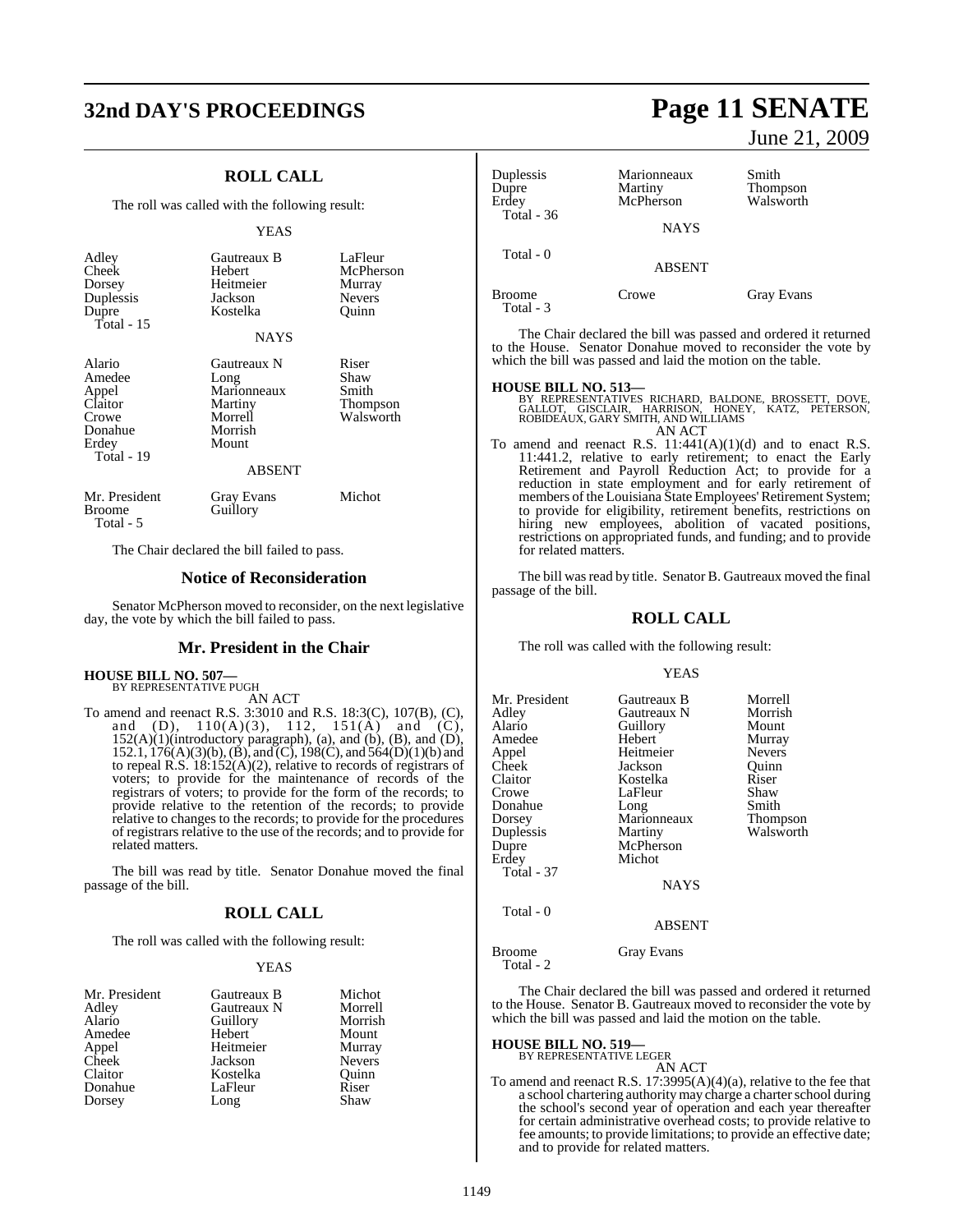The bill was read by title. Senator Nevers moved the final passage of the bill.

### **ROLL CALL**

The roll was called with the following result:

#### YEAS

| Mr. President | Gautreaux B | Morrell         |
|---------------|-------------|-----------------|
| Adley         | Gautreaux N | Morrish         |
| Alario        | Guillory    | Mount           |
| Amedee        | Hebert      | Murray          |
| Appel         | Heitmeier   | <b>Nevers</b>   |
| Cheek         | Jackson     | Ouinn           |
| Claitor       | Kostelka    | Riser           |
| Crowe         | LaFleur     | Shaw            |
| Donahue       | Long        | Smith           |
| Dorsey        | Marionneaux | <b>Thompson</b> |
| Duplessis     | Martiny     | Walsworth       |
| Dupre         | McPherson   |                 |
| Erdey         | Michot      |                 |
| Total - 37    |             |                 |
|               | <b>NAYS</b> |                 |

Total - 0

#### ABSENT

Broome Gray Evans

Total - 2

The Chair declared the bill was passed and ordered it returned to the House. Senator Nevers moved to reconsider the vote by which the bill was passed and laid the motion on the table.

## **HOUSE BILL NO. 520—** BY REPRESENTATIVE CROMER

AN ACT

To amend and reenact R.S. 18:103(A), 104(A)(15), and 105(A) and to enact R.S. 18:115.1, relative to registration of voters; to provide for electronic registration of voters; to provide relative to changes in registration; to provide relative to the powers and duties of the secretary of state; to provide relative to the powers and duties of registrars of voters; and to provide for related matters.

The bill was read by title. Senator Donahue moved the final passage of the bill.

### **ROLL CALL**

The roll was called with the following result:

#### YEAS

| Mr. President | Erdey       | Morrell       |
|---------------|-------------|---------------|
| Adley         | Gautreaux B | Morrish       |
| Alario        | Gautreaux N | Mount         |
| Amedee        | Guillory    | Murray        |
| Appel         | Hebert      | <b>Nevers</b> |
| Cheek         | Heitmeier   | Ouinn         |
| Claitor       | Jackson     | Riser         |
| Crowe         | Kostelka    | Shaw          |
| Donahue       | Long        | Smith         |
| Dorsey        | Marionneaux | Thompson      |
| Duplessis     | Martiny     | Walsworth     |
| Dupre         | Michot      |               |
| Total - 35    |             |               |
|               | NAYS        |               |

Total - 0

## **Page 12 SENATE 32nd DAY'S PROCEEDINGS**

#### ABSENT

Broome LaFleur<br>Gray Evans McPherson Gray Evans Total - 4

The Chair declared the bill was passed and ordered it returned to the House. Senator Donahue moved to reconsider the vote by which the bill was passed and laid the motion on the table.

#### **HOUSE BILL NO. 538—**

BY REPRESENTATIVE ANDERS AN ACT

To amend and reenact R.S. 3:263, 265(B), and 266(13) and (19) and to enact R.S. 3:262(D), 266(22), and 283.1 and R.S. 35:410, relative to the Louisiana Agricultural Finance Authority; to revise legislative findings; to expand definitions; to revise the powers of authority; to provide for certain loans and guarantees for agricultural plants; to provide for restrictions; to provide for reports; to provide for a special fund; to provide for positions; to provide for administration and implementation; to provide for ex officio notaries public; and to provide for related matters.

#### **Floor Amendments Sent Up**

Senator LaFleur sent up floor amendments.

#### **SENATE FLOOR AMENDMENTS**

Amendments proposed by Senator LaFleur to Re-Reengrossed House Bill No. 538 by Representative Anders

#### AMENDMENT NO. 1

On page 1, line 2, change "and 266(13) and (19)" to "266(13) and (19), and 274"

#### AMENDMENT NO. 2

On page 1, at the end of line 5 insert "provide for the approval of the issuance of bonds; to"

#### AMENDMENT NO. 3

On page 1, line 10, change "and 266(13) and (19)" to "266(13) and (19), and 274"

#### AMENDMENT NO. 4

On page 5, after line 27, insert the following:

"§274. Approval of issuance of bonds by State Bond Commission The approval of the State Bond Commission shall be obtained prior to the issuance of any bonds of the Authority. However, before the Authority shall make application to the State Bond Commission for the issuance of any bonds in the amount of five million dollars or more, it shall first seek the approval of the Joint Legislative Committee on the Budget for such borrowing. No notice to, or consent or approval by any other governmental body or public officer shall be required as a prerequisite to the issuance, sale, or delivery of any bonds of the Authority, or to the making of any loans or deposits by the Authority to lending institutions, or to the purchase or sale of agricultural loans by the Authority, or to the insurance by the Authority of any agricultural loan, or to the exercise of any other public function or corporate power of the Authority, except as is expressly provided in this Chapter. \* \* \*"

On motion of Senator LaFleur, the amendments were adopted.

### **Floor Amendments Sent Up**

Senator LaFleur sent up floor amendments.

#### **SENATE FLOOR AMENDMENTS**

Amendments proposed by Senator LaFleur to Re-Reengrossed House Bill No. 538 by Representative Anders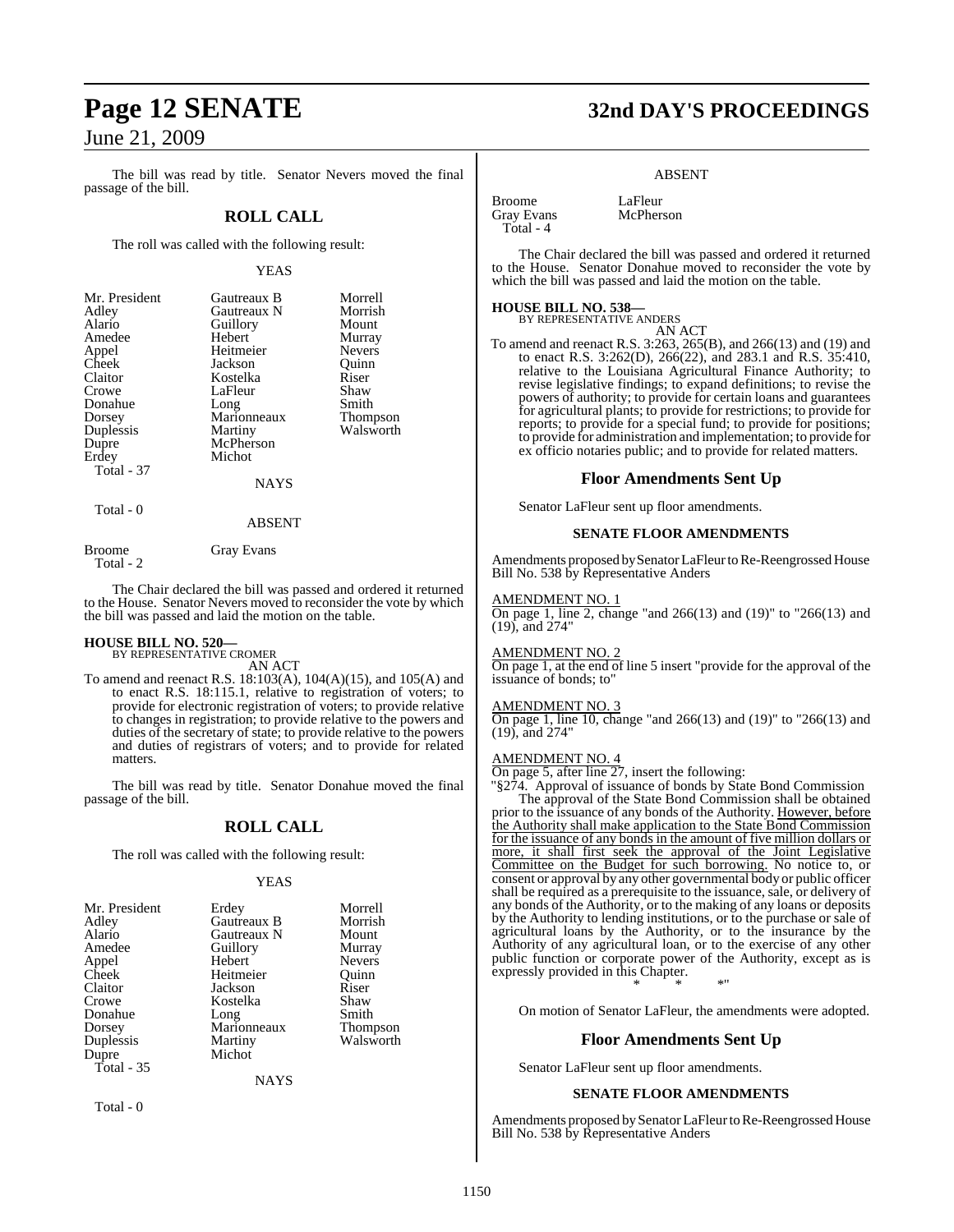## **32nd DAY'S PROCEEDINGS Page 13 SENATE**

#### AMENDMENT NO. 1

On page 1, line 2, after "R.S. 3:263," insert "264(B) (introductory paragraph),"

AMENDMENT NO. 2

On page 1, line 10, after "R.S. 3:263," insert "264(B) (introductory paragraph),"

#### AMENDMENT NO. 3

On page 4, between lines 23 and 24, insert the following: "§264. Louisiana Agricultural Finance Authority \* \* \*

B. The authority shall be composed of nine members. The commissioner of agriculture and forestry shall serve ex officio with the same rights and privileges, including voting rights, as other members. The chair of the Senate Committee on Agriculture, Forestry, Aquaculture and Rural Development or his designee, and the chair of the House Committee on Agriculture, Forestry, Aquaculture and Rural Development or his designee, and the secretary of the Department of Economic Development or his designee, shall serve in an advisory capacity, without voting rights, to the authority, and shall not be counted for the purpose of constituting a quorum for the transaction of official business. The other eight members shall be appointed by the governor in the following manner:

\* \* \*" On motion of Senator LaFleur, the amendments were adopted.

The bill was read by title. Senator Thompson moved the final passage of the amended bill.

### **ROLL CALL**

The roll was called with the following result:

#### YEAS

| Mr. President | Gautreaux B       | Michot          |
|---------------|-------------------|-----------------|
| Adley         | Gautreaux N       | Morrell         |
| Alario        | <b>Gray Evans</b> | Morrish         |
| Amedee        | Guillory          | Mount           |
| Appel         | Hebert            | Murray          |
| Cheek         | Heitmeier         | <b>Nevers</b>   |
| Claitor       | Jackson           | Ouinn           |
| Crowe         | Kostelka          | Riser           |
| Donahue       | LaFleur           | Shaw            |
| Dorsey        | Long              | Smith           |
| Duplessis     | Marionneaux       | <b>Thompson</b> |
| Dupre         | Martiny           | Walsworth       |
| Erdey         | McPherson         |                 |
| Total - 38    |                   |                 |
|               | NAYS              |                 |

Total - 0

ABSENT

Broome

Total - 1

The Chair declared the amended bill was passed and ordered it returned to the House. Senator Thompson moved to reconsider the vote by which the bill was passed and laid the motion on the table.

**HOUSE BILL NO. 541—** BY REPRESENTATIVES MICKEY GUILLORY AND WOOTON AN ACT

To amend and reenact R.S. 21:52, relative to guide dogs; to provide for the access of guide dogs in training to public areas; to provide for trainers of guide dogs; and to provide for related matters.

The bill was read by title. Senator Morrish moved the final passage of the bill.

# June 21, 2009

### **ROLL CALL**

The roll was called with the following result:

YEAS

| Mr. President | Gautreaux B   | Michot        |
|---------------|---------------|---------------|
| Adley         | Gautreaux N   | Morrish       |
| Alario        | Guillory      | Mount         |
| Amedee        | Hebert        | Murray        |
| Appel         | Heitmeier     | <b>Nevers</b> |
| Cheek         | Jackson       | Ouinn         |
| Claitor       | Kostelka      | Riser         |
| Crowe         | LaFleur       | Shaw          |
| Donahue       | Long          | Smith         |
| Dorsey        | Marionneaux   | Thompson      |
| Duplessis     | Martiny       | Walsworth     |
| Dupre         | McPherson     |               |
| Total - 35    |               |               |
|               | <b>NAYS</b>   |               |
| Total - 0     |               |               |
|               | <b>ABSENT</b> |               |

| <b>Broome</b> | <b>Gray Evans</b> |
|---------------|-------------------|
| Erdev         | Morrell           |
| Total - 4     |                   |

The Chair declared the bill was passed and ordered it returned to the House. Senator Morrish moved to reconsider the vote by which the bill was passed and laid the motion on the table.

### **HOUSE BILL NO. 574—** BY REPRESENTATIVES RICHMOND AND HARDY

AN ACT

To enact R.S. 13:587.4 and 1344, relative to specialized divisions or sections of state district courts; to authorize any district court by vote of the judges to adopt specialized divisions or sections having specified subject matter jurisdiction; to authorize a division or section to provide for an expedited docket for violent crimes involving a dangerous weapon or homicides; to create a homicide section in the Criminal District Court for the parish of Orleans; to authorize the district attorney's office to request an expedited docket for cases involving crimes of violence committed with a dangerous weapon and homicides; to provide for assignment of a judge to a Homicide Section of the Criminal District Court for the parish of Orleans; to provide for cases to be assigned to a homicide section; to authorize the judges en banc to assign other crimes committed using a firearm to the homicide section; to provide for transfer of cases; to provide for expedited handling of pretrial writs and appeals from the homicide section; and to provide for related matters.

The bill was read by title. Senator Murray moved the final passage of the bill.

#### **ROLL CALL**

The roll was called with the following result:

#### YEAS

| Mr. President | Erdey       | Michot        |
|---------------|-------------|---------------|
| Adley         | Gautreaux B | Morrell       |
| Alario        | Gautreaux N | Morrish       |
| Amedee        | Guillory    | Mount         |
| Appel         | Hebert      | Murray        |
| Cheek         | Jackson     | <b>Nevers</b> |
| Claitor       | Kostelka    | Ouinn         |
| Crowe         | LaFleur     | Shaw          |
| Donahue       | Long        | Smith         |
| Dorsey        | Marionneaux | Thompson      |
|               |             |               |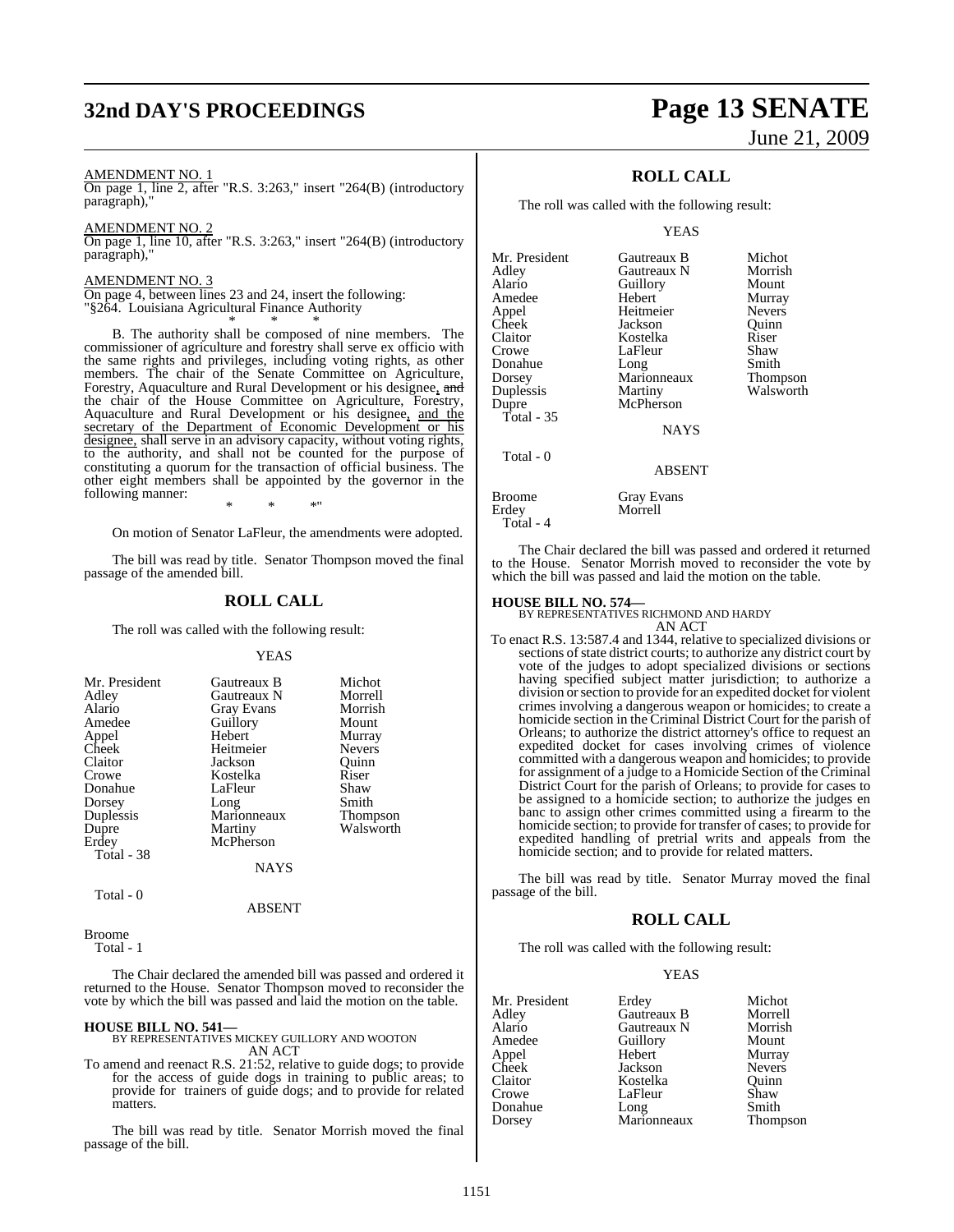| Duplessis<br>Dupre<br><b>Total - 35</b> | Martiny<br>McPherson<br><b>NAYS</b> | Walsworth |  |
|-----------------------------------------|-------------------------------------|-----------|--|
| Total - 0                               | <b>ABSENT</b>                       |           |  |
| Broome<br>Gray Evans<br>Total - 4       | Heitmeier<br>Riser                  |           |  |

The Chair declared the bill was passed and ordered it returned to the House. Senator Murray moved to reconsider the vote by which the bill was passed and laid the motion on the table.

### **HOUSE BILL NO. 626—** BY REPRESENTATIVE DOWNS

AN ACT

To enact R.S. 32:266, relative to traffic regulation; to provide for the disposition of fines for certain traffic tickets; and to provide for related matters.

The bill was read by title. Senator Kostelka moved the final passage of the bill.

### **ROLL CALL**

The roll was called with the following result:

#### YEAS

| Mr. President<br>Adley | Gautreaux B<br>Gautreaux N | Michot<br>Morrell |
|------------------------|----------------------------|-------------------|
| Alario<br>Amedee       | Gray Evans<br>Guillory     | Morrish<br>Mount  |
| Appel                  | Hebert                     | Murray            |
| Cheek                  | Heitmeier                  | <b>Nevers</b>     |
| Claitor                | Jackson                    | Ouinn             |
| Crowe                  | Kostelka                   | Riser             |
| Donahue                | LaFleur                    | Shaw              |
| Dorsey                 | Long                       | Smith             |
| Duplessis              | Marionneaux                | Thompson          |
| Dupre                  | Martiny                    | Walsworth         |
| Erdev                  | McPherson                  |                   |
| Total - 38             |                            |                   |
|                        | NAYS                       |                   |
| Total - 0              | <b>ABSENT</b>              |                   |

Broome Total - 1

The Chair declared the bill was passed and ordered it returned to the House. Senator Kostelka moved to reconsider the vote by which the bill was passed and laid the motion on the table.

#### **Senator N. Gautreaux in the Chair**

### **HOUSE BILL NO. 645—** BY REPRESENTATIVE ELLINGTON AND SENATOR APPEL AN ACT

To amend and reenact R.S. 18:192(A)(1)(a), relative to the annual canvass of persons registered to vote; to provide for when the canvass shall be conducted; to provide relative to the duties of registrars of voters and the Department of State; and to provide for related matters.

The bill was read by title. Senator Donahue moved the final passage of the bill.

## **Page 14 SENATE 32nd DAY'S PROCEEDINGS**

### **ROLL CALL**

The roll was called with the following result:

YEAS

| Erdey         | Michot          |
|---------------|-----------------|
| Gautreaux B   | Morrell         |
| Gautreaux N   | Morrish         |
| Guillory      | Mount           |
| Hebert        | Murray          |
| Heitmeier     | <b>Nevers</b>   |
| Jackson       | Riser           |
| Kostelka      | Shaw            |
| Long          | Smith           |
| Marionneaux   | <b>Thompson</b> |
| Martiny       | Walsworth       |
| McPherson     |                 |
|               |                 |
|               |                 |
| <b>ABSENT</b> |                 |
|               | <b>NAYS</b>     |

Broome LaFleur<br>Gray Evans Quinn Gray Evans Total - 4

The Chair declared the bill was passed and ordered it returned to the House. Senator Donahue moved to reconsider the vote by which the bill was passed and laid the motion on the table.

### **HOUSE BILL NO. 685—** BY REPRESENTATIVE DIXON

AN ACT To enact Chapter 34 of Title 48 of the Louisiana Revised Statutes of 1950, to be comprised of R.S. 48:2151 through 2162, relative to the Central Louisiana Regional Infrastructure Beltway Commission; to create and provide with respect to the Central Louisiana Regional Infrastructure Beltway Commission; to provide forthe territorial boundaries, governance, plans, powers, and duties of the board of commissioners; to authorize the board to contract for certain projects to be performed; to authorize the board to acquire land and utilities; to provide with respect to bonds and other revenue for funding; and to provide for related matters.

The bill was read by title. Senator McPherson moved the final passage of the bill.

### **ROLL CALL**

The roll was called with the following result:

#### YEAS

| Mr. President | Gautreaux B       | Michot        |
|---------------|-------------------|---------------|
| Adley         | Gautreaux N       | Morrell       |
| Alario        | <b>Gray Evans</b> | Morrish       |
| Amedee        | Guillory          | Mount         |
| Appel         | Hebert            | Murray        |
| Cheek         | Heitmeier         | <b>Nevers</b> |
| Claitor       | Jackson           | Ouinn         |
| Crowe         | Kostelka          | Riser         |
| Donahue       | LaFleur           | Shaw          |
| Dorsey        | Long              | Smith         |
| Duplessis     | Marionneaux       | Thompson      |
| Dupre         | Martiny           | Walsworth     |
| Erdey         | McPherson         |               |
| Total - 38    |                   |               |

**NAYS** 

Total - 0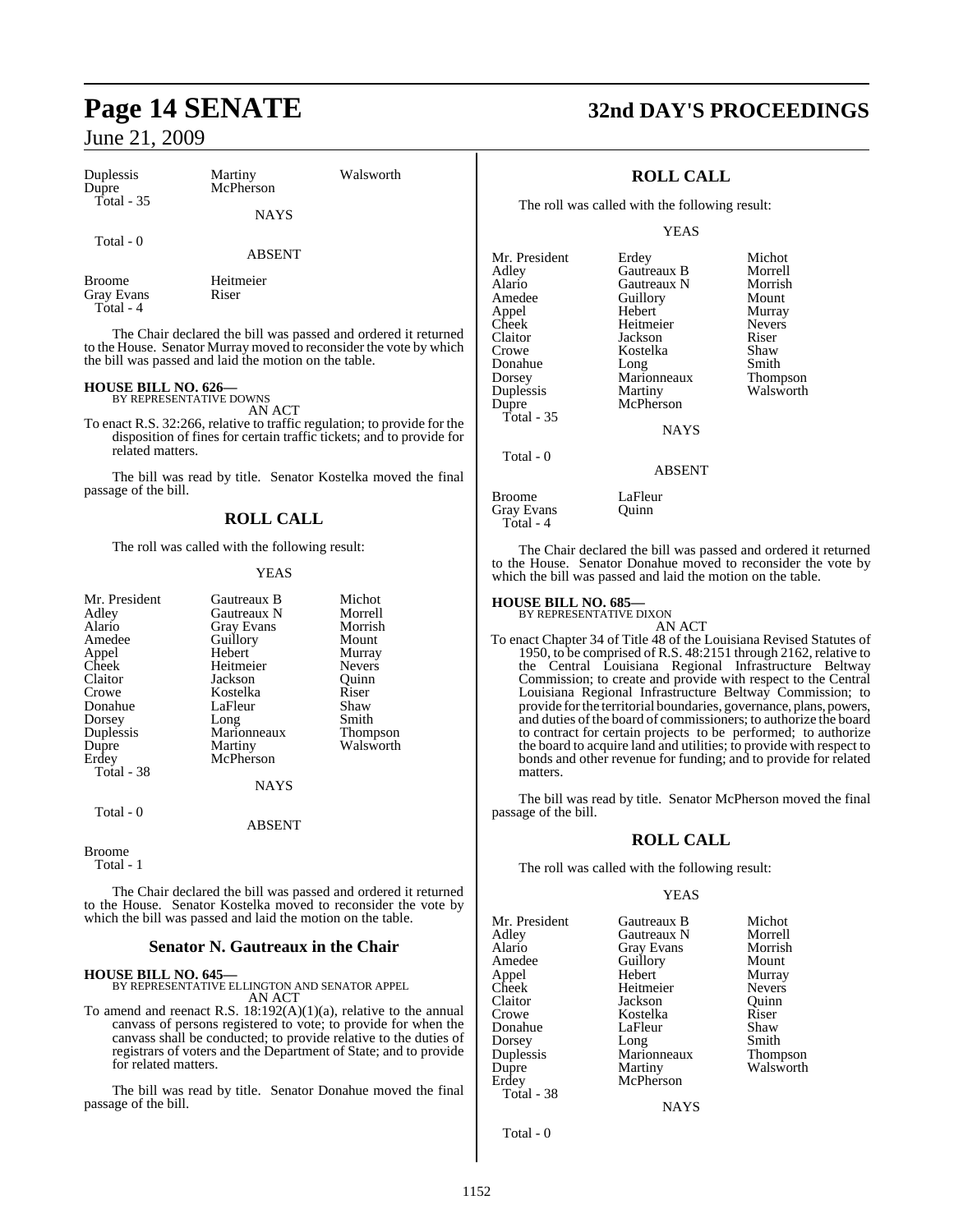## **32nd DAY'S PROCEEDINGS Page 15 SENATE**

#### ABSENT

Broome

Total - 1

The Chair declared the bill was passed and ordered it returned to the House. Senator McPherson moved to reconsider the vote by which the bill was passed and laid the motion on the table.

### **HOUSE BILL NO. 696—** BY REPRESENTATIVE BARROW

AN ACT

To amend and reenact R.S. 33:2740.67(B), relative to the Greenwell Springs-Airline Economic Development District in East Baton Rouge Parish; to change the boundaries of the district; and to provide for related matters.

The bill was read by title. Senator Dorsey moved the final passage of the bill.

#### **ROLL CALL**

The roll was called with the following result:

#### YEAS

| Mr. President<br>Adley | Gautreaux B<br>Gautreaux N | Morrell<br>Morrish |
|------------------------|----------------------------|--------------------|
| Alario                 | Gray Evans                 | Mount              |
| Amedee                 | Guillory                   | Murray             |
| Appel                  | Hebert                     | <b>Nevers</b>      |
| Cheek                  | Heitmeier                  | Quinn              |
| Claitor                | Jackson                    | Riser              |
| Crowe                  | Kostelka                   | Shaw               |
| Donahue                | Long                       | Smith              |
| Dorsey                 | Marionneaux                | Thompson           |
| Duplessis              | Martiny                    | Walsworth          |
| Dupre                  | McPherson                  |                    |
| Erdey                  | Michot                     |                    |
| Total - 37             |                            |                    |
|                        | <b>NAYS</b>                |                    |
| Total - 0              | <b>ABSENT</b>              |                    |

Broome LaFleur Total - 2

The Chair declared the bill was passed and ordered it returned to the House. Senator Dorsey moved to reconsider the vote by which the bill was passed and laid the motion on the table.

### **HOUSE BILL NO. 712—** BY REPRESENTATIVE GARY SMITH

AN ACT

To enact Code of Criminal Procedure Article 202(E) and R.S. 49:251.4, relative to warrant of arrest; to provide that a justice of the peace shall not have the authority to issue a warrant for arrest unless he has received a certificate of completion for the required training course which has included education on the proper issuance of arrest warrants; to provide for the Attorney General's Arrest Warrants Course for Justices of the Peace; to require the attorney general's training course for justices of the peace to include specified subject matter areas; to provide for implementation; and to provide for related matters.

The bill was read by title. Senator Chaisson moved the final passage of the bill.

# June 21, 2009

### **ROLL CALL**

The roll was called with the following result:

YEAS

| Mr. President | Gautreaux B       | Michot          |
|---------------|-------------------|-----------------|
| Adley         | Gautreaux N       | Morrell         |
| Alario        | <b>Gray Evans</b> | Morrish         |
| Amedee        | Guillory          | Mount           |
| Appel         | Hebert            | Murray          |
| Cheek         | Heitmeier         | <b>Nevers</b>   |
| Claitor       | Jackson           | Ouinn           |
| Crowe         | Kostelka          | Riser           |
| Donahue       | LaFleur           | Shaw            |
| Dorsey        | Long              | Smith           |
| Duplessis     | Marionneaux       | <b>Thompson</b> |
| Dupre         | Martiny           | Walsworth       |
| Erdey         | McPherson         |                 |
| Total - 38    |                   |                 |
|               | <b>NAYS</b>       |                 |
|               |                   |                 |

Broome Total - 1

Total - 0

The Chair declared the bill was passed and ordered it returned to the House. Senator Chaisson moved to reconsider the vote by which the bill was passed and laid the motion on the table.

ABSENT

## **HOUSE BILL NO. 721—** BY REPRESENTATIVE JOHNSON

AN ACT

To amend and reenact R.S. 17:1947(A)(2) and (3), relative to special educationalservices and related issues, including but not limited to funding; to provide procedures for the reimbursement of costs of special education and related services provided to certain students, including residents of intermediate care facilities for people with developmental disabilities; and to provide for related matters.

The bill was read by title. Senator McPherson moved the final passage of the bill.

#### **ROLL CALL**

The roll was called with the following result:

#### YEAS

| Gautreaux B   | Michot        |
|---------------|---------------|
| Gautreaux N   | Morrell       |
| Gray Evans    | Morrish       |
| Guillory      | Mount         |
| Hebert        | Murray        |
| Heitmeier     | <b>Nevers</b> |
| Jackson       | Ouinn         |
| Kostelka      | Riser         |
| LaFleur       | Shaw          |
|               | Smith         |
| Marionneaux   | Thompson      |
| Martiny       | Walsworth     |
| McPherson     |               |
|               |               |
| <b>NAYS</b>   |               |
|               |               |
| <b>ABSENT</b> |               |
|               | Long          |

Broome Total - 1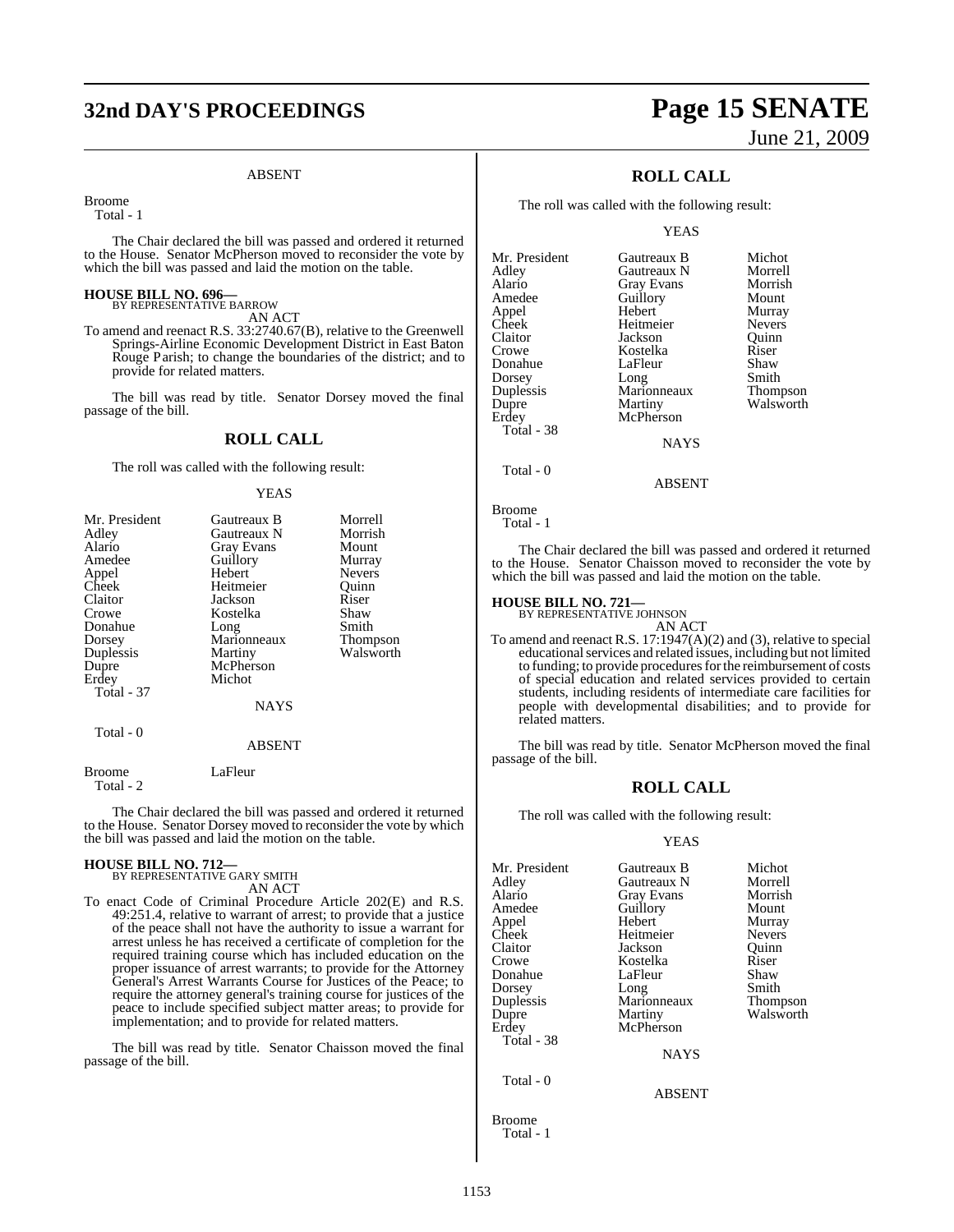The Chair declared the bill was passed and ordered it returned to the House. Senator McPherson moved to reconsider the vote by which the bill was passed and laid the motion on the table.

## **HOUSE BILL NO. 753—** BY REPRESENTATIVE RICHMOND

AN ACT

To amend and reenact R.S. 47:6016(B)(1)(c) and (E), relative to the new markets tax credit; to increase the maximum amount of qualified low-income community investments that may be issued by a single business; to provide for the allocation of tax credits; to provide for an effective date; and to provide for related matters.

#### **Floor Amendments Sent Up**

Senator Dorsey sent up floor amendments.

#### **SENATE FLOOR AMENDMENTS**

Amendments proposed by Senator Dorsey to Reengrossed House Bill No. 753 by Representative Richmond

#### AMENDMENT NO. 1

On page 3, between lines 24 and 25, insert the following:

 $\overline{y}$  (v) Notwithstanding the provisions of R.S. 47:6016(E)(2)(a)(iii) and any provision of this Chapter to the contrary, unissued, disallowed or recaptured credits from any prior taxable year, and any unissued, disallowed or recaptured credits for any prior issuance period for which valid applications exceeded the authorized issuance amount, shall be available for issuance during the period beginning June 1, 2009 and ending November 30, 2009. To this end, for any qualified investment issued on or after May 31, 2009, but before December 1, 2009, the maximum amount of qualified low-income community investments that may be issued by a single business, on an aggregate basis with all of its affiliates, and be included in the calculation of the fraction described in R.S.  $47:6016(B)(1)(b)$ , whether to one or more issuers of qualified equity investments, shall not exceed seven million five hundred thousand dollars. An application for a tax credit pursuant to this Item is based upon a qualified investment issued during the period beginning June 1, 2009 and ending November 30, 2009, and based upon unissued, disallowed or recaptured tax credits occurring prior to or during the issuance period established by this Item, thus an application submitted to the Secretary during this period shall be deemed continuing. Therefore the applicant shall be eligible for the maximum amount of Qualified Low Income Community Investments that may be issued by a single business from the unissued, disallowed or recaptured credits as provided in this item, including those accruing after the initial application authorized by the provisions of this item, but before December 1, 2009.

On motion of Senator Dorsey, the amendments were adopted.

The bill was read by title. Senator Duplessis moved the final passage of the amended bill.

### **ROLL CALL**

The roll was called with the following result:

#### YEAS

| Mr. President | Gautreaux N       | Michot  |
|---------------|-------------------|---------|
| Adley         | <b>Gray Evans</b> | Morrell |
| Alario        | Guillory          | Morrish |
| Amedee        | Hebert            | Mount   |
| Appel         | Heitmeier         | Murray  |
| Cheek         | Jackson           | Ouinn   |
| Crowe         | Kostelka          | Riser   |
| Dorsey        | LaFleur           | Shaw    |
| Duplessis     | Long              | Smith   |

## **Page 16 SENATE 32nd DAY'S PROCEEDINGS**

| Dupre<br>Erdey<br>Gautreaux B<br><b>Total - 35</b> | Marionneaux<br>Martiny<br>McPherson<br><b>NAYS</b> | Thompson<br>Walsworth |
|----------------------------------------------------|----------------------------------------------------|-----------------------|
| Total $-0$                                         | <b>ABSENT</b>                                      |                       |
| Broome<br>Claitor                                  | Donahue<br><b>Nevers</b>                           |                       |

The Chair declared the amended bill was passed and ordered it returned to the House. Senator Duplessis moved to reconsider the vote by which the bill was passed and laid the motion on the table.

Total - 4

**HOUSE BILL NO. 772—**<br>BY REPRESENTATIVES WILLMOTT, BALDONE, BILLIOT, HENRY<br>BURNS, CHANDLER, DANAHAY, DOERGE, GISCLAIR, GUINN,<br>HARRISON, HAZEL, HILL, HOFFMANN, HOWARD, SAM JONES, KATZ, LEBAS, POPE, RICHARD, JANE SMITH, ST. GERMAIN, TUCKER, AND WADDELL

AN ACT To amend and reenact R.S. 40:1300.1, 1300.2(2) and (4), 1300.3(A), 1300.4(B) and (C), and 1300.5(A) and (B) and to enact R.S. 40:1300.2(5) and (6), 1300.5(C) through (H), and 1300.5.1, relative to the Health Professional Development Program; to provide for scholarships to medical or dental students who are from rural or urban underserved areas; to restrict scholarship funds to those students who are willing to practice in rural or urban underserved areas; to provide for definitions; to create the Scholarship Awards Committee; to create the Nursing Scholarship Program; and to provide for related matters.

#### **Floor Amendments Sent Up**

Senator Mount sent up floor amendments.

#### **SENATE FLOOR AMENDMENTS**

Amendments proposed by Senator Mount to Reengrossed House Bill No. 772 by Representative Willmott

#### AMENDMENT NO. 1

In Senate Committee Amendment No. 9 proposed by the Senate Committee on Health and Welfare and adopted by the Senate on June 18, 2009, on line 27 thereof, between "medicine" and "at" insert "degree"

On motion of Senator Mount, the amendments were adopted.

#### **Floor Amendments Sent Up**

Senator Cheek sent up floor amendments.

#### **SENATE FLOOR AMENDMENTS**

Amendments proposed by Senator Cheek to Reengrossed House Bill No. 772 by Representative Willmott

#### AMENDMENT NO. 1

In Senate Committee Amendment No. 9 proposed by the Senate Committee on Health and Welfare and adopted by the Senate on June 18, 2009, on line 35 thereof, after "areas" and before "," insert "in Louisiana"

On motion of Senator Cheek, the amendments were adopted.

The bill was read by title. Senator Cheek moved the final passage of the amended bill.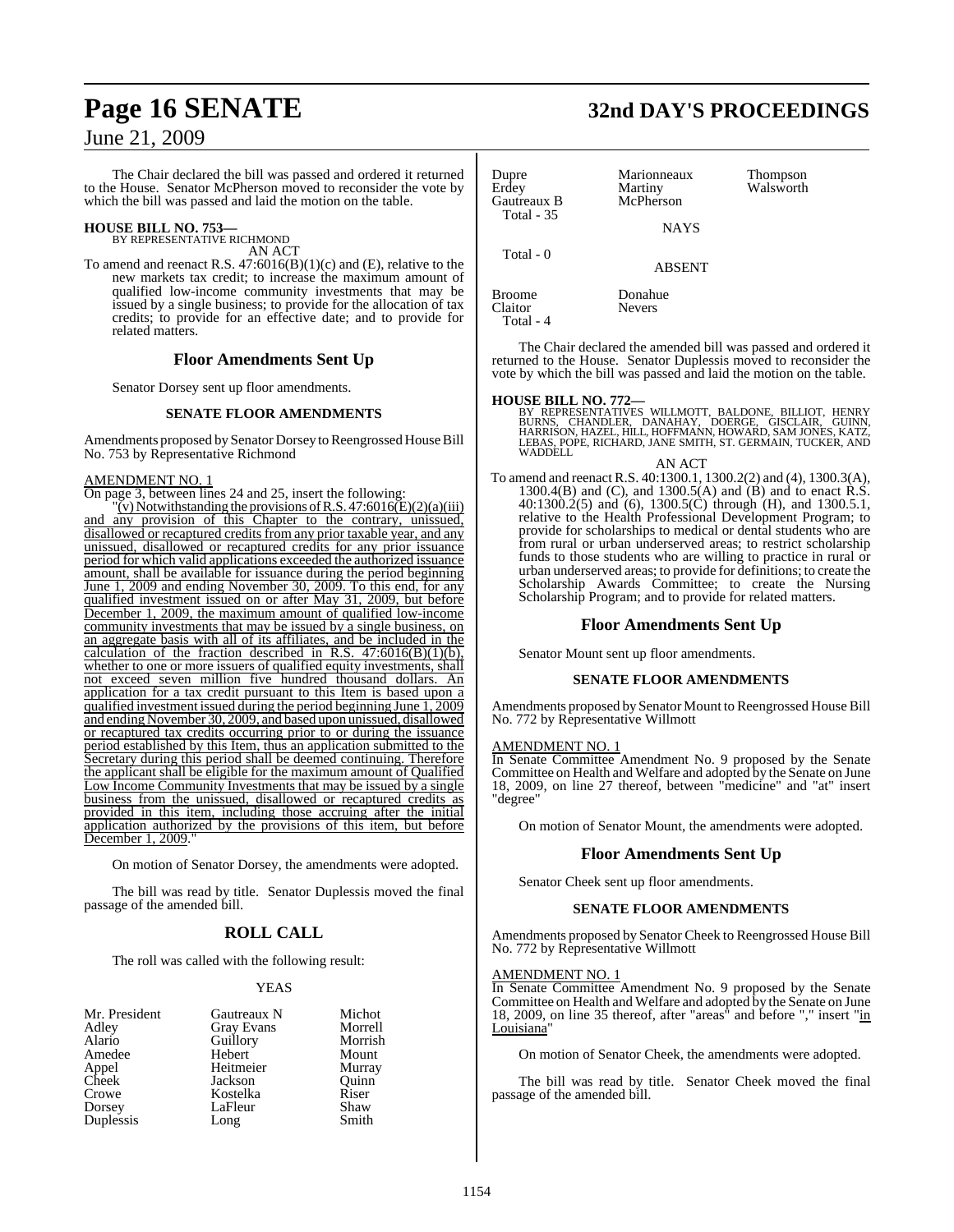## **32nd DAY'S PROCEEDINGS Page 17 SENATE**

# June 21, 2009

### **ROLL CALL**

The roll was called with the following result:

#### YEAS

**Michot** Morrell Morrish<br>Mount

Murray Nevers<sup>1</sup> Quinn<br>Riser

Shaw Smith Thompson Walsworth

| Mr. President | Gautreaux B       | Micho        |
|---------------|-------------------|--------------|
| Adley         | Gautreaux N       | <b>Morre</b> |
| Alario        | <b>Gray Evans</b> | Morris       |
| Amedee        | Guillory          | Mount        |
| Appel         | Hebert            | Murray       |
| Cheek         | Heitmeier         | Nevers       |
| Claitor       | Jackson           | Ouinn        |
| Crowe         | Kostelka          | Riser        |
| Donahue       | LaFleur           | Shaw         |
| Dorsey        | Long              | Smith        |
| Duplessis     | Marionneaux       | Thomp        |
| Dupre         | Martiny           | Walsw        |
| Erdey         | McPherson         |              |
| Total - 38    |                   |              |
|               | NAYS              |              |
|               |                   |              |

Broome

Total - 0

Total - 1

The Chair declared the amended bill was passed and ordered it returned to the House. Senator Cheek moved to reconsider the vote by which the bill was passed and laid the motion on the table.

ABSENT

### **HOUSE BILL NO. 774—** BY REPRESENTATIVE DIXON

AN ACT

To amend and reenact R.S. 34:335.1, 335.2, and 335.3(A), to enact R.S. 34:335.7 through 335.9, and to repeal R.S. 34:335.4(A) and 3522, relative to the Alexandria Regional Port; to provide with respect to the port's territorial boundaries; to provide with respect to the composition of the board of commissioners; to provide for term limits; to provide for a method for filling vacancies of the board; to remove the authority of the board to levy an ad valorem tax under certain circumstances; to remove the authority of the board to acquire land by expropriation for certain purposes of the district; to provide for additional powers of the board; to authorize the port to acquire land under certain circumstances; to remove the board of commissioners of port authorities and the powers of the board of commissioners for port authorities; and to provide for related matters.

#### **Floor Amendments Sent Up**

Senator McPherson sent up floor amendments.

#### **SENATE FLOOR AMENDMENTS**

Amendments proposed by Senator McPherson to Reengrossed House Bill No. 774 by Representative Dixon

AMENDMENT NO. 1

On page 1, line 3, after "335.4" delete "(A)" and insert ", 335.5,"

AMENDMENT NO. 2

On page 1, line 7, delete "under certain circumstances"

#### AMENDMENT NO. 3

On page 1, line 8, after "expropriation" delete the remainder of the line and one line 9, delete "district"

#### AMENDMENT NO. 4

In Senate Committee Amendment No. 6, proposed by the Senate Committee on Transportation, Highways, and Public Works and adopted by the Senate on June 18, 2009, on line 31, change "him" to 'the mayor of Pineville'

#### AMENDMENT NO. 5

In Senate Committee Amendment No. 6, proposed by the Senate Committee on Transportation, Highways, and Public Works and adopted by the Senate on June 18, 2009, on line 32, after "mayor" insert "of Pineville"

#### AMENDMENT NO. 6

In Senate Committee Amendment No. 6, proposed by the Senate Committee on Transportation, Highways, and Public Works and adopted by the Senate on June 18, 2009, on line 5, after "upon" delete "the appointment or reappointment" and insert "their reappointment or appointment"

#### AMENDMENT NO. 7

On page 4, delete lines 23 and 24

#### AMENDMENT NO. 8

On page 4, line 25, change " $(4)$ " to " $(3)$ "

AMENDMENT NO. 9 On page 4, line 26, change " $(5)$ " to " $(4)$ "

#### AMENDMENT NO. 10

On page 5, at the end of line 10, insert: "Notwithstanding any other law to the contrary, neither the Alexandria Regional Port nor any entity created by such port shall have the authority to issue bonds, notes, or other evidences of indebtedness.

#### AMENDMENT NO. 11

On page 6, line 5, delete  $(A)$ " and insert ", 335.5,"

On motion of Senator McPherson, the amendments were adopted.

The bill was read by title. Senator McPherson moved the final passage of the amended bill.

#### **ROLL CALL**

The roll was called with the following result:

|  | v |
|--|---|
|  |   |

| Mr. President<br>Adley<br>Alario<br>Amedee<br>Appel<br>Cheek<br>Claitor<br>Crowe<br>Donahue<br>Dorsey<br>Duplessis<br>Dupre<br>Total - $35$ | Erdey<br>Gautreaux B<br>Gautreaux N<br><b>Gray Evans</b><br>Hebert<br>Heitmeier<br>Jackson<br>Kostelka<br>LaFleur<br>Marionneaux<br>Martiny<br>McPherson<br><b>NAYS</b> | Michot<br>Morrell<br>Morrish<br>Mount<br>Murray<br><b>Nevers</b><br>Ouinn<br>Shaw<br>Smith<br>Thompson<br>Walsworth |
|---------------------------------------------------------------------------------------------------------------------------------------------|-------------------------------------------------------------------------------------------------------------------------------------------------------------------------|---------------------------------------------------------------------------------------------------------------------|
| Long<br>Total - 2                                                                                                                           | Riser<br><b>ABSENT</b>                                                                                                                                                  |                                                                                                                     |
| Broome                                                                                                                                      | Guillory                                                                                                                                                                |                                                                                                                     |

Total - 2

The Chair declared the amended bill was passed and ordered it returned to the House. Senator McPherson moved to reconsider the vote by which the bill was passed and laid the motion on the table.

#### **Mr. President in the Chair**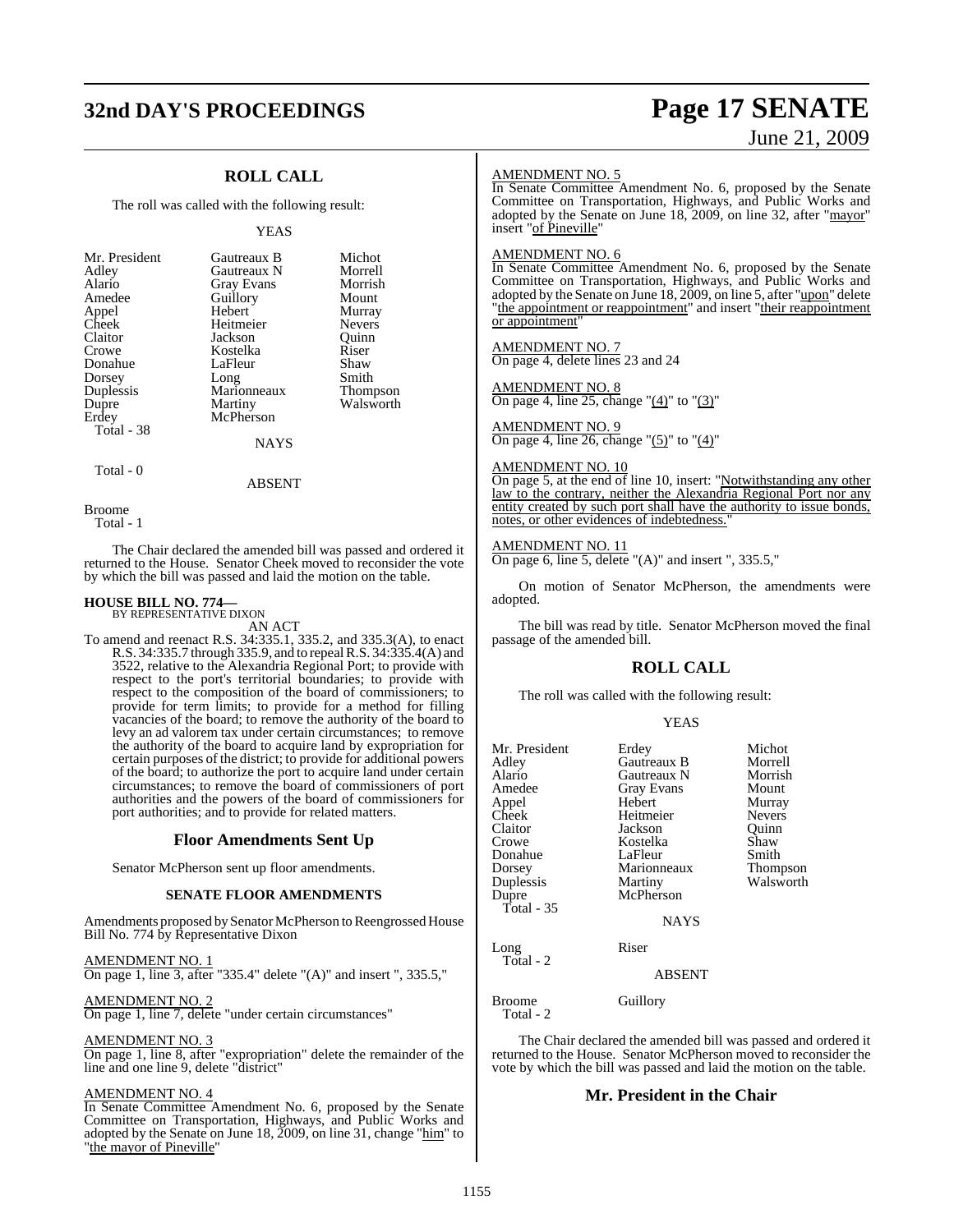#### **HOUSE BILL NO. 806—** BY REPRESENTATIVE KATZ

AN ACT

To amend and reenact R.S. 44:4.1(B)(21) and to enact R.S. 37:2501(8), (9), (10), (11), and (12) and 2505.1, relative to the Board of Examiners of Nursing Facility Administrators; to provide for definitions; to authorize the board to obtain criminal history record information; to restrict the release of confidential information; and to provide for related matters.

#### **Floor Amendments Sent Up**

Senator Mount sent up floor amendments.

#### **SENATE FLOOR AMENDMENTS**

Amendments proposed by Senator Mount to Re-Reengrossed House Bill No. 806 by Representative Katz

#### AMENDMENT NO. 1

On page 1, line 8, delete "2504(F)(2)(k), (l), and (m),"

On motion of Senator Mount, the amendments were adopted.

The bill was read by title. Senator Mount moved the final passage of the amended bill.

### **ROLL CALL**

The roll was called with the following result:

#### YEAS

| Mr. President | Gautreaux B       | Michot          |
|---------------|-------------------|-----------------|
| Adley         | Gautreaux N       | Morrell         |
| Alario        | <b>Gray Evans</b> | Morrish         |
| Amedee        | Guillory          | Mount           |
| Appel         | Hebert            | Murray          |
| Cheek         | Heitmeier         | <b>Nevers</b>   |
| Claitor       | Jackson           | Ouinn           |
| Crowe         | Kostelka          | Riser           |
| Donahue       | LaFleur           | Shaw            |
| Dorsey        | Long              | Smith           |
| Duplessis     | Marionneaux       | <b>Thompson</b> |
| Dupre         | Martiny           | Walsworth       |
| Erdey         | McPherson         |                 |
| Total - 38    |                   |                 |
|               | <b>NAYS</b>       |                 |
| Total - 0     |                   |                 |
|               | <b>ABSENT</b>     |                 |

Broome

Total - 1

The Chair declared the amended bill was passed and ordered it returned to the House. Senator Mount moved to reconsider the vote by which the bill was passed and laid the motion on the table.

## **HOUSE BILL NO. 823—** BY REPRESENTATIVE DANAHAY

AN ACT

To enact R.S.  $38:2212(A)(1)(f)(v)$  and  $2212.1(B)(4)(e)$ , relative to public contracts through the receipt of electronic bids; to exempt any special service district created by a parish with a police jury form of government from the requirements relating to the receipt of bids via high speed Internet access; and to provide for related matters.

The bill was read by title. Senator Mount moved the final passage of the bill.

## **Page 18 SENATE 32nd DAY'S PROCEEDINGS**

### **ROLL CALL**

The roll was called with the following result:

YEAS

| Mr. President | Dupre             | Michot        |
|---------------|-------------------|---------------|
| Adley         | Gautreaux B       | Morrell       |
| Alario        | <b>Gray Evans</b> | Morrish       |
| Amedee        | Hebert            | Mount         |
| Appel         | Heitmeier         | Murray        |
| Cheek         | Jackson           | <b>Nevers</b> |
| Claitor       | Kostelka          | Ouinn         |
| Crowe         | LaFleur           | Riser         |
| Donahue       | Long              | Shaw          |
| Dorsey        | Martiny           | Smith         |
| Duplessis     | McPherson         | Walsworth     |
| Total - 33    |                   |               |
|               | <b>NAYS</b>       |               |
| Marionneaux   |                   |               |
| Total - 1     |                   |               |
|               | ABSENT            |               |
|               |                   |               |

| Broome    | Gautreaux N | <b>Thompson</b> |
|-----------|-------------|-----------------|
| Erdey     | Guillory    |                 |
| Total - 5 |             |                 |

The Chair declared the bill was passed and ordered it returned to the House. Senator Mount moved to reconsider the vote by which the bill was passed and laid the motion on the table.

### **HOUSE BILL NO. 864—** BY REPRESENTATIVE RICHMOND

AN ACT

To enact R.S. 46:1816(E) and to repeal Code of Criminal Procedure Article 887(E), relative to additional fees assessed in relation to violations of criminal statutes and local ordinances; to continue the existing fees assessed in specified matters which are used for funding the training of and the providing of other assistance to local law enforcement agencies; to repeal provisions providing for fees to fund local law enforcement agencies; and to provide for related matters.

The bill was read by title. Senator Martiny moved the final passage of the bill.

#### **ROLL CALL**

The roll was called with the following result:

#### YEAS

| Mr. President     | Gautreaux B | Michot          |
|-------------------|-------------|-----------------|
|                   |             |                 |
| Adley             | Gautreaux N | Morrell         |
| Alario            | Gray Evans  | Mount           |
| Amedee            | Guillory    | Murray          |
| Appel             | Hebert      | <b>Nevers</b>   |
| Cheek             | Heitmeier   | Ouinn           |
| Claitor           | Jackson     | Riser           |
| Crowe             | Kostelka    | Shaw            |
| Donahue           | LaFleur     | Smith           |
| Dorsey            | Long        | <b>Thompson</b> |
| Duplessis         | Marionneaux | Walsworth       |
| Dupre             | Martiny     |                 |
| Erdey             | McPherson   |                 |
| <b>Total - 37</b> |             |                 |
|                   |             |                 |

**NAYS** 

Total - 0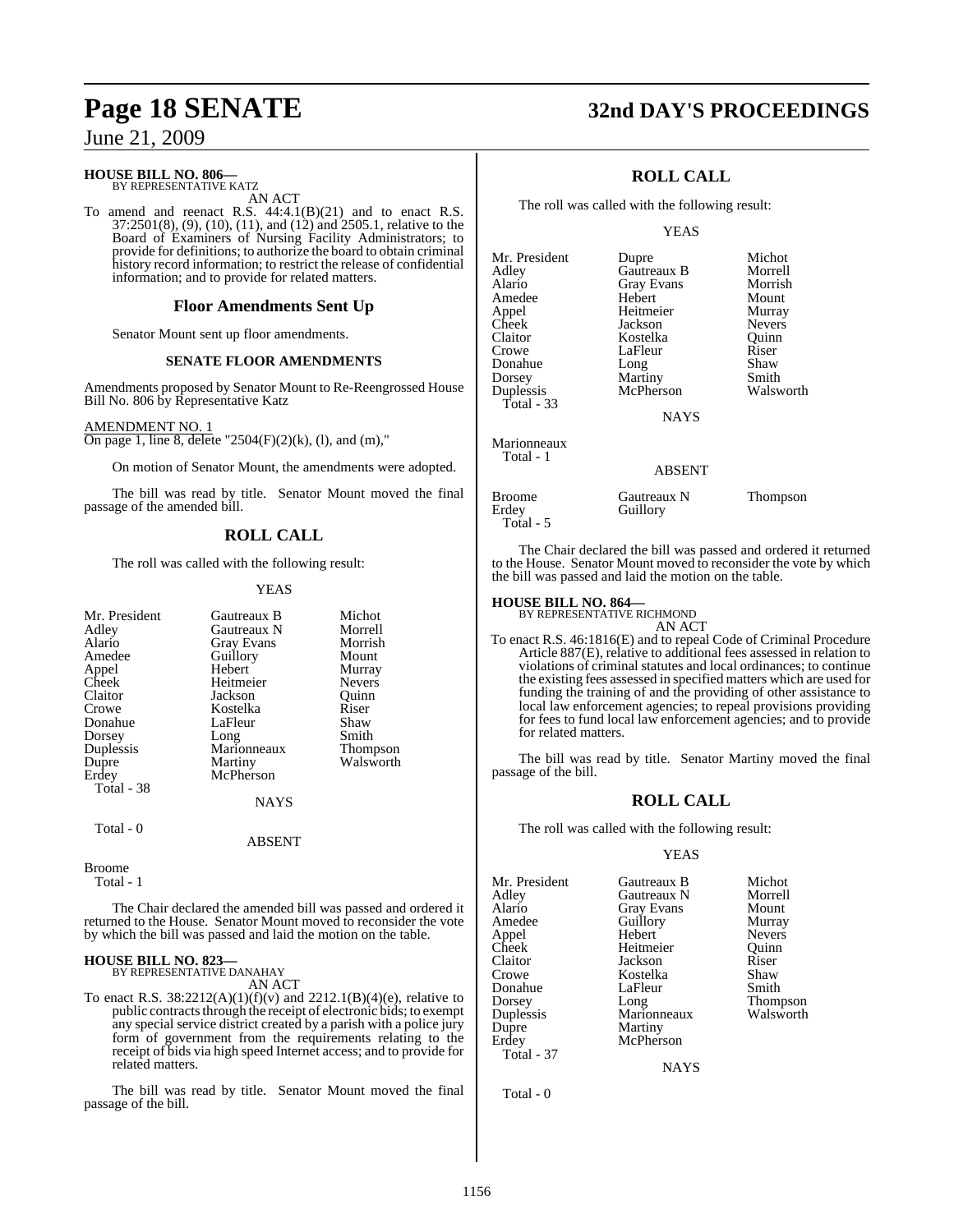## **32nd DAY'S PROCEEDINGS Page 19 SENATE**

#### ABSENT

Broome Morrish

Total - 2

The Chair declared the bill was passed and ordered it returned to the House. Senator Martiny moved to reconsider the vote by which the bill was passed and laid the motion on the table.

**HOUSE BILL NO. 866—** BY REPRESENTATIVES CONNICK, ABRAMSON, RICHMOND, LEGER, HINES, AND ERNST AND SENATORS APPEL, ALARIO, MARTINY, MORRELL, AND MURRAY

AN ACT

To enact R.S. 43:201(D), relative to Jefferson Parish; to provide for judicial advertisements and legal notices in certain publications; to provide for criteria; and to provide for related matters.

#### **Floor Amendments Sent Up**

Senator Alario sent up floor amendments.

#### **SENATE FLOOR AMENDMENTS**

Amendments proposed by Senator Alario to Engrossed House Bill No. 866 by Representative Connick

AMENDMENT NO. 1

On page 1, line 2, after "(D)" insert "and (E)"

#### AMENDMENT NO. 2

On page 1, line 9, after "(D)" delete "is" and insert "and (E) are"

#### AMENDMENT NO. 3

On page 1, between line 17 and line 18, insert the following:

"E. In Jefferson Parish, the total circulation of every publication or newspaper shall be proved not less than annually by an experienced publication auditing firm prior to the selection of the publication or newspaper under this Section. The audit shall reflect the circulation of the publication or newspaper by parish, and shall be submitted as an attachment to any proposal by a publication or newspaper to publish judicial advertisements and legal notices in Jefferson Parish.

#### AMENDMENT NO. 4

Crowe Morrish

Total - 8

On page 1, line 18, after "effective" delete the remainder of the line and delete line 19 and on page 2, delete lines 1 through 3 and insert "on August 15, 2009."

On motion of Senator Alario, the amendments were adopted.

The bill was read by title. Senator Morrell moved the final passage of the amended bill.

#### **ROLL CALL**

The roll was called with the following result:

#### **YEAS**

| Mr. President<br>Adley<br>Alario<br>Appel<br>Cheek<br>Dorsey<br>Duplessis<br>Gautreaux B<br>Total - 23 | <b>Gray Evans</b><br>Guillory<br>Heitmeier<br>Jackson<br>Kostelka<br>LaFleur<br>Long<br>Martiny | Michot<br>Morrell<br>Murray<br><b>Nevers</b><br>Shaw<br>Smith<br><b>Thompson</b> |
|--------------------------------------------------------------------------------------------------------|-------------------------------------------------------------------------------------------------|----------------------------------------------------------------------------------|
|                                                                                                        | <b>NAYS</b>                                                                                     |                                                                                  |
| Amedee<br>Claitor                                                                                      | Gautreaux N<br>Hebert                                                                           | Riser<br>Walsworth                                                               |

# June 21, 2009

#### ABSENT

**McPherson** 

Donahue Marionneaux<br>
Dupre McPherson Total - 8

The Chair declared the amended bill was passed and ordered it returned to the House. Senator Morrell moved to reconsider the vote by which the bill was passed and laid the motion on the table.

#### **Notice Regarding Vote**

Senator Shaw stated he had voted in error on House Bill No. 866. He voted yea on the bill and had intended to vote nay. He asked that the Official Journal so state.

#### **HOUSE BILL NO. 868— (Substitute for House Bill No. 484 by Representative Little)**

BY REPRESENTATIVE LITTLE

AN ACT

To amend and reenact R.S. 47:1515.3(A), (B), and (C), relative to timber severance taxes; to provide relative to the authority of the Department of Revenue and the Department of Agriculture and Forestry to enter into agreements to collect timber severance taxes; to authorize the commissioner of the Department of Agriculture and Forestry to appoint a director under certain circumstances; and to provide for related matters.

The bill was read by title. Senator Thompson moved the final passage of the bill.

### **ROLL CALL**

The roll was called with the following result:

#### YEAS

| Mr. President | Erdey       | Michot        |
|---------------|-------------|---------------|
| Adley         | Gautreaux B | Morrell       |
| Alario        | Gautreaux N | Morrish       |
| Amedee        | Guillory    | Mount         |
| Appel         | Heitmeier   | Murray        |
| Cheek         | Jackson     | <b>Nevers</b> |
| Claitor       | Kostelka    | Ouinn         |
| Crowe         | LaFleur     | Riser         |
| Donahue       | Long        | Shaw          |
| Dorsey        | Marionneaux | Smith         |
| Duplessis     | Martiny     | Thompson      |
| Dupre         | McPherson   | Walsworth     |
| Total - 36    |             |               |
|               | <b>NAYS</b> |               |
| Total - 0     |             |               |

Total - 3

Broome Gray Evans Hebert

The Chair declared the bill was passed and ordered it returned to the House. Senator Thompson moved to reconsider the vote by which the bill was passed and laid the motion on the table.

ABSENT

#### **HOUSE BILL NO. 887—**

BY REPRESENTATIVES BARRAS, BOBBY BADON, BALDONE,<br>BILLIOT, BURRELL, CHAMPAGNE, GISCLAIR, GUINN, HARDY,<br>HARRISON,SAMJONES,MILLS,AND-RICHARD AN ACT

To enact Chapter 13-K of Title 33 of the Louisiana Revised Statutes of 1950, to be comprised ofR.S. 33:4720.181, to create the New IberiaRedevelopment Authority; to provide forthe formation of a program or programs in the city of New Iberia for the use of appropriate private and public resources to eliminate and prevent the development or spread of slum, blighted, and distressed areas; to allow the rehabilitation, clearance, and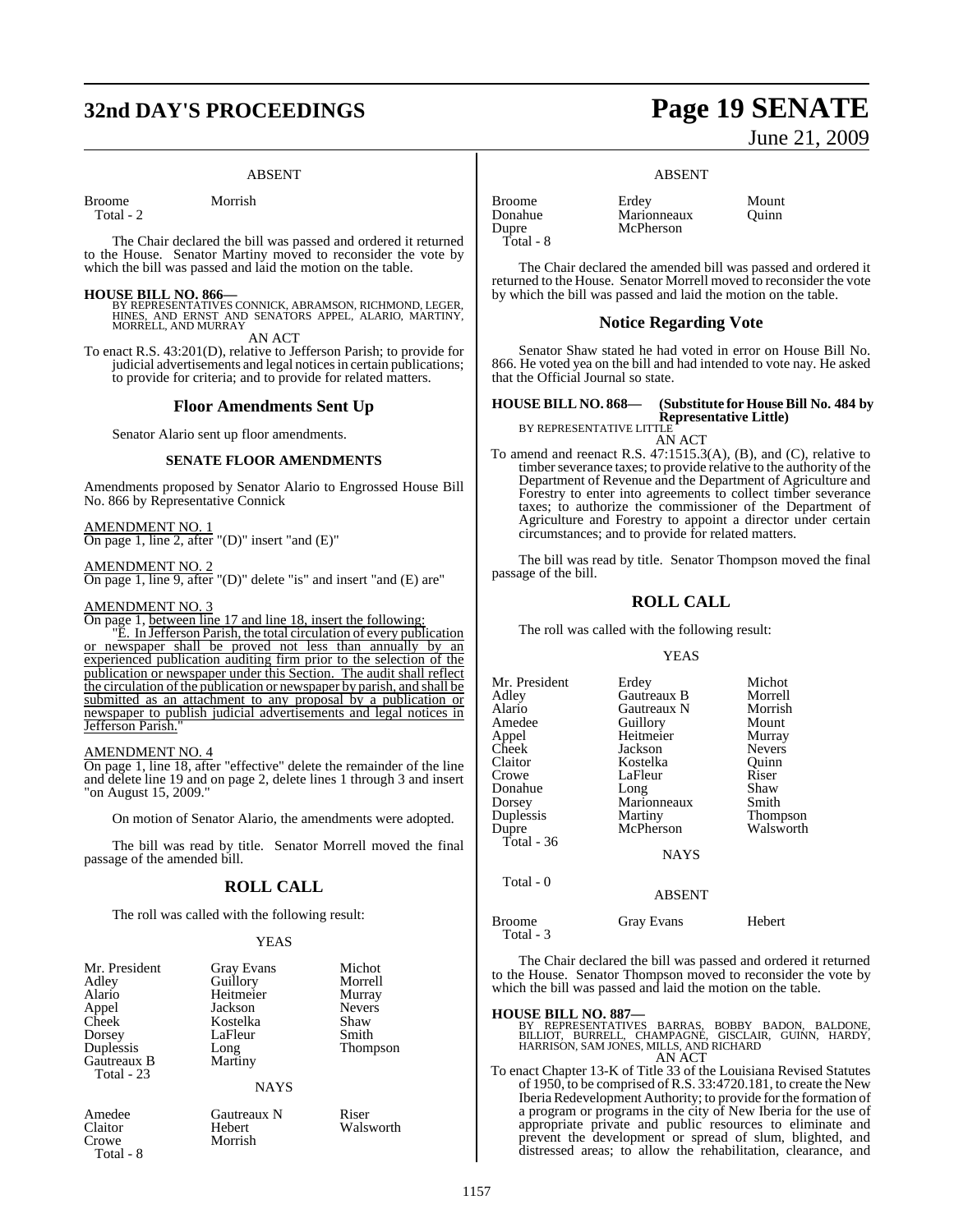redevelopment of slum, blighted, and distressed areas; to provide for the expeditious conversion of blighted or underused property into habitable residential dwellings in the city of New Iberia; to define the duties, liabilities, authority, and functions of the redevelopment authority; to authorize public bodies to furnish funds, services, facilities, and property in aid of redevelopment projects; and to provide for related matters.

### **Floor Amendments Sent Up**

Senator Hebert sent up floor amendments.

### **SENATE FLOOR AMENDMENTS**

Amendments proposed by Senator Hebert to Reengrossed House Bill No. 887 by Representative Barras

#### AMENDMENT NO. 1

On page 16, lines 5 and 6, delete "in the manner provided for in Chapter 13-A of Title 33 of the Louisiana Revised Statutes of 1950 or"

On motion of Senator Hebert, the amendments were adopted.

The bill was read by title. Senator Hebert moved the final passage of the amended bill.

### **ROLL CALL**

The roll was called with the following result:

#### YEAS

| Mr. President<br>Adley<br>Alario<br>Amedee<br>Appel<br>Cheek<br>Claitor<br>Crowe<br>Donahue<br>Dorsey<br>Duplessis<br>Dupre<br>Erdey<br>Total - 37<br>Total - 0 | Gautreaux B<br>Gautreaux N<br>Gray Evans<br>Hebert<br>Heitmeier<br>Jackson<br>Kostelka<br>LaFleur<br>Long<br>Marionneaux<br>Martiny<br>McPherson<br>Michot<br>NAYS<br><b>ABSENT</b> | Morrell<br>Morrish<br>Mount<br>Murray<br><b>Nevers</b><br>Ouinn<br>Riser<br>Shaw<br>Smith<br>Thompson<br>Walsworth |
|-----------------------------------------------------------------------------------------------------------------------------------------------------------------|-------------------------------------------------------------------------------------------------------------------------------------------------------------------------------------|--------------------------------------------------------------------------------------------------------------------|
| <b>Broome</b><br>Total - 2                                                                                                                                      | Guillory                                                                                                                                                                            |                                                                                                                    |

The Chair declared the amended bill was passed and ordered it returned to the House. Senator Hebert moved to reconsider the vote by which the bill was passed and laid the motion on the table.

### **HOUSE BILL NO. 899— (Substitute for HouseBill No. 656 by**

**Representative Chaney)** BY REPRESENTATIVES CHANEY, BALDONE, BURRELL, CARMODY, CONNICK, GISCLAIR, HINES, HOFFMANN, AND GARY SMITH AN ACT

To amend and reenact R.S. 40:1851(E), relative to the Liquefied Petroleum Gas Commission; to provide for collection, receipt, and use of funds by the Liquefied Petroleum Gas Commission; and to provide for related matters.

The bill was read by title. Senator Thompson moved the final passage of the bill.

## **Page 20 SENATE 32nd DAY'S PROCEEDINGS**

### **ROLL CALL**

The roll was called with the following result:

#### YEAS

| Mr. President | Gautreaux B       | Michot          |
|---------------|-------------------|-----------------|
| Adley         | Gautreaux N       | Morrell         |
| Alario        | <b>Gray Evans</b> | Morrish         |
| Amedee        | Guillory          | Mount           |
| Appel         | Hebert            | Murray          |
| Cheek         | Heitmeier         | <b>Nevers</b>   |
| Claitor       | Jackson           | Ouinn           |
| Crowe         | Kostelka          | Riser           |
| Donahue       | LaFleur           | Shaw            |
| Dorsey        | Long              | Smith           |
| Duplessis     | Marionneaux       | <b>Thompson</b> |
| Dupre         | Martiny           | Walsworth       |
| Erdey         | McPherson         |                 |
| Total - 38    |                   |                 |
|               | <b>NAYS</b>       |                 |
|               |                   |                 |

Total - 0

Broome

Total - 1

The Chair declared the bill was passed and ordered it returned to the House. Senator Thompson moved to reconsider the vote by which the bill was passed and laid the motion on the table.

ABSENT

### **HOUSE BILL NO. 901— (Substitute for HouseBill No. 206 by Representative Lopinto)** BY REPRESENTATIVE LOPINTO

AN ACT

To amend and reenact R.S. 33:2002(B), relative to state supplemental pay for fire protection officers; to provide for qualifications of individuals eligible for such supplemental pay; to provide for an effective date; and to provide for related matters.

The bill was read by title. Senator Martiny moved the final passage of the bill.

### **ROLL CALL**

The roll was called with the following result:

#### YEAS

| Mr. President | Gautreaux B   | Michot    |
|---------------|---------------|-----------|
| Adley         | Gautreaux N   | Morrell   |
| Alario        | Gray Evans    | Morrish   |
| Amedee        | Guillory      | Mount     |
| Appel         | Hebert        | Murray    |
| Cheek         | Heitmeier     | Ouinn     |
| Claitor       | Jackson       | Riser     |
| Crowe         | Kostelka      | Shaw      |
| Donahue       | LaFleur       | Smith     |
| Dorsey        | Long          | Thompson  |
| Duplessis     | Marionneaux   | Walsworth |
| Dupre         | Martiny       |           |
| Erdey         | McPherson     |           |
| Total - 37    |               |           |
|               | <b>NAYS</b>   |           |
| Total - 0     |               |           |
|               | <b>ABSENT</b> |           |
| Broome        | Nevers        |           |

Total - 2

1158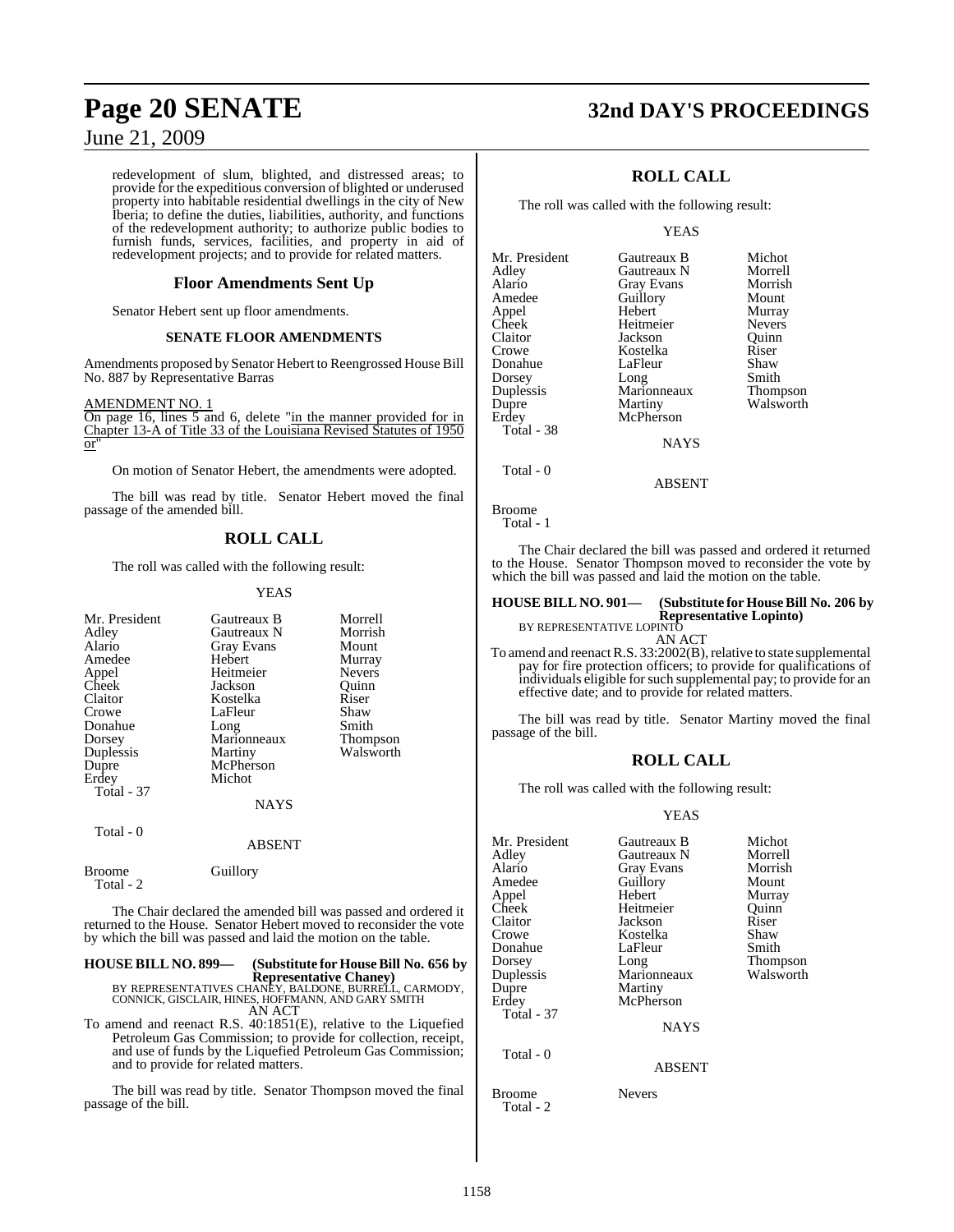## **32nd DAY'S PROCEEDINGS Page 21 SENATE**

#### The Chair declared the bill was passed and ordered it returned to the House. Senator Martiny moved to reconsider the vote by which the bill was passed and laid the motion on the table.

#### **HOUSE BILL NO. 905— (Substitute for HouseBill No. 838 by Representative Landry)** BY REPRESENTATIVE LANDR

AN ACT

To enact R.S. 46:1414.1, relative to child care facilities; to mandate the disclosure of recordation on the state central registry for owners, operators, current or prospective employees, and volunteers in child care facilities licensed by the department; to require any such persons to sign certain statements prior to and during employment, volunteering, ownership, or operation of or in a child care facility licensed by the department; to provide that falsification of such statements shall be a misdemeanor offense; to provide for penalties; to provide for a process of appeal; and to provide for related matters.

The bill was read by title. Senator Quinn moved the final passage of the bill.

#### **ROLL CALL**

The roll was called with the following result:

#### **YEAS**

| Mr. President              | Gautreaux B   | Morrell       |
|----------------------------|---------------|---------------|
| Adley                      | Gautreaux N   | Morrish       |
| Alario                     | Guillory      | Mount         |
| Amedee                     | Hebert        | Murray        |
| Appel                      | Heitmeier     | <b>Nevers</b> |
| Cheek                      | Jackson       | Ouinn         |
| Claitor                    | Kostelka      | Riser         |
| Crowe                      | LaFleur       | Shaw          |
| Donahue                    | Long          | Smith         |
| Dorsey                     | Marionneaux   | Thompson      |
| Duplessis                  | Martiny       | Walsworth     |
| Dupre                      | McPherson     |               |
| Erdey                      | Michot        |               |
| Total - 37                 |               |               |
|                            | <b>NAYS</b>   |               |
| Total - 0                  |               |               |
|                            | <b>ABSENT</b> |               |
| <b>Broome</b><br>Total - 2 | Gray Evans    |               |
|                            |               |               |

The Chair declared the bill was passed and ordered it returned to the House. Senator Quinn moved to reconsider the vote by which the bill was passed and laid the motion on the table.

#### **House Bills and Joint Resolutions on Third Reading and Final Passage**

#### **Rules Suspended**

Senator Riser asked for and obtained a suspension of the rules to take up bills not under the Bagneris Rule.

#### **Motion**

Senator Riser moved to suspend the rules to take up House Bill No. 841 out of its regular order.

### **HOUSE BILL NO. 841—**

BY REPRESENTATIVE HONEY

AN ACT To amend and reenact R.S. 23:1123, 1172.2(E), 1201(A),  $1378(A)(1)$ ,  $(2)$ ,  $(3)(a)(introducing paragraph)$ and(b)(introductory paragraph), and (7) and 1472(4), and to enactR.S. 23:1600.1 and 1602(4), and to repeal R.S. 23:1201.1, relative to workers; to provide for an examination of an injured employee when certain disputes arise; to provide for the prompt reporting of certain information relative to payment of workers' compensation premiums which may be considered false, fraudulent, or misleading; to provide for payors and insurers to make weekly indemnity payments by electronic funds transfer; to repeal provisions requiring that workers' compensation indemnity payments be mailed; to provide for the determination of the liability of the Second Injury Fund; to provide for an alternate base period; to provide for benefit eligibility conditions for an individual seeking part-time work; to allow for an extension of benefits; and to provide for related matters.

The bill was read by title. Senator LaFleur moved the final passage of the bill.

#### **Motion**

Senator Murray moved the previous question on the entire subject matter.

Senator LaFleur objected.

#### **ROLL CALL**

The roll was called with the following result:

#### YEAS

Guillory Morrell<br>Jackson Murray

Amedee Gray Evans Marionneaux<br>
Dorsey Guillory Morrell Duplessis Jackson<br>Gautreaux B LaFleur Gautreaux B LaFleur Thompson Total - 12

Alario Gautreaux N Nevers Appel Heitmeier Quinn<br>
Cheek Kostelka Riser Cheek Kostelka<br>Claitor Long Claitor Long Shaw Crowe McPherson Smith Donahue Michot Walsworth Total - 23

NAYS Adley Erdey Mount<br>Alario Gautreaux N Nevers Morrish

Martiny

#### ABSENT

Mr. President Hebert<br>
Broome Martin Total - 4

The Chair declared the Senate refused to call the previous question on the entire subject matter.

On motion of Senator Riser the bill was read by title and recommitted to the Committee on Labor and Industrial Relations.

#### **Rules Suspended**

Senator Riser asked for and obtained a suspension of the rules to hear House Bill No. 841 in the Committee on Labor and Industrial Relations without the required 24-hour notice.

#### 1159

# June 21, 2009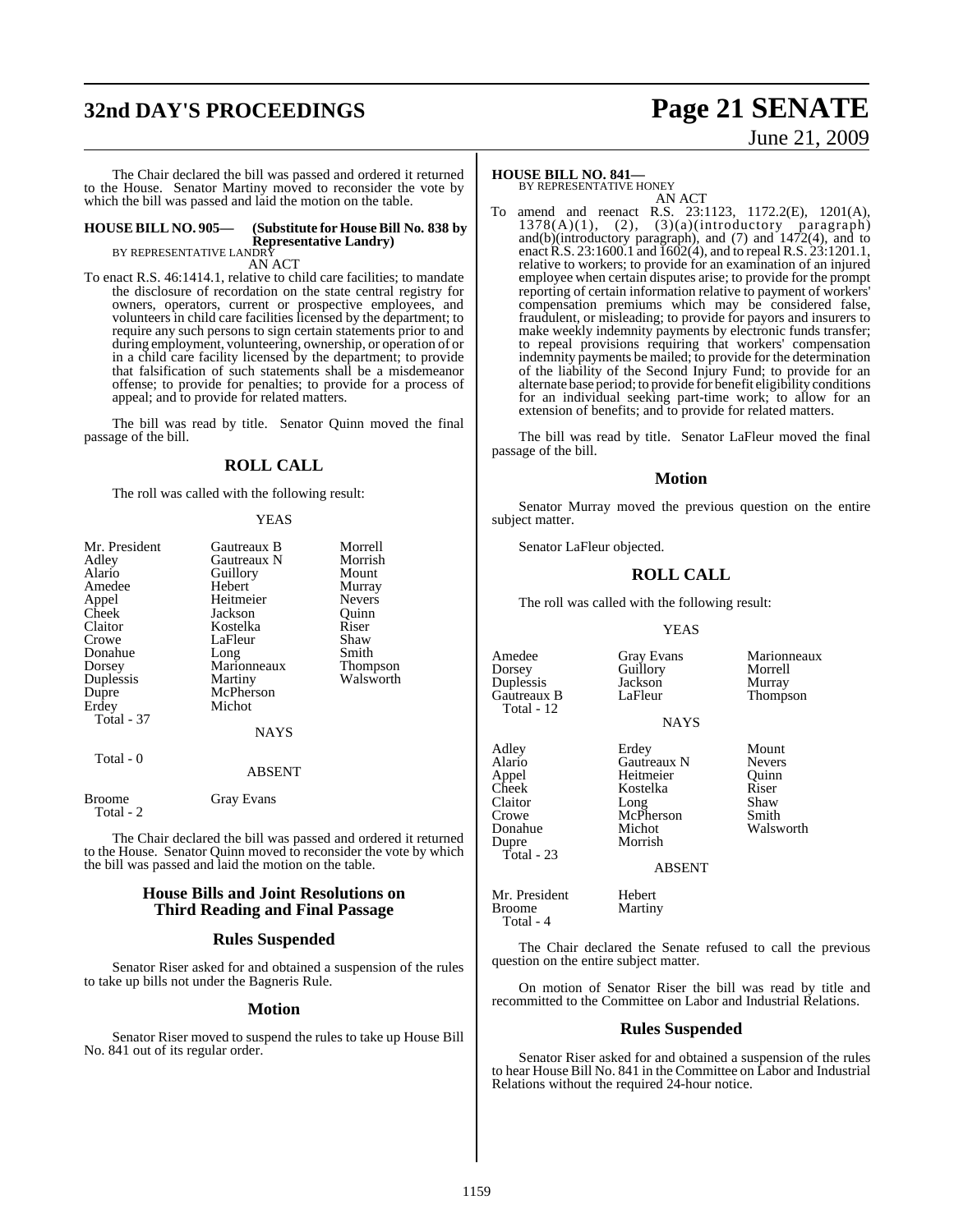## **Page 22 SENATE 32nd DAY'S PROCEEDINGS**

### June 21, 2009

### **Rules Suspended**

Senator Riser asked for and obtained a suspension of the rules to revert to the order of:

#### **Reports of Committees**

The following reports of committees were received and read:

#### **REPORT OF COMMITTEE ON**

### **REVENUE AND FISCAL AFFAIRS**

Senator Robert M. Marionneaux, Jr., Chairman on behalf of the Committee on Revenue and Fiscal Affairs, submitted the following report:

#### June 18, 2009

To the President and Members of the Senate:

I am directed by your Committee on Revenue and Fiscal Affairs to submit the following report:

#### **HOUSE BILL NO. 5—**

- BY REPRESENTATIVES GUINN, BALDONE, BARRAS, GISCLAIR,<br>HARRISON, HENDERSON, HENRY, JOHNSON, MILLS, MONTOUCET,<br>PERRY, RICHARD, RITCHIE, JANE SMITH, PATRICIA SMITH, ST.<br>GERMAIN, AND WOOTON AND SENATOR GUILLORY AN ACT
- To amend and reenact R.S. 47:305(A)(5) and to enact R.S.  $47:302(T)$ ,  $321(J)$ , and  $331(R)$ , relative to exemptions to sales

and use tax; to provide with respect to exemptions for crawfish bait and feed; and to provide for related matters.

Reported favorably.

### **HOUSE BILL NO. 9—** BY REPRESENTATIVES BALDONE AND LEGER AN ACT

To enact R.S. 47:301(6)(c), relative to sales and use tax; to exclude fromthe definition of "hotel" certain temporary lodging services provided by a nonprofit corporation to a homeless person; to authorize rulemaking; to provide an effective date; and to provide for related matters.

Reported favorably.

#### **HOUSE BILL NO. 83—**

- BY REPRESENTATIVES TIM BURNS, ARNOLD, CARMODY, GREENE,<br>HENRY, HOFFMANN, KATZ, LIGI, PEARSON, RICHARD, SCHRODER,<br>SIMON, SMILEY, JANE SMITH, TALBOT, TUCKER, AND WADDELL AN ACT
- To amend and reenact R.S.  $47:1705(B)(2)(c)(i)$ , (ii), and (vi) and to enact R.S.  $47:1705(B)(2)(c)(vii)$  and (f), relative to the requirements for public hearings on proposals to increase millage rates without voter approval; to require public notice and publication of certain information related to such millage increases; to require notification of certain elected officials; and to provide for related matters.

Reported favorably.

#### **HOUSE BILL NO. 106—**

BY REPRESENTATIVES GREENE, BALDONE, BARRAS, CARTER,<br>HENRY,HOFFMANN,GIRODJACKSON,NOWLIN,RICHARD,RITCHIE,<br>ROBIDEAUX, AND JANE SMITH AND SENATORS DONAHUE AND<br>MICHOT

#### AN ACT

To amend and reenact R.S. 47:293(10) and to enact R.S. 47:293(9)(a)(xvii), relative to the individual income tax; to provide for a deduction for net capital gains; to provide for an effective date; and to provide for related matters.

Reported favorably.

**HOUSE BILL NO. 128—**<br>BY REPRESENTATIVES HENRY, TIM BURNS, ELLINGTON, GREENE, GUINN, HARRISON, HAZEL, HENDERSON, HOWARD, KLECKLEY,<br>LEBAS, LIGI, MONICA, PEARSON, POPE, RICHARDSON, SCHRODER,<br>SMILEY, GARY SMITH, TALBOT, THIBA AN ACT

To amend and reenact R.S. 47:305.54(B)(2) and to enact R.S. 47:305.62, relative to state sales and use tax; to authorize a state "sales tax holiday" at certain times for purchases of certain firearms; to provide for definitions; to provide restrictions on the types of purchases eligible for the exemption; and to provide for related matters.

Reported favorably.

#### **HOUSE BILL NO. 189—**

BY REPRESENTATIVE GREENE

AN ACT To amend and reenact R.S. 47:305(D)(2) and to enact R.S.  $47:302(R)(3), 321(H)(3),$  and  $331(P)(4)$ , relative to the sales and use tax; to provide for the effectiveness and applicability of the exemption for the sale of meals by certain institutions and organizations; to provide for the exemption of the meal plans of certain educational institutions; to provide for an effective date; and to provide for related matters.

Reported with amendments.

#### **HOUSE BILL NO. 215—**

BY REPRESENTATIVES HUTTER AND LEGER AN ACT

To amend and reenact R.S. 44:4.1(B)(29) and to enact R.S. 47:6035, relative to tax credits; to establish the Ports of Louisiana Investor Tax Credit; to authorize the issuance of tax credits for certain investments in ports in Louisiana; to provide for definitions; to provide for certain limitations; to provide for the certification and administration of such tax credits; to authorize the promulgation of rules and regulations; to authorize the transfer of certain tax credits; to authorize the recapture and recovery of such tax credits under certain circumstances; to provide for a termination date; to provide an exception to the laws relative to public records and to provide for related matters.

Reported with amendments.

**HOUSE BILL NO. 261—**

BY REPRESENTATIVE CONNICK AN ACT

To amend and reenact R.S. 20:1(A)(2) and to enact R.S. 13:3851.1, relative to the exemption from seizure and sale of a homestead; to provide for an increase in the amount of the homestead exemption; to provide relative to the seizure and sale of a homestead in the execution of a judgment for credit card charges; to provide relative to judicial mortgages; to provide for exceptions; to provide for prescription; to provide for an effective date; and to provide for related matters.

Reported favorably.

**HOUSE BILL NO. 389—** BY REPRESENTATIVES GREENE, BALDONE, BARRAS, CARTER, HENRY, NOWLIN, RICHARD, AND ROBIDEAUX AN ACT

To amend and reenact Section 2 of Act No. 15 of the 1996 Regular Session of the Legislature, as amended by Act No. 47 of the 1998 Regular Session of the Legislature, Act No. 33 of the 2000 Regular Session of the Legislature, Act No. 141 of the 2003 Regular Session of the Legislature, and Act No. 357 of the 2005 Regular Session of the Legislature; to delete the termination date regarding certain transactionsinvolving certain private and parochial elementary and secondary schools; to provide for an effective date; and to provide for related matters.

Reported favorably.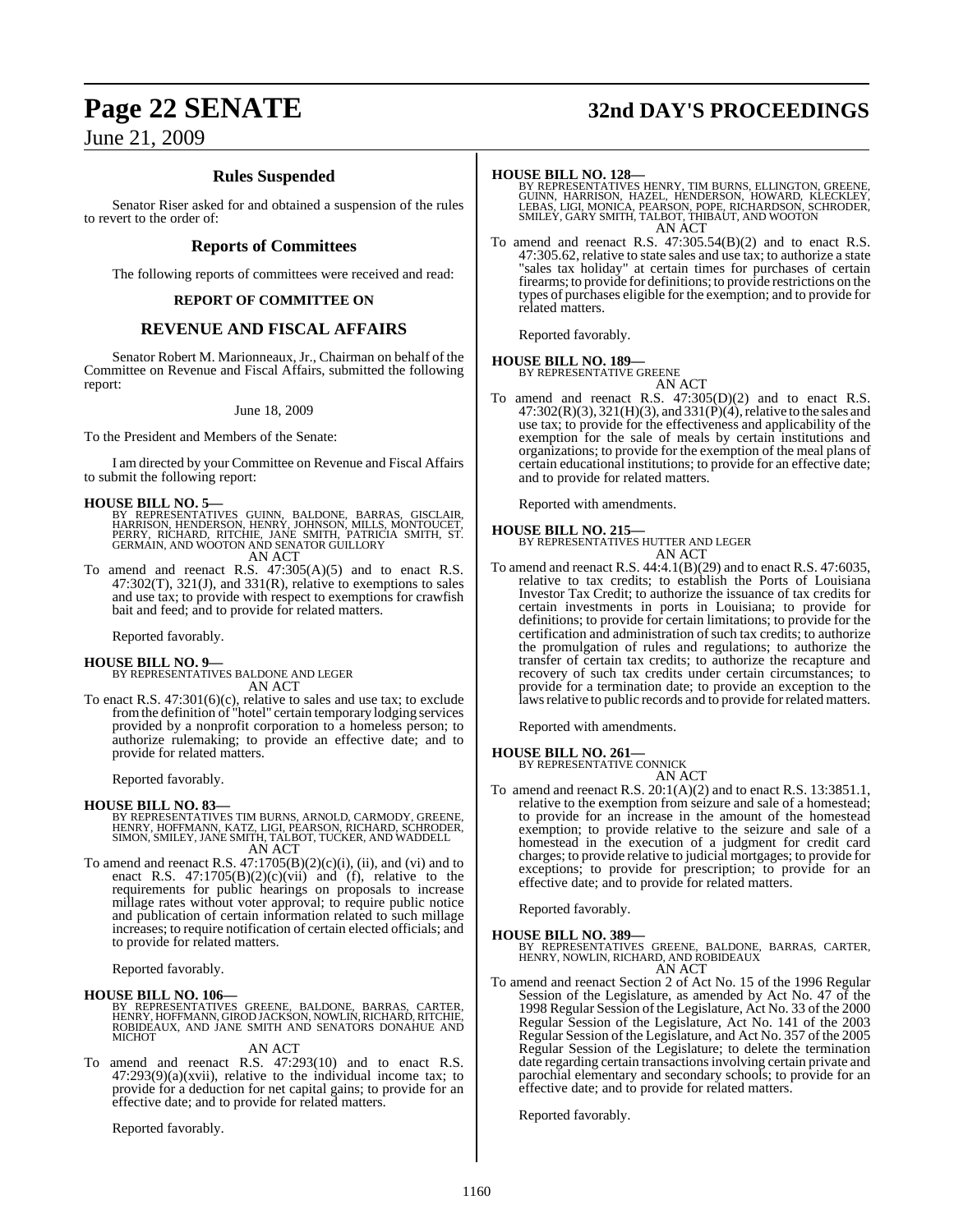## **32nd DAY'S PROCEEDINGS Page 23 SENATE**

# June 21, 2009

#### **HOUSE BILL NO. 446—**

BY REPRESENTATIVE HENRY AN ACT

To amend and reenact R.S. 47:2062, 2142(A) and (C), 2144,  $2145(B)$ ,  $2153(B)(5)$ , and  $2155(A)$ , relative to ad valorem taxes; to provide for the assistance to each parish tax assessor by an attorney or agency; to provide for the collection of penalties; to provide relative to undivided interests in title to tax sale property; to provide for bidding procedures; to provide for the form for tax sale certificates; and to provide for related matters.

Reported with amendments.

HOUSE BILL NO. 458-<br>
BY REPRESENTATIVES TALBOT, BALDONE, HENRY BURNS, CARTER,<br>
CHAMPAGNE, FOIL, HENRY, HOFFMANN, HONEY, LITTLE, MILLS,<br>
CHAMPAGNE, FOIL, HENRY, HOFFMANN, HONEY, LITTLE, MILLS,<br>
PERRY, PUGH, RICHARD, RICHMON

To amend and reenact R.S. 47:6023, relative to tax credits; to provide To amend and reenact R.S. 47:6023, relative to tax credits; to provide relative to the sound recording investor tax credit; to provide relative to certain definitions; to remove certain limitations of the sound recording investor tax credit; to provide relative to the promulgation of rules and regulations; to provide relative to the certification and payment of the tax credit; to provide relative to the display of the state brand or logo under certain circumstances; and to provide for related matters.

Reported favorably.

## **HOUSE BILL NO. 563—** BY REPRESENTATIVE BURRELL

AN ACT

To amend and reenactR.S. 47:2134(D), 2153(B)(5), 2201, and 2202, relative to ad valorem taxes; to provide relative to certain challenges to assessments; to provide for bidding procedures at tax sales; to provide for tax sale title to undivided interests; to provide for public sale or donation of tax parcels; to provide for the sale of adjudicated property to adjoining property owners; to provide for effectiveness as to suits filed on or after a certain date; and to provide for related matters.

Reported with amendments.

#### **HOUSE BILL NO. 618—**

BY REPRESENTATIVES GREENE, BALDONE, HENRY, HOFFMANN, HONEY, RICHMOND, RITCHIE, AND JANE SMITH AN ACT

To amend and reenact R.S. 47:601(A)(introductory paragraph) and 611, relative to corporation franchise tax; to exempt a certain amount of taxable capital from the tax; to eliminate the minimum amount of the tax; to provide relative to the initial franchise tax on newly taxable corporations; to provide for an effective date; and to provide for related matters.

Reported with amendments.

#### **HOUSE BILL NO. 693—**

BY REPRESENTATIVES GREENE, BALDONE, HONEY, RICHMOND, AND RITCHIE

#### AN ACT

To amend and reenact Section 3(C) of Act No. 456 of the 2007 Regular Session of the Legislature, relative to motion picture investor tax credits; to provide relative to the amount of the tax credit for certain state-certified infrastructure projects; to provide relative to certain requirements and limitations; to provide relative to the payment of tax credits; to provide for an effective date; and to provide for related matters.

Reported with amendments.

**HOUSE BILL NO. 733—**<br>BY REPRESENTATIVES LEGER, ABRAMSON, AUBERT, BROSSETT<br>HENRY BURNS, TIM BURNS, BURRELL, CARMODY, HINES, HOWARD,<br>ROSALIND JONES, SAM JONES, LABRUZZO, LAFONTA, PETERSON,<br>RICHMOND, ROBIDEAUX, ST. GERMAIN, AN ACT

To enact R.S. 47:6035, relative to tax credits; to authorize a tax credit for certain "green job industries"; to provide for certain definitions; to provide for the application for, certification of, and the administration of the tax credit; to provide for the maximum amount of the credit that may be issued; to provide for certain requirements and limitations; to provide for the recapture and recovery of the credit under certain circumstances; to provide for an effective date; and to provide for related matters.

Reported favorably.

#### **HOUSE BILL NO. 734—**

BY REPRESENTATIVES CARTER, BALDONE, BARRAS, HONEY, RICHARD, RICHMOND, RITCHIE, ROBIDEAUX, JANE SMITH, AND TEMPLET AN ACT

To enact R.S. 47:305.62, 321(H)(3), and 337.9(D)(30), relative to state and local sales and use taxes; to authorize a state sales and use tax exemption for the purchase, lease, or repair of certain equipment by qualifying radiation therapy treatment centers; to authorize political subdivisions to grant a sales and use tax exemption under certain circumstances; to provide for certain definitions; to provide for certain requirements; to authorize the promulgation of rules and regulations; to provide for an effective date; and to provide for related matters.

Reported with amendments.

#### **HOUSE BILL NO. 765—**

BY REPRESENTATIVES GALLOT, BALDONE, BARRAS, BARROW,<br>BURFORD, HENRY BURNS, BURRELL, CARMODY, CARTER,<br>CHAMPAGNE, CHANDLER, DANAHAY, DIXON, DOERGE, DOWNS,<br>FANNIN, GISCLAIR, GREENE, MICKEY GUILLORY, GUINN,<br>HARRISON, HOFFMANN, WILLIAMS

#### A JOINT RESOLUTION

Proposing to amend Article VII, Section 4(D)(3) of the Constitution of Louisiana, to decrease the amount of severance tax on certain natural resources which is retained by the state; to provide for the use of excess severance taxes; to provide for submission of the proposed amendment to the electors; and to provide for related matters.

Reported with amendments.

#### **HOUSE BILL NO. 771—**

BY REPRESENTATIVE HUTTER AN ACT

To enact R.S. 17:1871(C), relative to the Board of Supervisors of Community and Technical Colleges; to authorize the board to set a uniform tuition amount for online courses offered by public postsecondary education institutions under its jurisdiction; to provide for effectiveness; and to provide for related matters.

Reported with amendments.

#### **HOUSE BILL NO. 790—**

BY REPRESENTATIVES GREENE, BALDONE, HOFFMANN, HONEY, RICHMOND, RITCHIE, AND JANE SMITH AN ACT

To amend and reenact R.S. 47:6015, and Section 2 of Act No. 9 of the 2002 First Extraordinary Session of the Legislature, relative to the research and development tax credit; to authorize the issuance of tax credits for certain research and development activities; to provide for the amount of the tax credit; to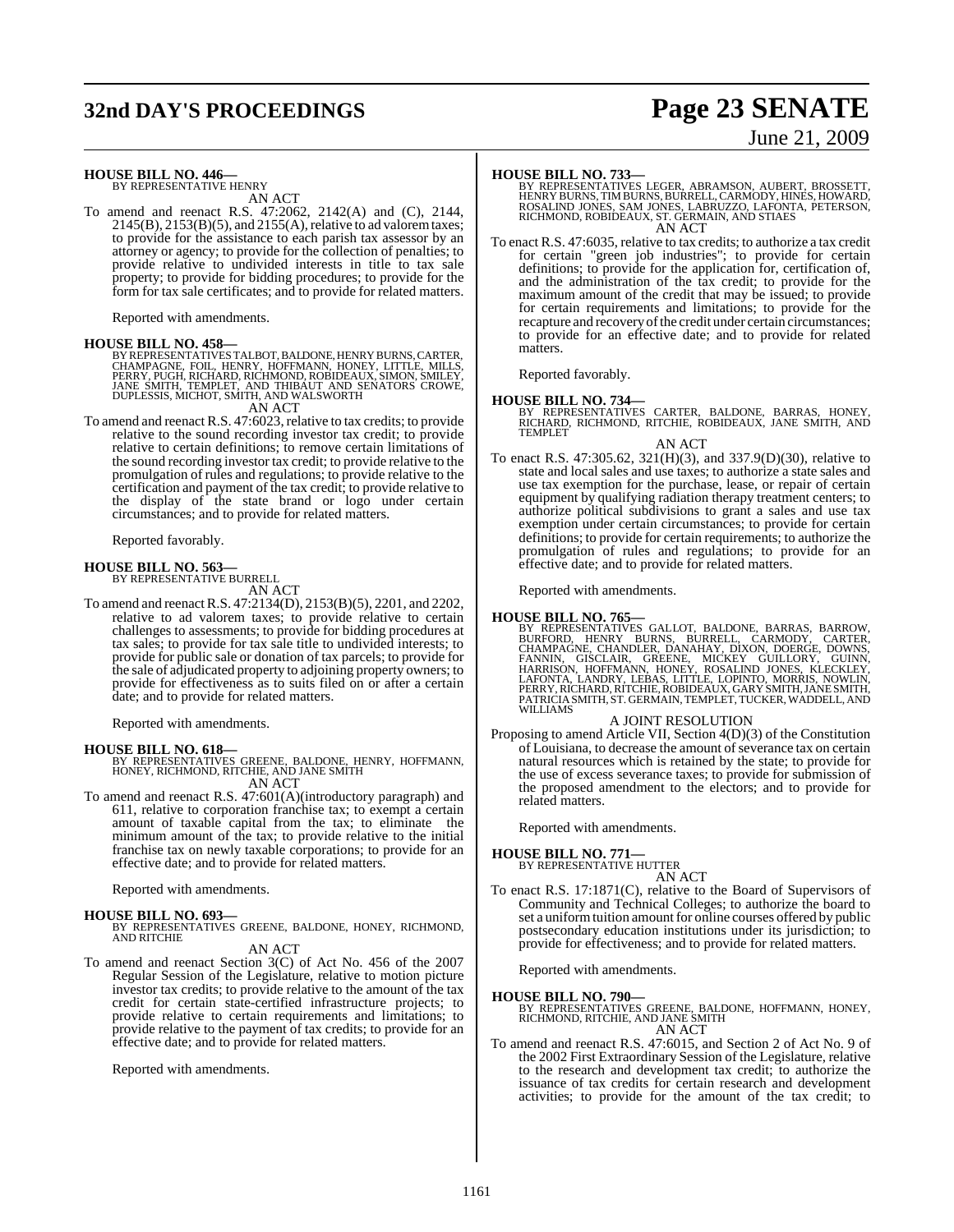## **Page 24 SENATE 32nd DAY'S PROCEEDINGS**

### June 21, 2009

authorize the refundability of the tax credits; to provide for a sunset date for issuance of the tax credit; to provide for an effective date; and to provide for related matters.

Reported favorably.

**HOUSE BILL NO. 798—** BY REPRESENTATIVES CARTER, BALDONE, HONEY, RICHMOND, RITCHIE, AND GARY SMITH AN ACT

To amend and reenact R.S. 47:6034, relative to tax credits; to provide relative to the musical and theatrical production income tax credit; to provide for certain definitions; to provide relative to the application for tax credits for state-certified productions; to provide relative to the application for tax credits for statecertified musical or theatrical facility infrastructure projects; to authorize the collection of application fees; to provide for the amount of the fee and the disposition of the monies collected from the fee; to create the Entertainment Promotion and Marketing Fund; to provide relative to the use of the monies in the fund; to provide relative to the promulgation of rules and regulations; to provide relative to display of the state's logo under certain circumstances; to provide for an effective date; and to provide for related matters.

Reported favorably.

**HOUSE BILL NO. 818—** BY REPRESENTATIVESELLINGTON,BALDONE, HENRY, HOFFMANN, HONEY, NOWLIN, RICHMOND, RITCHIE, AND JANE SMITH AN ACT

To enact R.S.  $47:301(3)(k)$ , relative to the sales and use tax; to phasein an exclusion from state sales and use taxes for certain tangible property related to the manufacturing process; to provide for certain limitations; to provide for certain definitions; and to provide for related matters.

Reported favorably.

## **HOUSE BILL NO. 858— (Substitute for House Bill No. 547)** BY REPRESENTATIVE PONTI

AN ACT

To amend and reenact R.S. 47:6030(A) and (B)(2), relative to individual and corporate income tax; to provide for eligibility for the wind or solar energy systems tax credit; to limit to one the number of tax credits which may be taken with respect to a wind or solar energy system; to require the disclosure of certain information related to the taking of a tax credit under certain circumstances; and to provide for related matters.

Reported with amendments.

#### **HOUSE BILL NO. 877—**

BY REPRESENTATIVES MICHAEL JACKSON, BARROW, CARTER,<br>HONEY, PATRICIA SMITH, AND WHITE AND SENATORS BROOME,<br>DORSEY, AND N. GAUTREAUX AN ACT

- To enact R.S. 33:9038.63, relative to cooperative economic development; to create the Bluebonnet/Perkins Conference
	- Hotel Taxing District in East Baton Rouge Parish; to provide relative to the governance, purpose, and powers and duties of the district; to provide relative to district funding, including the power to provide for tax increment financing and to incur debt and issue evidences of indebtedness; and to provide for related matters.

Reported favorably.

### **HOUSE BILL NO. 898— (Substitute for HouseBill No. 142 by**

#### **Representative Henry)** BY REPRESENTATIVE HENRY

AN ACT

To amend and reenact R.S. 47:6007, relative to tax credits; to provide relative to the motion picture investor tax credit; to provide for issuance of the tax credit for state-certified productions; to provide for the amount of the tax credit; to provide relative to certain definitions; to provide for certain requirements and

limitations; to provide relative to the promulgation of rules; to delete certain provisions relative to the tax credit for statecertified infrastructure projects; to provide for an effective date; and to provide for related matters.

Reported with amendments.

### **HOUSE BILL NO. 902— (Substitute for House Bill No. 38 by Representative Arnold)**<br>BY REPRESENTATIVE ARNOLD

AN ACT To amend and reenact R.S. 47:1705(B)(1) and (2)(a) and (b), relative to ad valorem taxes; to limit the ability of a taxing authority to increase ad valorem tax millages; to provide for limitations on millage increases by taxing authorities with governing authorities whose membership is not elected; and to provide for related matters.

Reported with amendments.

#### **HOUSE BILL NO. 903— (Substitute for HouseBill No. 375 by Representative Arnold)** BY REPRESENTATIVE ARNOLD

A JOINT RESOLUTION

Proposing to amend Article VII, Section 23(C) and to add Article VII, Section 18(H) of the Constitution of Louisiana, relative to the levy of ad valorem property tax by taxing authorities; to further limit certain taxing authorities' power to increase millage<br>rates without voter approval: to require the election for without voter approval; to require the election for approving ad valorem property tax levies or renewals of certain taxing authorities to occur only at certain elections; and to specify an election for submission of the proposition to electors and provide a ballot proposition.

Reported with amendments.

Respectfully submitted, ROBERT M. MARIONNEAUX, JR. Chairman

#### **REPORT OF COMMITTEE ON**

#### **FINANCE**

Senator Michael J. "Mike" Michot, Chairman on behalf of the Committee on Finance, submitted the following report:

June 21, 2009

To the President and Members of the Senate:

I am directed by your Committee on Finance to submit the following report:

### **HOUSE CONCURRENT RESOLUTION NO. 162—** BY REPRESENTATIVE PETERSON

A CONCURRENT RESOLUTION

To urge and request the division of administration to develop, conduct, and otherwise provide for an education and training programto train agency officials concerning performance-based budgeting practices.

Reported favorably.

**HOUSE BILL NO. 2—**

BY REPRESENTATIVE GREENE

- AN ACT
- To provide with respect to the capital outlay budget and the capital outlay program for state government, state institutions, and other public entities; to provide for the designation of projects and improvements; to provide for the financing thereof making appropriations from certain sources; and to provide for related matters.

Reported with amendments.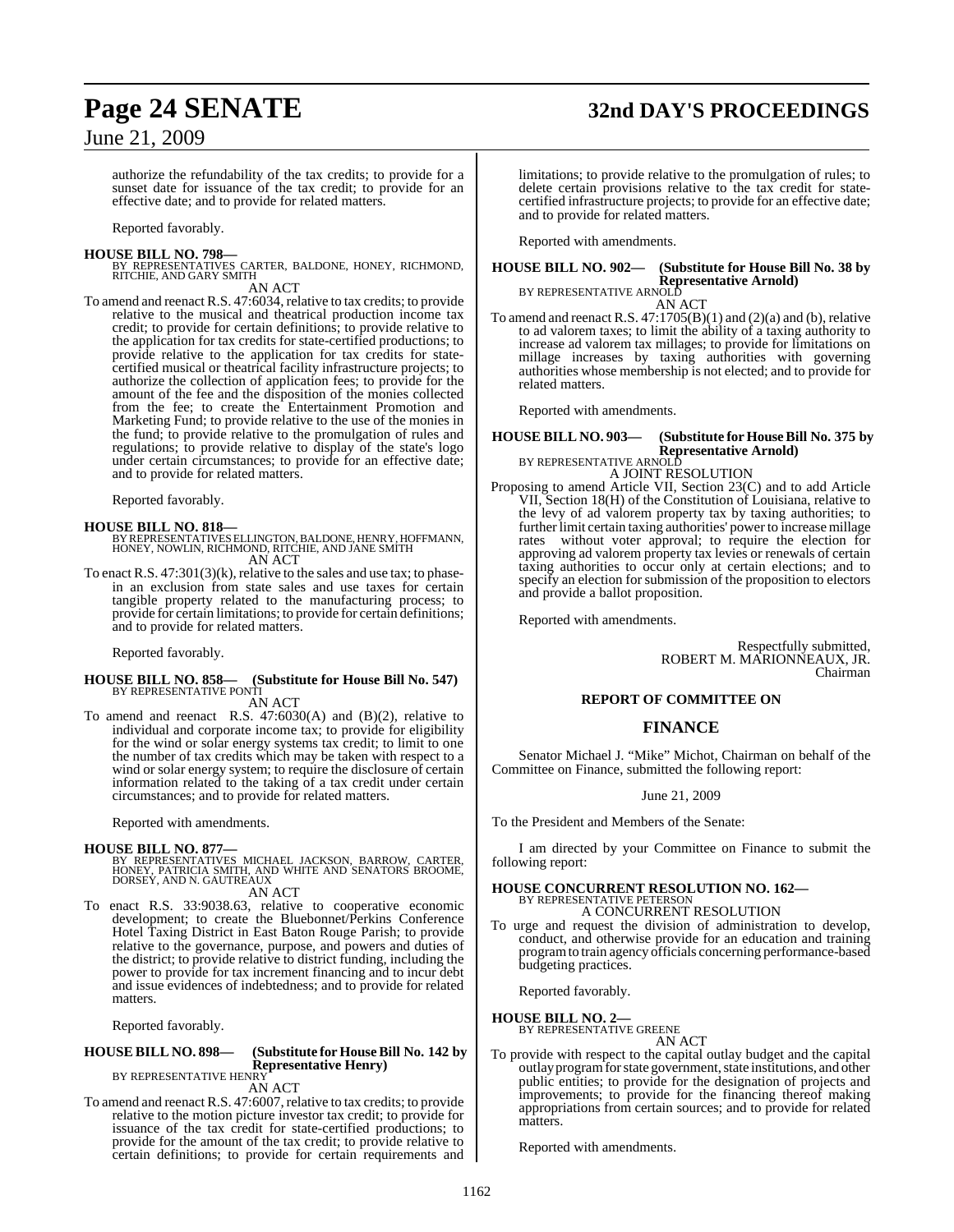## **32nd DAY'S PROCEEDINGS Page 25 SENATE**

#### **HOUSE BILL NO. 364—**

BY REPRESENTATIVE FANNIN AN ACT

To enact Subpart Q of Part II-A of Chapter 1 of Subtitle I of Title 39 of the Louisiana Revised Statutes of 1950, to be comprised of R.S. 39:100.121, relative to special treasury funds; to create the American Recovery and Reinvestment Act Fund as a special fund in the state treasury; to dedicate certain revenues to the fund; to provide for the deposit, investment, and use of monies in the fund; and to provide for related matters.

Reported with amendments.

#### **HOUSE BILL NO. 365—**

BY REPRESENTATIVE SIMON AN ACT

To enact Part VII-B of Chapter 10 of Title 38 of the Louisiana Revised Statutes of 1950, to be comprised of R.S. 38:2318.2, to establish and provide for the Percent for Universal Design Program; to require that a certain percent of the expenditure for construction or renovation of a state building shall be used to implement principles of universal design; to provide exceptions; and to provide for related matters.

Reported favorably.

#### **HOUSE BILL NO. 667—** BY REPRESENTATIVE FANNIN

AN ACT

To provide for the establishment and reestablishment of agency ancillary funds, to be specifically known as internal service funds, auxiliary accounts, or enterprise funds for certain state institutions, officials, and agencies; to provide for appropriation of funds; and to regulate the administration of said funds.

Reported with amendments.

**HOUSE BILL NO. 720—**<br>BY REPRESENTATIVES JANE SMITH, BOBBY BADON, BALDONE,<br>BARROW, BILLIOT, HENRY BURNS, TIM BURNS, CHAMPAGNE,<br>CHANEY, CONNICK, CORTEZ, DOERGE, DOVE, DOWNS, ELLINGTON,<br>FANNIN, GISCLAIR, ELBERT GUILLOR Y, MI AN ACT

To enact the Louisiana Tax Delinquency Amnesty Act of 2009; to provide for definitions; to require the Department of Revenue to establish a tax amnesty program as provided for in this Act; to provide for terms and conditions of the program; to provide for the disposition of the monies collected pursuant to the tax amnesty program; to provide for an effective date; and to provide for related matters.

Reported with amendments.

#### **HOUSE BILL NO. 869—** BY REPRESENTATIVE TUCKER

AN ACT

To appropriate funds for Fiscal Year 2009-2010 to defray the expenses ofthe Louisiana Legislature, including the expenses of the House of Representatives and the Senate, of legislative service agencies, and of the Louisiana State Law Institute; and otherwise to provide with respect to the appropriations and allocations herein made.

Reported favorably.

#### **HOUSE BILL NO. 879—**

- BY REPRESENTATIVES TUCKER, CONNICK, LEGER, AND PETERSON AN ACT
- To appropriate funds and to make certain changes in appropriations from certain sources and purposes in specific amounts for the

# June 21, 2009

making of supplemental appropriations for Fiscal Year 2008- 2009; to provide for an effective date; and to provide for related matters

Reported favorably.

**HOUSE BILL NO. 881—** BY REPRESENTATIVE FANNIN

AN ACT

To appropriate funds and to make certain reductions in appropriations from certain sources to be allocated to designated agencies and purposes in specific amounts for the making of supplemental appropriations and reductions for said agencies and purposes for Fiscal Year 2008-2009; and to provide for related matters.

Reported with amendments.

Respectfully submitted, MICHAEL J. "MIKE" MICHOT Chairman

#### **House Bills and Joint Resolutions on Second Reading Reported by Committees**

Senator Marionneaux asked for and obtained a suspension of the rules to take up House Bills and Joint Resolutions just reported by **Committees** 

## **HOUSE BILL NO. 2—** BY REPRESENTATIVE GREENE

AN ACT

To provide with respect to the capital outlay budget and the capital outlay programforstate government, state institutions, and other public entities; to provide for the designation of projects and improvements; to provide for the financing thereof making appropriations from certain sources; and to provide for related matters.

Reported with amendments by the Committee on Finance.

#### **SENATE COMMITTEE AMENDMENTS**

Amendments proposed by Senate Committee on Finance to Re-Reengrossed House Bill No. 2 by Representative Greene

#### AMENDMENT NO. 1

In Senate Committee Amendment No. 8, proposed by the Senate Committee on Revenue and Fiscal Affairs and adopted by the Senate on June 4, 2009, on page 2, delete lines 16 and 17, and insert the following:

| "Priority 2                                              | 50,000   |
|----------------------------------------------------------|----------|
| Payable from Fees and Self-<br><b>Generated Revenues</b> | 80,000   |
| Total                                                    | 290.000" |

#### AMENDMENT NO. 2

In Senate Committee Amendment No. 62, proposed by the Senate Committee on Revenue and Fiscal Affairs and adopted by the Senate on June 4, 2009, on page 10, delete lines 27 and 28, and insert the following:

| "Non-Recurring Revenues"<br>Payable from State General Fund (Direct)<br>Total | S. | 345,000<br>1,000,000 |
|-------------------------------------------------------------------------------|----|----------------------|
|                                                                               |    | \$2,545,000"         |

#### AMENDMENT NO. 3

In Senate Committee Amendment No. 129, proposed by the Senate Committee on Revenue and Fiscal Affairs and adopted by the Senate on June 4, 2009, on page 21, delete lines 26 and 27, and insert the following: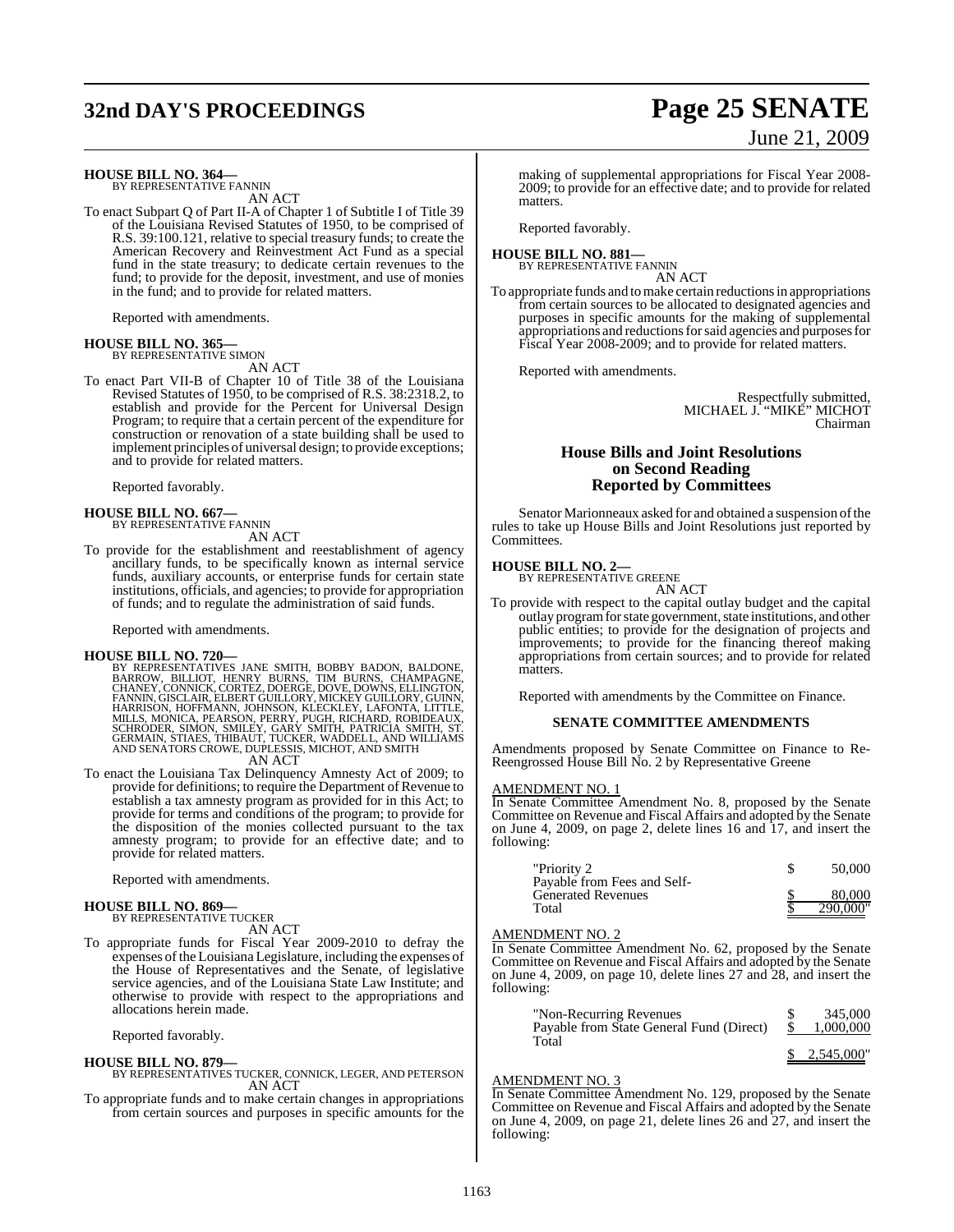## **Page 26 SENATE 32nd DAY'S PROCEEDINGS**

| \$<br>500,000<br>"Priority 2<br>Payable from Overcollections Fund<br>500,000<br>Total<br>2,400,000"<br><b>AMENDMENT NO. 4</b><br>In Senate Committee Amendment No. 153, proposed by the Senate<br>Committee on Revenue and Fiscal Affairs and adopted by the Senate<br>on June 4, 2009, on page 25, delete lines 27 and 28, and insert the<br>following:<br>\$<br>"Non-Recurring Revenues"<br>350,000<br>State General Fund (Direct)<br>500,000<br>Total<br>200.000"                                                                                                                                                                                                                                                                                                                                                                                                                                                                                                                 | <b>AMENDMENT NO. 12</b><br>On page 26, between lines 3 and 4, insert the following:<br>"(1192)La. Hwy. 616 (Caldwell Road to La. Hwy. 143),<br>Planning and Construction<br>(Ouachita)<br>Payable from General Obligation Bonds<br>Priority 2<br>150,000<br><b>AMENDMENT NO. 13</b><br>On page 26, between lines 3 and 4, insert the following:<br>"(1881) US 167 Corridor Study<br>(Evangeline, St. Landry)<br>Payable from General Obligation Bonds                                                                                                                                                                                                                                                                                                                                                                                                                         |
|--------------------------------------------------------------------------------------------------------------------------------------------------------------------------------------------------------------------------------------------------------------------------------------------------------------------------------------------------------------------------------------------------------------------------------------------------------------------------------------------------------------------------------------------------------------------------------------------------------------------------------------------------------------------------------------------------------------------------------------------------------------------------------------------------------------------------------------------------------------------------------------------------------------------------------------------------------------------------------------|-------------------------------------------------------------------------------------------------------------------------------------------------------------------------------------------------------------------------------------------------------------------------------------------------------------------------------------------------------------------------------------------------------------------------------------------------------------------------------------------------------------------------------------------------------------------------------------------------------------------------------------------------------------------------------------------------------------------------------------------------------------------------------------------------------------------------------------------------------------------------------|
| <b>AMENDMENT NO. 5</b><br>Delete Senate Committee Amendment Nos. 11, 15, 16, 18, 20, 21, 25,<br>28, 31, 33, 36, 41, 44, 48, 50, 51, 53, 55, 57, 58, 62, 66, 67, 68, 72,<br>73, 78, 79, 83, 84, 88, 89, 91, 95, 96, 97, 98, 101, 104, 106, 107, 108,<br>109, 113, 115, 116, 119, 121, 122, 125, 126, 128, 130, 133, 134, 135,<br>139, 140, 144, 148, 149, 153, 156, 159, and 161 proposed by the<br>Senate Committee on Revenue and Fiscal Affairs and adopted by the<br>Senate on June 4, 2009.<br>AMENDMENT NO. 6<br>Delete Senate Committee Amendment No. 163 proposed by the<br>Senate Committee on Revenue and Fiscal Affairs and adopted by the<br>Senate on June 4, 2009.<br>AMENDMENT NO. 7<br>On page 12, delete line 19, and insert the following:<br>"Payable from Transportation Trust Fund -                                                                                                                                                                             | 100,000<br>Priority 2<br><b>AMENDMENT NO. 14</b><br>On page 26, between lines 3 and 4, insert the following:<br>"(1989)Leesville Route 171 Study and Vernon<br>Parish Transportation Plan<br>(Vernon)<br>Payable from State General Fund (Direct)<br>\$<br>600,000<br>Provided, however, this appropriation is in lieu of State General Fund<br>(Direct) appropriated in Act 511 of 2008 of the Regular Session for<br>Leesville Route 171 Study (Vernon)."<br><b>AMENDMENT NO. 15</b><br>On page 26, between lines 11 and 12, insert the following:<br>"(2012)I-10 Lighting - LaPlace<br>(St. John the Baptist)                                                                                                                                                                                                                                                              |
| 1,250,000"<br>Regular<br><b>AMENDMENT NO. 8</b><br>On page 12, between lines 19 and 20, insert the following:<br>"(2010)Projects Funded from the American<br>Recovery and Reinvestment Act of 2009,<br>Construction<br>(Statewide)<br>Payable from Federal Funds<br>\$1,000,000"<br>AMENDMENT NO. 9<br>On page 15, between lines 10 and 11, insert the following:<br>"(1421)Chennault Aviation and Military Museum<br>Phase III Chennault Memorial Hangar<br>Building and Equipment<br>(Quachita)<br>Payable from State General Fund (Direct)<br>150,000"<br><u>AMENDMENT NO. 10</u><br>On page 25, delete lines 25 through 27, and insert the following:<br>"Payable from Transportation Trust Fund -<br>\$141,491,685<br>Regular<br>Payable from Transportation Trust Fund -<br>Federal<br>\$775,000,000<br>Total<br>\$1,095,469,151"<br><u>AMENDMENT NO. 11</u><br>On page 26, delete line $\overline{3}$ , and insert the following:<br>"Payable from State Highway Improvement" | Payable from State General Fund (Direct)<br>350,000<br><b>AMENDMENT NO. 16</b><br>On page 27, delete line 10, and insert the following:<br>23,955,000<br>"Priority 1<br>Priority 2<br>300,000<br>Total<br>24,255,000"<br><b>AMENDMENT NO. 17</b><br>On page 27, delete line 38, and insert the following:<br>\$<br>1,500,000<br>"Priority 1<br>Priority 2<br>200,000<br>.700.000"<br>Total<br><b>AMENDMENT NO. 18</b><br>On page 30, between lines 8 and 9, insert the following:<br>"(1204) Facilities Program Major Repairs,<br>Renovations, Additions, New Facilities,<br>Equipment Replacement at Various DOTD<br>Sites, Planning and Construction<br>(Statewide)<br>Payable from Transportation Trust Fund -<br>$1,250,000$ "<br>Regular<br><b>AMENDMENT NO. 19</b><br>On page 33, delete line 15, and insert the following:<br>"(Statewide)"<br><b>AMENDMENT NO. 20</b> |
| \$36,800,000"<br>Fund                                                                                                                                                                                                                                                                                                                                                                                                                                                                                                                                                                                                                                                                                                                                                                                                                                                                                                                                                                | On page 37, delete line 32, and insert the following:<br>"Payable from Aquatic Plant Control Fund<br>150,000"                                                                                                                                                                                                                                                                                                                                                                                                                                                                                                                                                                                                                                                                                                                                                                 |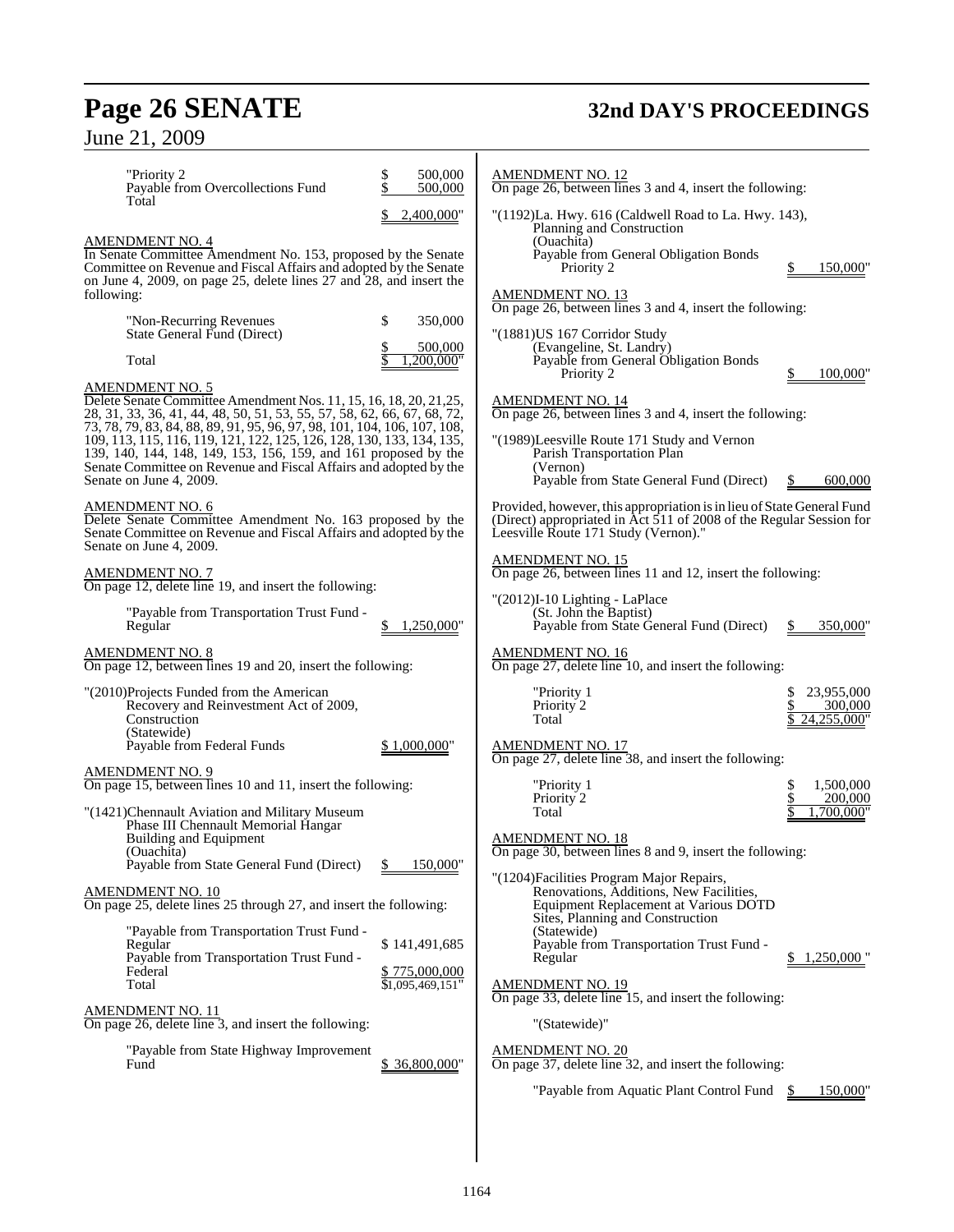## **32nd DAY'S PROCEEDINGS Page 27 SENATE** June 21, 2009

| <u>AMENDMENT NO. 21</u><br>On page 38, delete line 14, and insert the following:                                                                                                                                                                                                                                                                                             |                                                 | <b>AMENDMENT NO. 30</b><br>On page 50, delete line 18, and insert the following:                                                                                                                                                                                                                                    |                                 |
|------------------------------------------------------------------------------------------------------------------------------------------------------------------------------------------------------------------------------------------------------------------------------------------------------------------------------------------------------------------------------|-------------------------------------------------|---------------------------------------------------------------------------------------------------------------------------------------------------------------------------------------------------------------------------------------------------------------------------------------------------------------------|---------------------------------|
| "Priority 1<br>\$<br>Priority 2<br>Total                                                                                                                                                                                                                                                                                                                                     | 25,325,000<br>150,000<br>25,475,000"            | "Priority 1<br>Priority 2<br>Total                                                                                                                                                                                                                                                                                  | 750,000<br>100,000<br>850,000"  |
| <b>AMENDMENT NO. 22</b><br>On page 40, after line 49, insert the following:                                                                                                                                                                                                                                                                                                  |                                                 | <b>AMENDMENT NO. 31</b><br>On page 52, delete lines 43 and 44, and insert the following:                                                                                                                                                                                                                            |                                 |
| "(814) Feist-Weiller Cancer Research Center,<br>Planning and Construction<br>(Caddo)<br>Payable from Revenue Bonds                                                                                                                                                                                                                                                           | 51,300,000                                      | "Payable from State General Fund (Direct)<br>S<br>Payable from General Obligation Bonds<br>Priority 1<br>Total                                                                                                                                                                                                      | 500,000<br>500,000<br>.000.000" |
| Provided, however, this appropriation is in lieu of Revenue Bonds<br>appropriated in Act 29 of 2008."                                                                                                                                                                                                                                                                        |                                                 | <b>AMENDMENT NO. 32</b><br>On page 59, between lines 23 and 24, insert the following:                                                                                                                                                                                                                               |                                 |
| <u>AMENDMENT NO. 23</u><br>On page 41, delete line 5, and insert the following:<br>"Nonrecurring Revenues<br>Payable from State General Fund (Direct)<br>Total                                                                                                                                                                                                               | 10,000,000<br>5,000,000<br>15.000.000"          | "(2015)LeMaire Memorial Airport,<br>T-Hangar Planning and Construction<br>(Iberia)<br>Payable from General Obligation Bonds<br>Priority 2<br>Pending approval of capital outlay budget request pursuant to the                                                                                                      | 150,000                         |
| <u>AMENDMENT NO. 24</u><br>On page 43, between lines 23 and 24, insert the following:<br>"(2009)Southwest Center for Rural Initiative<br>(SCRI) Southern University Agricultural<br>Research and Extension Center, Real Estate<br>Acquisition, Planning and Construction<br>(Supplemental)<br>(St. Landry)<br>Payable from Southern University Agricultural<br>Programs Fund | 1,275,000"                                      | provisions of R.S. $39:112."$<br><b>AMENDMENT NO. 33</b><br>On page 61, between lines 8 and 9, insert the following:<br>"(878) Canal Street Roadway Reconstruction and<br>Installation of Subsurface Drainage Between<br>I-10 and Lake Avenue<br>(Jefferson)<br>Payable from General Obligation Bonds<br>Priority 2 | 25,000                          |
| AMENDMENT NO. 25<br>On page 46, between lines 30 and 31, insert the following:<br>"(969) Southwest Louisiana Entrepreneurial                                                                                                                                                                                                                                                 |                                                 | <b>AMENDMENT NO. 34</b><br>On page $63$ , after line $\overline{49}$ , insert the following:<br>"(1936)Sheriff's Training Center, Planning                                                                                                                                                                          |                                 |
| and Economic Development Center, Planning<br>and Construction<br>(Calcasieu)<br>Payable from Fees and Self Generated<br>Revenues                                                                                                                                                                                                                                             | \$14,400,000"                                   | and Construction<br>(Plaquemines)<br>Payable from General Obligation Bonds<br>Priority 2<br><b>AMENDMENT NO. 35</b>                                                                                                                                                                                                 | 75,000'                         |
| AMENDMENT NO. 26<br>On page 46, delete line $43$ , and insert the following:                                                                                                                                                                                                                                                                                                 |                                                 | On page 64, delete line 10, and insert the following:<br>"Priority 1                                                                                                                                                                                                                                                | 200,000                         |
| "Priority 2<br>\$<br>¢<br>Priority <sup>3</sup><br>Total                                                                                                                                                                                                                                                                                                                     | 50,000<br>1,000,000<br>1,050,000"               | Priority 2<br>Total<br><b>AMENDMENT NO. 36</b>                                                                                                                                                                                                                                                                      | 50,000<br>250.000"              |
| <b>AMENDMENT NO. 27</b><br>On page 47, delete lines 47 through 51, and insert the following:                                                                                                                                                                                                                                                                                 |                                                 | On page 65, between lines 14 and 15, insert the following:                                                                                                                                                                                                                                                          |                                 |
| "Payable from General Obligation Bonds"<br>Priority 1                                                                                                                                                                                                                                                                                                                        | \$12,215,000"                                   | "(1425) St. Charles Emergency Operations Center<br>(St. Charles)<br>Payable out of the State General                                                                                                                                                                                                                |                                 |
| <b>AMENDMENT NO. 28</b><br>On page 48, delete line 1, and insert the following:                                                                                                                                                                                                                                                                                              |                                                 | \$<br>Fund (Direct)<br>Payable from the balance of State General Fund                                                                                                                                                                                                                                               | 300,000                         |
| "(241) Fletcher Hall Exterior Repairs, Planning and Construction"<br>AMENDMENT NO. 29<br>On page 48, delete lines 3 and 4, and insert the following:                                                                                                                                                                                                                         |                                                 | (Direct) previously allocated under the authority<br>of Act 21 of 2000 for St. Charles Parish Almedia<br>Road Widening LA 50, Planning and Construction<br>$(\$36,700$ Local Match $)$<br>(St. Charles)                                                                                                             | 105,600                         |
| "Payable from State General Fund (Direct) -<br>\$<br>Nonrecurring Revenues<br>\$<br>Payable from State General Fund (Direct)<br>Payable from General Obligation Bonds<br>Priority 2<br>Total                                                                                                                                                                                 | 1,500,000<br>2,700,000<br>650,000<br>5,850,000" | Total                                                                                                                                                                                                                                                                                                               | 405,600                         |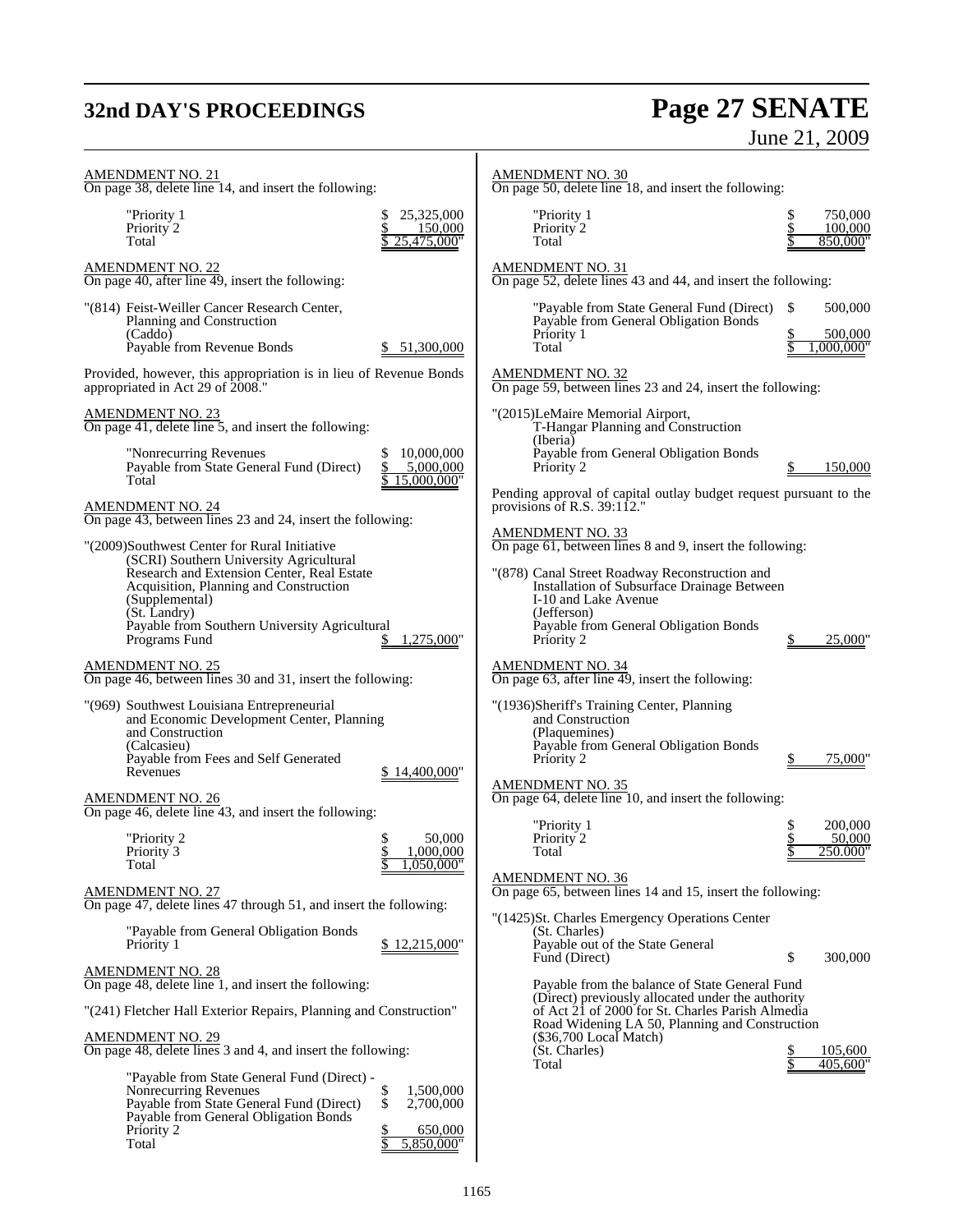## **Page 28 SENATE 32nd DAY'S PROCEEDINGS**

| <b>AMENDMENT NO. 38</b><br>On page 67, delete lines 26 and 27, and insert the following:                                                                                                                                                                                                |                                                   | <b>AMENDMENT NO. 47</b><br>On page 88, delete lines 51 and 52, and insert the following:                                                                                                    |                                                                                   |
|-----------------------------------------------------------------------------------------------------------------------------------------------------------------------------------------------------------------------------------------------------------------------------------------|---------------------------------------------------|---------------------------------------------------------------------------------------------------------------------------------------------------------------------------------------------|-----------------------------------------------------------------------------------|
| "Priority 5<br>Payable from State General Fund (Direct)<br>Total                                                                                                                                                                                                                        | 1,000,000<br>\$<br>300,000<br>.425.000"           | "Priority 2<br>Total                                                                                                                                                                        | 350,000<br>850,000"                                                               |
| $\frac{\text{AMENDMENT NO. 39}}{\text{On page 68, delete lines}}$ 42 through 47, and insert the following:                                                                                                                                                                              |                                                   | <b>AMENDMENT NO. 48</b><br>On page 95, between lines 6 and 7, insert the following:                                                                                                         |                                                                                   |
| "Payable from General Obligation Bonds<br>Priority 1<br>Priority 5<br>Total                                                                                                                                                                                                             | \$<br>400,000<br><u>\$</u><br>320,000<br>720,000" | "(1570)Town of Stonewall, Rural Medical Facility,<br>Planning and Construction<br>(DeSoto)<br>Payable from General Obligation Bonds<br>Priority 2                                           | 150,000                                                                           |
| <b>AMENDMENT NO. 40</b><br>On page 69, between lines 15 and 16. insert the following:                                                                                                                                                                                                   |                                                   | <b>AMENDMENT NO. 49</b><br>On page 95, delete line 17, and insert the following:                                                                                                            |                                                                                   |
| "(1873) Vermilion Parish Road and Bridge<br>Improvements, Planning and Construction<br>(Vermilion)<br>Payable from State General Fund (Direct)<br>Non-Recurring Revenues                                                                                                                | 1,200,000"                                        | "Priority 1<br>Priority 2<br>Total<br><b>AMENDMENT NO. 50</b><br>On page 96, delete line 50, and insert the following:                                                                      | 75,000<br>25,000<br>100,000"                                                      |
| <b>AMENDMENT NO. 41</b><br>On page 70, delete line 18, and insert the following:<br>"Priority 1<br>Priority <sup>2</sup><br>Total                                                                                                                                                       | 75,000<br>\$<br>\$<br>10,000<br>85.000"           | "Priority 1<br>Priority 2<br>Total<br><b>AMENDMENT NO. 51</b><br>On page 100, delete line 7, and insert the following:                                                                      | 1,000,000<br>150,000<br>1,150,000"                                                |
| <b>AMENDMENT NO. 42</b><br>On page 71, between lines 34 and 35, insert the following:<br><b>ABITA SPRINGS</b><br>"50/M02                                                                                                                                                                |                                                   | "Priority 1<br>Priority 2<br>Total                                                                                                                                                          | 900,000<br>100,000<br>.000.000'                                                   |
| (1483) Water Lines and Sewer Lines, Extensions<br>and Upgrades, Planning and Construction<br>(Cash and/or In-Kind Match Required)<br>(St. Tammany)<br>Payable from General Obligation Bonds<br>Priority 2                                                                               | 15,000"                                           | AMENDMENT NO. 52<br>On page 100, delete line 39, and insert the following:<br>"Priority 1<br>Priority 2<br>Total                                                                            | 175,000<br>200,000<br>375,000"                                                    |
| <b>AMENDMENT NO. 43</b><br>On page 77, delete line 20, and insert the following:                                                                                                                                                                                                        |                                                   | <b>AMENDMENT NO. 53</b><br>On page 102, delete line 49, and insert the following:                                                                                                           |                                                                                   |
| "Priority 2<br><b>AMENDMENT NO. 44</b><br>On page 78, between lines 37 and 38, insert the following:                                                                                                                                                                                    | 450,000"                                          | "Priority 1<br>Priority 2<br>Total<br><b>AMENDMENT NO. 54</b>                                                                                                                               | 500,000<br>150,000<br>650,000"                                                    |
| "(1515)Road and Street Repairs, Planning<br>and Construction (Cash and/or In-Kind<br>Match Required)<br>(St. Tammany)<br>Payable from General Obligation Bonds<br>Priority 2                                                                                                            | 30,000"                                           | On page 103, delete lines 27 and 28, and insert the following:<br>"Priority 2<br>Priority 5<br>Total                                                                                        | 150,000<br>500,000<br>980,000"                                                    |
| <b>AMENDMENT NO. 45</b><br>On page 81, after line $\overline{46}$ , insert the following:                                                                                                                                                                                               |                                                   | <b>AMENDMENT NO. 55</b><br>On page 105, delete line 42, and insert the following:                                                                                                           |                                                                                   |
| "(1367)Sewerage Treatment and Sewer/Water<br>Lines Repair, Planning and Construction<br>(Cash and/or In-Kind Match Required)<br>(Tangipahoa)<br>Payable from General Obligation Bonds<br>Priority 2<br><b>AMENDMENT NO. 46</b><br>On page 83, delete line 27, and insert the following: | 30,000"                                           | "Priority 1<br>Payable from State General Fund (Direct)<br>Total<br><b>AMENDMENT NO. 56</b><br>On page 106, delete line 44, and insert the following:<br>"Priority 1<br>Priority 2<br>Total | 1,765,000<br>\$<br>20,000<br>,785,000"<br>\$<br>75,000<br>\$<br>10,000<br>85,000" |
| "Priority 1<br>Priority 2<br>Total                                                                                                                                                                                                                                                      | \$<br>350,000<br>\$<br>25,000<br>\$<br>375,000"   |                                                                                                                                                                                             |                                                                                   |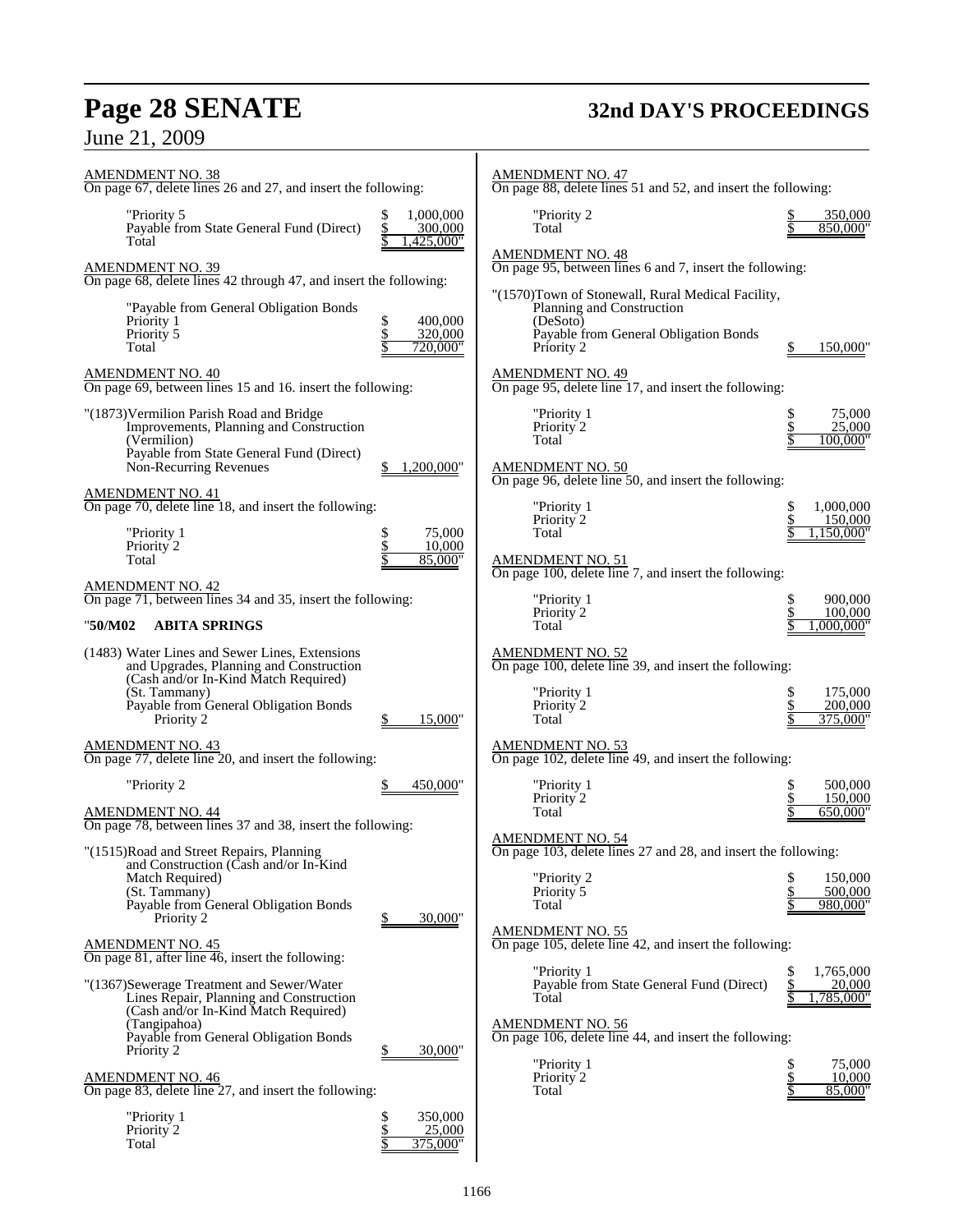## **32nd DAY'S PROCEEDINGS Page 29 SENATE**

# June 21, 2009

AMENDMENT NO. 57

On page 107, at the beginning of line 14, delete the following:

"( )" and insert "(1986)"

AMENDMENT NO. 58

On page 110, between lines 29 and 30, insert the following:

#### "**50/NHH CHRISTUS COUSHATTA HEALTH CARE CENTER**

(1777) CHRISTUS Coushatta - Facility Roof and Parking Lot Repair Project, Planning and Construction (Red River) Payable from General Obligation Bonds Priority 2 \$ 90,000"

AMENDMENT NO. 59

On page 112, delete line 42, and insert the following:

| "Priority 1 | 50,000  |
|-------------|---------|
| Priority 2  | 25,000  |
| Total       | 75,000" |

AMENDMENT NO. 60

On page 113, delete line 12, and insert the following:

| "Priority 1 | 50,000   |
|-------------|----------|
| Priority 2  | 55,000   |
| Total       | 105.000" |

AMENDMENT NO. 61

On page 115, after line 45, insert the following:

#### "**50/NMA ST. CHARLES COMMUNITY HEALTH CENTER**

(1726) Public Health Facility - Norco (Federal Funds \$150,000) (Lafourche) Payable from General Obligation Bonds Priority 2 \$ 350,000"

AMENDMENT NO. 62 On page 115, after line 45, insert the following:

- **"50/NMX CADDO SOIL AND WATER CONSERVATION DISTRICT**
- (1991) Red Bayou Watershed Project, Planning and Construction (\$3,200,000 Federal Match) (Caddo) Payable from State General Fund (Direct) \$ 1,060,000"

AMENDMENT NO. 63 On page 116, between lines 6 and 7, insert the following:

### "**50/NNB PROFESSIONAL SPECIALTIES**

"( ) USDA Licensed Veterinary Biologic Facility (Cash and/or In-Kind Match Required) (East Baton Rouge) Payable from General Obligation Bonds Priority 2  $\qquad \qquad$  8  $100,000$ 

Pending approval of capital outlay budget request pursuant to the provisions of R.S. 39:112."

#### AMENDMENT NO. 64

On page 117, delete line 27, and insert the following:

| "Priority 1<br>Priority 2<br>Total |  | 305,000<br>30,000<br>335,000" |
|------------------------------------|--|-------------------------------|
|------------------------------------|--|-------------------------------|

#### AMENDMENT NO. 65

On page 122, at the end of line 18, after "Program," insert the following: "Department of Natural Resources for the Coastal Restoration and Management Projects appropriation,

### AMENDMENT NO. 66

On page 122, line 22, after "through 128." insert the following: "In the event that House Bill 833 of 2009 is enacted creating the Office of Coastal Protection and Restoration in the Office of the Governor and facilities or programs for which projects are funded in this Act are transferred to that office, then the projects in this Act shall be deemed transferred also. Further, any appropriations made for these projectsshall be considered as having been appropriated to the Office of Coastal Protection and Restoration."

On motion of Senator Michot, the committee amendment was adopted. The Michot was read by title and referred to the Legislative Bureau.

- **HOUSE BILL NO. 5—**<br>BY REPRESENTATIVES GUINN, BALDONE, BARRAS, GISCLAIR, BARRISON, HENRISON, HENRY, JOHNSON, MILLS, MONTOUCET,<br>PERRY, RICHARD, RITCHIE, JANE SMITH, PATRICIA SMITH, ST.<br>GERMAIN, AND WOOTON AND SENATOR GUILLO AN ACT
- To amend and reenact R.S. 47:305(A)(5) and to enact R.S.  $47:302(T)$ ,  $321(J)$ , and  $331(R)$ , relative to exemptions to sales and use tax; to provide with respect to exemptions for crawfish bait and feed; and to provide for related matters.

Reported favorably by the Committee on Revenue and Fiscal Affairs. The bill was read by title and referred to the Legislative Bureau.

#### **HOUSE BILL NO. 9—**

BY REPRESENTATIVES BALDONE AND LEGER AN ACT

To enact R.S. 47:301(6)(c), relative to sales and use tax; to exclude fromthe definition of "hotel" certain temporary lodging services provided by a nonprofit corporation to a homeless person; to authorize rulemaking; to provide an effective date; and to provide for related matters.

Reported favorably by the Committee on Revenue and Fiscal Affairs. The bill was read by title and referred to the Legislative Bureau.

**HOUSE BILL NO. 83—** BY REPRESENTATIVES TIM BURNS, ARNOLD, CARMODY, GREENE, HENRY, HOFFMANN, KATZ, LIGI, PÉARSON, RICHARD, SĆHRODER,<br>SIMON, SMILEY, JANE SMITH, TALBOT, TUCKER, AND WADDELL AN ACT

To amend and reenact R.S.  $47:1705(B)(2)(c)(i)$ , (ii), and (vi) and to enact R.S.  $47:1705(B)(2)(c)(vii)$  and (f), relative to the requirements for public hearings on proposals to increase millage rates without voter approval; to require public notice and publication of certain information related to such millage increases; to require notification of certain elected officials; and to provide for related matters.

Reported favorably by the Committee on Revenue and Fiscal Affairs. The bill was read by title and referred to the Legislative Bureau.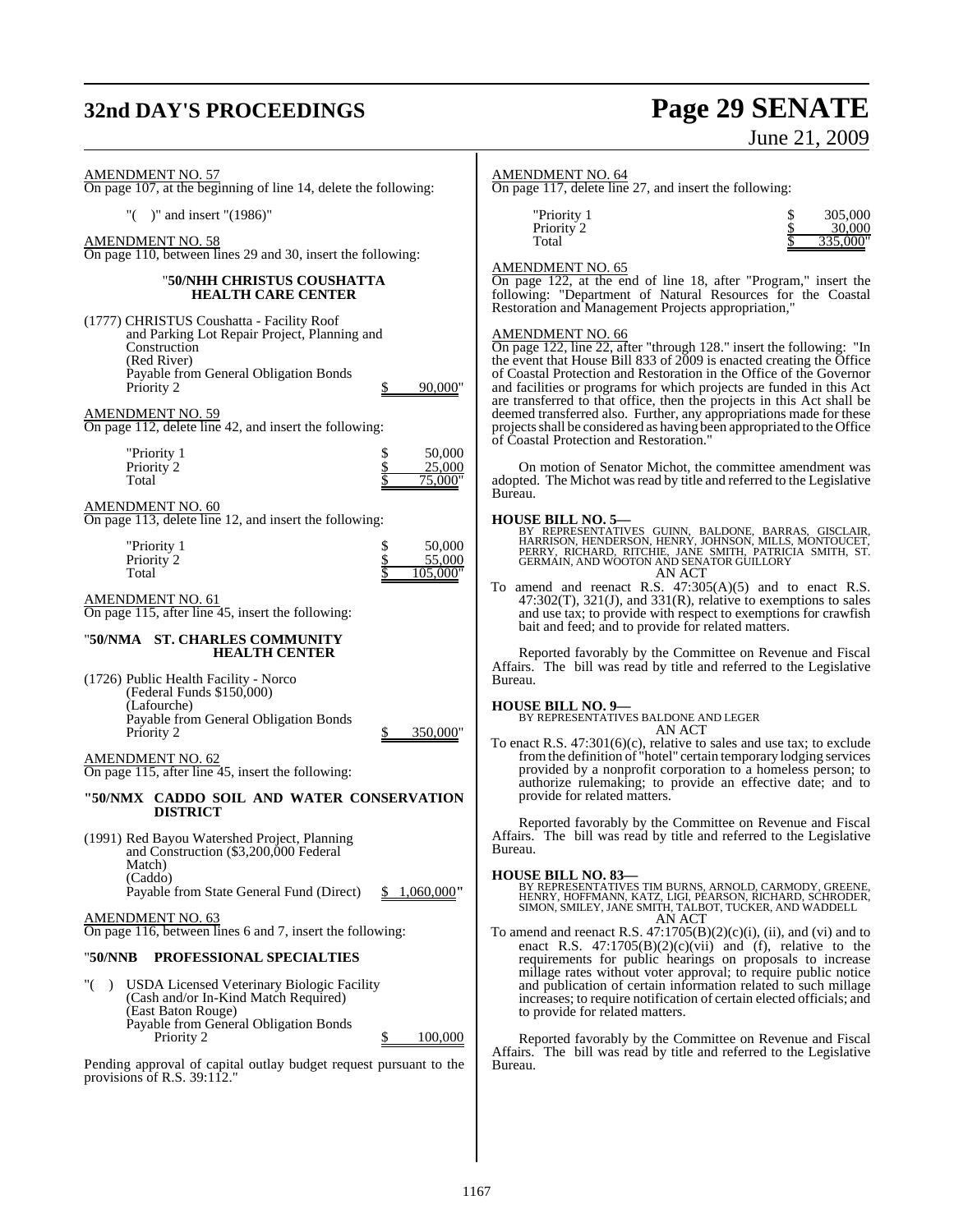## **Page 30 SENATE 32nd DAY'S PROCEEDINGS**

### June 21, 2009

#### **HOUSE BILL NO. 106—**

BY REPRESENTATIVES GREENE, BALDONE, BARRAS, CARTER,<br>HENRY,HOFFMANN,GIROD JACKSON,NOWLIN,RICHARD,RITCHIE,<br>ROBIDEAUX, AND JANE SMITH AND SENATORS DONAHUE AND **MICHOT** 

AN ACT To amend and reenact R.S. 47:293(10) and to enact R.S. 47:293(9)(a)(xvii), relative to the individual income tax; to provide for a deduction for net capital gains; to provide for an effective date; and to provide for related matters.

Reported favorably by the Committee on Revenue and Fiscal Affairs. The bill was read by title and referred to the Legislative Bureau.

#### **HOUSE BILL NO. 128—**

BY REPRESENTATIVES HENRY, TIM BURNS, ELLINGTON, GREENE,<br>GUINN, HARRISON, HAZEL, HENDERSON, HOWARD, KLECKLEY,<br>LEBAS, LIGI, MONICA, PEARSON, POPE, RICHARDSON, SCHRODER,<br>SMILEY, GARY SMITH, TALBOT, THIBAUT, AND WOOTON AN ACT

To amend and reenact R.S. 47:305.54(B)(2) and to enact R.S.

47:305.62, relative to state sales and use tax; to authorize a state "sales tax holiday" at certain times for purchases of certain firearms; to provide for definitions; to provide restrictions on the types of purchases eligible for the exemption; and to provide for related matters.

Reported favorably by the Committee on Revenue and Fiscal Affairs. The bill was read by title and referred to the Legislative Bureau.

#### **HOUSE BILL NO. 189—** BY REPRESENTATIVE GREENE

AN ACT

To amend and reenact R.S. 47:305(D)(2) and to enact R.S. 47:302(R)(3), 321(H)(3), and 331(P)(4), relative to the sales and use tax; to provide for the effectiveness and applicability of the exemption for the sale of meals by certain institutions and organizations; to provide for the exemption of the meal plans of certain educational institutions; to provide for an effective date; and to provide for related matters.

Reported with amendments by the Committee on Revenue and Fiscal Affairs.

#### **SENATE COMMITTEE AMENDMENTS**

Amendments proposed by Senate Committee on Revenue and Fiscal Affairs to Reengrossed House Bill No. 189 by Representative Greene

#### AMENDMENT NO. 1

On page 1, line 18, after "effective" delete the remainder of the line, delete line 19, and insert "from January 1, 1998."

#### AMENDMENT NO. 2

On page 2, line 16, after "furnished" delete the remainder of the line, and insert: "to the public in connection with or by educational"

#### AMENDMENT NO. 3

On page 2, line 17, change "organizations" to "<del>organizations</del> organization facilities"

#### AMENDMENT NO. 4

On page 2, line 20, after "purchased." delete the remainder of the line and delete lines 21 and 22

#### AMENDMENT NO. 5

On page 3, line 3, after "effective" delete the remainder of the line and insert "from January  $\overline{1, 1998}$ .

#### AMENDMENT NO. 6

On page 3, line 13, after "effective" delete the remainder of the line, delete line 14, and insert "from January 1, 1998."

On motion of Senator Marionneaux, the committee amendment was adopted. The amended bill was read by title and referred to the Legislative Bureau.

**HOUSE BILL NO. 215—** BY REPRESENTATIVES HUTTER AND LEGER AN ACT

To amend and reenact R.S. 44:4.1(B)(29) and to enact R.S. 47:6035, relative to tax credits; to establish the Ports of Louisiana Investor Tax Credit; to authorize the issuance of tax credits for certain investments in ports in Louisiana; to provide for definitions; to provide for certain limitations; to provide for the certification and administration of such tax credits; to authorize the promulgation of rules and regulations; to authorize the transfer of certain tax credits; to authorize the recapture and recovery of such tax credits under certain circumstances; to provide for a termination date; to provide an exception to the laws relative to public records and to provide for related matters.

Reported with amendments by the Committee on Revenue and Fiscal Affairs.

#### **SENATE COMMITTEE AMENDMENTS**

Amendments proposed by Senate Committee on Revenue and Fiscal Affairs to Re-Reengrossed House Bill No. 215 by Representative **Hutter** 

#### AMENDMENT NO. 1

On page 1, line 3, change "Investor Tax Credit" to "Tax Credits"

#### AMENDMENT NO. 2

On page 1, line 4, after "investments" insert "and import and export activity

AMENDMENT NO. 3

On page 1, line 13, change "Investor Tax Credit" to "Tax Credits"

#### AMENDMENT NO. 4

On page 1, line 15, after "investment in" insert "and the use of"

#### AMENDMENT NO. 5

On page 1, line 21, after "facilities" insert: ",and the utilization of public port facilities for the import and export of their cargo to or from distribution, manufacturing, fabrication, assembly, processing, or warehousing sites in Louisiana,"

#### AMENDMENT NO. 6

 $\overline{On}$  page 2, between lines 5 and 6, insert:<br>"(1) "Breakbulk cargo" shall mea

"Breakbulk cargo" shall mean machinery, equipment, materials, products, or commodities, including but not limited to palletized or unpalletized bagged, packaged, wrapped, drummed, baled, or crated goods and commodities. Breakbulk cargo shall mean offshore drilling platforms and equipment. Breakbulk cargo shall not include any liquid or dry commodities that are handled in bulk.

#### AMENDMENT NO. 7

On page 2, line 6, change " $(1)$ " to " $(2)$ "

#### AMENDMENT NO. 8

On page 3, between lines 13 and 14, insert:

"(3) "Containerized cargo" shall mean any machinery, equipment, materials, products, or commodities including but not limited to containers which are rigid, sealed, reusable metal boxes in which merchandise is shipped by vessel, truck, or rail.

(4) "Import cargo" and "export cargo" shall mean any breakbulk or containerized cargo brought to the state of Louisiana from a foreign country or from the state of Louisiana to a foreign country.

(5) "International business entity" shall mean a taxpayer corporation, partnership, limited liability company, or other commercial entity, all or a portion of whose activities involve the import or export of breakbulk or containerized cargo to or from manufacturing, fabrication, assembly, distribution, processing, or warehousing facilities located within Louisiana."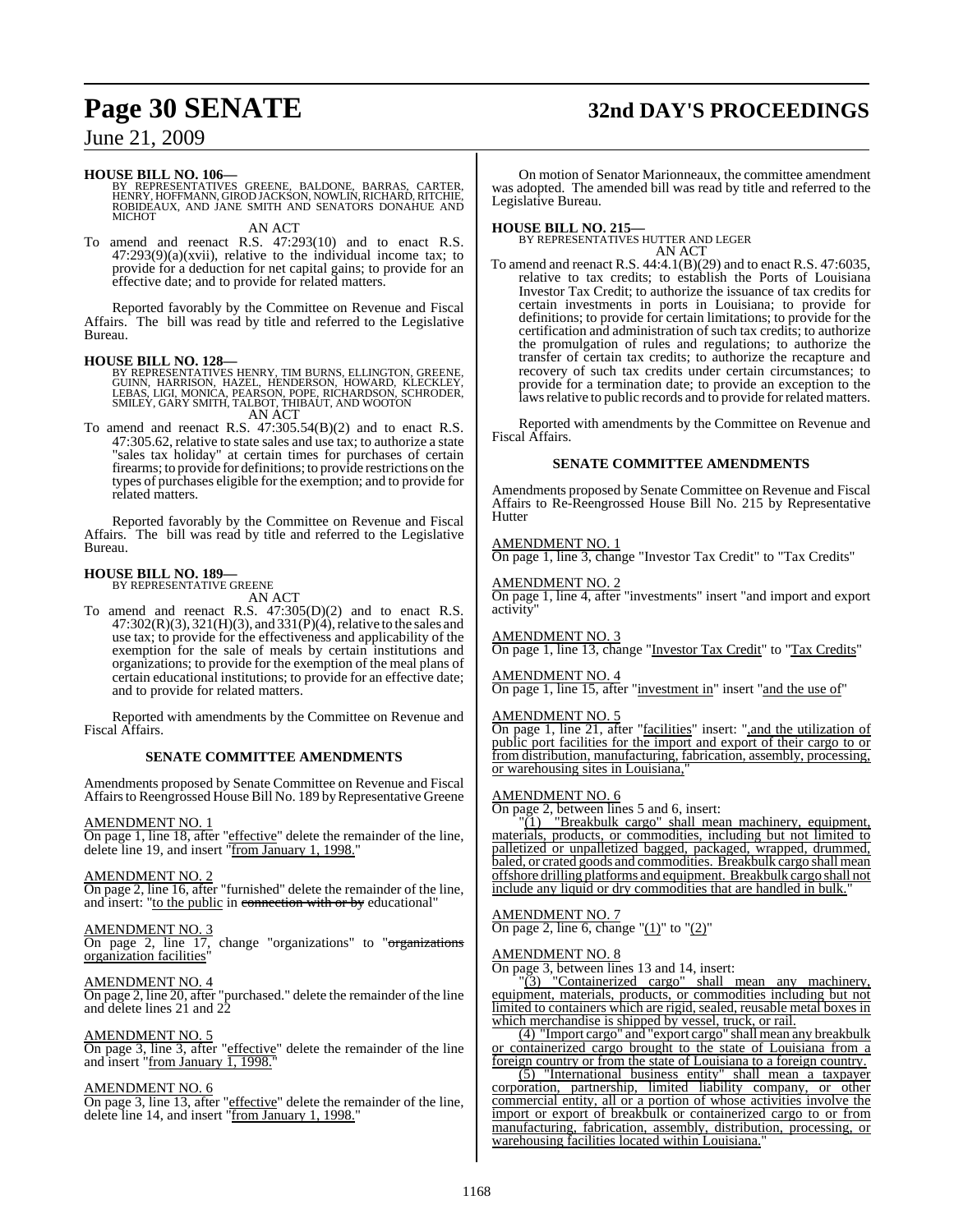## **32nd DAY'S PROCEEDINGS Page 31 SENATE**

# June 21, 2009

AMENDMENT NO. 9 On page 3, line 14, change " $(2)$ ' to " $(6)$ "

AMENDMENT NO. 10 On page 3, between lines 16 and 17, insert: (7) "Oceangoing vessel" shall mean any vessel, ship, barge, or water craft that floats, including offshore oil exploration platforms."

AMENDMENT NO. 11 On page 3, line 17, change "(3)" to "(8)"

AMENDMENT NO. 12 On page 3, line 28, change " $(4)$ " to " $(9)$ "

#### AMENDMENT NO. 13

On page 4, between lines 2 and 3, insert:

 $\sqrt{10}$  "Public port" shall mean any deep-water port commission or port, harbor and terminal district as defined in Article VI, Section 44 of the Constitution of Louisiana, and any other port, harbor, and terminal district established under Title 34 of the Louisiana Revised Statutes of 1950.

(11) "Qualified cargo" shall mean any breakbulk or containerized machinery, equipment, materials, products, or commodities owned by an international business entity which are imported or exported to or from a manufacturing, fabrication, assembly, distribution, processing, or warehouse facility located in Louisiana and which are so moved by way of an oceangoing vessel berthed at a public port facility during the taxable year.

#### AMENDMENT NO. 14 On page 4, line 3, change " $(5)$ " to " $(12)$ "

AMENDMENT NO. 15

On page 4, line 5, change " $(6)$ " to " $(13)$ "

#### AMENDMENT NO. 16

On page 4, between lines 9 and 10, insert:

 $(14)$  "Ton" shall be a net ton of two thousand pounds and in the case of containerized cargo it shall exclude the weight of the container.

#### AMENDMENT NO. 17

On page 4, delete lines 10 through 14, and insert:

"C. Investor tax credit.

 $\overline{(1)}$ (a) There are hereby authorized the following credits against state income and corporate franchise tax:

(i) An Investor Tax Credit as provided for in Subsections A through H of this Section for the total capital costs of a qualifying project in the manner and according to the provisions of those Subsections.

(ii) An ImportExportCargoCredit as provided forin Subsection I of this Section in the manner and according to the provisions of that Subsection.

(b) The Investor TaxCredit provided for in this Subsection shall be issued by the Department of Economic Development for a qualifying project if the commissioner of administration, after approval of the Joint Legislative Committee on the Budget, certifies to the secretary of the department that there will be sufficient revenue received by the state to offset the effect to the state of the tax credits provided for the capital costs of the project, whether from increased port or port and harbor activity because of the grant of the tax credit or otherwise. If the commissioner with the approval of the committee so certifies, then the Department of Economic Development may grant a tax credit equal to the total capital costs of a qualifying project to be taken at five percent per tax year; however,

#### AMENDMENT NO. 18

On page 4, line 16, after "project." insert "(c)"

#### AMENDMENT NO. 19

On page 4, line 17, after "company" delete the remainder of the line, and on line 18, delete "credits are earned"

#### AMENDMENT NO. 20

On page 4, line 19, after "until" insert "the project is approved by the department after certification from the commissioner with the approval of the committee and" and delete "Department of" and on line 20, delete "Economic Development" and insert "department"

AMENDMENT NO. 21 On page 4, line 25, change "Section" to "Subsection"

AMENDMENT NO. 22 On page 5, line 2, change "Section" to "Subsection"

AMENDMENT NO. 23 On page 5, line 3, change "Section" to "Subsection"

AMENDMENT NO. 24 On page 5, line 8, change "Section" to "Subsection"

AMENDMENT NO. 25 On page 5, line 10, change "Section" to "Subsection"

AMENDMENT NO. 26 On page 5, line 12, change "Section" to "Subsection"

#### AMENDMENT NO. 27

On page 6, line 23, after "earned" delete the period "." and insert: and available to the initial investing company for use or transfer.'

#### AMENDMENT NO. 28

On page 7, line 17, change "this Section" to "the tax credit provided for such investment"

#### AMENDMENT NO. 29

On page 8, line 16, after "project" delete the period "." and insert: ", the total amount of tax credits issued for the capital costs of the qualifying project, and the amount to be taken at five percent per tax year."

AMENDMENT NO. 30 On page 8, line 26, after "project" delete the period "." and insert: and the amount to be taken at five percent per tax year.

#### AMENDMENT NO. 31

On page 9, line 1, change "this Section" to "the tax credit for port investors"

#### AMENDMENT NO. 32

On page 9, line 2, change "this Section" to "the tax credit for port investors"

#### AMENDMENT NO. 33

On page 9, line 20, change "this Section" to "Subsection C of this Section<sup>1</sup>

#### AMENDMENT NO. 34

On page 9, line 23, change "this Section" to "Subsection C of this Section"

AMENDMENT NO. 35 On page 10, delete lines 6 through 9

#### AMENDMENT NO. 36

On page 10, delete line 10, and insert: G. Termination of Investor Tax Credit."

AMENDMENT NO. 37 On page 10, line 11, after "provisions of" insert "Subsection C of"

AMENDMENT NO. 38 On page 10, line 12, after "no" insert "investor"

AMENDMENT NO. 39 On page 10, line 14, change "I." to "H."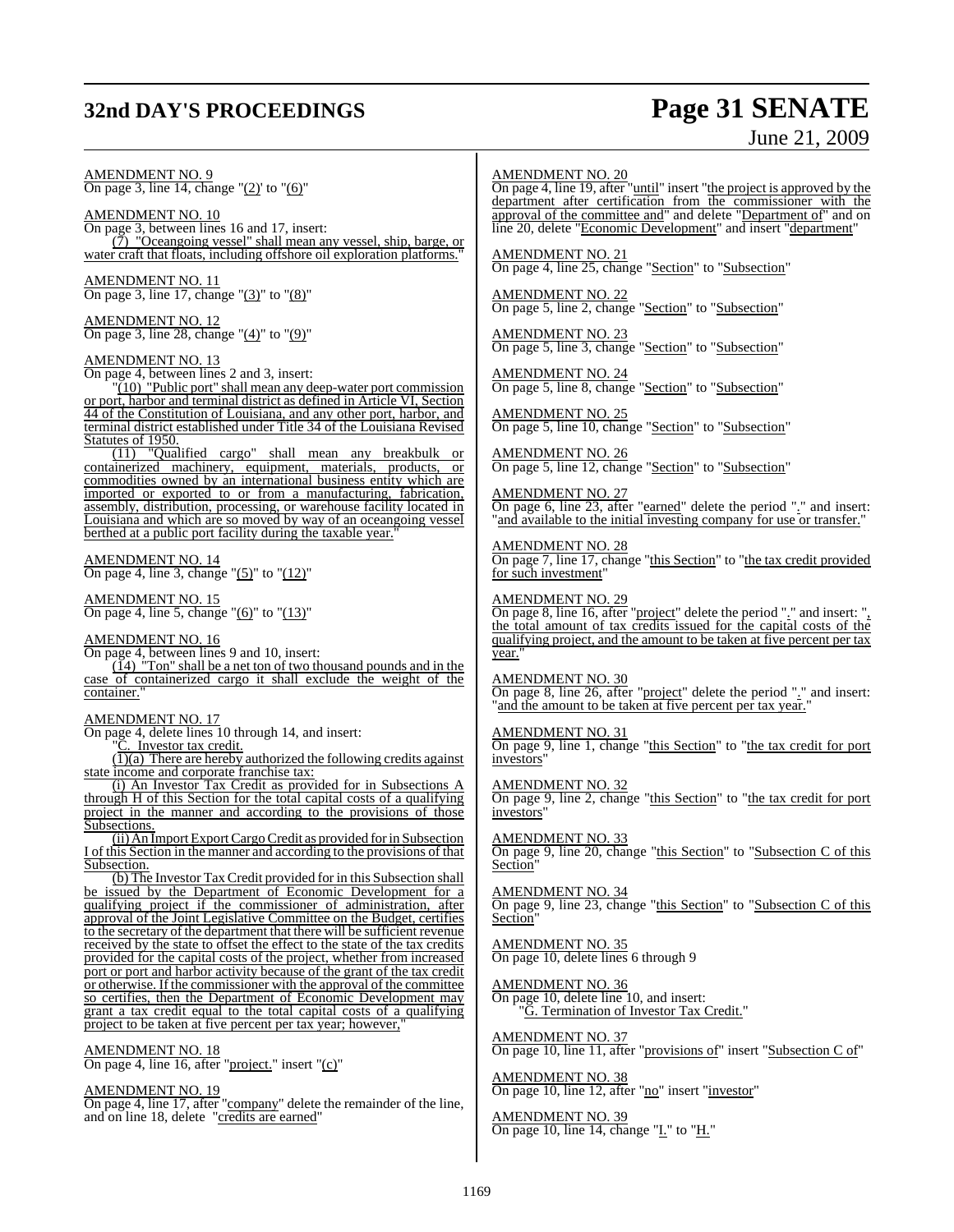## **Page 32 SENATE 32nd DAY'S PROCEEDINGS**

June 21, 2009

#### AMENDMENT NO. 40

On page 10, line 15, after "Development" change "by" to "for" and change "this Act" to "the Investor Tax Credit provided for in this Section"

#### AMENDMENT NO. 41

On page 10, between lines 15 and 16, insert:

"I. Import Export Cargo Credit.

(1) Certification of taxpayer. Only those taxpayers who have received certification from the secretary of the Department of Economic Development shall be eligible to take the tax credits provided for by this Subsection and then only for the taxable year or years and for the amount provided for in the commissioner of administration's certification, approved by the Joint Legislative Committee on the Budget, provided for in Item  $(2)(a)(ii)$  of this Subsection as allocated by the secretary. The secretary shall promulgate rules in accordance with the Administrative Procedure Act which establish the process by which a taxpayer shall apply for certification.

(a) Taxpayers eligible for certification include those international business entities which provide to the department a verified statement of cargo volume data for the calendar year prior to the year of the application, specifically including the total annual volume and tons of breakbulk or containerized cargo imported and exported from or to, manufacturing, fabrication, assembly, distribution, processing, or warehousing facilities located in Louisiana.

(b) In no event, however, shall an applicant be certified if its exports and imports are limited to bulk commodities.

(c) The secretary shall provide a statement of certification to each taxpayer which he has certified as eligible to take the tax credit after approval of the Joint Legislative Committee on the Budget, which shall contain the taxable year or years for which the taxpayer is allowed the tax credit and the amount of tax credit allocated for such taxable year or years. The secretary shall also transmit a copy of such statement to the secretary of the Department of Revenue.

 $(2)(a)(i)$  For taxable years beginning on and after January 1, 2009, there shall be allowed a credit against the individual income, corporation income, and corporation franchise tax liability of a taxpayer who has received certification pursuant to the provisions of Paragraph (1) of this Subsection. The amount of the credit shall be equal to the product of multiplying five dollars by the taxpayer's number of tons of qualified cargo for the taxable year but only for the total amount of the allocation provided to the taxpayer by the secretary of the Department of Economic Development for such taxable year.

(ii) The tax credit provided for in this Subsection shall only be allowed for all or a portion of a fiscal year if the commissioner of administration certifies to the secretary of the Department of Economic Development that there will be sufficient revenue received by the state to offset the effect to the state of the tax credits provided for in this Subection whether fromincreased utilization of public port facilities because of the tax credit or otherwise, and such certification is approved by the Joint Legislative Committee on the Budget.

(b) In the event that the tax credits allowed pursuant to this Subsection exceed the total tax liability of the taxpayer in the taxable year, the amount of the credit not used as an offset against such tax liability may be carried forward as a credit against subsequent individual and corporation income, or corporation franchise tax liabilities for a period not to exceed five taxable years.

J. The Department of Economic Development may promulgate rules and regulations in accordance with the Administrative Procedure Act as are necessary to implement the provisions of this Section subject to oversight by the House ways and means and the Senate revenue and fiscal affairs committees.

On motion of Senator Marionneaux, the committee amendment was adopted. The amended bill was read by title and referred to the Legislative Bureau.

### **HOUSE BILL NO. 261—** BY REPRESENTATIVE CONNICK

AN ACT

To amend and reenact R.S. 20:1(A)(2) and to enact R.S. 13:3851.1, relative to the exemption from seizure and sale of a homestead; to provide for an increase in the amount of the homestead exemption; to provide relative to the seizure and sale of a homestead in the execution of a judgment for credit card charges; to provide relative to judicial mortgages; to provide for exceptions; to provide for prescription; to provide for an effective date; and to provide for related matters.

Reported favorably by the Committee on Revenue and Fiscal Affairs. The bill was read by title and referred to the Legislative Bureau.

## **HOUSE BILL NO. 364—** BY REPRESENTATIVE FANNIN

AN ACT

To enact Subpart Q of Part II-A of Chapter 1 of Subtitle I of Title 39 of the Louisiana Revised Statutes of 1950, to be comprised of R.S. 39:100.121, relative to special treasury funds; to create the American Recovery and Reinvestment Act Fund as a special fund in the state treasury; to dedicate certain revenues to the fund; to provide for the deposit, investment, and use of monies in the fund; and to provide for related matters.

Reported with amendments by the Committee on Finance.

#### **SENATE COMMITTEE AMENDMENTS**

Amendments proposed by Senate Committee on Finance to Reengrossed House Bill No. 364 by Representative Fannin

#### AMENDMENT NO. 1

On page 1, line 2, change "Subpart Q" to "Subparts Q and Q-1"

### AMENDMENT NO. 2

On page 1, line 3, after "of R.S." delete the remainder of the line and insert "39:100.121 and 100.122, relative to state"

#### AMENDMENT NO. 3

On page 1, delete line  $\overline{4}$  and insert the following: "funds; to create the Statewide Education Facilities Fund as a special fund in the state treasury; to establish the Hurricane Recovery Health Insurance Premium Fund as a"

#### AMENDMENT NO. 4

On page 1, line 5, change "to the fund;" to "to the funds;"

#### AMENDMENT NO. 5

On page 1, line 6, change "deposit, investment, and use of monies in the fund;" to "deposit, transfer, investment, and use of monies in the funds; to provide for an effective date;"

#### AMENDMENT NO. 6

On page 1, line 9, change "Subpart Q" to "Subparts Q and Q-1" and on line 10, change "39:100.121, is" to "39:100.121 and 100.122, are"

#### AMENDMENT NO. 7

On page 1, delete line 12 through 19, and insert the following: "SUBPART Q. STATEWIDE EDUCATION FACILITIES FUND §100.121. Statewide Education Facilities Fund

A. There is hereby created in the state treasury, as a special fund, the Statewide Education Facilities Fund, hereinafter referred to as the "fund". Monies in the fund shall be invested in the same manner as monies in the state general fund. Interest earned on investment of monies in the fund shall be deposited in and credited to the fund. Unexpended and unencumbered monies in the fund at the end of the fiscal year shall remain in the fund.

B. The source of monies deposited into the fund shall be any monies appropriated or transferred to the fund by the legislature, including federal monies, donations, gifts, grants, or any other monies which may be provided by law.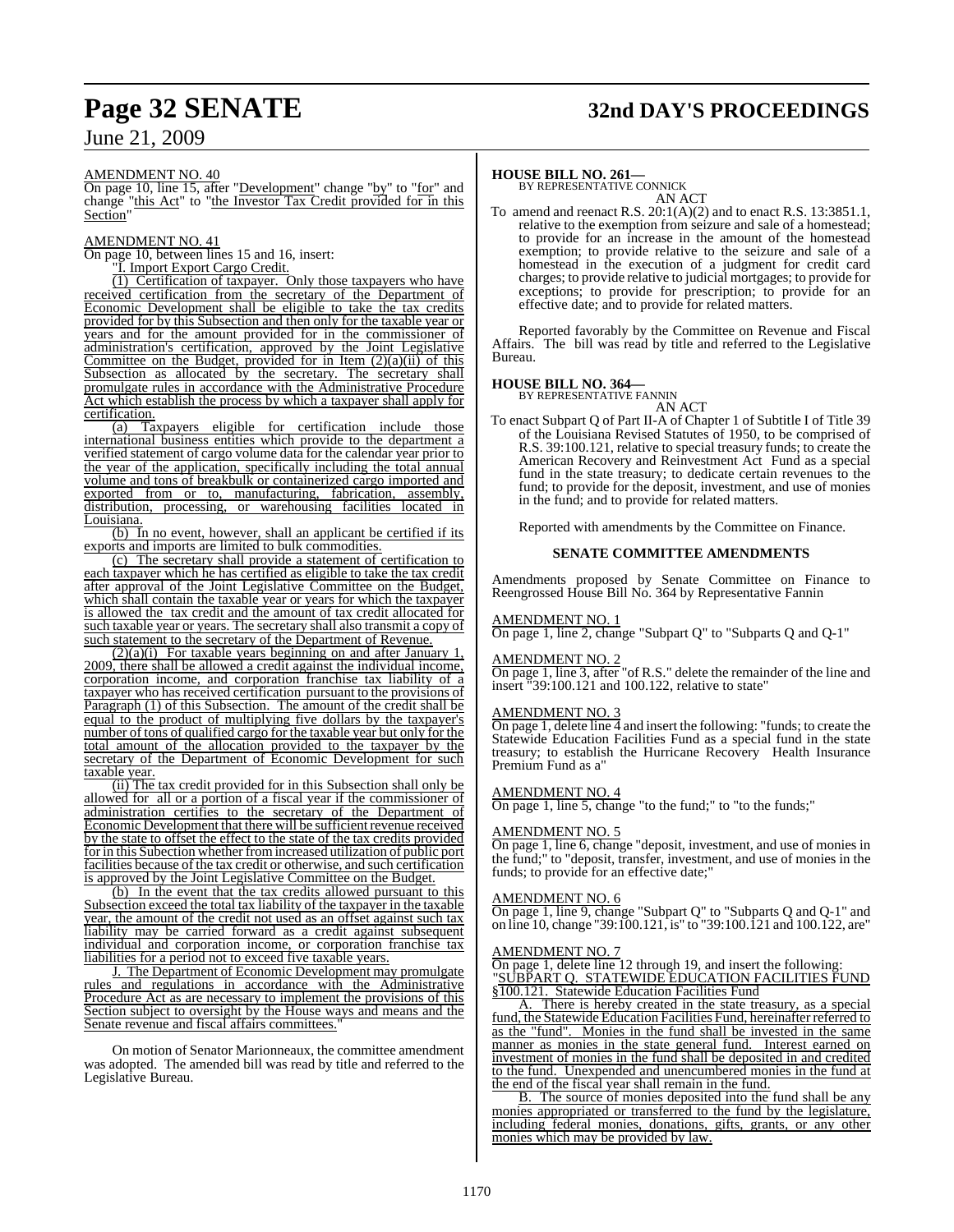## **32nd DAY'S PROCEEDINGS Page 33 SENATE**

# June 21, 2009

C. Monies in the fund shall be used solely for the purposes of the Statewide Education Facilities Authority.

#### SUBPART Q-1. HURRICANE RECOVERY HEALTH **INSURANCE PREMIUM FUND**

§100.122. Hurricane Recovery Health Insurance Premium Fund

A. There is hereby created, as a special fund in the state treasury, the Hurricane Recovery Health Insurance Premium Fund, hereafter referred to as "the fund".

B. Beginning July 1, 2009, and each fiscal year thereafter, and after compliance with the requirements of Article VII, Section 9(B) of the Constitution of Louisiana relative to the Bond Security and Redemption Fund, and after a sufficient amount is allocated fromthat fund to pay all of the obligations secured by the full faith and credit of the state which become due and payable within any fiscal year and before monies are credited to the state general fund, the treasurer shall pay, subject to an annual appropriation by the legislature, into the Hurricane Recovery Health Insurance Premium Fund an amount equal to forty percent of the premiums necessary to provide health insurance for certain plan members of the Cameron Parish School Board, the Orleans Parish School Board, the Plaquemines Parish School Board, and the St. Bernard Parish School Board, but not less than the amount appropriated for such purposes as provided in Schedule 20-945 / Aid to Local Government Entities contained in Act 642 of the 2006 Regular Session of the Legislature. Monies credited to the fund shall be distributed as provided in Subsection C of this Section.

C. Subject to an annual appropriation by the legislature, monies in the fund shall be distributed as follows:

(1) Sixty-three and three-tenths percent shall be distributed to the Orleans Parish School Board and shall be used to reduce the employee portions of health insurance premiums for certain system retirees

 $\overline{(2)}$  Monies distributed to the Cameron Parish School Board, the Plaquemines Parish School Board, and the St. Bernard Parish School Board shall be used for subsidy of health insurance premiums. Distributions to the school boards shall be as follows:

(a) Four and nine-tenths percent to the Cameron Parish School Board.

(b) Ten and four-tenths percent to the Plaquemines Parish School Board.

(c) Twenty-one and four-tenths percent to the St. Bernard Parish School Board.

D. All unexpended and unencumbered monies in the fund at the end of the fiscal year shall remain in the fund. The monies in the fund shall be invested by the state treasurer in the same manner as monies in the state general fund, and interest earned on the investment of these monies shall be credited to the state general fund.

### AMENDMENT NO. 8

On page 2, delete lines 1 through 6 and insert the following:

"Section 2. Notwithstanding the provisions of Section 12 of the Act which originated as House Bill No. 802 of the 2009 Regular Session of the Legislature, the Act which originated as Senate Bill No. 193 ofthe 2009 Regular Session ofthe Legislature, R.S. 22:2371 or R.S. 22:2364, the state treasurer is hereby authorized and directed to transfer the amount of Seventy-five Million Dollars out of the Insure Louisiana Incentive Program Fund to be deposited in and credited to the state general fund. The provisions of this Act shall supercede the provisions of that Act which originated as House Bill No. 802 of the 2009 Regular Session of the Legislature, the Act which originated as Senate Bill No. 193 of the 2009 Regular Session of the Legislature, and any Act of the 2009 Regular Session of the Legislature concerning the Insure Louisiana Incentive Program."

#### AMENDMENT NO. 9

On page 2, line 7, change "Section 2" to "Section 3"

On motion of Senator Michot, the committee amendment was adopted. The amended bill was read by title and referred to the Legislative Bureau.

### **HOUSE BILL NO. 365—**

BY REPRESENTATIVE SIMON AN ACT

To enact Part VII-B of Chapter 10 of Title 38 of the Louisiana Revised Statutes of 1950, to be comprised of R.S. 38:2318.2, to establish and provide for the Percent for Universal Design Program; to require that a certain percent of the expenditure for construction or renovation of a state building shall be used to implement principles of universal design; to provide exceptions; and to provide for related matters.

Reported favorably by the Committee on Finance. The bill was read by title and referred to the Legislative Bureau.

#### **HOUSE BILL NO. 389—**

BY REPRESENTATIVES GREENE, BALDONE, BARRAS, CARTER, HENRY, NOWLIN, RICHARD, AND ROBIDEAUX AN ACT

To amend and reenact Section 2 of Act No. 15 of the 1996 Regular Session of the Legislature, as amended by Act No. 47 of the 1998 Regular Session of the Legislature, Act No. 33 of the 2000 Regular Session of the Legislature, Act No. 141 of the 2003 Regular Session of the Legislature, and Act No. 357 of the 2005 Regular Session of the Legislature; to delete the termination date regarding certain transactionsinvolving certain private and parochial elementary and secondary schools; to provide for an effective date; and to provide for related matters.

Reported favorably by the Committee on Revenue and Fiscal Affairs. The bill was read by title and referred to the Legislative Bureau.

## **HOUSE BILL NO. 446—** BY REPRESENTATIVE HENRY

AN ACT

To amend and reenact R.S. 47:2062, 2142(A) and (C), 2144,  $2145(B)$ ,  $2153(B)(5)$ , and  $2155(A)$ , relative to ad valorem taxes; to provide for the assistance to each parish tax assessor by an attorney or agency; to provide for the collection of penalties; to provide relative to undivided interests in title to tax sale property; to provide for bidding procedures; to provide for the form for tax sale certificates; and to provide for related matters.

Reported with amendments by the Committee on Revenue and Fiscal Affairs.

#### **SENATE COMMITTEE AMENDMENTS**

Amendments proposed by Senate Committee on Revenue and Fiscal Affairs to Reengrossed House Bill No. 446 by Representative Henry

#### AMENDMENT NO. 1

On page 1, line 11, delete "state or"

### AMEND<u>MENT NO. 2</u>

On page 1, at the beginning of line 12, insert "A."

#### AMENDMENT NO. 3

On page 1, line 14, after "all taxes" delete the remainder of the line and delete line 15, and insert: "that are delinquent and have become final. Upon all taxes and penalties'

#### AMENDMENT NO. 4

On page 1, line 16, after "or agency," delete the remainder of the line, and delete lines 17 through 19 and insert: "the delinquent owing the tax shall pay a commission to such"

#### AMENDMENT NO. 5

On page 2, between lines 3 and 4, insert the following: "B. The provisions of this Section shall not apply to any property tax matter involving correctness or legality challenges."

On motion of Senator Marionneaux, the committee amendment was adopted. The amended bill was read by title and referred to the Legislative Bureau.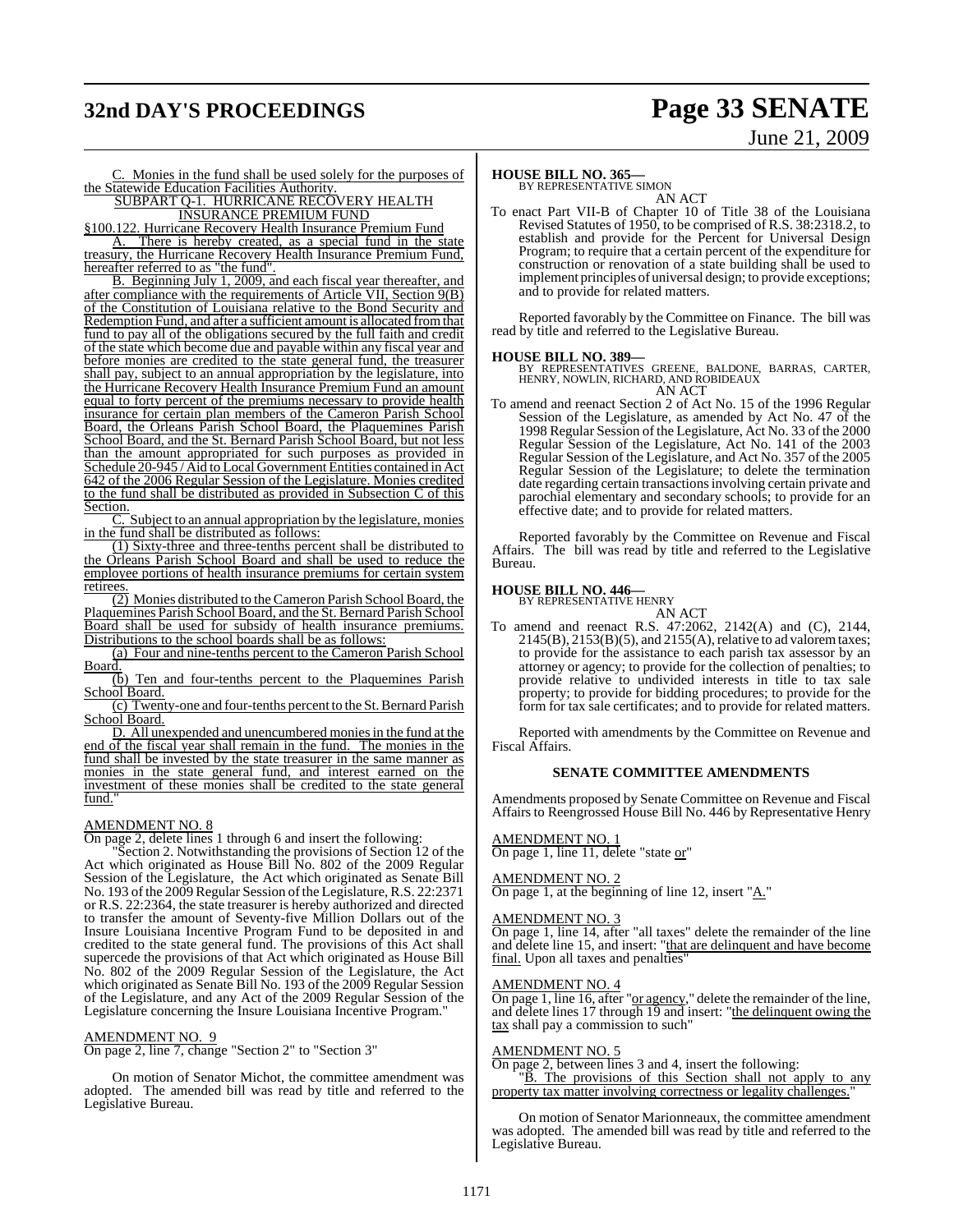## **Page 34 SENATE 32nd DAY'S PROCEEDINGS**

### June 21, 2009

**HOUSE BILL NO. 458—**<br>BY REPRESENTATIVES TALBOT, BALDONE, HENRY BURNS, CARTER,<br>CHAMPAGNE, FOIL, HENRY, HOFFMANN, HONEY, LITTLE, MILLS,<br>PERRY, PUGH, RICHARD, RICHMOND, ROBIDEAUX, SIMON, SMILEY, JANE SMITH, TEMPLET, AND THIBAUT AND SENATORS CROWE, DUPLESSIS, MICHOT, SMITH, AND WALSWORTH AN ACT

To amend and reenact R.S. 47:6023, relative to tax credits; to provide relative to the sound recording investor tax credit; to provide relative to certain definitions; to remove certain limitations of the sound recording investor tax credit; to provide relative to the promulgation of rules and regulations; to provide relative to the certification and payment of the tax credit; to provide relative to the display of the state brand or logo under certain circumstances; and to provide for related matters.

Reported favorably by the Committee on Revenue and Fiscal Affairs. The bill was read by title and referred to the Legislative Bureau.

#### **HOUSE BILL NO. 563—**

BY REPRESENTATIVE BURRELL AN ACT

To amend and reenactR.S. 47:2134(D), 2153(B)(5), 2201, and 2202, relative to ad valorem taxes; to provide relative to certain challenges to assessments; to provide for bidding procedures at tax sales; to provide for tax sale title to undivided interests; to provide for public sale or donation of tax parcels; to provide for the sale of adjudicated property to adjoining property owners; to provide for effectiveness as to suits filed on or after a certain date; and to provide for related matters.

Reported with amendments by the Committee on Revenue and Fiscal Affairs.

#### **SENATE COMMITTEE AMENDMENTS**

Amendments proposed by Senate Committee on Revenue and Fiscal Affairs to Reengrossed House Bill No. 563 by Representative Burrell

#### AMENDMENT NO. 1

On page 3, line 19, after "bidding" insert "at a public meeting of the governing authority"

On motion of Senator Marionneaux, the committee amendment was adopted. The amended bill was read by title and referred to the Legislative Bureau.

**HOUSE BILL NO. 618—** BY REPRESENTATIVES GREENE, BALDONE, HENRY, HOFFMANN, HONEY, RICHMOND, RITCHIE, AND JANE SMITH AN ACT

To amend and reenact R.S. 47:601(A)(introductory paragraph) and 611, relative to corporation franchise tax; to exempt a certain amount of taxable capital from the tax; to eliminate the minimum amount of the tax; to provide relative to the initial franchise tax on newly taxable corporations; to provide for an effective date; and to provide for related matters.

Reported with amendments by the Committee on Revenue and Fiscal Affairs.

#### **SENATE COMMITTEE AMENDMENTS**

Amendments proposed by Senate Committee on Revenue and Fiscal Affairs to Engrossed House Bill No. 618 by Representative Greene

#### AMENDMENT NO. 1

On page 1, line 2, delete "(introductory paragraph) and 611"

#### AMENDMENT NO. 2

On page 1, line 3, after "tax; to" delete the remainder of the line, and insert: "phase out the tax on certain corporations;"

#### AMENDMENT NO. 3

On page 1, line 8 change "(introductory paragraph) and 611 are" to "is"

#### AMENDMENT NO. 4

On page 1, delete lines 10 through 22, on page 2, delete lines 1 through 10, and insert:

"§601. Imposition of tax

A.(1) Every domestic corporation and every foreign corporation, exercising its charter, or qualified to do business or actually doing business in this state, or owning or using any part or all of its capital, plant, or any other property in this state, subject to compliance with all other provisions of law, except as otherwise provided for in this Chapter shall pay an annual tax at the following rates:

(a)Corporations whose taxable capital exceeds one hundred fifty thousand dollars shall pay an annual tax at the rate of one dollar and fifty cents for each one thousand dollars, or major fraction thereof on the first three hundred thousand dollars of taxable capital and at the rate of three dollars for each one thousand dollars, or major fraction thereof, which exceeds three hundred thousand dollars of taxable capital Taxable capital shall be determined as hereinafter provided; The minimum tax for such corporations shall not be less than ten dollars per year in any case. Beginning January 1, 2010, there shall be no minimum tax due for such corporations, except for ten dollars which shall be due initially as provided for in R.S. 47:611,

(b) Corporations whose taxable capital is one hundred fifty thousand dollars or less shall pay an annual tax for the following tax years, as follows:

(i) Beginning January 1, 2010, there shall be no minimum tax due for such corporations as provided for in R.S. 47:611, except for ten dollars which shall be due on the first day of the calendar year or fiscal year in which the corporation is subject to the provisions of this Chapter, or would have been subject to such provisions but for the exemption provided for in Item (iv) of this Subparagraph.

(ii) For taxable periods beginning during calendar year 2011, such corporations shall pay an annual tax at the rate of one dollar for each one thousand dollars of taxable capital, or major fraction thereof.

(iii) For taxable periods beginning during calendar year 2012, such corporations shall pay an annual tax at the rate of fifty cents for each one thousand dollars of taxable capital, or major fraction thereof.

 $(iv)$  For all taxable periods beginning after January 1, 2013, such corporations shall be exempt from the payment of the corporate franchise tax except for an initial payment of ten dollars as provided for in Item (i) of this Subparagraph.

(2) Taxable capital shall be determined as provided for in this Chapter.

(3) The tax levied herein is due and payable on any one or all of the following alternative incidents:

 $\frac{1}{2}$  The qualification to carry on or do business in this state or the actual doing of business within this state in a corporate form. The term"doing business" as used herein shall mean and include each and every act, power, right, privilege, or immunity exercised or enjoyed in this state, as an incident to or by virtue of the powers and privileges acquired by the nature of such organizations, as well as, the buying, selling, or procuring of services or property.

 $\left(\frac{2}{2}\right)$  The exercising of a corporation's charter or the continuance of its charter within this state.

(3)(c) The owning or using any part or all of its capital, plant, or other property in this state in a corporate capacity. \* \* \*"

On motion of Senator Marionneaux, the committee amendment was adopted. The amended bill was read by title and referred to the Legislative Bureau.

#### **HOUSE BILL NO. 667—**

BY REPRESENTATIVE FANNIN

AN ACT To provide for the establishment and reestablishment of agency ancillary funds, to be specifically known as internal service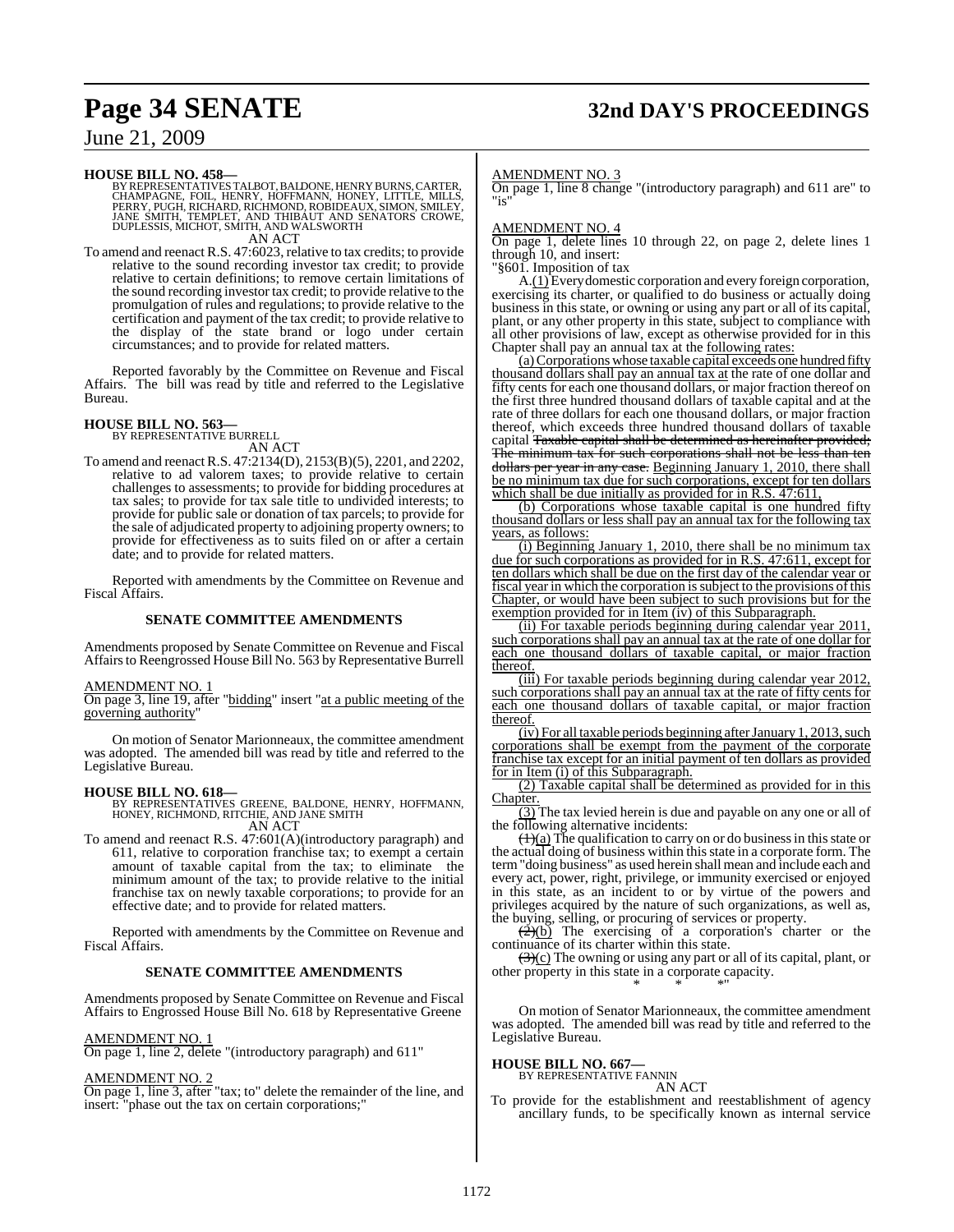## **32nd DAY'S PROCEEDINGS Page 35 SENATE**

# June 21, 2009

funds, auxiliary accounts, or enterprise funds for certain state institutions, officials, and agencies; to provide for appropriation of funds; and to regulate the administration of said funds. Reported with amendments by the Committee on Finance. **SENATE COMMITTEE AMENDMENTS** Amendments proposed by Senate Committee on Finance to Engrossed House Bill No. 667 by Representative Fannin AMENDMENT NO. 1 On page 10, line 3, change "\$103,981,919" to "\$123,981,919" AMENDMENT NO. 2 On page 10, line 13, change "\$400" to "\$450" AMENDMENT NO. 3 On page 10, line 19, change "1,900" to "1,700" AMENDMENT NO. 4 On page 10, line 23, change "1,000" to "1,200" AMENDMENT NO. 5 On page 10, line 25, change "\$103,981,919" to "\$123,981,919" AMENDMENT NO. 6 On page 10, line 29, change "\$103,981,919" to "\$123,981,919" AMENDMENT NO. 7 On page 10, line 30, change "\$103,981,919" to "\$123,981,919" AMENDMENT NO. 8 On page 11, between lines 25 and 26, insert the following: "**ADDITIONAL FUNDING RELATED TO THE AMERICAN RECOVERY AND REINVESTMENT ACT OF 2009** EXPENDITURES: Municipal Facilities Revolving Loan Fund \$ 25,000,000 TOTAL EXPENDITURES  $$ 25,000,000$ MEANS OF FINANCE: State General Fund by Statutory Dedications: Municipal Facilities Revolving Loan Fund \$ 25,000,000 TOTAL MEANS OF FINANCING \$25,000,000 AMENDMENT NO. 9 On page 11, after line 50, insert the following: "**ADDITIONAL FUNDING RELATED TO THE AMERICAN RECOVERY AND REINVESTMENT ACT OF 2009** EXPENDITURES: Safe Drinking Water Revolving Loan Fund \$ 27,311,000 TOTAL EXPENDITURES \$ 27,311,000 MEANS OF FINANCE: State General Fund by Statutory Dedications: Safe Drinking Water Revolving Loan Fund \$ 27,311,000

TOTAL MEANS OF FINANCING \$27,311,000"

On motion of Senator Michot, the committee amendment was adopted. The amended bill was read by title and referred to the Legislative Bureau.

To amend and reenact Section 3(C) of Act No. 456 of the 2007 Regular Session of the Legislature, relative to motion picture investor tax credits; to provide relative to the amount of the tax credit for certain state-certified infrastructure projects; to provide relative to certain requirements and limitations; to provide relative to the payment of tax credits; to provide for an effective date; and to provide for related matters.

Reported with amendments by the Committee on Revenue and Fiscal Affairs.

#### **SENATE COMMITTEE AMENDMENTS**

Amendments proposed by Senate Committee on Revenue and Fiscal Affairs to Engrossed House Bill No. 693 by Representative Greene

#### AMENDMENT NO. 1

On page 1, line 2, after "reenact" insert "R.S.  $47:6007(B)(3)$ ,  $(C)(\bar{2})(\bar{b})(i)$ , and  $(D)(2)(d)$  and"

#### AMENDMENT NO. 2

On page 1, after "Legislature," insert "and to enact R.S. 47:6007(G) and Sections 3(D) and (E) of Act No. 456 of the 2007 Regular Session of the Legislature,

#### AMENDMENT NO. 3

On page 1, delete lines 4 and 5, and on line 6, delete "of tax credits;" and insert the following: "initial certification of certain state-certified infrastructure projects and submission of applications for certain state-certified infrastructure projects; to provide relative to requirements and limitations; to provide relative to appeals of a denial of an application for certification; to define certain terms; to provide for certain maximum limitations on tax credits for infrastructure projects;"

#### AMENDMENT NO. 4

On page 1, delete lines 8 through 20, and insert the following:

"Section 1. R.S. 47:6007(B)(3), (C)(2)(b)(i) and (D)(2)(d) are hereby amended and reenacted, and R.S. 47:6007(G) is hereby enacted to read as follows:

§6007. Motion picture investor tax credit \* \* \*

B. Definitions. For the purposes of this Section:

\* \* \* (3) "Expended in the state" in the case of tangible property in a certified production shall mean property which is acquired from a source within the state and in a certified infrastructure project shall mean property which is acquired pursuant to the development of a state certified infrastructure project and, in the case of services for either a state certified production or a state certified infrastructure project, shall mean services procured and performed in the state. \* \* \*

C. Investor tax credit; specific productions and projects. \* \* \*

(2) \* \* \*

(b)(i) An infrastructure project shall be approved within fortyfive days of submission if it is a film, video, television, or digital production or postproduction facility. If an application is denied, this denial shall be in writing and shall constitute final agency action. Written reasons for the denial shall be provided to the applicant within five days of written request. \* \* \*

D. Certification and administration.

$$
\begin{array}{ccccccccc}\n & & & & & & * & * & * \\
(2) & & & & & * & * & * \\
& & & & & * & & * \\
& & & & & & \ddots & & \vdots \\
& & & & & & & & \ddots & \vdots \\
& & & & & & & & & \ddots & \vdots \\
& & & & & & & & & & \ddots & \vdots \\
& & & & & & & & & & & \ddots & \vdots \\
& & & & & & & & & & & & \ddots & \vdots \\
& & & & & & & & & & & & & \ddots & \vdots \\
& & & & & & & & & & & & & & \end{array}
$$

 $(d)(i)(aa)$  Prior to any final certification of the state-certified production or infrastructure project, the motion picture production company or applicant for the infrastructure project shall submit to the office and the secretary and, in the case of infrastructure projects, to the office, the secretary, and the division, a cost report of production or infrastructure project expenditures audited and certified by an

**HOUSE BILL NO. 693—** BY REPRESENTATIVES GREENE, BALDONE, HONEY, RICHMOND, AND RITCHIE AN ACT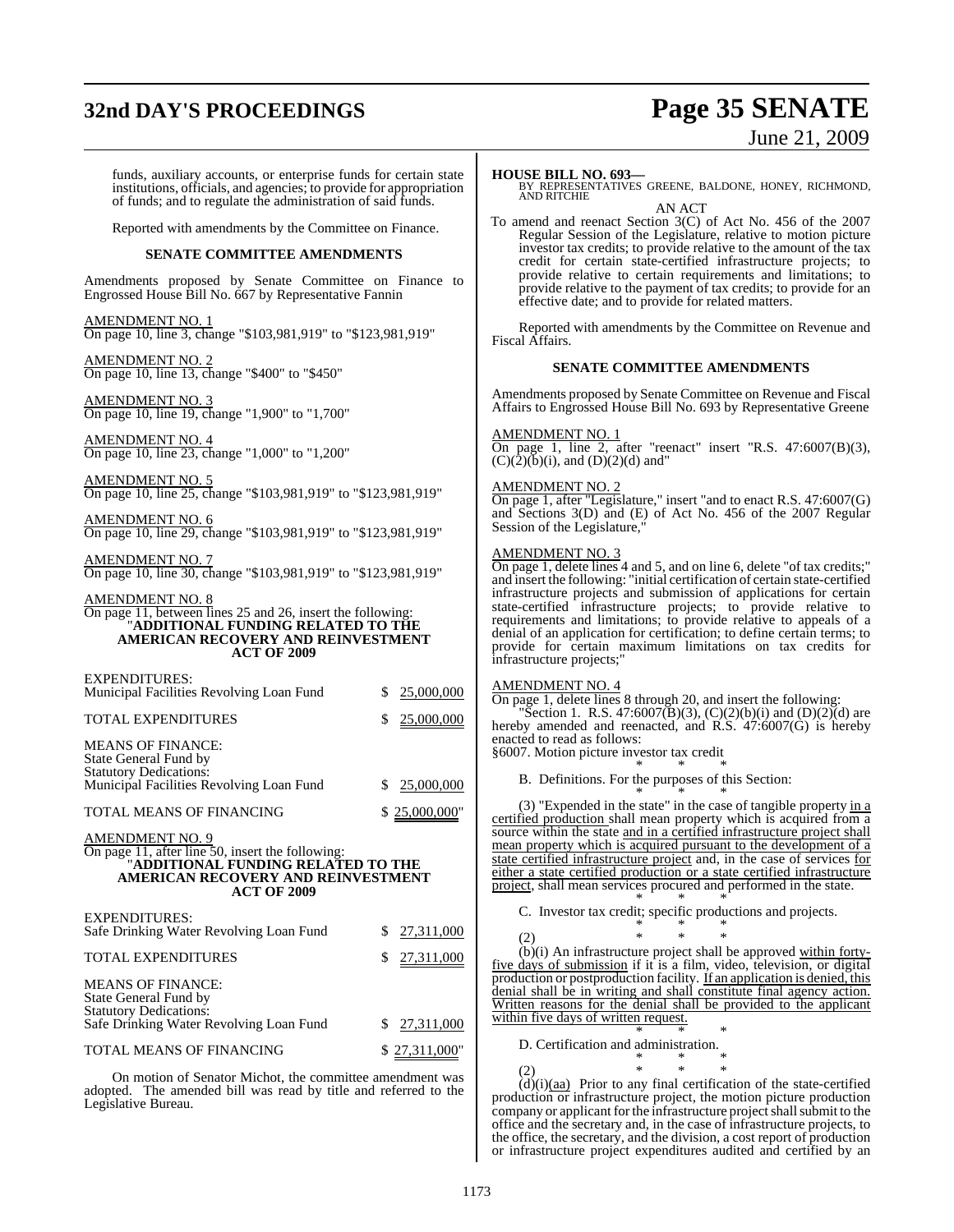## **Page 36 SENATE 32nd DAY'S PROCEEDINGS**

June 21, 2009

independent certified public accountant as determined by rule. The office and the secretary and, in the case of infrastructure projects, the office, the secretary, and the division shall review the production or infrastructure project expenses and will issue.

(bb) After the review either a final tax credit certification letter indicating the amount of tax credits certified for the state-certified production or state-certified infrastructure project, a written request for more information in order to complete an application, or written reasons for a denial of the certification shall be issued to the investors. Such issuance, request, or denial shall occur within thirty days of the submission of a completed application for a state-certified production and within forty-five days of submission of a completed application for a state certified infrastructure project.

(cc) If a written request for more information is made, the same time periods for action shall apply as provided for in Subitem (bb) of this Item from the date the information is submitted.

(dd) If a final certification is denied, the denial shall be in writing and shall constitute final agency action. Written reasons for the denial shall be provided to the applicant within five days of written request.

(ii) The rules required by this Subparagraph shall, at a minimum, require that:

 $\overline{(i)}$ (aa) The auditor shall be a certified public accountant licensed in the state of Louisiana and shall be an independent third party, not related to the producer.

 $(ii)(bb)$  The auditor's opinion shall be addressed to the party which has engaged the auditor (e.g., directors of the production company, producer of the production).

 $\overline{(\overrightarrow{iii})(\overrightarrow{cc})}$  The auditor's name, address, and telephone number shall be evident on the report.

 $(iv)(dd)$  The auditor's opinion shall be dated as of the completion of the audit fieldwork.

 $(v)(ee)$  The audit shall be performed in accordance with auditing standards generally accepted in the United States of America and the auditor shall have sufficient knowledge of accounting principles and practices generally recognized in the film and television industry.

\* \* \* G. Appeals. Any denial of an application for initial certification or of an application for final certification may be appealed by the applicant by written request made to the office within thirty days of receipt of written notification of the denial. The office shall forward the request for appeal to the division of administrative law within ten days of receipt of such request, with written reasons for the denial and supporting documentation. The division of administrative law shall conduct a hearing. The office shall promptly provide written notice of all such denials, the written reasons for such denial, and the status of any appeal to the Senate Committee on Revenue and Fiscal Affairs and the House Committee on Ways and Means. The applicant may appeal an adverse decision to the Nineteenth Judicial District Court.

Section 2. Section 3(C) of Act No. 456 of the 2007 Regular Session of the Legislature is hereby amended and reenacted to read as follows:

Section 3.

(C) An application for an infrastructure project filed on or before August 1, 2007, shall have twenty-four months from the date of approval of the rules or January 1, 2008, whichever is earlier, in which to qualify for the forty percent tax credits earned on expenditures Notwithstanding any other provision of this Section, an infrastructure project for which an application was filed on or before August 1, 2007 that has received an initial certification letter from the division, the Department of Economic Development, and the office by December 31, 2009, shall be entitled to receive credits equal to forty percent of the base investment expended in the development of the state-certified infrastructure project until the project is completed, provided that a minimum of twenty percent or ten million dollars of the total base investment established by the initial certification letter, whichever is less, shall be expended on infrastructure unique to Louisiana film, video, television, and digital production and postproduction infrastructure no later than December 31, 2009. No tax credits shall be considered for final certification unless and until the minimum of twenty percent or ten million dollars of the total base investment established by the initial certification letter, whichever is less, has been expended on infrastructure unique to Louisiana film,

video, television, and digital production and post-production infrastructure. If a project fails to obtain an initial certification letter or fails to expend the minimum of twenty percent or ten million dollars of the total base investment established by the initial certification letter, whichever is less, on infrastructure unique to Louisiana film, video, television, and digital production and postproduction infrastructure by December 31, 2009, then no expenditures shall be entitled to earn tax credits. Tax credits on infrastructure projects shall be considered earned in the year in which expenditures are made, provided that a minimum of twenty percent or ten million dollars of the total base investment provided for in the initial certification that is unique to film production infrastructure shall be expended before infrastructure tax credits can be earned on expenditures. The payment of tax credits may extend beyond or be made after the year expenditures are made."

#### AMENDMENT NO. 5

Delete page 2, and on page 3, delete lines 1 through 3

#### AMENDMENT NO. 6

On page 3, between lines 3 and 4, insert the following:

"Section 2. Sections  $3(D)$  and  $(E)$  of Act  $45\overline{6}$  of the 2007 Regular Session are hereby enacted to read as follows:

Section 3.

D.(1) "State-certified infrastructure project" shall mean a film, video, television, and digital production and postproduction facility, and movable and immovable property and equipment related thereto, all as determined and approved by the office, the secretary of the Department of Economic Development, and the division of administration under such terms and conditions as are authorized by R.S. 47:6007, excluding R.S. 47:6007(C)(2), and in accordance with the immediate and long term objectives of Act 456 of the 2007 Regular Session of the Legislature. The term "infrastructure project" shall not include movie theaters or other commercial exhibition facilities.

 $\overline{(2)}$  "State-certified infrastructure project" as defined herein shall apply to all projects certified before August 1, 2007 and shall not apply to any project certified after August 1, 2007.

E.(1) Notwithstanding any other provision of law to the contrary, no more than a total of twenty-five million dollars in statecertified infrastructure project tax credits shall be approved in any fiscal year. However, nothing shall prevent tax credits which are unused in a particular fiscal year from being carried forward for use in the next fiscal year.

(2) The secretary of the Department of Economic Development shall approve such infrastructure tax credits each fiscal year on a first come, first served basis."

#### AMENDMENT NO. 7

On page 3, line 4, change "Section 2." to "Section 3."

On motion of Senator Marionneaux, the committee amendment was adopted. The amended bill was read by title and referred to the Legislative Bureau.

**HOUSE BILL NO. 720—** BY REPRESENTATIVES JANE SMITH, BOBBY BADON, BALDONE, BARROW, BILLIOT, HENRY BURNS, TIM BURNS, CHAMPAGNE,<br>CHANEY,CONNICK,CORTEZ,DOERGE,DOVE,DOWNS,ELLINGTON,<br>FANNIN,GISCLAIR,ELBERT GUILLORY,MICKEY GUILLORY,GUINT<br>HARRISON, HOFFMANN, JOHNSON,KLECKLEY, LAFONTA, LITTLE,<br>MILLS, MON AN ACT

To enact the Louisiana Tax Delinquency Amnesty Act of 2009; to provide for definitions; to require the Department of Revenue to establish a tax amnesty program as provided for in this Act; to provide for terms and conditions of the program; to provide for the disposition of the monies collected pursuant to the tax amnesty program; to provide for an effective date; and to provide for related matters.

Reported with amendments by the Committee on Finance.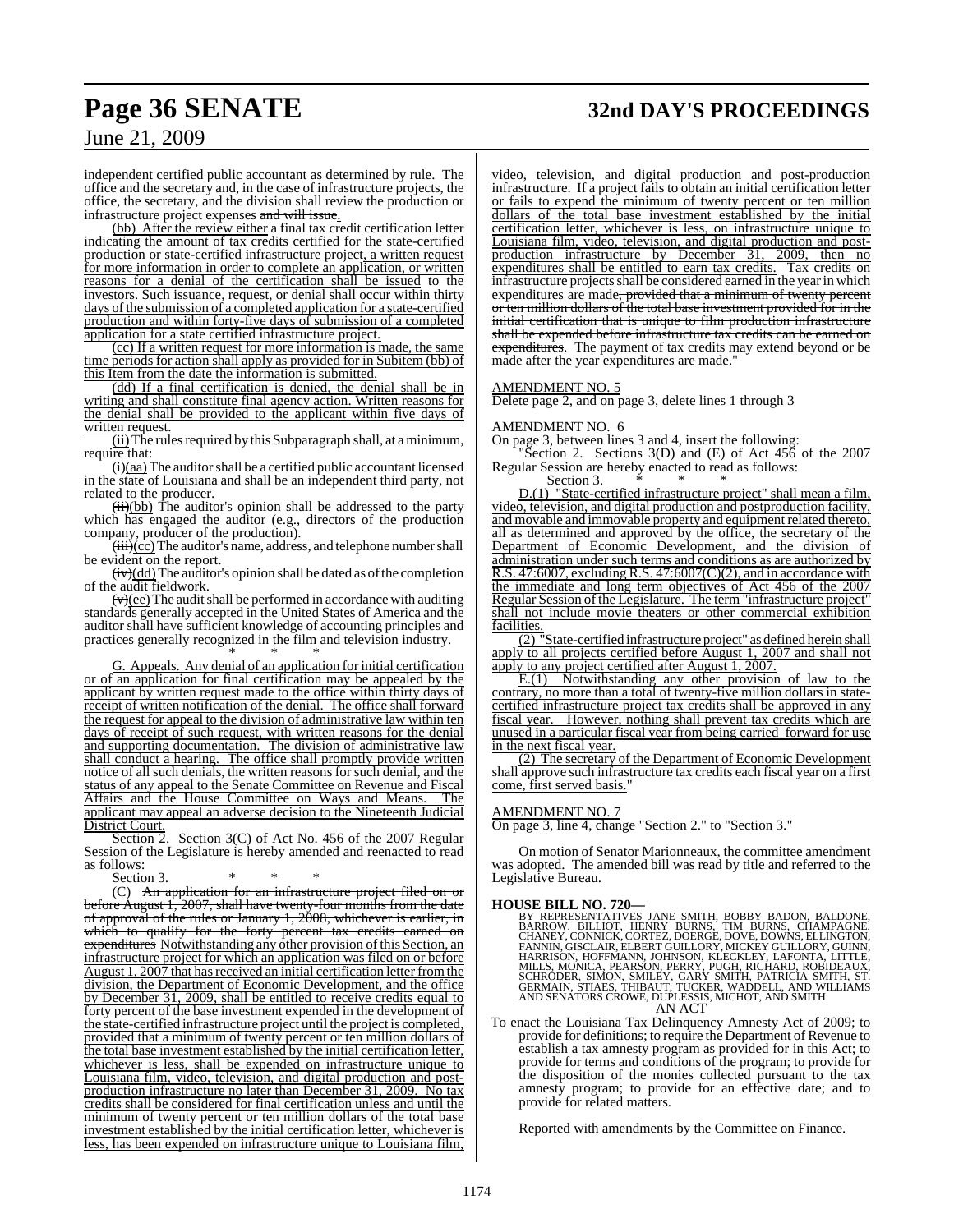## **32nd DAY'S PROCEEDINGS Page 37 SENATE**

# June 21, 2009

#### **SENATE COMMITTEE AMENDMENTS**

Amendments proposed by Senate Committee on Finance to Reengrossed House Bill No. 720 by Representative Jane Smith

#### AMENDMENT NO. 1

On page 6, line 6, after "Fund." delete the remainder of the line and delete lines 7 through 17

On motion of Senator Michot, the committee amendment was adopted. The amended bill was read by title and referred to the Legislative Bureau.

#### **HOUSE BILL NO. 733—**

BY REPRESENTATIVES LEGER, ABRAMSON, AUBERT, BROSSETT,<br>HENRY BURNS, TIM BURNS, BURRELL, CARMODY, HINES, HOWARD,<br>ROSALIND JONES, SAM JONES, LABRUZZO, LAFONTA, PETERSON,<br>RICHMOND, ROBIDEAUX, ST. GERMAIN, AND STIAES AN ACT

To enact R.S. 47:6035, relative to tax credits; to authorize a tax credit for certain "green job industries"; to provide for certain definitions; to provide for the application for, certification of, and the administration of the tax credit; to provide for the maximum amount of the credit that may be issued; to provide for certain requirements and limitations; to provide for the recapture and recovery of the credit under certain circumstances; to provide for an effective date; and to provide for related matters.

Reported favorably by the Committee on Revenue and Fiscal Affairs. The bill was read by title and referred to the Legislative Bureau.

**HOUSE BILL NO. 734—**<br>BY REPRESENTATIVES CARTER, BALDONE, BARRAS, HONEY,<br>RICHARD, RICHMOND, RITCHIE, ROBIDEAUX, JANE SMITH, AND<br>TEMPLET AND SENATOR BROOME AN ACT

To enact R.S. 47:305.62, 321(H)(3), and 337.9(D)(30), relative to state and local sales and use taxes; to authorize a state sales and use tax exemption for the purchase, lease, or repair of certain equipment by qualifying radiation therapy treatment centers; to authorize political subdivisions to grant a sales and use tax exemption under certain circumstances; to provide for certain definitions; to provide for certain requirements; to authorize the promulgation of rules and regulations; to provide for an effective date; and to provide for related matters.

Reported with amendments by the Committee on Revenue and Fiscal Affairs.

#### **SENATE COMMITTEE AMENDMENTS**

Amendments proposed by Senate Committee on Revenue and Fiscal Affairs to Reengrossed House Bill No. 734 by Representative Carter

#### AMENDMENT NO. 1

On page 2, at the end of line 9, insert: "In the case of the Biomedical Research Foundation in Shreveport, "capital equipment" shall mean a PET/CT scanner and related equipment for medical diagnosis and installation of the same.

#### AMENDMENT NO. 2

On page 2, line 10, after "mean" change "a" to: "all of the following:  $(i)$  A'

#### AMENDMENT NO. 3

On page 2, between lines 16 and 17, insert:

"(ii) The Biomedical Research Foundation in Shreveport, Louisiana."

On motion of Senator Marionneaux, the committee amendment was adopted. The amended bill was read by title and referred to the Legislative Bureau.

**HOUSE BILL NO. 765—**<br>BY REPRESENTATIVES GALLOT, BALDONE, BARRAS, BARROW, BURFORD, HENRY BURNS, BURRELL, CARMODY, CARTER,<br>CHAMPAGNE, CHANDLER, DANAHAY, DIXON, DOERGE, DOWNS,<br>FANNIN, GISCLAIR, GREENE, MICKEY GUILLORY, GUINN WILLIAMS

#### A JOINT RESOLUTION

Proposing to amend Article VII, Section 4(D)(3) of the Constitution of Louisiana, to decrease the amount of severance tax on certain natural resources which is retained by the state; to provide for the use of excess severance taxes; to provide for submission of the proposed amendment to the electors; and to provide for related matters.

Reported with amendments by the Committee on Revenue and Fiscal Affairs.

#### **SENATE COMMITTEE AMENDMENTS**

Amendments proposed by Senate Committee on Revenue and Fiscal Affairs to Re-Reengrossed House Bill No. 765 by Representative Gallot

#### AMENDMENT NO. 1

On page 1, line 2, after "4(D)(3)" insert "and to add Article VII, Section  $4(D)(4)$ "

#### AMENDMENT NO. 2

 $\frac{\overline{X_{11}}}{\overline{X_{12}}}{\overline{X_{12}}}\left( \frac{\overline{X_{11}}}{\overline{X_{12}}}\right)$  insert "and other mineral revenues"

#### AMENDMENT NO. 3

**COLOGET 1, line 4, after "taxes;"** delete the remainder of the line, delete lines 5 through 17, delete pages 2 and 3, and insert: "to require the deposit of a certain amount of the proceeds of severance taxes and royalties collected under certain conditionsinto certain funds and provide for the use of such funds; and to specify an election for submission of the proposition to electors and provide a ballot proposition.

Section 1. Be it resolved by the Legislature of Louisiana, twothirds of the members elected to each house concurring, that there shall be submitted to the electors of the state, for their approval or rejection in the manner provided by law, a proposal to amend Article VII, Section  $4(D)(3)$  and to add Article VII, Section  $4(D)(4)$  of the Constitution of Louisiana, to read as follows:

§4. Income Tax; Severance Tax; Political Subdivisions

Section 4. \* \* \* (D)

\* \* \*  $(3)(a)$  Effective July 1, 2007, one-fifth of the severance tax on all natural resources other than sulphur, lignite, or timber shall be remitted to the governing authority of the parish in which severance or production occurs. Except as provided in Item (b) of this Subparagraph, the initial maximum amount remitted to the parish in which severance or production occurs shall not exceed eight hundred fifty thousand dollars. The maximum amount remitted shall be increased each July first, beginning in 2008, except on a July first of a fiscal year in which the provisions of Item  $(b)$  of this Subparagraph become effective, by an amount equal to the average annual increase in theConsumer Price Index for all urban consumers, as published by the United States Department of Labor, for the previous calendar year, as calculated and adopted by the Revenue Estimating Conference.

(b)(i) Effective for any fiscal year in which the Revenue EstimatingConference estimatesin the last official forecast occurring before the start of such fiscal year that severance tax collections on natural resources other than sulphur, lignite, or timber exceeds the actual amount of such severance taxes collected in Fiscal Year 2008-2009, the maximum amount which shall be remitted to the parish in which severance or production occurs shall not exceed two million eight hundred fifty thousand dollars in that fiscal year.

(ii) At least fifty percent of the excess severance tax remitted to a parish in a fiscal year shall be used only within the parish in the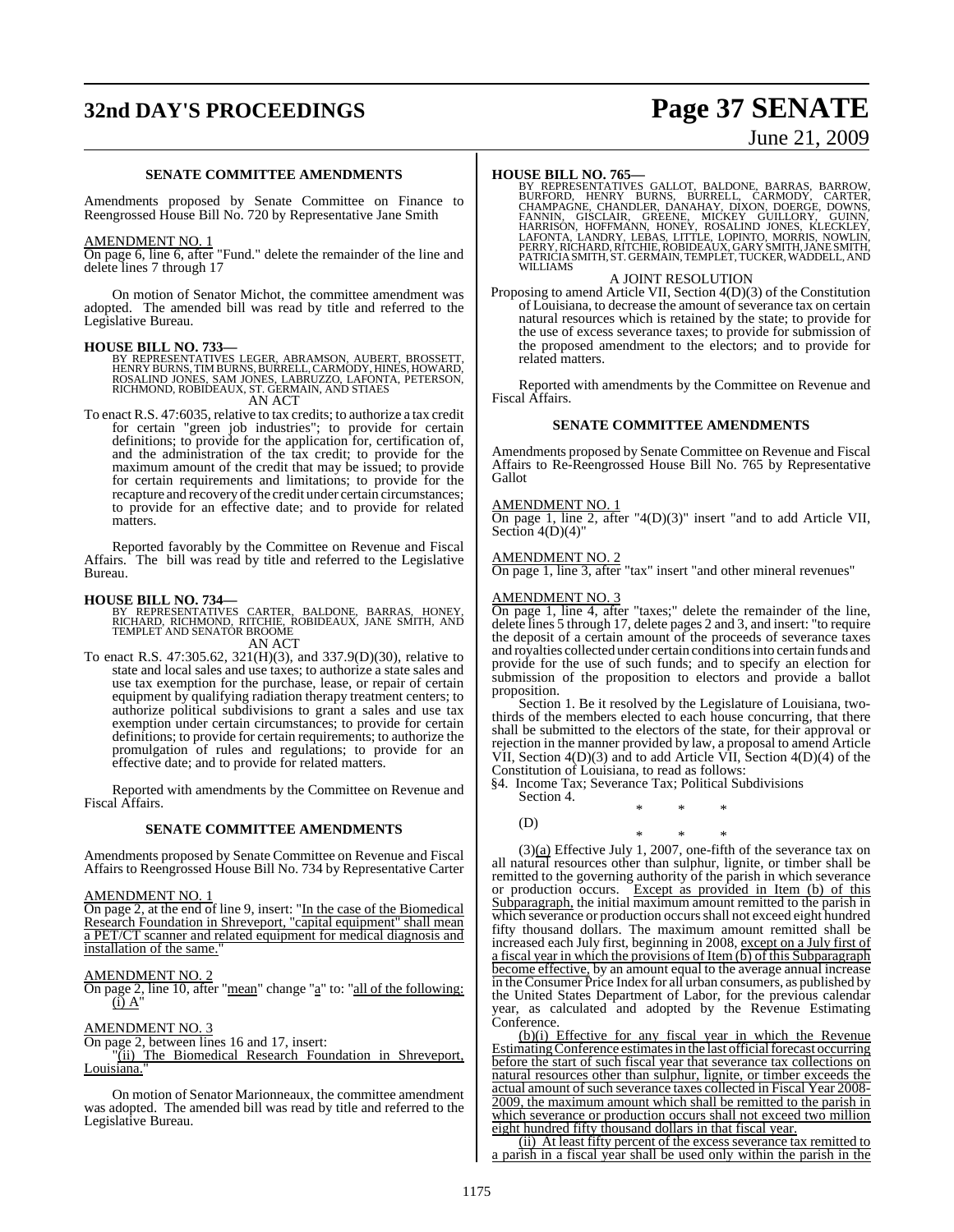## **Page 38 SENATE 32nd DAY'S PROCEEDINGS**

### June 21, 2009

same manner and for the same purposes as money received by the parish from the Parish Transportation Fund or its successor.

(iii) The term "excess severance tax" shall mean the amount of severance tax remitted to a parish pursuant to the provisions of Paragraph (3) which is in excess of the amount of severance tax remitted to the parish in the most recent fiscal year in which the  $increased$  remittance provided for in Subitem $(i)$  of this Subparagraph did not occur.

 $(4)(a)(i)(aa)$  Notwithstanding any other provision of this constitution, after deposit to the Bond Security and Redemption Fund as required in Article VII, Section 9 of this constitution, and the allocations required in this Paragraph, Paragraph (E) of this Section, and Article VII, Sections 10-A and 10.2 ofthis constitution, effective for any fiscal year in which the Revenue Estimating Conference estimates in the last official forecast occurring before the start of such fiscal year that severance tax and royalties collected on natural resources other than sulphur, lignite, or timber will exceed the actual amount of such severance taxes collected in Fiscal Year 2008-2009, an amount equal to fifty percent of the revenues received from severance taxes and royalties on state lands in the Atchafalaya Basin, but not to exceed ten million dollars each fiscal year, shall be deposited by the treasurer into the Atchafalaya Basin Conservation Fund hereby created as a special fund in the state treasury. The money in the fund shall be appropriated to the Department of Natural Resources to be used exclusively to fund projects contained in the state or federal Basin master plans or an annual Basin plan developed by an Atchafalaya Basin Research and Promotion Board and other such advisory or approval boards, all of which the legislature shall create and provide for by law within the Atchafalaya Basin Program, or to provide match for the Atchafalaya Basin Floodway System, Louisiana Project, all as the secretary of the Department of Natural Resources shall direct, subject to the approval of the Senate Committee on Natural Resources and the House Committee on Natural Resources and Environment.

(bb) The money in the fund shall be invested by the treasurer in the same manner as money in the state general fund, and interest<br>earnings shall be deposited in and credited to the fund. All earnings shall be deposited in and credited to the fund. unexpended or unencumbered money remaining in the fund at the end of the fiscal year shall remain in the fund.

(ii) Of the money allocated in any one fiscal year, eighty-five percent shall be used for water management, water quality, or access projects, and the remaining fifteen percent may be used to complete ongoing projects and for projects that are in accordance with the mission statement of the state master plan. However, a maximum of five percent of the money allocated in any one fiscal year may be used for the operational costs of the program or the department.

(b) As used in this Subparagraph, the following terms shall have the meaning ascribed to them below:

(i) "Access project" means construction or renovation of a boat launch or a roadway that provides access to areas of the Atchafalaya Basin, or acquisition of a maximum of fifteen hundred acres, all in compliance with the provisions of the state or federal master plans.

(ii) "Annual Basin plan" means the list of projects or stages of projects to be undertaken in any single fiscal year.

(iii) "Atchafalaya Basin" means the area located within the guide levees of the Atchafalaya Basin and those areas directly adjacent to the levees bounded on the north by U.S. Highway 190 and on the south by Morgan City, and as defined in the Atchafalaya Basin Floodway System, Louisiana Project.

(iv) "Atchafalaya Basin Floodway System, Louisiana Project" means the Atchafalaya Basin Floodway System, Louisiana Project and enacted by the 1982 Atchafalaya Basin Floodway System, U.S. Army Corps of Engineers Feasibility Study, Supplemental Appropriations Act of 1985, Public Law 99-88, as amended by the Water Resources Development Act of 1986, Public Law 99-662, the Energy and Water Development Appropriations Act of 1991, Public Law 101-514, the Energy and Water Development Appropriations Act of 1997, Public Law 104-206, the Water Resources Development Act of 2000, Public Law 106-541, and the Water Resources Development Act of 2007, Public Law 110-114.

(v) "Basin master plan" means the plan developed by the state in accordance with the federal Atchafalaya Basin Floodway System,<br>Louisiana Proiect, pursuant to federal law, including the pursuant to federal law, including the

Supplemental Appropriations Act of 1985, Public Law 99-88, and the Water Resources Development Act of 1986, Public Law 99-662.

(vi) "Water management project" means any project that facilitates improvements to water quality, interior circulation, water access, or improvements to general ecosystem function by means of sediment reduction, removal, or diversion. \* \* \*

Section 2. Be it further resolved that this proposed amendment shall be submitted to the electors of the state of Louisiana at the statewide election to be held on November 2, 2010.

Section 3. Be it further resolved that the increased remittances of severance tax and royalties as provided for in this constitutional amendment shall not occur before Fiscal Year 2011-2012.

Section 4. Be it further resolved that on the official ballot to be used at said election there shall be printed a proposition, upon which the electors of the state shall be permitted to vote FOR or AGAINST, to amend the Constitution of Louisiana, which proposition shall read as follows: To decrease the amount of severance tax retained by the state on natural resources, other than sulphur, lignite, and timber, and increase the maximum proceeds parish governing authorities where severance occurs may receive in a fiscal year of the tax collected on certain natural resources from eight hundred fifty thousand dollars to two million eight hundred fifty thousand dollars; to require at least fifty percent of the excess proceeds received by a parish because of this constitutional amendment to be used within the parish only in the same manner and for the same purposes as money received by the parish from the Parish Transportation Fund; to require the deposit of an amount of severance taxes and royalties collected by the state, not to exceed ten million dollars each fiscal year, to a special fund created in the state treasury to be known as the Atchafalaya Basin Conservation Fund, in order to fund projects contained in the state or federal Basin master plans or an annual Basin plan developed by an Atchafalaya Basin Research and Promotion Board, subject to approval of the Senate Committee on Natural Resources and the House Committee on Natural Resources and Environment, provided that eighty-five percent must be used for water management, water quality, or access projects, and the remaining fifteen percent may be used to complete ongoing projects and for projects that are in accordance with the mission statement of the state master plan, further provided, however, that up to five percent of the money allocated in any one fiscal year may be used for the operational costs of the program or the department; to authorize such increases only in a fiscal year in which official estimates show that such taxes and/or royalties collected will exceed the actual amount of such taxes collected in Fiscal Year 2008-2009; to provide that the proposed increased remittance of severance tax and royalties shall not occur before fiscal year 2011-2012.

(Amends Article VII, Section 4(D)(3); adds Article VII, Section  $4(D)(4)$ 

On motion of Senator Marionneaux, the committee amendment was adopted. The amended bill was read by title and referred to the Legislative Bureau.

#### **HOUSE BILL NO. 771—**

BY REPRESENTATIVE HUTTER AN ACT

To enact R.S. 17:1871(C), relative to the Board of Supervisors of Community and Technical Colleges; to authorize the board to set a uniform tuition amount for online courses offered by public postsecondary education institutions under its jurisdiction; to provide for effectiveness; and to provide for related matters.

Reported with amendments by the Committee on Revenue and Fiscal Affairs.

#### **SENATE COMMITTEE AMENDMENTS**

Amendments proposed by Senate Committee on Revenue and Fiscal Affairs to Engrossed House Bill No. 771 by Representative Hutter

### AMENDMENT NO. 1

In Senate Committee Amendment No. 4 proposed by the Senate Committee on Education and adopted by the Senate on June 8, 2009, on page 1, line 16, change ""for"<sup>"</sup> to ""shall""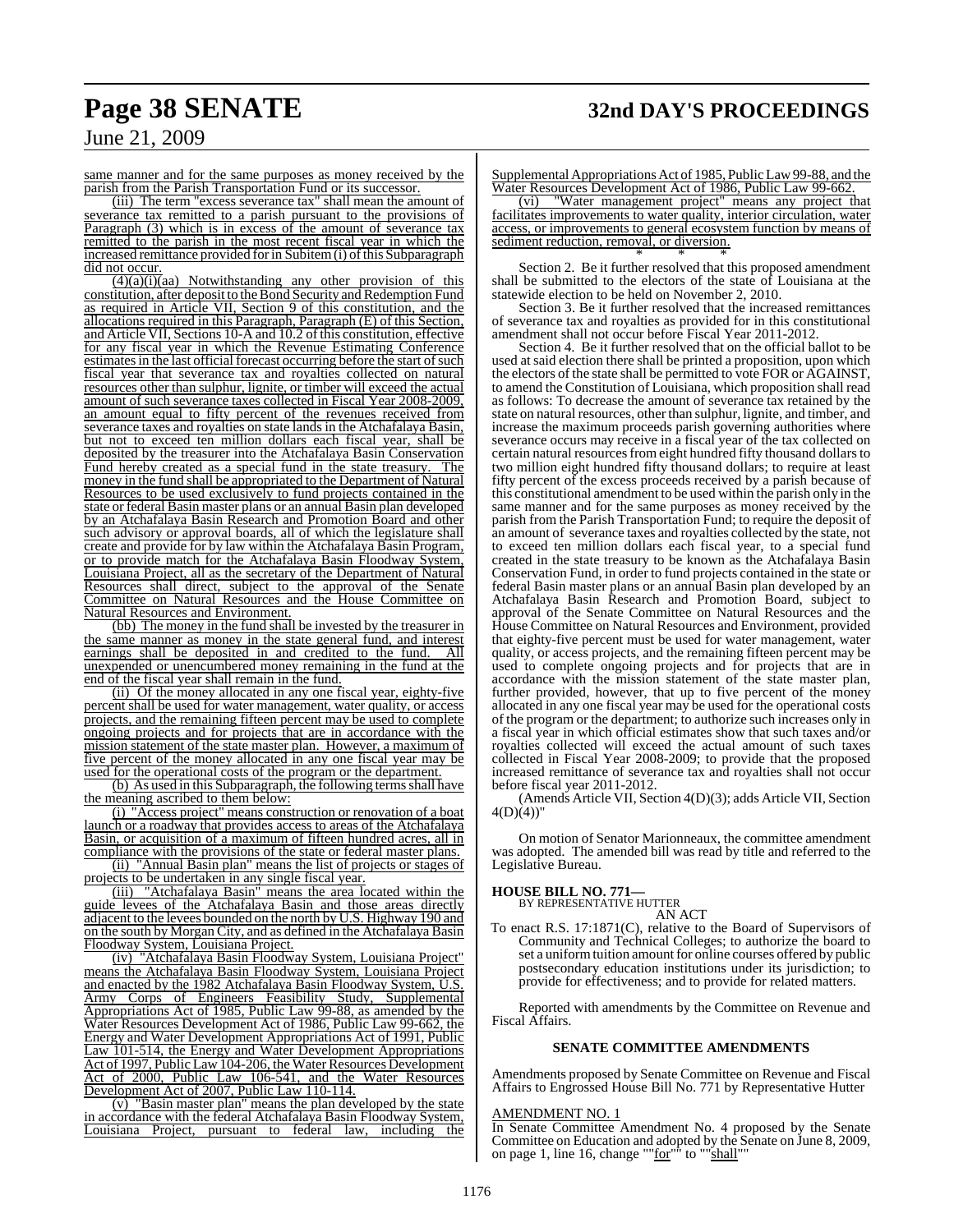## **32nd DAY'S PROCEEDINGS Page 39 SENATE**

June 21, 2009

On motion of Senator Marionneaux, the committee amendment was adopted. The amended bill was read by title and referred to the Legislative Bureau.

- **HOUSE BILL NO. 790—** BY REPRESENTATIVES GREENE, BALDONE, HOFFMANN, HONEY, RICHMOND, RITCHIE, AND JANE SMITH AN ACT
- To amend and reenact R.S. 47:6015, and Section 2 of Act No. 9 of the 2002 First Extraordinary Session of the Legislature, relative to the research and development tax credit; to authorize the issuance of tax credits for certain research and development activities; to provide for the amount of the tax credit; to authorize the refundability of the tax credits; to provide for a sunset date for issuance of the tax credit; to provide for an effective date; and to provide for related matters.

Reported favorably by the Committee on Revenue and Fiscal Affairs. The bill was read by title and referred to the Legislative Bureau.

**HOUSE BILL NO. 798—** BY REPRESENTATIVES CARTER, BALDONE, HONEY, RICHMOND, RITCHIE, AND GARY SMITH

AN ACT

To amend and reenact R.S. 47:6034, relative to tax credits; to provide relative to the musical and theatrical production income tax credit; to provide for certain definitions; to provide relative to the application for tax credits for state-certified productions; to provide relative to the application for tax credits for statecertified musical or theatrical facility infrastructure projects; to authorize the collection of application fees; to provide for the amount of the fee and the disposition of the monies collected from the fee; to create the Entertainment Promotion and Marketing Fund; to provide relative to the use of the monies in the fund; to provide relative to the promulgation of rules and regulations; to provide relative to display of the state's logo under certain circumstances; to provide for an effective date; and to provide for related matters.

Reported favorably by the Committee on Revenue and Fiscal Affairs. The bill was read by title and referred to the Legislative Bureau.

**HOUSE BILL NO. 818—** BY REPRESENTATIVESELLINGTON,BALDONE, HENRY, HOFFMANN, HONEY, NOWLIN, RICHMOND, RITCHIE, AND JANE SMITH AN ACT

To enact R.S. 47:301(3)(k), relative to the sales and use tax; to phasein an exclusion from state sales and use taxes for certain tangible property related to the manufacturing process; to provide for certain limitations; to provide for certain definitions; and to provide for related matters.

Reported favorably by the Committee on Revenue and Fiscal Affairs. The bill was read by title and referred to the Legislative Bureau.

## **HOUSE BILL NO. 858— (Substitute for House Bill No. 547)** BY REPRESENTATIVE PONTI

- AN ACT
- To amend and reenact R.S.  $47:6030(A)$  and  $(B)(2)$ , relative to individual and corporate income tax; to provide for eligibility for the wind or solar energy systems tax credit; to limit to one the number of tax credits which may be taken with respect to a wind or solar energy system; to require the disclosure of certain information related to the taking of a tax credit under certain circumstances; and to provide for related matters.

Reported with amendments by the Committee on Revenue and Fiscal Affairs.

#### **SENATE COMMITTEE AMENDMENTS**

Amendments proposed by Senate Committee on Revenue and Fiscal Affairs to Engrossed House Bill No. 858 by Representative Ponti

#### AMENDMENT NO. 1

Delete all Senate Floor Amendments proposed by Senator Guillory and adopted by the Senate on June 15, 2009.

On motion of Senator Marionneaux, the committee amendment was adopted. The amended bill was read by title and referred to the Legislative Bureau.

#### **HOUSE BILL NO. 869—**

BY REPRESENTATIVE TUCKER AN ACT

To appropriate funds for Fiscal Year 2009-2010 to defray the expenses of the Louisiana Legislature, including the expenses of the House of Representatives and the Senate, of legislative service agencies, and of the Louisiana State Law Institute; and otherwise to provide with respect to the appropriations and allocations herein made.

Reported favorably by the Committee on Finance. The bill was read by title and referred to the Legislative Bureau.

#### **HOUSE BILL NO. 877—**

BY REPRESENTATIVES MICHAEL JACKSON, BARROW, CARTER,<br>HONEY, PATRICIA SMITH, AND WHITE AND SENATORS BROOME,<br>DORSEY, AND N. GAUTREAUX AN ACT

To enact R.S. 33:9038.63, relative to cooperative economic development; to create the Bluebonnet/Perkins Conference Hotel Taxing District in East Baton Rouge Parish; to provide relative to the governance, purpose, and powers and duties of the district; to provide relative to district funding, including the power to provide for tax increment financing and to incur debt and issue evidences of indebtedness; and to provide for related matters.

Reported favorably by the Committee on Revenue and Fiscal Affairs. The bill was read by title and referred to the Legislative Bureau.

**HOUSE BILL NO. 879—** BY REPRESENTATIVES TUCKER, CONNICK, LEGER, AND PETERSON AN ACT

To appropriate funds and to make certain changes in appropriations from certain sources and purposes in specific amounts for the making of supplemental appropriations for Fiscal Year 2008- 2009; to provide for an effective date; and to provide for related matters.

Reported favorably by the Committee on Finance. The bill was read by title and referred to the Legislative Bureau.

#### **HOUSE BILL NO. 881—**

BY REPRESENTATIVE FANNIN AN ACT

To appropriate funds and to make certain reductions in appropriations from certain sources to be allocated to designated agencies and purposes in specific amounts for the making of supplemental appropriations and reductions for said agencies and purposes for Fiscal Year 2008-2009; and to provide for related matters.

Reported with amendments by the Committee on Finance.

#### **SENATE COMMITTEE AMENDMENTS**

Amendments proposed by Senate Committee on Finance to Engrossed House Bill No. 881 by Representative Fannin

#### AMENDMENT NO. 1

On page 1, delete line 5, and insert the following: "purposes; to provide for effective dates; and to provide for related matters."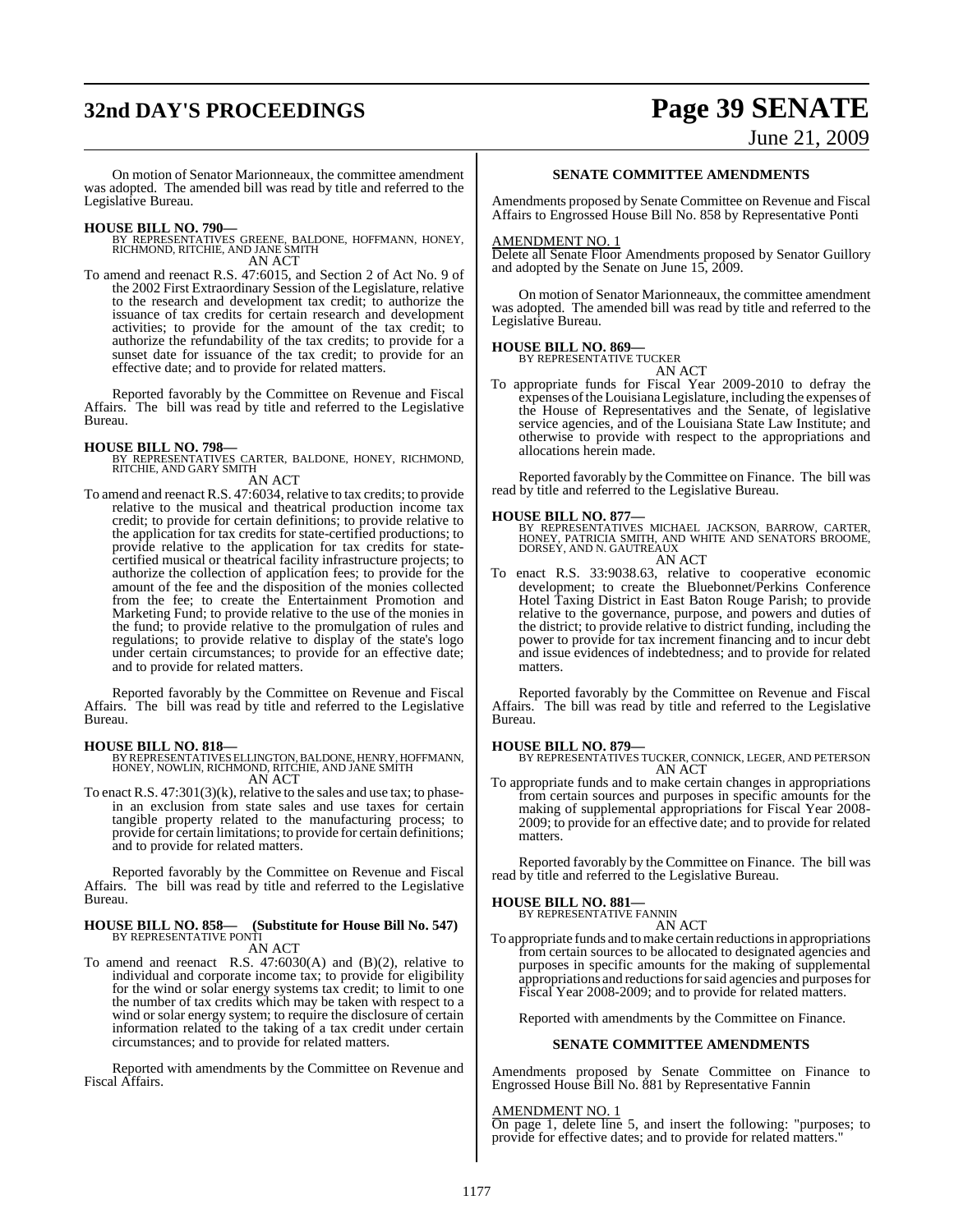#### AMENDMENT NO. 2 On page 1, between lines 15 and 16, insert the following: "Payable out of the State General Fund (Direct) for the Board of Louisiana River Pilot Review and Oversight  $\qquad$  \$ 182,000 Provided, however, that the monies appropriated herein are in lieu of a portion, in the amount of \$182,000, of the appropriation from State General Fund (Direct) for 01-100 Executive Office for the Board of Louisiana River Pilot Review and Oversight contained in Act 511 of 2008 Regular Session. One Hundred Eight-two Thousand Dollars (\$182,000) of the State General Fund (Direct) appropriation contained in Act 511 of the 2008 Regular Session and attributable to the Board of River Pilot Review and Oversight is hereby rescinded, and replaced by this appropriation totaling \$182,000. **01-103MENTAL HEALTH ADVOCACY SERVICE** The commissioner of administration is hereby authorized and directed to adjust the means of finance for the Administrative Program, as contained in Act 19 of the 2008 Regular Session of the Legislature, by reducing the appropriation out of the State General Fund (Direct) by \$135,000." AMENDMENT NO. 3 On page 1, at the end of line 20, change "\$1,683,893" to "\$852,688" AMENDMENT NO. 4 On page 1, between lines 24 and 25, insert the following: "**01-111 HOMELAND SECURITY AND EMERGENCY PREPAREDNESS** Payable out of the State General Fund by Fees and Self-generated Revenues to the Administrative Program for services rendered to other states during storms and/or disasters \$ 918,283 Payable out of the State General Fund by Statutory Dedications out of the Louisiana Interoperability Communications Fund to the Administrative Program for the completion of the north Louisiana build-out \$ 2,398,306 **01-112 DEPARTMENT OF MILITARY AFFAIRS** EXPENDITURES: Military Affairs Program  $\frac{$}{3,132,543}$ TOTAL EXPENDITURES  $$3,132,543$ MEANS OF FINANCE: State General Fund by: Interagency Transfers  $\qquad$  \$ 393,623 Statutory Dedications: Overcollections Fund \$ 2,738,920 TOTAL MEANS OF FINANCE  $$3,132,543$ The commissioner of administration is hereby authorized and directed to adjust the means of finance for the Military Affairs Program, as contained in Act 19 of the 2008 Regular Session of the Legislature, by reducing the appropriation out of Federal Funds by \$2,738,920." AMENDMENT NO. 5 On page 1, after line 28, insert the following: "Payable out of the State General Fund (Direct) to the Administrative Program for additional Family Violence Program assistance in Iberia Parish \$ 5,000 Payable out of the State General Fund (Direct) to the Administrative Program for additional Family Violence Program assistance in St. Martin Parish  $\qquad \qquad$  \$ 5.000" AMENDMENT NO. 6 On page 2, between lines 22 and 23, insert the following: "**01-133 OFFICE OF ELDERLY AFFAIRS** Payable out of the State General Fund (Direct) to the Voluntary Council on Aging of Iberia Parish \$ 25,000 Payable out of the State General Fund (Direct) to the St. Martin Council on Aging  $$ 25,000$ **DEPARTMENT OF VETERANS AFFAIRS 03-134 SOUTHWEST LOUISIANA WAR VETERANS HOME** Payable out of Federal Funds to the Southwest Louisiana War Veterans Home for the costs associated with an increase in the home's census  $\qquad$  \$ 117,000" AMENDMENT NO. 7 On page 2, between lines 23 and 24, insert the following: "**OFFICE OF THE LIEUTENANT GOVERNOR 04-146 LIEUTENANT GOVERNOR** The commissioner of administration is hereby authorized and directed to adjust the means of finance for the Administrative Program, as contained in Act 19 of the 2008 Regular Session of the Legislature, by reducing the appropriation out of the State General Fund (Direct) by \$402,719. **DEPARTMENT OF TREASURY 04-147 STATE TREASURER** Payable out of the State General Fund by Fees and Self-generated Revenues to the Financial Accountability and Control Program for office relocation expenses  $\qquad$  \$ 50,000 The commissioner of administration is hereby authorized and directed to adjust the means of finance for the Administrative Program, as contained in Act 19 of the 2008 Regular Session of the Legislature, by reducing the appropriation out of the State General Fund by Statutory Dedications out of the Incentive Fund by \$950,000." AMENDMENT NO. 8 On page 2, between lines 32 and 33, insert the following: "State General Fund by:' AMENDMENT NO. 9 On page 2, delete line 34 AMENDMENT NO. 10 On page 2, on line 35, change "Inspection" to "Utility and Carrier Inspection and Supervision" AMENDMENT NO. 11 On page 3, delete lines 6 through 8, and insert the following: "to be used solely and exclusively for the purpose of retirement of state debt, including revenue bonds issued by the Louisiana Agricultural Finance Authority,

in advance of maturity through redemption,

## **Page 40 SENATE 32nd DAY'S PROCEEDINGS**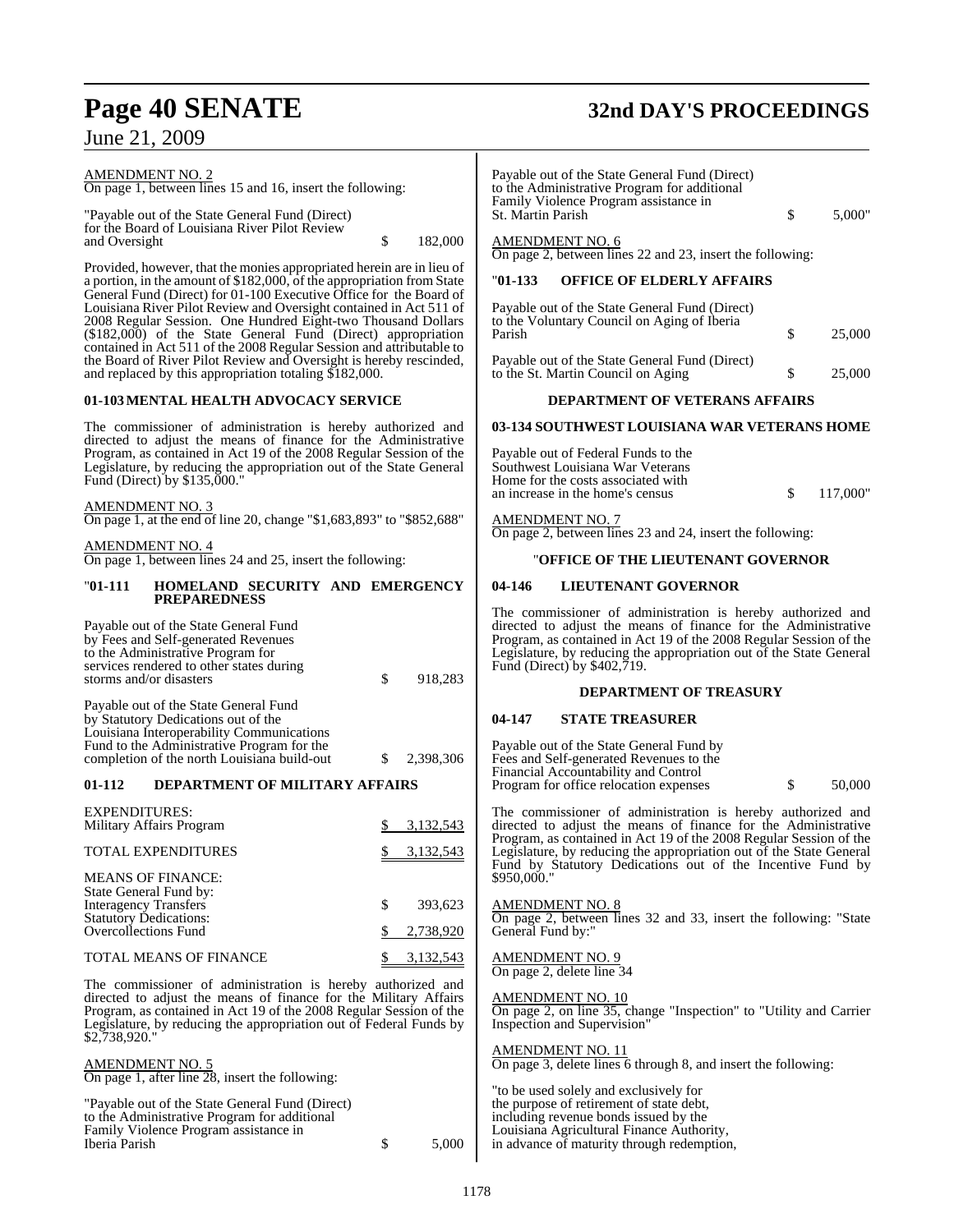## **32nd DAY'S PROCEEDINGS Page 41 SENATE**

# June 21, 2009

purchase, or repayment provided that the redemption, purchase, or repayment of state debt shall be effected no later than<br>June 30, 2009

 $$15,000,000$ 

#### **DEPARTMENT OF ECONOMIC DEVELOPMENT**

#### **05-251 OFFICE OF THE SECRETARY**

The commissioner of administration is hereby authorized and directed to adjust the means of finance for the Executive and Administration Program, as contained in Act 19 of the 2008 Regular Session of the Legislature, by reducing the appropriation out of the State General Fund (Direct) by \$100,000.

#### **05-252 OFFICE OF BUSINESS DEVELOPMENT**

The commissioner of administration is hereby authorized and directed to adjust the means offinance for the Business Development Program, as contained in Act 19 of the 2008 Regular Session of the Legislature, by reducing the appropriation out of the State General Fund (Direct) by \$325,000.

The commissioner of administration is hereby authorized and directed to adjust the means of finance for the Business Development Program, as contained in Act 19 of the 2008 Regular Session of the Legislature, by reducing the appropriation out of the State General Fund by Statutory Dedications out of the Overcollections Fund by \$2,042,500.

The commissioner of administration is hereby authorized and directed to adjust the means of finance for the Business Incentives Program, as contained in Act 19 of the 2008 Regular Session of the Legislature, by reducing the appropriation out of the State General Fund (Direct) by \$250,000.

#### **DEPARTMENT OF CULTURE, RECREATION AND TOURISM**

#### **06-261 OFFICE OF THE SECRETARY**

The commissioner of administration is hereby authorized and directed to adjust the means of finance for the Management and Finance Program, as contained in Act 19 of the 2008 Regular Session of the Legislature, by reducing the appropriation out of the State General Fund (Direct) by \$143,642.

#### **06-263 OFFICE OF STATE MUSEUM**

The commissioner of administration is hereby authorized and directed to adjust the means of finance for the Museum Program, as contained in Act 19 of the 2008 Regular Session of the Legislature, by reducing the appropriation out of the State General Fund (Direct) by \$183,008.

#### **06-264 OFFICE OF STATE PARKS**

The commissioner of administration is hereby authorized and directed to adjust the means of finance for the Parks and Recreation Program, as contained in Act 19 of the 2008 Regular Session of the Legislature, by reducing the appropriation out of the State General Fund (Direct) by \$49,278.

#### **06-267 OFFICE OF TOURISM**

The state treasurer is hereby authorized and directed to transfer out of the State General Fund by Statutory Dedications out of the Parks Improvement Fund the amount of Two Hundred Fifty Thousand Dollars to be deposited in and credited to the Poverty Point Reservoir Development Fund to be appropriated and used for the purposes of the fund, specifically for Black Bear Golf Course."

#### AMENDMENT NO. 12

On page 3, delete lines 11 through 20, and insert the following:

"The commissioner of administration is hereby authorized and directed to adjust the means of finance for the Office of the Secretary Program, as contained in Act 19 of the 2008 Regular Session of the Legislature, by reducing the appropriation out of the State General Fund by Statutory Dedications out of the Transportation Trust Fund - Regular by \$452,742.

The commissioner of administration is hereby authorized and directed to adjust the means of finance for the Office of Management and Finance Program, as contained in Act 19 of the 2008 Regular Session of the Legislature, by reducing the appropriation out of the State General Fund by Statutory Dedications out of the Transportation Trust Fund - Regular by \$252,243."

#### AMENDMENT NO. 13

On page 3, delete line 25, and insert the following:

"for state match for disaster-related costs and a drainage study in Plaquemines Parish  $\qquad$  \$ 95,000

The commissioner of administration is hereby authorized and directed to adjust the means of finance for the Water Resources and Intermodal Program, as contained in Act 19 of the 2008 Regular Session of the Legislature, by reducing the appropriation out of the State General Fund by Statutory Dedications out of the Transportation Trust Fund - Regular by \$172,451.

The commissioner of administration is hereby authorized and directed to adjust the means of finance for the Public Transportation Program, as contained in Act 19 of the 2008 Regular Session of the Legislature, by reducing the appropriation out of the State General Fund by Statutory Dedications out of the Transportation Trust Fund - Regular by \$680,511."

#### AMENDMENT NO. 14

On page 3, delete lines 27 through 38, and insert the following:

"Payable out of the State General Fund by Statutory Dedications out of the Overcollections Fund to the Operations Program \$845,500

Provided, however, that the funding appropriated herein to the Operations Program shall be allocated as follows: \$475,000 for planning of the Baton Rouge Loop; \$142,500 for the Fifth Levee District; \$190,000 to the Tensas Parish Police Jury for Port Priority Plan Development; and \$38,000 for railroad crossing arms in the community of Batchelor.

The commissioner of administration is hereby authorized and directed to adjust the means of finance for the Engineering Program, as contained in Act 19 of the 2008 Regular Session of the Legislature, by reducing the appropriation out of the State General Fund by Statutory Dedications out of the Transportation Trust Fund - Regular by \$1,000,990.

The commissioner of administration is hereby authorized and directed to adjust the means of finance for the Planning and Programming Program, as contained in Act 19 of the 2008 Regular Session of the Legislature, by reducing the appropriation out of the State General Fund by Statutory Dedications out of the Transportation Trust Fund - Regular by \$54,435.

The commissioner of administration is hereby authorized and directed to adjust the means of finance for the Operations Program, as contained in Act 19 of the 2008 Regular Session of the Legislature, by reducing the appropriation out of the State General Fund by Statutory Dedications out of the Transportation Trust Fund - Regular by \$2,686,628."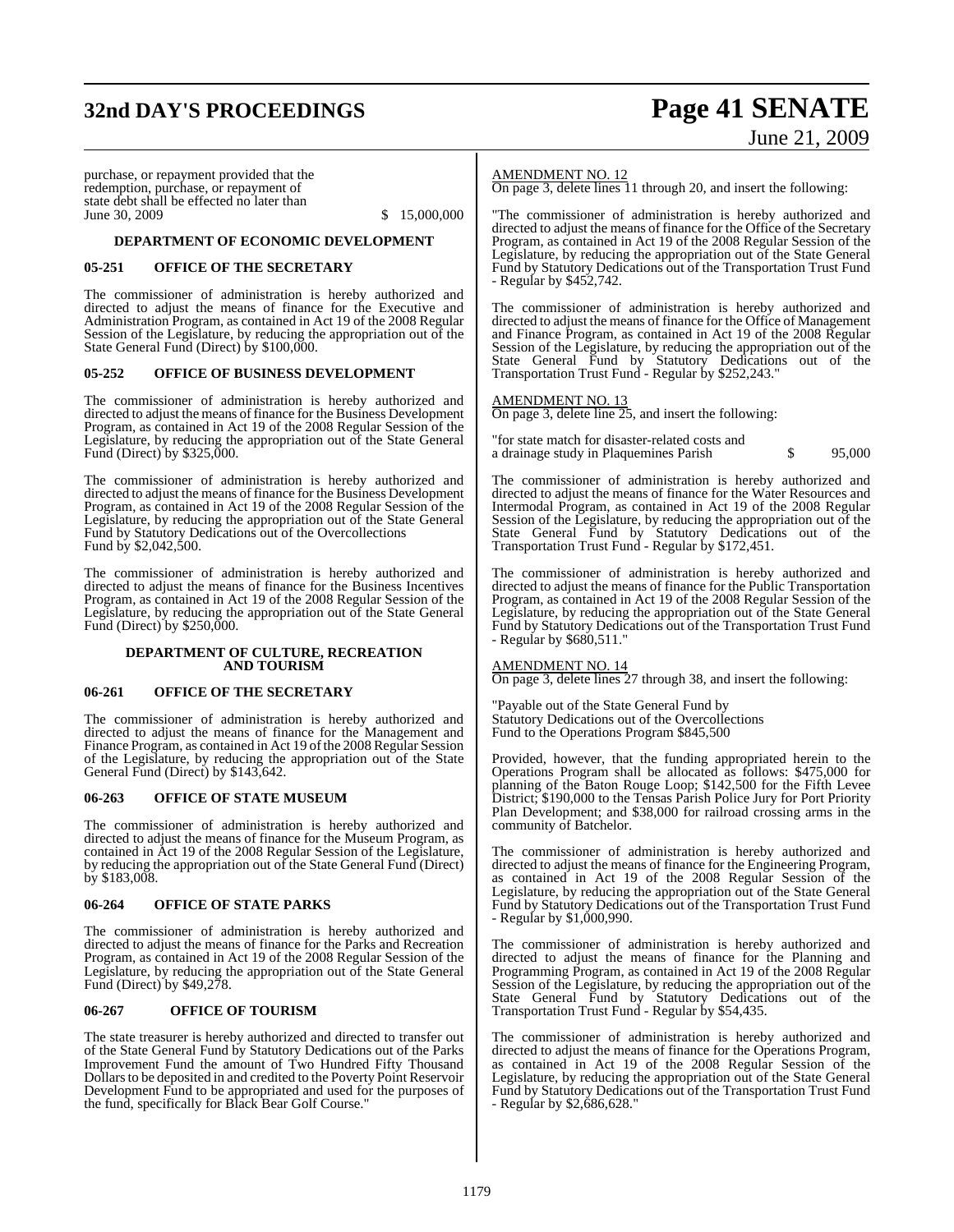# Page 42 SENATE<br>June 21, 2009

## **32nd DAY'S PROCEEDINGS**

| <u>AMENDMENT NO. 15</u><br>On page 4, at the beginning of line 21, delete "(Direct)"                                                                                                                                                                                                     | Personal Health Services Program for<br>re-casketing and re-interment services                                                                                                                              |
|------------------------------------------------------------------------------------------------------------------------------------------------------------------------------------------------------------------------------------------------------------------------------------------|-------------------------------------------------------------------------------------------------------------------------------------------------------------------------------------------------------------|
| <u>AMENDMENT NO. 16</u><br>On page 4, line 24, between "Traffic" and "Program" insert<br>"Enforcement"                                                                                                                                                                                   | for graves disrupted by Hurricanes Gustav<br>\$<br>and/or Ike<br>100,000<br>Payable out of the State General Fund by                                                                                        |
| <b>AMENDMENT NO. 17</b><br>On page 4, between lines 26 and 27, insert the following:                                                                                                                                                                                                     | Statutory Dedications out of the State<br>Emergency Response Fund to the<br>Personal Health Services Program for<br>the state match of parish mosquito abatement                                            |
| "Payable out of the State General Fund<br>by Fees and Self-generated Revenues<br>to the Traffic Enforcement Program<br>\$<br>1,020,757                                                                                                                                                   | costs attributable to Hurricanes Gustav<br>and/or Ike<br>\$<br>64,612"                                                                                                                                      |
| The commissioner of administration is hereby authorized and<br>directed to adjust the means of finance for the Traffic Enforcement                                                                                                                                                       | <b>AMENDMENT NO. 21</b><br>On page 5, line 38, delete "and disaster food stamp"                                                                                                                             |
| Program, as contained in Act 19 of the 2008 Regular Session of the<br>Legislature, by reducing the appropriation out of the State General<br>Fund (Direct) by \$1,020,757.                                                                                                               | <b>AMENDMENT NO. 22</b><br>On page 5, after line $43$ , insert the following:                                                                                                                               |
| <b>YOUTH SERVICES</b>                                                                                                                                                                                                                                                                    | "Payable out of Federal Funds to the Client"<br>Payments Program to capture additional federal<br>child support enforcement incentive funds<br>\$10,000,000"                                                |
| 08-403<br><b>OFFICE OF JUVENILE JUSTICE</b>                                                                                                                                                                                                                                              |                                                                                                                                                                                                             |
| Payable out of the State General Fund (Direct)<br>to the Administration Program to properly align                                                                                                                                                                                        | <b>AMENDMENT NO. 23</b><br>On page 6, delete lines 13 through 15, and insert the following:                                                                                                                 |
| funding and personnel, including two $(2)$ positions \$<br>12,015<br>The commissioner of administration is hereby authorized and                                                                                                                                                         | "Welfare Services Program for the costs<br>associated with hurricanes and the related<br>recovery efforts<br>\$<br>3,700,000"                                                                               |
| directed to adjust the means of finance and table of organization for<br>the Jetson Correctional Center for Youth Program, as contained in<br>Act 19 of the 2008 Regular Session of the Legislature, by reducing<br>the appropriation out of the State General Fund (Direct) by \$12,015 | <b>AMENDMENT NO. 24</b><br>On page 6, between lines 37 and 38, insert the following:                                                                                                                        |
| and the number of authorized positions by two (2).                                                                                                                                                                                                                                       | "Payable out of Federal Funds to the Child<br>Welfare Services Program for housing                                                                                                                          |
| The commissioner of administration is hereby authorized and<br>directed to adjust the means of finance for the Jetson Correctional<br>Center for Youth Program, as contained in Act 19 of the 2008<br>Regular Session of the Legislature, by reducing the appropriation out              | assistance for hurricane-affected individuals<br>\$<br>300,000"<br><b>AMENDMENT NO. 25</b><br>On page 8, between lines 13 and 14, insert the following:                                                     |
| of the State General Fund (Direct) by \$1,181,436."                                                                                                                                                                                                                                      | "The commissioner of administration is hereby authorized and                                                                                                                                                |
| <b>AMENDMENT NO. 18</b><br>On page 5, between lines 8 and 9, insert the following:                                                                                                                                                                                                       | directed to adjust the means of finance for the Tax Collection<br>Program, as contained in Act 19 of the 2008 Regular Session of the<br>Legislature, by reducing the appropriation out of the State General |
| "EXPENDITURES:<br>Payments to Public Providers for                                                                                                                                                                                                                                       | Fund (Direct) by \$500,000."                                                                                                                                                                                |
| Louisiana State University Health<br>Care Services Division<br>46,569,815<br>S                                                                                                                                                                                                           | <b>AMENDMENT NO. 26</b><br>On page 8, between lines 14 and 15, insert the following:                                                                                                                        |
| <b>TOTAL EXPENDITURES</b><br>46,569,815                                                                                                                                                                                                                                                  | OFFICE OF ENVIRONMENTAL ASSESSMENT<br>$"13-853"$                                                                                                                                                            |
| <b>MEANS OF FINANCE:</b><br>\$<br>11,699,310<br>State General Fund (Direct)<br>\$<br><b>Federal Funds</b><br>34,870,505                                                                                                                                                                  | The commissioner of administration is hereby authorized and<br>directed to adjust the means of finance for the Environmental<br>Assessment Program, as contained in Act 19 of the 2008 Regular              |
| TOTAL MEANS OF FINANCE<br>46,569,815                                                                                                                                                                                                                                                     | Session of the Legislature, by reducing the appropriation out of the<br>State General Fund (Direct) by \$650,000."                                                                                          |
| The commissioner of administration is hereby authorized and<br>directed to adjust the means of finance for the Uncompensated Care<br>Costs Program, as contained in Act 19 of the 2008 Regular Session                                                                                   | <b>AMENDMENT NO. 27</b><br>On page 8, between lines 19 and 20, insert the following:                                                                                                                        |
| of the Legislature, by reducing the appropriation out of the State<br>General Fund (Direct) by $$11,699,310.$ <sup>"</sup>                                                                                                                                                               | "The commissioner of administration is hereby authorized and<br>directed to adjust the means of finance for the Support Services<br>Program, as contained in Act 19 of the 2008 Regular Session of the      |
| <b>AMENDMENT NO. 19</b><br>On page 5, at the end of line 13, change "\$500,000" to "\$1,000,000"                                                                                                                                                                                         | Legislature, by reducing the appropriation out of the State General<br>Fund (Direct) by \$250,000."                                                                                                         |
| <b>AMENDMENT NO. 20</b><br>On page 5, between lines 22 and 23, insert the following:                                                                                                                                                                                                     | <b>AMENDMENT NO. 28</b><br>On page 8, between lines 34 and 35, insert the following:                                                                                                                        |
| "Payable out of the State General Fund by<br>Statutory Dedications out of the State<br>Emergency Response Fund to the                                                                                                                                                                    |                                                                                                                                                                                                             |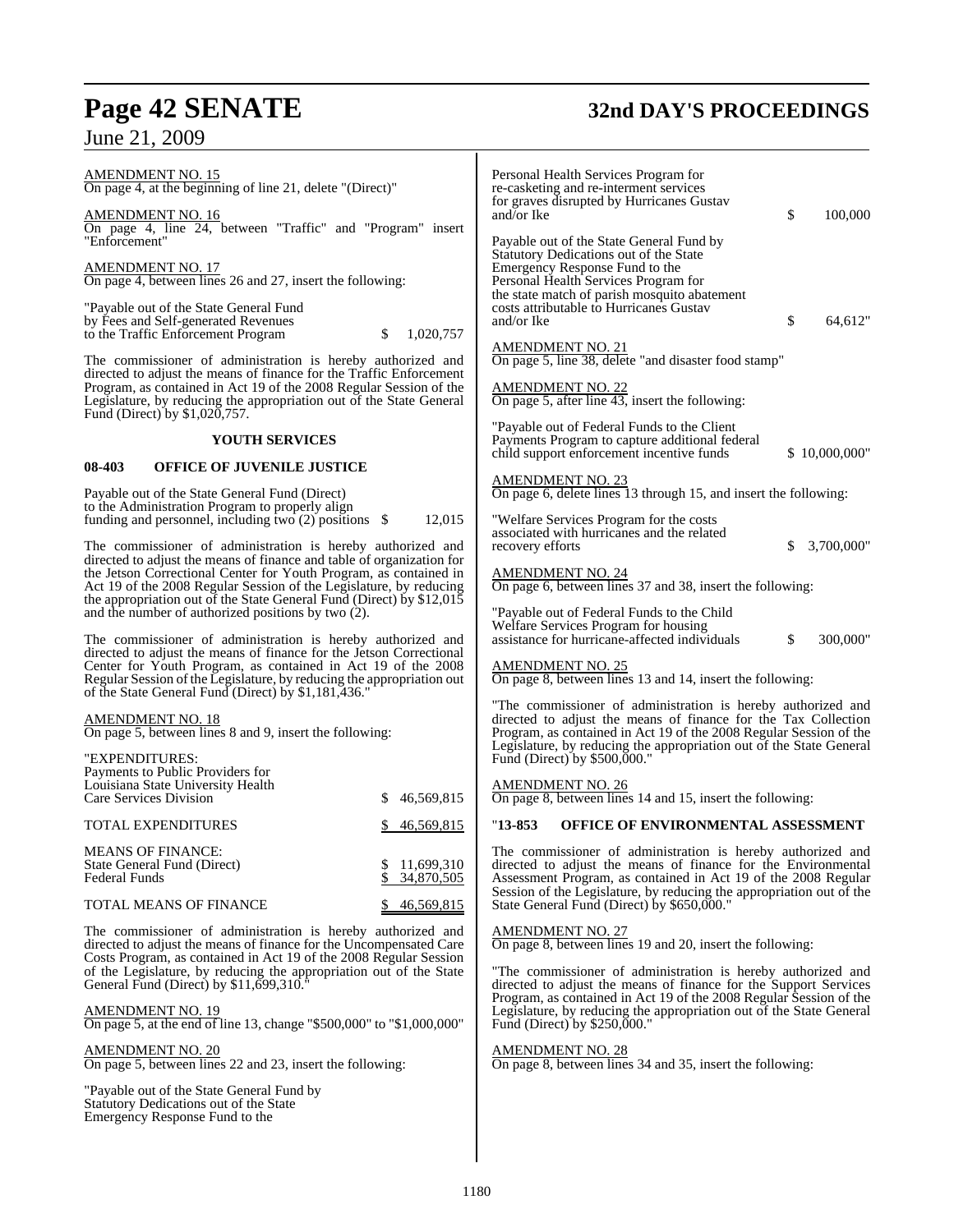## **32nd DAY'S PROCEEDINGS Page 43 SENATE**

June 21, 2009

#### "**DEPARTMENT OF CIVIL SERVICE**

#### **17-562 ETHICS ADMINISTRATION**

The commissioner of administration is hereby authorized and directed to adjust the means of finance for the Administration Program, as contained in Act 19 of the 2008 Regular Session of the Legislature, by reducing the appropriation out of the State General Fund (Direct) by \$1,000,000."

### AMENDMENT NO. 29

On page 9, at the beginning ofline 19, change "19D-655" to "19-655"

#### AMENDMENT NO. 30 On page 9, at the beginning ofline 24, change "19D-661" to "19-661"

#### AMENDMENT NO. 31

On page 9, between lines 29 and 30, insert the following:

#### "**19-662 LOUISIANA EDUCATIONAL TELEVISION AUTHORITY**

| <b>EXPENDITURES:</b><br><b>Broadcasting Program</b>                                                             | 320,256            |
|-----------------------------------------------------------------------------------------------------------------|--------------------|
| <b>TOTAL EXPENDITURES</b>                                                                                       | 320,256            |
| <b>MEANS OF FINANCE:</b><br>State General Fund by:<br>Interagency Transfers<br>Fees and Self-generated Revenues | 170,256<br>150,000 |
| <b>TOTAL MEANS OF FINANCE</b>                                                                                   | 320,256            |

The commissioner of administration is hereby authorized and directed to adjust the means offinance for the Broadcasting Program, as contained in Act 19 of the 2008 Regular Session of the Legislature, by reducing the appropriation out of the State General Fund (Direct) by \$150,000.

#### **19-673 NEW ORLEANS CENTER FOR THE CREATIVE ARTS - RIVERFRONT**

The commissioner of administration is hereby authorized and directed to adjust the means of finance for the Instructional Services Program, as contained in Act 19 of the 2008 Regular Session of the Legislature, by reducing the appropriation out of the State General Fund by Statutory Dedications out of the Overcollections Fund by \$77,154.

#### **DEPARTMENT OF EDUCATION**

#### **19-681 SUBGRANTEE ASSISTANCE**

The commissioner of administration is hereby authorized and directed to adjust the means of finance for the Quality Educators Program, as contained in Act 19 of the 2008 Regular Session of the Legislature, by reducing the appropriation out of the State General Fund (Direct) by \$750,000.

#### **19-682 RECOVERY SCHOOL DISTRICT**

| Payable out of the State General Fund<br>by Interagency Transfers to the Recovery |           |
|-----------------------------------------------------------------------------------|-----------|
| School District Administration Program for<br>hurricane-related reimbursements    | 2.097.417 |
|                                                                                   |           |

The commissioner of administration is hereby authorized and directed to adjust the means of finance for the Recovery School District Administration Program, as contained in Act 19 of the 2008 Regular Session of the Legislature, by reducing the appropriation out of the State General Fund (Direct) by \$2,097,417.

#### **LOUISIANA STATE UNIVERSITY HEALTH SCIENCES CENTER HEALTH CARE SERVICES DIVISION**

#### **19-610 LOUISIANA STATE UNIVERSITY HEALTH SCIENCES CENTER HEALTH CARE SERVICES DIVISION**

Payable out of the State General Fund by Statutory Dedications out of the Overcollections Fund for unallowable costs  $$ 6,000,000"$ 

AMENDMENT NO. 32 On page 9, after line 40, insert the following:

#### "**20-903 PARISH TRANSPORTATION**

The commissioner of administration is hereby authorized and directed to adjust the means of finance for the Parish Road Program, as contained in Act 19 of the 2008 Regular Session of the Legislature, by reducing the appropriation out of the State General Fund by Statutory Dedications out of the Transportation Trust Fund - Regular by \$552,515.

The commissioner of administration is hereby authorized and directed to adjust the means of finance for the Mass Transit Program, as contained in Act 19 of the 2008 Regular Session of the Legislature, by reducing the appropriation out of the State General Fund by Statutory Dedications out of the Transportation Trust Fund - Regular by \$68,546.

The commissioner of administration is hereby authorized and directed to adjust the means of finance for the Off-system Roads and Bridges Match Program, as contained in Act 19 of the 2008 Regular Session of the Legislature, by reducing the appropriation out of the State General Fund by Statutory Dedications out of the Transportation Trust Fund - Regular by \$41,439.

#### **20-930 HIGHER EDUCATION - DEBT SERVICE AND MAINTENANCE**

Provided, however, that of the funds appropriated to this Schedule, as contained in Act 19 of the 2008 Regular Session of the Legislature, the following amounts shall be allocated to SOWELA Technical Community College for deposit into a restricted fund for payments for indebtedness, equipment leases and maintenance reserves: State General Fund (Direct), \$375,000; State General Fund by Statutory Dedications out of the Calcasieu Parish Higher Education Improvement Fund, \$600,000.

Payable out of the State General Fund by Statutory Dedications out of the Calcasieu Parish Higher Education Improvement Fund for capital improvements  $\sim$  \$ 519,590

Provided, however, that of the funding appropriated herein for capital improvements out of the Calcasieu Parish Higher Education Improvement Fund, \$452,655 shall be for McNeese State University and \$66,925 for SOWELA Technical Community College."

#### <u>AMENDMENT NO. 33</u>

On page 10, between lines 31 and 32, insert the following:

"Payable out of the State General Fund by Statutory Dedications out of the Overcollections Fund for flood damage in Washington Parish  $\qquad \qquad$  \$ 450,000 Payable out of the State General Fund (Direct)

to the Caddo Parish Juvenile Court for the Juvenile Mental Health Court \$ 40,000"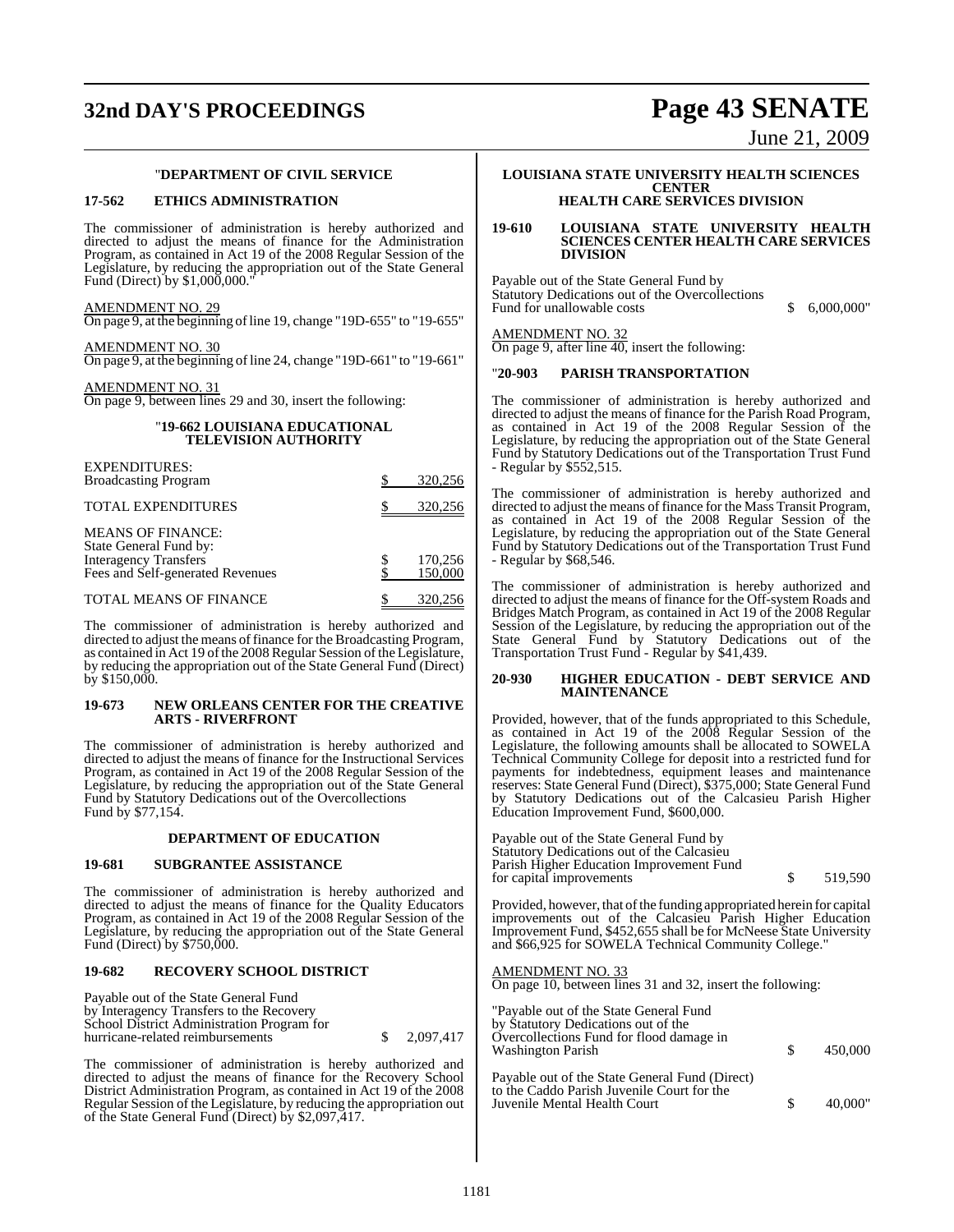## **Page 44 SENATE 32nd DAY'S PROCEEDINGS**

|  |  |  | June 21, 2009 |
|--|--|--|---------------|
|--|--|--|---------------|

| AMENDMENT NO. 34<br>On page 10, between lines 41 and 42, insert the following:                                                                                                                                                                          |                  | Project No. 01-107-97S-03<br>Statewide Roofing, Waterproofing, and Related                                                                                     |                |                              |
|---------------------------------------------------------------------------------------------------------------------------------------------------------------------------------------------------------------------------------------------------------|------------------|----------------------------------------------------------------------------------------------------------------------------------------------------------------|----------------|------------------------------|
| "Payable out of the State General Fund by<br>Statutory Dedications out of the                                                                                                                                                                           |                  | Repairs and Equipment Replacement Program<br>(Statewide)<br><b>Interest Earnings</b>                                                                           | \$             | 1,429,000"                   |
| Overcollections Fund for Firefighters'<br>Supplemental Payments                                                                                                                                                                                         | \$<br>7,546      | <b>AMENDMENT NO. 38</b><br>On page 11, between lines 31 and 32, insert the following:                                                                          |                |                              |
| Payable out of the State General Fund (Direct)<br>for Firefighters' Supplemental Payments                                                                                                                                                               | \$<br>120,000"   | "Project No. 01-107-05B-13, Part 25                                                                                                                            |                |                              |
| <u>AMENDMENT NO. 35</u><br>On page 10, after line 48, insert the following:                                                                                                                                                                             |                  | University of New Orleans Campus Wide<br>Hurricane Katrina Mechanical Repairs<br>(Orleans)                                                                     |                |                              |
| "Payable out of the State General Fund by<br>Statutory Dedications out of the                                                                                                                                                                           |                  | Change Order over \$100/000/Excess of<br>20% Contract Amount                                                                                                   | \$             | 141,426                      |
| Overcollections Fund for deposit into<br>the Choose Life Fund                                                                                                                                                                                           | \$<br>3,000      | Project No. 01-107-05B-13, Part AQ<br>Gaslight Apartments Repair, Restoration and                                                                              |                |                              |
| Payable out of the State General Fund by<br>Statutory Dedications out of the<br>Overcollections Fund for deposit into                                                                                                                                   |                  | Replacement for Hurricanes Katrina and Rita,<br>Gustav and Ike, Planning, Construction,<br>Renovation and Acquisition<br>(Orleans)                             |                |                              |
| the Greater New Orleans Sports<br><b>Foundation Fund</b>                                                                                                                                                                                                | \$<br>50,000     | <b>Interagency Transfer</b>                                                                                                                                    | \$             | 4,280,315                    |
| Payable out of the State General Fund by<br>Statutory Dedications out of the<br>Overcollections Fund for deposit into                                                                                                                                   |                  | Project No. 01-107-06B-11<br>Southeast Louisiana Hospital Major Repairs<br>for State Buildings Based on Statewide<br>Condition Assessment, and Infrastructure, |                |                              |
| the Algiers Economic Development<br><b>Foundation Fund</b>                                                                                                                                                                                              | \$<br>5,000      | Planning and Construction<br>(St. Tammany)<br>Interagency Transfer                                                                                             | \$             | 100,000                      |
| Payable out of the State General Fund (Direct)<br>for deposit into the Louisiana Medical Assistance<br><b>Trust Fund</b>                                                                                                                                | 37,000,000<br>\$ | Project No. 01-107-05B-13<br>UNO The Cove Repairs                                                                                                              |                |                              |
| 21-804<br><b>OFFICE OF RISK MANAGEMENT</b>                                                                                                                                                                                                              |                  | Repair, Restoration and Replacement for<br>Hurricanes Katrina, Rita, Gustav and Ike<br>Planning and Construction                                               |                |                              |
| <b>EXPENDITURES:</b>                                                                                                                                                                                                                                    |                  | (Orleans)                                                                                                                                                      |                |                              |
| Claims Losses and Related Payments Program<br>for claims due Hurricanes Rita, Gustav and Ike                                                                                                                                                            | 21,378,821<br>S. | <b>Interagency Transfer</b>                                                                                                                                    | \$             | 3,000,000                    |
| <b>TOTAL EXPENDITURES</b>                                                                                                                                                                                                                               | \$<br>21,378,821 | Project No. 01-111-08-02<br>South Louisiana War Veteran Homes<br>Evacuation Center (Louisiana War                                                              |                |                              |
| <b>MEANS OF FINANCE:</b><br>State General Fund by:                                                                                                                                                                                                      |                  | Veterans Home - Jackson) Emergency<br>Generators - Medical Special Needs                                                                                       |                |                              |
| Fees and Self-generated Revenues<br><b>Statutory Dedications:</b>                                                                                                                                                                                       | 2,541,744<br>\$  | <b>Shelters</b><br>(Statewide)                                                                                                                                 |                |                              |
| Overcollections Fund                                                                                                                                                                                                                                    | 18,837,077<br>P. | <b>Interagency Transfer</b>                                                                                                                                    | \$             | 49,000"                      |
| TOTAL MEANS OF FINANCE                                                                                                                                                                                                                                  | \$21,378,821"    | <b>AMENDMENT NO. 39</b><br>On page 12, line 4, change "Creation" to "Supplemental Funding"                                                                     |                |                              |
| AMENDMENT NO. 36<br>On page 11, delete lines 13 through 23, and insert the following:<br>"Section 2.A. The appropriation of $$3,000,000$ to $01/07$                                                                                                     |                  | <b>AMENDMENT NO. 40</b><br>On page 12, between lines 4 and 5, insert the following:                                                                            |                |                              |
| <b>DIVISION OF ADMINISTRATION</b> for State Office Buildings<br>Major Repairs, Equipment Replacement, and Renovations contained<br>in Section 1 of Act 29 of the 2008 Regular Session of the Legislature<br>is hereby amended and reenacted as follows: |                  | "Project No. 19-603-96B-07<br>Ogden Museum of Southern Art,<br>Acquisition, Planning and Construction                                                          |                |                              |
| On page 12, line 20, change "land under" to "real estate<br>associated with""                                                                                                                                                                           |                  | (Orleans)<br>State General Fund (Direct)<br>Interest Earned on Project Fees and Self-generated                                                                 | \$             | 169,089                      |
| <b>AMENDMENT NO. 37</b><br>On page 11, between lines 25 and 26, insert the following:                                                                                                                                                                   |                  | Revenues<br>Existing project funds<br>Uncommitted project funds                                                                                                | \$<br>\$<br>\$ | 427,678<br>280,279<br>97,954 |
|                                                                                                                                                                                                                                                         |                  | <b>Total Project Close-out</b>                                                                                                                                 |                | 975,000                      |
| "Project No. 01-107-93B-12<br>Statewide Office Buildings Major Repairs,<br>Equipment Replacement, and Renovations,<br>Planning and Construction<br>(Statewide)                                                                                          |                  | Project No. 19-617-06S-01, Part 01<br>Southern University at New Orleans<br><b>SUNO Faculty and Student Housing</b><br>(Orleans)                               |                |                              |
| Fees and Self-generated Revenues                                                                                                                                                                                                                        | \$<br>740,500    | Change Order over \$100,000                                                                                                                                    | \$             | 149,732"                     |
|                                                                                                                                                                                                                                                         |                  |                                                                                                                                                                |                |                              |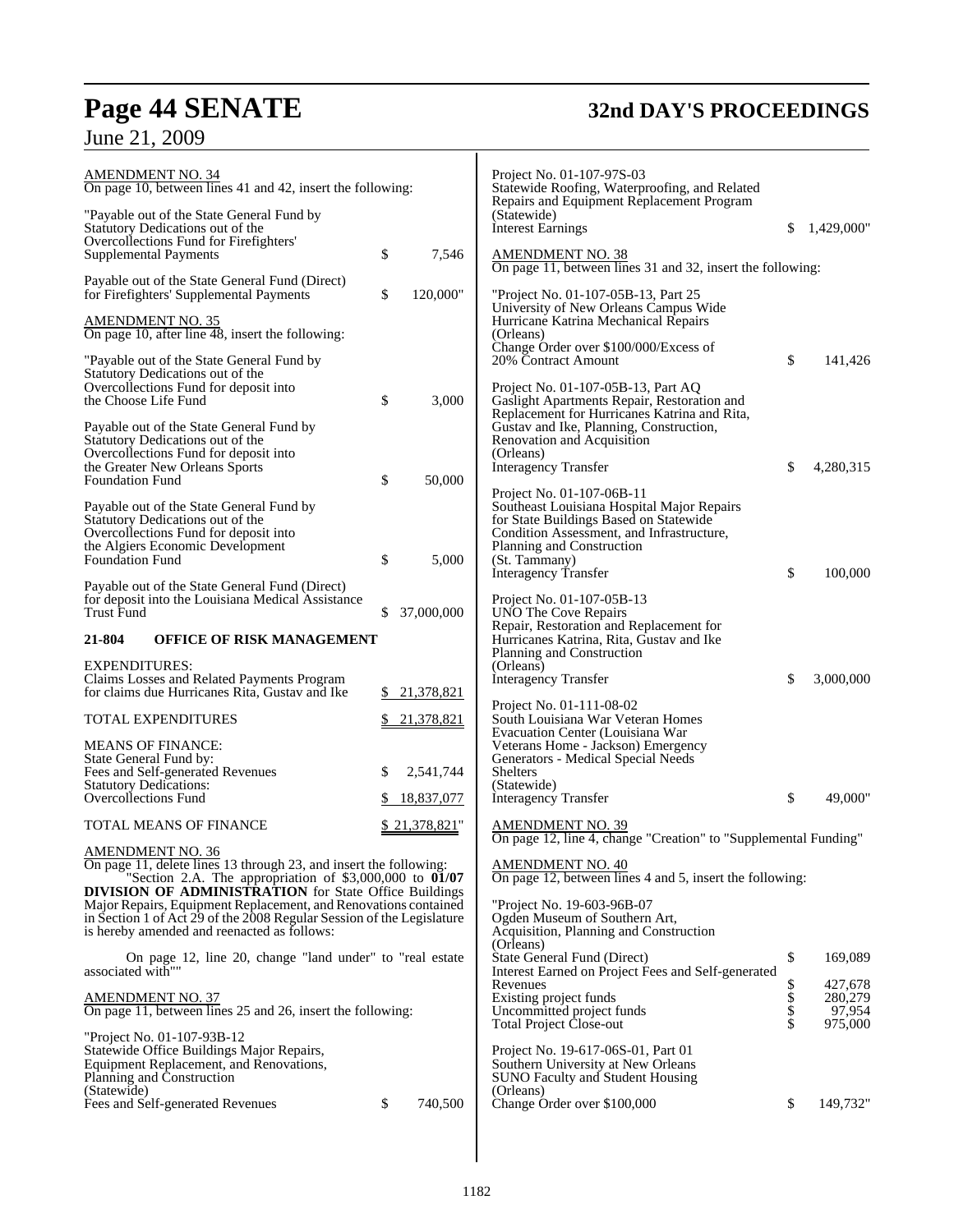## **32nd DAY'S PROCEEDINGS Page 45 SENATE**

# June 21, 2009

#### AMENDMENT NO. 41

#### On page 12, between lines 17 and 18, insert the following: "D. The appropriation contained in

#### **07/270 DEPARTMENT OF TRANSPORTATION & DEVELOPMENT - ADMINISTRATION**

of Act 29 of the 2009 Regular Session of the Legislature is hereby amended and reenacted to read as follows:

On page 20, delete lines 50 through 52 and insert the following:

"Payable from Transportation Trust Fund -

| Regular                                  | \$ 86,524,189 |
|------------------------------------------|---------------|
| Payable from Transportation Trust Fund - |               |
| Federal                                  | \$561,300,000 |

Total \$647,824,189"

E. The provisions of Section 2 through 18, inclusive of Act 29 of the 2008 Regular Session of the Legislature are adopted and incorporated by reference for the appropriation in this Section 2."

#### AMENDMENT NO. 42

On page 12, delete lines 18 through 43

#### AMENDMENT NO. 43

On page 13, delete lines 1 through 12

#### AMENDMENT NO. 44

On page 13, at the beginning of line 13, delete "B." and insert "Section 3.A."

#### AMENDMENT NO. 45

On page 13, at the beginning of line 23, delete "C." and insert "B."

#### AMENDMENT NO. 46

On page 13, delete lines 28 through 35, delete pages 14 through 23, and, on page 24, delete lines 1 through 14, and, insert the following

"C. The appropriation contained in Schedule 20-945 Other Requirements, State Aid to Local Government Entities of Act 19 of the 2008 Regular Session of the Legislature, is hereby amended and reenacted to read as follows:

On page 276, delete lines 33 and 34 and insert the following: "to St. Amant Volunteer Fire Department, Inc. for construction"

D. The appropriation contained in Schedule 20-945 Other Requirements, State Aid to Local Government Entities of Act 19 of the 2008 Regular Session of the Legislature, is hereby amended and reenacted to read as follows:

On page 277, delete lines 40 and 42 and insert the following: "to the city of Henderson for Library improvements \$ 25,000"

F. The appropriation contained in Schedule 20-945 Other Requirements, State Aid to Local Government Entities of Act 19 of the 2008 Regular Session of the Legislature, is hereby amended and reenacted to read as follows:

On page 279, delete lines 28 and 29 and insert the following: "to the 18th Judicial District Attorney for Pre-trial Intervention and the Early"

Section 4.A. The appropriation in the amount of \$40,000 out of the State General Fund (Direct) contained in Schedule 09-331 Department of Health and Hospitals, Mental Health Area C, on page 126, lines 49 through 52 of Act 19 of the 2008 Regular Session of the Legislature for the Caddo Parish Juvenile Court for the Juvenile Mental Health Court is hereby declared to be null, void, and of no effect.

B. The appropriation in the amount of \$50,000 out of the State General Fund (Direct) contained in Schedule 20-945 Other Requirements, State Aid to Local Government Entities, on page 276, lines 1 through 5 of Act 19 of 2009 Regular Session of the Legislature to the 16th Judicial District Court for the Juvenile Youth Planning Board is hereby declared to be null, void, and of no effect.

C. The appropriation in the amount of \$10,000 out ofthe State General Fund (Direct) contained in Schedule 20-945 Other

Requirements, State Aid to Local Government Entities, on page 295, lines 1 through 3 of Act 19 of 2009 Regular Session of the Legislature to the city of Breaux Bridge for the Youth Enrichment Program is hereby declared to be null, void, and of no effect.

Section 5. A. Notwithstanding any other provision of this Act or any other law to the contrary, the appropriations and commitments set forth in this Act shall be deemed to be bona fide obligations and encumbrances for Fiscal Year 2008-2009.

B. Notwithstanding any provision of law to the contrary, any appropriation"

#### AMENDMENT NO. 47

On page 24, between lines 19 and 20, insert the following:

"Section 6.A. The appropriations and allocations contained in this Section shall be in addition to and supplemental to all of the appropriations made in the Act which originated as House Bill No. 1 of the 2009 Regular Session of the Legislature, and the appropriations and allocations made in this Section shall be deemed to be incorporated into, made a part of, and expended in accordance with and in all respects shall be subject to all of the conditions, stipulations, and provisions of Sections 1 through 18 of the Act which originated as House Bill No. 1 of the 2009 Regular Session of the Legislature. In accordance with the provisions of R.S. 39:57.1, the commissioner of administration shall notify each budget unit receiving an allocation or appropriation in this Section as to the nature and amount of allocation or appropriation contained herein no later than two weeks after the effective date of this Act.

B. Appropriations contained in this Section which are designated as "Contingent upon the Delay of the Restoration of Excess Itemized Deductions" shall not become effective until the Official Forecast for Fiscal Year 2009-2010 is revised over and above the official forecast adopted May 21, 2009 to incorporate revenues, including but not limited to delaying the restoration of the full federal excess itemized deduction against individual income tax provided for in the Act which originated as House Bill No. 689 of the 2009 Regular Session of the Legislature or as provided in any other Act enacted during the 2009 Regular Session of the Legislature. In the event that the State General Fund (Direct) revenues so recognized, in addition to any revenues not required to fund appropriations contained in this Section which are not designated as "Contingent upon the Delay of the Restoration of Excess Itemized Deductions", are insufficient to fully fund all items contained in this Section which are designated as "Contingent upon the Delay of the Restoration of Excess Itemized Deductions", then such State General Fund (Direct) appropriations shall be reduced on a pro rata basis to the extent of monies available. The commissioner of administration is authorized to adjust other means of financing only to the extent necessary as a result of funding items contained herein.<br>C. Appropriations contained in this Section

Appropriations contained in this Section which are designated as "Contingent upon Appropriations from the Budget Stabilization Fund and the Abolishment of the Insure Louisiana Incentive ProgramFund" shall not become effective until the Official Forecast for Fiscal Year 2009-2010 is revised over and above the official forecast adopted May 21, 2009 to incorporate revenues, including but not limited to any monies made available for appropriation from the Budget Stabilization Fund as provided in Article VII, Section 10.3 of the Constitution and in the event the Insure Louisiana Incentive Program Fund is abolished and any monies remaining in the fund are transferred for deposit and credit to the State General Fund. In the event that the State General Fund (Direct) revenues from either of those two sources so recognized, in addition to any revenues not required to fund appropriations contained in this Section which are not designated as "Contingent upon Appropriations from the Budget Stabilization Fund and the Abolishment of the Insure Louisiana Incentive Program Fund", are insufficient to fully fund all items contained in this Section which are designated as "Contingent upon Appropriations from the Budget Stabilization Fund and the Abolishment of the Insure Louisiana Incentive Program Fund", then such State General Fund (Direct) appropriations shall be reduced on a pro rata basis to the extent of monies available. The commissioner of administration is authorized to adjust other means of financing only to the extent necessary as a result of funding items contained herein.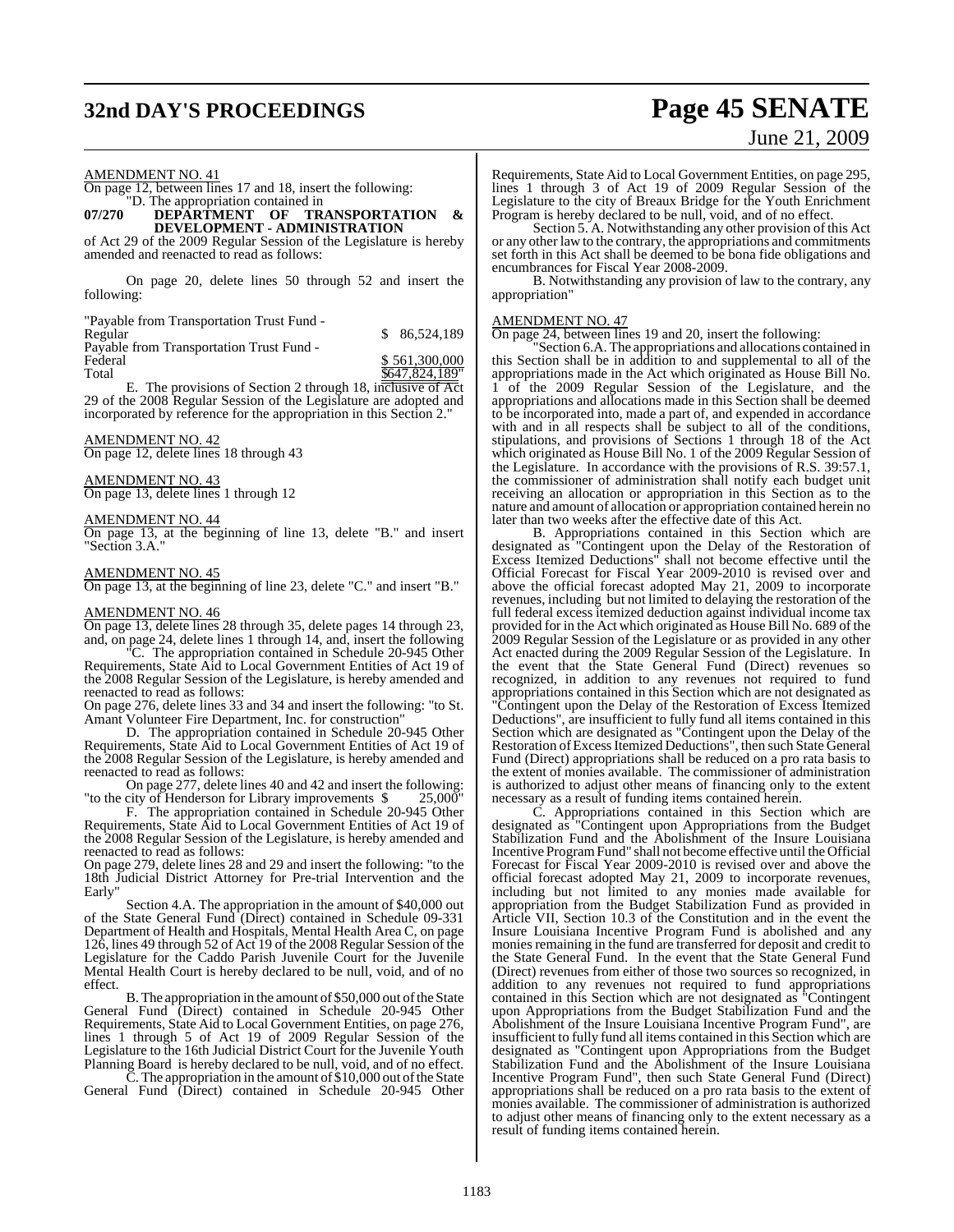## **Page 46 SENATE 32nd DAY'S PROCEEDINGS** June 21, 2009

| <b>EXECUTIVE DEPARTMENT</b>                                                                                                                                                                                   | 06-265<br><b>OFFICE OF CULTURAL DEVELOPMENT</b>                                                                                                                                                                                                                                                                 |
|---------------------------------------------------------------------------------------------------------------------------------------------------------------------------------------------------------------|-----------------------------------------------------------------------------------------------------------------------------------------------------------------------------------------------------------------------------------------------------------------------------------------------------------------|
| 01-107<br><b>DIVISION OF ADMINISTRATION</b>                                                                                                                                                                   | SUPPLEMENTARY BUDGET RECOMMENDATIONS                                                                                                                                                                                                                                                                            |
| SUPPLEMENTARY BUDGET RECOMMENDATIONS<br>(Contingent upon Appropriations from the Budget Stabilization Fund<br>and the Abolishment of the Insure Louisiana Incentive Program Fund<br>- See Section 6.C.)       | (Contingent upon Appropriations from the Budget Stabilization<br>Fund and the Abolishment of the Insure Louisiana Incentive<br>Program Fund - See Section 6.C.)<br>Payable out of the State General Fund (Direct)                                                                                               |
| Payable out of the State General Fund<br>by Statutory Dedications out of the State<br>Emergency Response Fund to the Executive<br>Administration Program for payments                                         | to the Cultural Development Program for the World<br>\$<br>Cultural Economic Forum<br>675,000<br>Payable out of the State General Fund (Direct)                                                                                                                                                                 |
| related to Hurricanes Gustav and Ike<br>35,000,000<br>S.                                                                                                                                                      | to the Cultural Development Program for the<br>\$<br>Main Street Program<br>455,000                                                                                                                                                                                                                             |
| <b>ELECTED OFFICIALS</b><br>DEPARTMENT OF AGRICULTURE AND FORESTRY                                                                                                                                            | Payable out of the State General Fund (Direct)<br>to the Arts Program for the Decentralized Art Program<br>and Statewide Arts Grants<br>3,267,566                                                                                                                                                               |
|                                                                                                                                                                                                               |                                                                                                                                                                                                                                                                                                                 |
| <b>AGRICULTURE AND FORESTRY</b><br>04-160                                                                                                                                                                     | 06-267<br><b>OFFICE OF TOURISM</b>                                                                                                                                                                                                                                                                              |
| SUPPLEMENTARY BUDGET RECOMMENDATIONS<br>(Contingent upon Appropriations from the Budget Stabilization Fund<br>and the Abolishment of the Insure Louisiana Incentive Program Fund<br>- See Section 6.C.)       | SUPPLEMENTARY BUDGET RECOMMENDATIONS<br>(Contingent upon Appropriations from the Budget Stabilization<br>Fund and the Abolishment of the Insure Louisiana Incentive<br>Program Fund - See Section 6.C.)                                                                                                         |
| Payable out of the State General Fund (Direct)<br>to the Agricultural and Environmental Sciences<br>Program for Boll Weevil Eradication<br>\$<br>1,400,000                                                    | Payable out of the State General Fund (Direct)<br>\$<br>to the Marketing Program for expenses<br>732,434                                                                                                                                                                                                        |
| Payable out of the State General Fund (Direct)<br>to the Forestry Program for expenses related to                                                                                                             | DEPARTMENT OF HEALTH AND HOSPTIALS<br>09-306<br><b>MEDICAL VENDOR PAYMENTS</b>                                                                                                                                                                                                                                  |
| Forest firefighting<br>1,600,000<br>\$                                                                                                                                                                        | SUPPLEMENTARY BUDGET RECOMMENDATIONS                                                                                                                                                                                                                                                                            |
| DEPARTMENT OF CULTURE, RECREATION<br><b>AND TOURISM</b>                                                                                                                                                       | (Contingent upon Appropriations from the Budget Stabilization<br>Fund and the Abolishment of the Insure Louisiana Incentive<br>Program Fund - See Section 6.C.)                                                                                                                                                 |
| <b>OFFICE OF THE SECRETARY</b><br>06-261                                                                                                                                                                      |                                                                                                                                                                                                                                                                                                                 |
| SUPPLEMENTARY BUDGET RECOMMENDATIONS<br>(Contingent upon Appropriations from the Budget Stabilization<br>Fund and the Abolishment of the Insure Louisiana Incentive<br>Program Fund - See Section 6.C.)       | <b>EXPENDITURES:</b><br>Payments to Private Providers for<br>the partial restoration of Medicaid<br>reimbursement rates<br>\$ 300,150,075                                                                                                                                                                       |
|                                                                                                                                                                                                               | TOTAL EXPENDITURES<br>\$300,150,075                                                                                                                                                                                                                                                                             |
| Payable out of the State General Fund (Direct)<br>to the Management and Finance Program for the<br>\$<br>Retirement Development Commission<br>391,734                                                         | <b>MEANS OF FINANCE:</b><br>State General Fund (Direct)<br>60,000,000<br><b>Federal Funds</b><br>\$240,150,075                                                                                                                                                                                                  |
| <b>OFFICE OF THE STATE LIBRARY</b><br>06-262<br>OF LOUISIANA                                                                                                                                                  | TOTAL MEANS OF FINANCING<br>\$300,150,075                                                                                                                                                                                                                                                                       |
| SUPPLEMENTARY BUDGET RECOMMENDATIONS<br>(Contingent upon Appropriations from the Budget Stabilization)<br>Fund and the Abolishment of the Insure Louisiana Incentive<br>Program Fund - See Section 6.C.)      | Provided, however, that of the \$300,150,075 appropriated above, the<br>Department of Health and Hospitals shall allocate these funds as<br>follows:                                                                                                                                                            |
| Payable out of the State General Fund (Direct)<br>to the Library Services Program for state aid to public<br>libraries<br>2,200,000<br>S                                                                      | \$<br><b>Adult Dentures</b><br>254,934<br>\$<br><b>Case Management Services</b><br>1,144,905<br>\$<br>Certified Registered Nurse Anesthetists Services<br>679,627<br>\$<br>1,186,683<br>Durable Medical Equipment                                                                                               |
| 06-264<br><b>OFFICE OF STATE PARKS</b>                                                                                                                                                                        | Early and Periodic Screening, Diagnosis and<br>\$<br>6,420,550<br><b>Testing Services</b>                                                                                                                                                                                                                       |
| SUPPLEMENTARY BUDGET RECOMMENDATIONS<br>(Contingent upon Appropriations from the Budget Stabilization)<br>Fund and the Abolishment of the Insure Louisiana Incentive<br>Program Fund - See Section 6.C.)      | \$<br>Hemodialysis Services<br>2,132,210<br><b>Hospice Services</b><br>\$<br>3,420,074<br>\$<br>50,499,298<br><b>Inpatient Hospital Services</b><br>\$<br>14,986,630<br><b>Outpatient Hospital Services</b><br>Hospital Services - Outlier Payments<br>62,416,655<br><b>ICF/DD Community Homes</b><br>7,778,084 |
| Payable out of the State General Fund (Direct)<br>to the Parks and Recreation Program for expenses<br>related to state historic sites and the restoration<br>\$<br>2,278,266<br>of forty-seven (47) positions | 6,465,012<br>Laboratory and X-Ray Services<br>Long-term Care Personal Care Services<br>15,337,494<br><b>Mental Health Inpatients Services</b><br>1.241.331<br>2,511,364<br>Mental Health Rehabilitation Services<br>Nursing Home Services<br>51,765,741                                                         |

Physician Services  $\$$  36,558,461 Emergency Ambulance Transportation Services \$ 2,533,136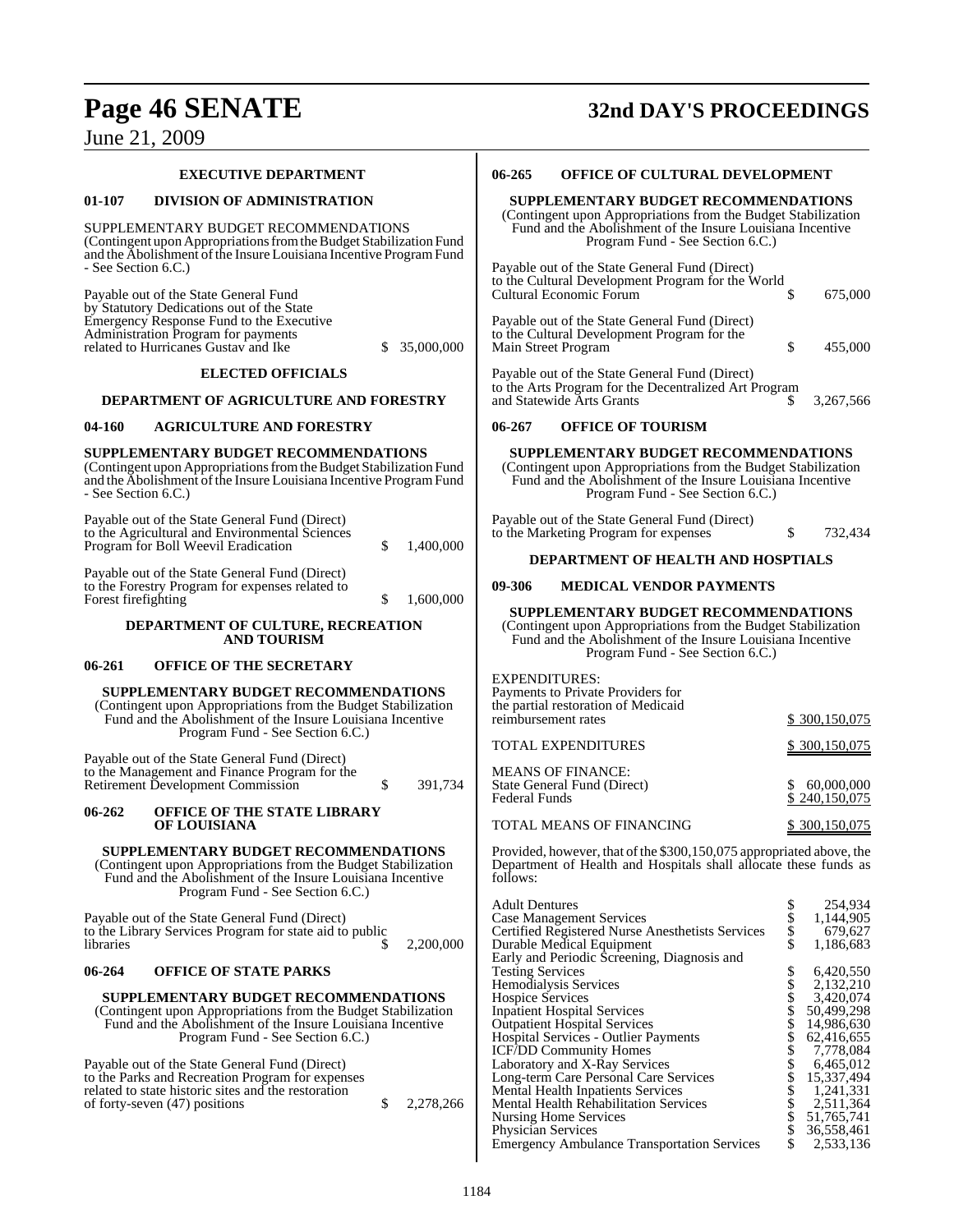## **32nd DAY'S PROCEEDINGS Page 47 SENATE**

June 21, 2009

Non-Emergency Ambulance Transportation Services \$ 712,417

| Non-Emergency Transportation Services | 831.949       |
|---------------------------------------|---------------|
| <b>Adult Day Health Waiver</b>        | 515,806       |
| Children's Choice Waiver              | 753,036       |
| Elderly and Disabled Adult Waiver     | 4.001.957     |
| Family Planning Waiver                | 470.469       |
| New Opportunity Waiver                | \$ 24,438,264 |
| Supports Waiver                       | 893.988       |

#### **DEPARTMENT OF SOCIAL SERVICES**

#### **10-374 REHABILITATION SERVICES**

#### **SUPPLEMENTARY BUDGET RECOMMENDATIONS**

(Contingent upon Appropriations from the Budget Stabilization Fund and the Abolishment of the Insure Louisiana Incentive Program Fund - See Section 6.C.)

| <b>EXPENDITURES:</b><br><b>Independent Living Centers</b> | 500,000    |
|-----------------------------------------------------------|------------|
| <b>TOTAL EXPENDITURES</b>                                 | $-500,000$ |
| <b>MEANS OF FINANCE:</b><br>State General Fund (Direct)   | 500,000    |
| TOTAL MEANS OF FINANCING                                  | 500,000    |

#### **HIGHER EDUCATION**

#### **19-671 BOARD OF REGENTS**

#### **SUPPLEMENTARY BUDGET RECOMMENDATIONS** (Contingent upon the Delay of the Restoration of Excess Itemized

Deductions - See Section 6.B.)

Payable out of the State General Fund by Statutory Dedications out of the Higher Education Restoration Fund to the Board of Regents for funding increases for agencies and institutions contained within Schedule 19 - Higher Education, including GO Grants, to be distributed in accordance with a plan developed by the Board of Regents and reviewed and approved by the Joint Legislative Committee on the Budget no later than August 14, 2009, in the event House Bill No. 689 of the 2009 Regular Session is enacted into law \$ 118,000,000

#### **19-671 BOARD OF REGENTS**

Payable out of the State General Fund by Statutory Dedications out of the Higher Education Restoration Fund to the Board of Regents for funding increases for agencies and institutions contained within Schedule 19 - Higher Education, including GO Grants, to be distributed in accordance with a plan developed by the Board of Regents and reviewed and approved by the Joint Legislative Committee on the Budget no 118,000,000 \$ 118,000,000

Provided however, the appropriation above, shall be null, void and of no effect in the event House Bill No. 689 of the 2009 Regular Session of the Legislature is enacted into law.

#### **19-671 BOARD OF REGENTS**

#### **SUPPLEMENTARY BUDGET RECOMMENDATIONS**

(Contingent upon Appropriations from the Budget Stabilization Fund and the Abolishment of the Insure Louisiana Incentive Program Fund - See Section 6.C.)

Payable out of the State General Fund (Direct) to the Louisiana Endowment for the Humanities  $$ 1,000,000$ 

#### **19-661 OFFICEOFSTUDENT FINANCIAL ASSISTANCE**

#### **SUPPLEMENTARY BUDGET RECOMMENDATIONS**

(Contingent upon Appropriations from the Budget Stabilization Fund and the Abolishment of the Insure Louisiana Incentive Program Fund - See Section 6.C.)

Payable out of the State General Fund (Direct) to the Scholarships/Grants Program for additional funding for GO Grants awards  $$15,000,000$ 

#### **OTHER REQUIREMENTS**

#### **20-XXX FUNDS**

#### **SUPPLEMENTARY BUDGET RECOMMENDATIONS**

(Contingent upon Appropriations from the Budget Stabilization Fund and the Abolishment of the Insure Louisiana Incentive Program Fund - See Section 6.C.)

Payable out of the State General Fund (Direct) for deposit into the State Emergency Response Fund  $\qquad \qquad$  \$ 35,000,000 Section 6.1.

#### **SUPPLEMENTARY BUDGET RECOMMENDATIONS**

(Contingent upon Appropriations from the Budget Stabilization Fund and the Abolishment of the Insure Louisiana Incentive Program Fund - See Section 6.C.)

A. For the satisfaction and payment of various consent judgments, stipulated judgments, and other judgments against the state, if such judgments, are final, and notwithstanding the provisions of R.S. 49:112, the provisions of this Supplementary Budget Sections as set forth in Sections 6.1, 6.2, 6.3 contain appropriations in the amount of Thirty-two Million and No/100 (\$32,000,000.00) Dollars, be it more or less estimated. Provided, however, that all judgments provided for in this Supplementary Budget Sections as set forth in Sections 6.1, 6.2, and 6.3 shall be paid as to principal, interest, court costs, and expert witness fees as provided in said judgments, it being the intent herein that when the provisions of any judgment conflict with the provisions of the respective House Bill or this Act, the provisions of the judgment shall be controlling. Any other provision of any such House Bill or this Act not in conflict with the provisions of such judgment shall control. Payment shall be made as to any such judgment only after presentation to the state treasurer of documentation required by the state treasurer. Further, all judgments provided for in this Section shall be deemed to have been paid on the effective date of the Act, and interest shall cease to run as of that date.

B. Monies are appropriated out of the General Fund of the state of Louisiana for Fiscal Year 2009-2010 to be allocated to pay consent judgments, stipulated judgments, and other judgments against the state, if such judgments are final and if such judgments are delineated in the following House Bills introduced in the 2009 Regular Session of the Legislature:

House Bill No. 20 by Representative Smith House Bill No. 35 by Representative Kleckley House Bill No. 42 by Representative Leger House Bill No. 48 by Representative Anders House Bill No. 52 by Representative Kleckley House Bill No. 67 by Representative Carmody House Bill No. 68 by Representative Roy House Bill No. 71 by Representative Chaney House Bill No. 93 by Representative Geymann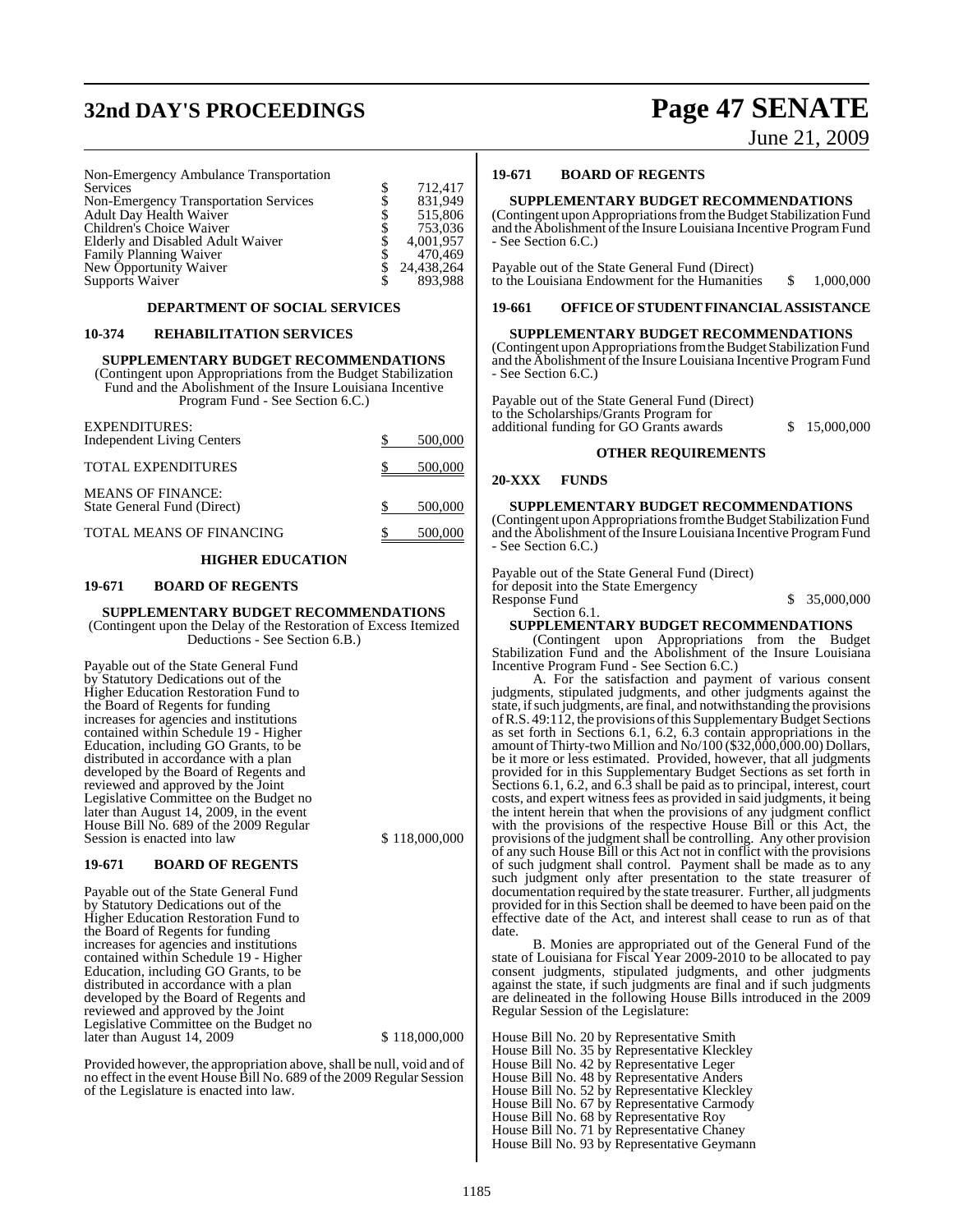## **Page 48 SENATE 32nd DAY'S PROCEEDINGS**

June 21, 2009

House Bill No. 129 by Representative Hill House Bill No. 131 by Representative Anders House Bill No. 153 by Representative Kleckley House Bill No. 154 by Representative Little House Bill No. 174 by Representative Richmond House Bill No. 180 by Representative Labruzzo House Bill No. 196 by Representative Edwards House Bill No. 250 by Representative Burns House Bill No. 262 by Representative Richardson House Bill No. 263 by Representative Richardson House Bill No. 267 by Representative St. Germain House Bill No. 268 by Representative Templet House Bill No. 275 by Representative Foil House Bill No. 280 by Representative Hill House Bill No. 281 by Representative Hill House Bill No. 306 by Representative Templet House Bill No. 321 by Representative Pugh House Bill No. 335 by Representative Cromer House Bill No. 339 by Representative Monica House Bill No. 341 by Represenative Connick House Bill No. 362 by Representative Stiaes House Bill No. 417 by Representative Baldone House Bill No. 419 by Representative Morris House Bill No. 422 by Representative Lambert House Bill No. 426 by Representative Hutter House Bill No. 428 by Representative Hutter House Bill No. 436 by Representative Leger House Bill No. 459 by Representative Templet House Bill No. 464 by Representative Cortez House Bill No. 474 by Representative Perry House Bill No. 489 by Representative Michael Jackson House Bill No. 491 by Representative Barrow House Bill No. 494 by Representative Nowlin House Bill No. 543 by Representative Ritchie House Bill No. 553 by Representative Richmond House Bill No. 577 by Representative Templet House Bill No. 592 by Representative Gisclair House Bill No. 681 by Representative Franklin House Bill No. 764 by Representative Gree House Bill No. 856 by Representative Armes

C.(1) The sum of Six Hundred Fifty Thousand and No/100 (\$650,000.00) Dollars to Jeremy S. Broussard; and the sum of Four Hundred Thousand and No/100 (\$400,000.00) Dollars to Danielle Broussard; are hereby appropriated out of the General Fund of the state of Louisiana for Fiscal Year 2009-2010 to be used to pay the consent judgment in the suit entitled "Jeremy S. Broussard and Danielle Broussard v. State of Louisiana, Department of Transportation and Development", bearing Number 78,191B, on the docket of the Fifteenth Judicial District Court, parish of Vermilion, state of Louisiana.

(2) Monies awarded in this judgment to Jeremy S. Broussard for future medical expenses shall be payable from the Future Medical Care Fund pursuant to R.S. 39:1533.2.

D. The sum of Forty Thousand and No/100 (\$40,000.00) Dollars is hereby appropriated out of the General Fund of the state of Louisiana for Fiscal Year 2009-2010 to be used to pay the consent judgment against the Department of Transportation and Development in the suit entitled "Ernest L. Brown, Sr., Trulane Carr Brown and Allen J. Brown v. State of Louisiana, through the Department of Transportation and Development, the City of Gonzales and XYZ Insurance Company", bearing Number 82,661, Division B, on the docket of the Twenty-Third Judicial District Court, parish of Ascension, state of Louisiana.

E. The sum of Two Thousand and No/100 (\$2,000.00) Dollars is hereby appropriated out of the General Fund of the state of Louisiana for Fiscal Year 2009-2010 to be used to pay the consent judgment against the Department of Transportation and Development in the suit entitled "Michelle Guillory Buller, individually and on behalf of her minor daughter, Macy Buller v. Tina M. Sinegal, State Farm Insurance Company, BNSF Railway Company, City of Jennings, Jeff Davis Parish and State of Louisiana", bearing Number C-1038-05 on the docket of the Thirty-First Judicial District Court, parish of Jefferson Davis, state of Louisiana.

The sum of One Thousand Three Hundred Four and 65/100 (\$1,304.65) Dollars is hereby appropriated out of the General Fund of the state of Louisiana for Fiscal Year 2009-2010 to be used to pay the consent judgment against the Department of Transportation and Development in the suit entitled "Sheryl Carter v. State of Louisiana, through the Department of Transportation and Development, bearing Number 2008-0000491 "E" on the docket of the Twenty First Judicial District Court, parish of Tangipahoa, state of Louisiana.

The sum of Two Hundred Thousand and No/100 (\$200,000.00) Dollars is hereby appropriated out of the General Fund of the state of Louisiana for Fiscal Year 2009-2010 to be used to pay the consent judgment against the Department of Transportation and Development in the suit entitled "George Doty v. St. Bernard Parish Government, et al", bearing Number 90-765 "D" on the docket of the Thirty-Fourth Judicial District Court, parish of St. Bernard, state of

Louisiana. The sum of Ten Thousand and No/100  $(\$10,000.00)$ Dollars is hereby appropriated out of the General Fund of the state of Louisiana for Fiscal Year 2009-2010 to be used to pay the consent judgment against the Department of Transportation and Development in the suit entitled "Bronson Dunnam v. State of Louisiana, through the Department of Transportation and Development", bearing Number 99-814, Division E, on the docket of the Thirty-Fourth Judicial District Court, parish of St. Landry, state of Louisiana.

The sum of Two Thousand Five Hundred and No/100 (\$2,500.00) Dollars is hereby appropriated out of the General Fund of the state of Louisiana for Fiscal Year 2009-2010 to be used to pay the consent judgment against the Department of Transportation and Development in the suit entitled "Calvene Duplichan, et al v. Union Pacific Railroad Company, et al" consolidated with "Lien Dawsey v. Union Pacific Railroad, et al", bearing Numbers C-251-05 and C-582-05, respectively, on the docket of the Thirty-First Judicial District Court, parish of Jefferson Davis, state of Louisiana.

J. The sum of Nine Thousand Five Hundred and No/100 (\$9,500.00) Dollars is hereby appropriated out of the General Fund of the state of Louisiana for Fiscal Year 2009-2010 to be used to pay the consent judgment against the Department of Transportation and Development in the suit entitled "Meredith Durbin  $\bar{v}$ . State Farm Insurance Company, et al", bearing Number 481,633, Division "D", on the docket of the Nineteenth Judicial District Court, parish of East Baton Rouge, state of Louisiana.

K. The sum of One Million Seven Hundred Fifty Thousand and No/100 (\$1,750,000.00) Dollarsis hereby appropriated out of the General Fund of the state of Louisiana for Fiscal Year 2009-2010 to be used to pay the consent judgment against the Department of Transportation and Development in the suit entitled "Elise Felix, individually, as Administratrix of the Succession of Tommie Felix, and on behalf of her minor children, Tony Felix and Tyler Felix v. the State of Louisiana, through the Department of Transportation and Development and Robinson Industries Inc." consolidated with "Courtney Marie Moore, for and on behalf of her minor children, Aashad J. Moore and Aashariah T. Moore v. the State of Louisiana, through the Department of Transportation and Development and the City of New Orleans", bearing Numbers 2008-7239 "E" and 08-5806 "N", respectively, on the docket of the Civil District Court, parish of Orleans, state of Louisiana.

L. The sum of Two Hundred Fifty Thousand and No/100 (\$250,000.00) Dollars to James "Hank" Fletcher, Individually, and the sum of Two Hundred Fifty Thousand and No/100 (\$250,000.00) Dollars to James "Hank" Fletcher, as duly appointed tutor on behalf of his minor daughter Alyssa Fletcher, are hereby appropriated out of the General Fund of the state of Louisiana for Fiscal Year 2009-2010 to be used to pay the consent judgment in the suit entitled "James "Hank" Fletcher, Individually, and on behalf of his Minor Child, Alyssa Fletcher v. State of Louisiana, through the Department of Transportation and Development;Joyce H.Burton; TMI Enterprises, LLC; Zurich American InsuranceCompany; L & B Transport, LLC", bearing Number 34,616, Division "B" on the docket of the Eighteenth Judicial District Court, parish of West Baton Rouge, state of Louisiana.

M. The sum of One Hundred Thirty Thousand and No/100 (\$130,000.00) Dollars is hereby appropriated out of the General Fund of the state of Louisiana for Fiscal Year 2009-2010 to be used to pay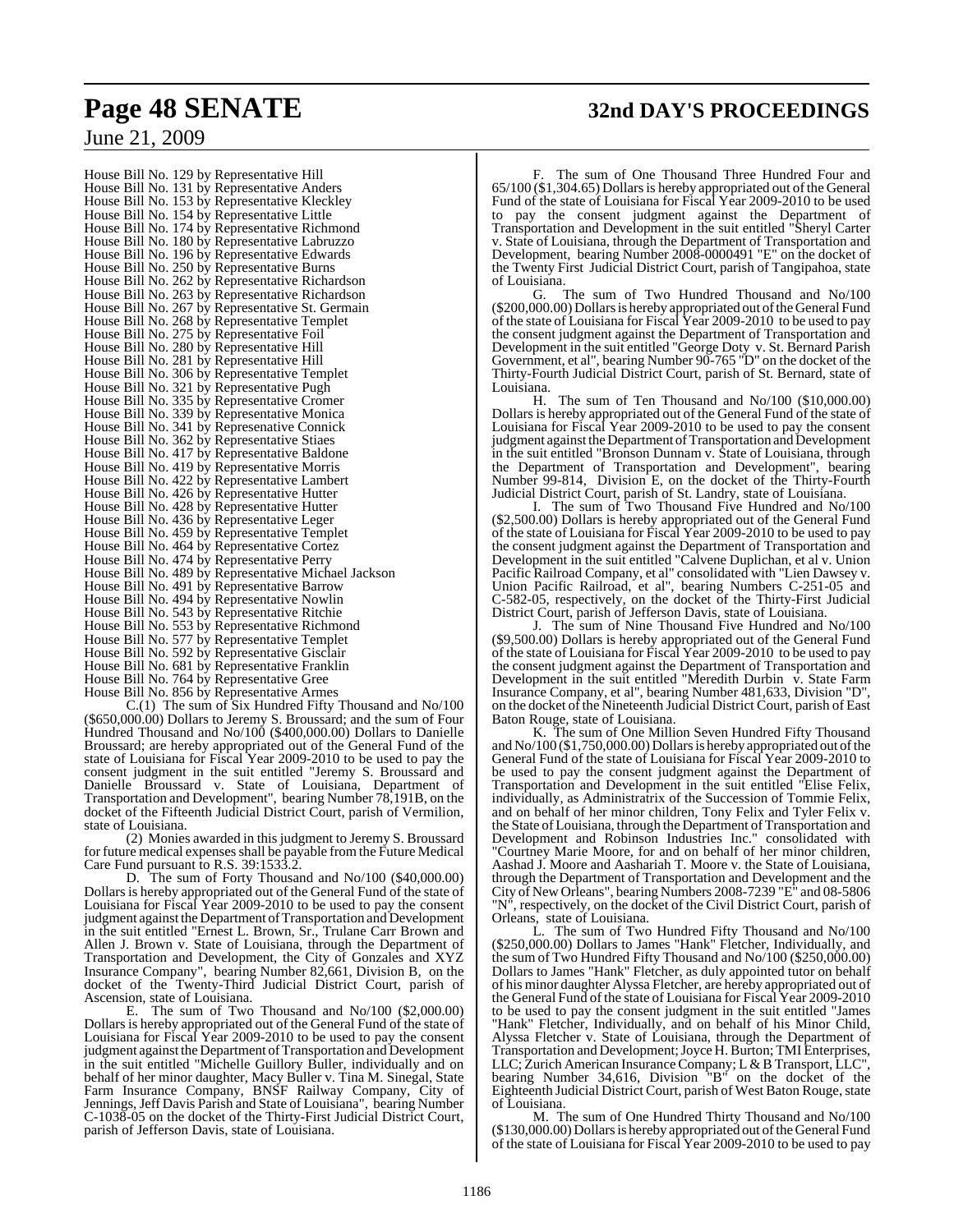## **32nd DAY'S PROCEEDINGS Page 49 SENATE** June 21, 2009

the consent judgment in the suit entitled "Humberto Fontova and Shirley Fontavo v. the City of Covington, the State of Louisiana Department of Transportation and Development and Digital Engineering and Imaging, Inc.", bearing Number 2005-14054 on the docket of the Twenty-Second Judicial District Court for the parish of St. Tammany, state of Louisiana.

N. The sum of Nine Thousand and No/100 (\$9,000.00) Dollars; plus court costs in the amount of Three Hundred Fifty-Eight and 40/100 (\$358.40) Dollars, is hereby appropriated out of the General Fund of the state of Louisiana for Fiscal Year 2009-2010 to be used to pay the consent judgment in the suit entitled "Jeff Goodwin v. State of Louisiana, through the Department of Transportation and Development", bearing Number 22,996B on the docket of the Seventh Judicial District Court for the parish of Catahoula, state of Louisiana.

O. The sum of Three Hundred Eleven Thousand Eighty and 27/100 (\$311,080.27) Dollars; pluslegal interest from December 19, 1989, until paid, plus court costs in the amount of Twenty Thousand Five Hundred Thirty-Two and 26/100 (\$20,532.26) Dollars, is hereby appropriated out of the General Fund of the state of Louisiana for Fiscal Year 2009-2010 to be used to pay the consent judgment in the suit entitled "Denae L. Jens, Patricia A. Jens, and Thomas M. Jens v. John S. Jones; Pittman Construction Company, Inc.; the Aetna Casualty and Surety Company; Datsun, a/k/a Nissan Motor Corporation in U.S.A.; Bill Garrett Nissan, Inc.; Firestone Tire and Rubber Company, Inc., d/b/a Firestone Mastercare Service Center; State of Louisiana, Department of Transportation and Development" bearing Number 89-27032 on the docket of the Seventh Judicial District Court for the parish of Catahoula, state of Louisiana.

P. The sum of Eighteen Thousand Five Hundred and No/100 (\$18,500.00) Dollars is hereby appropriated out of the General Fund of the state of Louisiana for Fiscal Year 2009-2010 to be used to pay the consent judgment in the suit entitled "Patricia A. Johnson v. State of Louisiana through the Department of Transportation and Development; Transit Management of Southeast Louisiana, Inc.; and the City of New Orleans", bearing Number 2003-18087, Division "H" 12, on the docket of the Civil District Court, parish of Orleans.

Q. The sum of Five Thousand and No/100 (\$5,000.00) Dollars is hereby appropriated out of the General Fund of the state of Louisiana for Fiscal Year 2009-2010 to be used to pay the consent judgment in the suit entitled "Kedric Demoine Lee, Individually and in his capacity as the administrator of the estates of his minor children Ketrelve Lee and Kendra Riley v. Bellsouth Telecommunications, Inc., Entergy Corporation, Cox Communications Louisiana, LLC, and State of Louisiana through the Department of Transportation and Development", bearing Number 60358 Division "D", on the docket of the Eighteenth Judicial District Court, parish of Iberville.

R. The sum of Four Hundred Ninety Thousand and No/100 (\$490,000.00) Dollars is hereby appropriated out of the General Fund of the state of Louisiana for Fiscal Year 2009-2010, to be used to pay the consent judgment in the suit entitled "Daphne LeRay, Elaine LeRay and Glenn LeRay v. the Nissan Motor Corporation, et al" bearing Number 80852 on the docket of the Seventeenth Judicial District Court, parish of Lafourche, state of Louisiana.

S. The sum of Four Thousand Two Hundred Fifty and No/100 (\$4,250.00) Dollars is hereby appropriated out of the General Fund of the state of Louisiana for Fiscal Year 2009-2010, to be used to pay the consent judgment in the suit entitled "Sharon McAdory v. Dale Branch, St. Paul Fire and Marine Insurance Company, the Parish of Washington and the State of Louisiana through the Department of Transportation and Development" bearing Number 86898 on the docket of the Twenty-Second Judicial District Court, parish of Washington, state of Louisiana.

T. The sum of Five Hundred Fifteen Thousand Nine Hundred Fourteen and 50/100 (\$515,914.50) Dollars, plus legal interest from December 3, 1998, until paid, plus court costs in the amount Two Thousand Three Hundred Twenty-Five and No/100 (\$2,325.00) Dollars, is hereby appropriated out of the General Fund of the state of Louisiana for Fiscal Year 2009-2010 to be used to pay the consent judgment against the Department of Transportation and Development in the suit entitled "Julia S. Moss, Individually and on behalf of her deceased husband, Michael Moss, Caitrin H. Moss and Sean M. Moss

v. State of Louisiana through the Department of Transportation and Development", bearing Number 454,874 Division I, Section 24, on the docket of the Nineteenth Judicial District Court, parish of East Baton Rouge, state of Louisiana.

U. The sum of Four Thousand Three Hundred Nine and 34/100 (\$4,309.34) Dollars in favor of Eddie Oliver; the sum of Eight Hundred Fifty and No/100 (\$850.00) Dollars in favor of Mark McMillin; and the sum of One Thousand Nine Hundred Ninety-Six and No/100 (\$1,996.00) Dollars in favor of Brian McMillin; are hereby appropriated out of the General Fund of the state of Louisiana for Fiscal Year 2009-2010, to be used to pay the consent judgment in the suit entitled "Eddie Oliver, Mark McMillin and Brian McMillin v. the State of Louisiana, through the Department of Transportation and Development", bearing Number 99,2729 on the docket of the Fourteenth Judicial District Court, parish of Calcasieu, state of Louisiana.

V. The sum of One Hundred Fifty-Seven Thousand Five Hundred and No/100 (\$157,500.00) Dollars is hereby appropriated out of the General Fund of the state of Louisiana for Fiscal Year 2009-2010, to be used to pay the consent judgment in the suit entitled "Augustina Ohemeng, individually and on behalf of the estate of her husband, Alfred A. Adjepon-Yamoah v. State of Louisiana through the Department of Transportation and Development, City/Parish of West Feliciana and Direct General Insurance Company of Louisiana" bearing Number 17,550, Division B, on the docket of the Twentieth Judicial District Court, parish of West Feliciana, state of Louisiana.

W. The sum of Three Thousand and No/100 (\$3,000.00) Dollars is hereby appropriated out of the General Fund of the state of Louisiana for Fiscal Year 2009-2010, to be used to pay the consent judgment in the suit entitled "Ernie W. Pleasant, et al v. Kansas City Southern Railroad, et al" bearing Number 54,457 on the docket of the Eleventh Judicial District Court, parish of Sabine, state of Louisiana.

X. The sum of One Hundred Thousand and No/100  $($100,000.00)$  Dollars, plus legal interest from February 5, 2009, until paid, is hereby appropriated out of the General Fund of the state of Louisiana for Fiscal Year 2009-2010 to be used to pay the consent judgment against the Department of Transportation and Development in the suit entitled "Layton W. Thibodeaux, Jr. and Angela Thibodeaux v. State of Louisiana, through the Department of Transportation and Development" consolidated with "Progressive Security Insurance Company, et al v. State of Louisiana, through the Department of Transportation and Development", bearing Numbers 06-C-2920-D and 07-C-2449-D, on the docket of the Twenty-Seventh Judicial District Court, parish of St. Landry, state of Louisiana.

Y. The sum of Two Thousand Eight Hundred and No/100 (\$2,800.00) Dollars is hereby appropriated out of the General Fund of the state of Louisiana for Fiscal Year 2009-2010 to be used to pay the consent judgment against the Department of Transportation and Development in the suit entitled "Burley Valin and Delores Valin, individually and on behalf of the estate of Angela Valin v. Union Pacific Railroad Company, et al", bearing Number 05-C-5867 on the docket of the Twenty-Seventh Judicial District Court, parish of St. Landry, state of Louisiana.

Z. The sum of One Hundred Twenty-Two Thousand Nine Hundred Seventy-Six and 36/100 (\$122,976.36) Dollars, plus legal interest from November 16, 1992, until paid, plus court costs in the amount of Two Thousand Eight Hundred Nineteen and 12/100 (\$2,819.12) Dollars, is hereby appropriated out of the General Fund of the state of Louisiana for Fiscal Year 2009-2010 to be used to pay the consent judgment in favor of Patricia Majoria, wife of/and Marc Majoria in the suit entitled "Patricia Majoria, wife of/and Marc Majoria v. State of Louisiana, through the Department of Transportation and Development of the state of Louisiana", bearing Number 40,438-E on the docket of the Twenty-nineteenth Judicial District Court, parish of St. Charles, state of Louisiana.

AA. The sum of Twenty-five Thousand and No/100 (\$25,000.00) Dollars is hereby appropriated out of the General Fund of the state of Louisiana for Fiscal Year 2009-2010 to be used to pay the judgment in favor of Raymond Julius Distefano in the suit entitled "Raymond Julius Distefano v. State of Louisiana, through the Department of Transportation and Development", bearing Number No. 10597, Division "B" on the docket of the 21st Judicial District Court, parish of Livingston, state of Louisiana.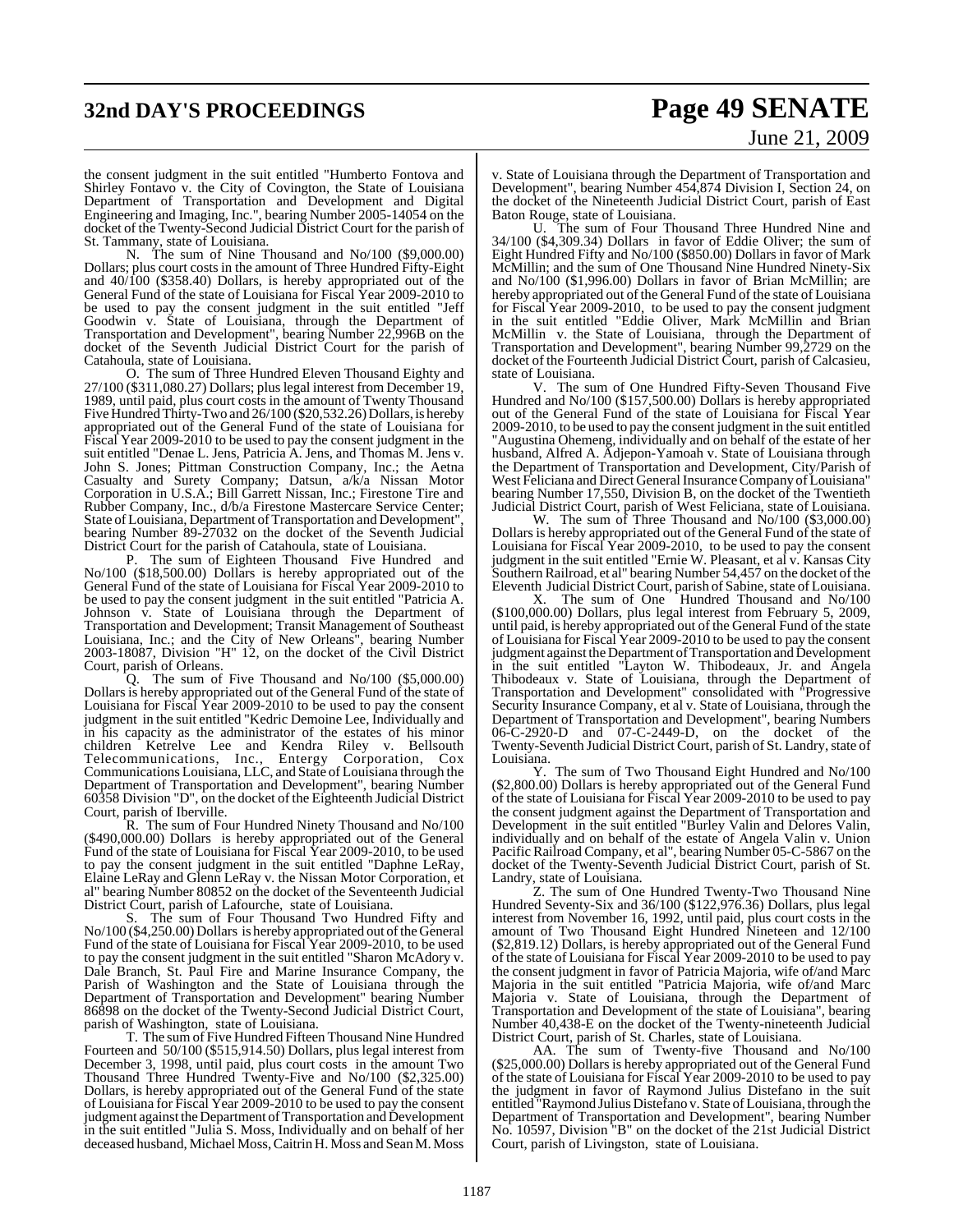BB. The sum of Six Hundred Thirteen Thousand Seven Hundred One and 56/100 (\$613,701.56) Dollars, plus legal interest from November 14, 2002, until paid, plus court costs in the amount of Twenty-four Thousand Eight Hundred Eighty-four and 29/100 (\$24,884.29) Dollars is hereby appropriated out of the General Fund of the state of Louisiana for Fiscal Year 2009-2010 to be used to pay the judgment in favor of: Peter Adam in the amount of Sixty-eight Thousand One Hundred Eighty-nine and 06/100 (\$68,189.06) Dollars; Camille Adam Bischoff in the amount of Sixty-eight Thousand One Hundred Eighty-nine and 06/100 (\$68,189.06) Dollars; Sidney Adam in the amount of Sixty-eight Thousand One Hundred Eighty-nine and 06/100 (\$68,189.06) Dollars; Patricia Adam Ramil in the amount of Sixty-eight Thousand One Hundred Eighty-nine and 06/100 (\$68,189.06) Dollars; Robert Adam in the amount of Sixty-eight Thousand One Hundred Eighty-nine and 06/100 (\$68,189.06) Dollars; Armond Adam in the amount of Sixty-eight Thousand One Hundred Eighty-nine and 06/100 (\$68,189.06) Dollars; Tammy Manint in the amount of Thirty-four Thousand Ninety-four and 53/100 (\$34,094.53) Dollars; Darek Reatte, on behalf of his minor child, Gabrielle Reatte, in the amount of Thirty-four Thousand Ninety-four and 53/100 (\$34,094.53) Dollars; Randy Adam in the amount of Thirty-four Thousand Ninety-four and 53/100 (\$34,094.53) Dollars; Rhonda Adam Andrews in the amount of Thirty-four Thousand Ninety-four and 53/100 (\$34,094.53) Dollars; James Spano, Jr. in the amount of Seventeen Thousand Forty-seven and 27/100 (\$17,047.27) Dollars; Sherry Gabriel in the amount of Seventeen Thousand Forty-seven and 27/100 (\$17,047.27) Dollars; Shannon Perry Adam Bischoff in the amount of Seventeen Thousand Forty-seven and 27/100 ( \$17,047.27) Dollars; and Courtney Martinez Crawford in the amount of Seventeen Thousand Forty-seven and 27/100 (\$17,047.27) Dollars; plus interest from November 14, 2002, until paid, plus costs in the amount of Twenty-four Thousand Eight Hundred Eighty-four and 29/100 (\$24,884.29), in the suit entitled "Peter W. Adam, et al v. the State of Louisiana, through the Department of Transportation and Development" consolidated with "Armond Adam v. State of Louisiana, through the Department of Transportation and Development", bearing Numbers 2002-15688, Division G, and 2001-15905, respectively, on the docket of the Twenty-second Judicial District Court, parish of St. Tammany, state of Louisiana, as amended by the First Circuit Court of Appeal, state of Louisiana in the appeal entitled "Armond Adam v. State of Louisiana through the Department of Transportation and Development consolidated with Peter W. Adam, et al v State of Louisiana through the Department of Transportation and Development", bearing Numbers 2008 CA 1134 and 2008 CA 1135, respectively, on the docket of the First Circuit Court of Appeal, state of Louisiana.

CC. The sum of Fifty Thousand and No/100 (\$50,000.00) Dollars is hereby appropriated out of the General Fund of the state of Louisiana for Fiscal Year 2009-2010 to be used to pay the consent judgment in favor of Richard Gamboa and Poly Trucking, Inc., in the suit entitled "Richard Gamboa v. DHL Express (USA), Inc., et al" consolidated with "Poly Trucking, Inc. v. DHL Express (USA), Inc., et al", bearing Numbers 2007-0008, Division "B" and 2007-0209, Division "A", respectively, on the docket of the Sixth Judicial District Court, parish of Madison, state of Louisiana.

DD. The sum of Forty-nine Thousand Nine Hundred Ninety-nine and 99/100 (\$49,999.99) Dollars, plus legal interest from November 21, 1994 until paid, plus court costs of Two Thousand Eight Hundred Ninety-Three and 65/100 (\$2,893.65) Dollars, plus expert fees in the amount of Three Thousand and No/100 (\$3,000.00) Dollars, is hereby appropriated out of the General Fund of the state of Louisiana for Fiscal Year 2009-2010 to be used to pay the consent judgment in favor of Kelley Giangrosso in the suit entitled "Kelly Giangrosso v. Town of Amite, Parish of Tangipahoa and the State of Louisiana through the Department of Transportation and Development", bearing Number 9403447 on the docket of the Twenty-first Judicial District Court, parish of Tangipahoa, state of Louisiana.

EE. The sum of One Thousand Seven Hundred and No/100 (\$1,700.00) Dollars is hereby appropriated out of the General Fund of the state of Louisiana for Fiscal Year 2009-2010, to be used to pay the consent judgment in favor of Latharie Sylvain in the suit entitled "Jason Sampson v. William S. Jonson and Allstate Insurance

Company" consolidated with "Latharie Sylvain v. Allstate Insurance Company, et al", bearing Numbers 2006-10209-B and 2007-0990A, respectively, on the docket of the Twelfth Judicial District Court, parish of Avoyelles, state of Louisiana.

FF. The sum of Sixty-one Thousand Two Hundred Fifty and No/100 (\$61,250.00) Dollars, plus court costs in the amount of Two Hundred Seventy-Six and No/100 (\$276.00) Dollars, is hereby appropriated out of the General Fund of the state of Louisiana for Fiscal Year 2009-2010, to be used to pay the consent judgment in favor of Eloise Hemmons Powell in the suit entitled "Eloise Hemmons Powell v. State of Louisiana, through the Department of Transportation and Development" consolidated with "Anita Donald Self, et al v. State of Louisiana, through the Department of Transportation and Development", bearing Numbers 30,928, Division "A" and 32,254, Division "A", respectively, on the docket of the Eighteenth Judicial District Court, parish of Pointe Coupee, state of Louisiana.

GG. The sum of Sixty-five Thousand and No/100 (\$65,000.00) Dollars is hereby appropriated out of the General Fund of the state of Louisiana for Fiscal Year 2009-2010 to be used to pay the judgment in favor of Gary Scheffler, Jr. in the suit entitled "Gary Scheffler, Jr. v. State of Louisiana, through the Department of Transportation and Development", bearing Number No. 607,704, Division "K" on the docket of the Twenty-fourth Judicial District Court, parish of Jefferson, state of Louisiana.

HH. The sum of Three Thousand Seven Hundred Fifty and No/100 (\$3,750.00) Dollars is hereby appropriated out of the General Fund of the state of Louisiana for Fiscal Year 2009-2010 to be used to pay the consent judgment in favor of Dana and Ella Smith, individually and on behalf of their minor children, Dana Smith, Jr. and Lareisha Weston; AND the sum Three Thousand Seven Hundred Fifty and No/100 (\$3,750.00) Dollars is hereby appropriated out of the General Fund of the state of Louisiana for Fiscal Year 2009-2010 to be used to pay the consent judgment in favor of Angela Jacobs, individually and on behalf of her minor children, Angelica Jacobs and Anthony Lavalais, Jr., in the suit entitled "Dana and Ella Smith, individually and on behalf of their minor children, Dana Smith, Jr. and Lareisha Weston v. Financial Indemnity Company, Anthony Lavalais and American Century Casualty Company" consolidated with "Anthony Lavalais v. State of Louisiana, Department of Transportation and Development" consolidated with "Angela Jacobs, individually and on behalf of her minor children, Angelica Jacobs and Anthony Lavalais, Jr. v. State of Louisiana, Department of Transportation and Development", bearing Numbers 2005-7745-A, 2006-8815-A and 2006-8834-A, respectively, on the docket of the Twelfth Judicial District Court, parish of Avoyelles, state of

Louisiana.<br>II. The sum of Five Hundred and Twenty-One Thousand Two Hundred and Seventy-Nine and No/100 (\$521,279.00) Dollars, plus interest and court costs in the amount of Eighteen Thousand Four Hundred Ninety-two and 57/100 (\$18,492.57) Dollars, is hereby appropriated out of the General Fund of the State of Louisiana for Fiscal Year 2009-2010 to be used to pay the judgment in the suit entitled "N-Y Associates, Inc. versus Board of Commissioners of the Orleans Parish Levee District" bearing No. 2004-CA-1598 on the docket of the 4th Circuit Court of Appeals, state of Louisiana and No. 95-16885 on the docket of the Civil District Court, parish of Orleans. Interest ceases to run on the effective date of the Act.

JJ.The sum of Fifty Thousand and No/100 (\$50,000.00) Dollars is hereby appropriated out of the General Fund of the state of Louisiana for Fiscal Year 2009-2010 to be used to pay the consent judgment in favor of Allison Martin in the suit entitled "Lisa Fonseca, as Natural Tutrix for her Minor Daughter, Allison Martin v. Kenneth Travis Contractor, Inc., et al" bearing Number 89,384, Division B, on the docket of the Seventeenth Judicial District Court, parish of Lafourche, state of Louisiana.

KK. The sum of Fifty-five Thousand and No/100 (\$55,000.00) Dollars is hereby appropriated out of the General Fund of the state of Louisiana for Fiscal Year 2009-2010 to be used to pay the judgment in favor of Pathrina Petry Matthews in the suit entitled "Pathrina Petry Matthews and Kerry Matthews, Individually and as Natural Tutrix/Tutor and Administratrix/Administrator of the Estate of the Minors, Kim Petry and Caleb Petry v. City of Abbeville and the State of Louisiana, through the Department of Transportation and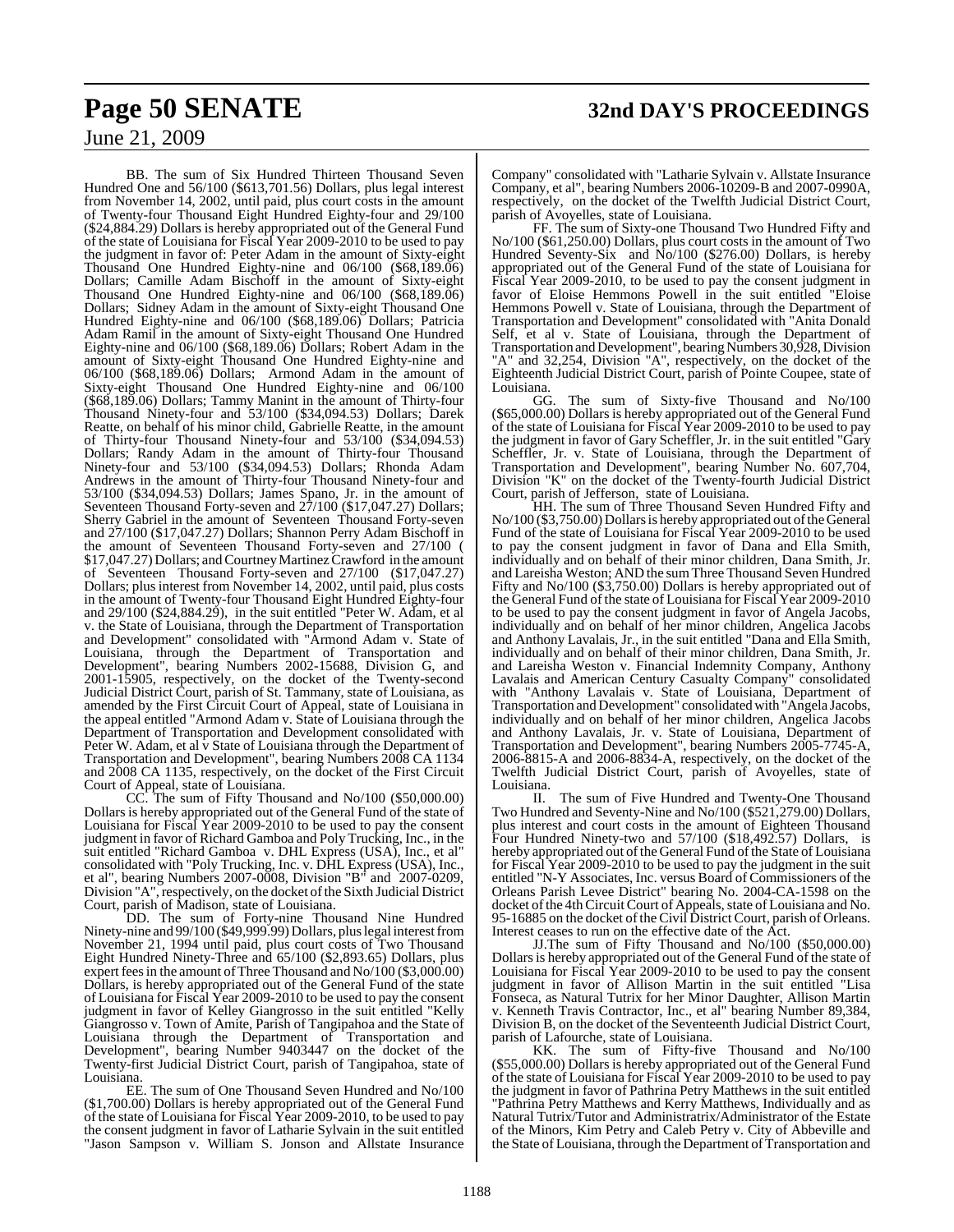## **32nd DAY'S PROCEEDINGS Page 51 SENATE**

# June 21, 2009

Development", bearing Number No. 81,511C on the docket of the Fifteenth Judicial District Court, parish of Vermilion, state of Louisiana.

LL The sum of Two Hundred Sixty-four Thousand One Hundred Forty and No/100 (\$264,140.00) Dollars is hereby appropriated out of the General Fund of the state of Louisiana for Fiscal Year 2009-2010 to be used to pay the judgment in favor of plaintifs, Anita Donald Self, Woodrow Self, Channing Donald, Brittany Kalina Pope and Cambria Delillia Pope, in the suit entitled "Eloise Hemmons Powell v. State of Louisiana, through the Department of Transportation and Development" consolidated with "Anita Donald Self, et al v. State of Louisiana, through the Department of Transportation and Development", bearing Numbers 30,928, Division "A" and 32,254, Division "A", respectively, on the docket of the Eighteenth Judicial District Court, parish of Pointe Coupee, state of Louisiana.

MM. The sum of Thirty Thousand and No/100 (\$30,000.00) Dollars, is hereby appropriated out of the General Fund of the state of Louisiana for Fiscal Year 2009-2010 to be used to pay the consent judgment in favor of Jason Moran in the suit entitled "Jason Moran v. State of Louisiana, through the Department of Transportation and Development" bearing Number 80,907, Division B, on the docket of the Tenth Judicial District Court, parish of Natchitoches, state of Louisiana.<br>NN

The sum of Sixty-five Thousand and No/100 (\$65,000.00) Dollars, is hereby appropriated out of the General Fund of the state of Louisiana for Fiscal Year 2009-2010 to be used to pay the consent judgment in favor of Buffy Greene in the suit entitled "Buffy Greene v. State of Louisiana, Department of Transportation and Development of the state of Louisiana", bearing Number 111,210, Division E, on the docket of the Twenty-first Judicial District Court, parish of Livingston, state of Louisiana.

OO. The sum of Two Hundred Thousand and No/100 (\$200,000.00) Dollars, is hereby appropriated out of the General Fund of the state of Louisiana for Fiscal Year 2009-2010 to be used to pay the consent judgment in favor of Lorie H. Taylor, in the suit entitled "Lorie H. Taylor, individually and on behalf of her deceased husband,Joe Paul Taylor, and on behalf of her minor children, Dustin Taylor and Harley Taylor v. State of Louisiana, through the Department of Transportation and Development" bearing Number 60-3117 on the docket of the Fourth Judicial District Court, parish of Ouachita, state of Louisiana.

Section 6.2.A. The sum of One Hundred Thirty-Seven Thousand Thirteen and No/100 (\$137,013.00) Dollars, is hereby appropriated out of the General Fund of the state of Louisiana for Fiscal Year 2009-2010 to be used to pay the judgment awarding compensation for wrongful conviction and incarceration in the matter of "DanBright v. State ofLouisiana", bearing Number 2008-00866-L on the docket of the Civil District Court, parish of Orleans, state of Louisiana.

B. The sum of One Hundred Forty-Five Thousand Five Hundred Sixty-One and 64/100 (\$145,561.64) Dollars is hereby appropriated out of the General Fund of the state of Louisiana for Fiscal Year 2009-2010 to be used to pay the judgment awarding compensation for wrongful conviction and incarceration in the matter of "Douglas Dilosa v. State of Louisiana", bearing Number 664,081 on the docket of the Twenty-Fourth Judicial District Court, parish of Jefferson, state of Louisiana.

The sum of One Hundred Forty-Five Thousand Five Hundred Sixty-One and 64/100 (\$145,561.64) Dollars is hereby appropriated out of the General Fund of the state of Louisiana for Fiscal Year 2009-2010 to be used to pay the judgment awarding compensation for wrongful conviction and incarceration in the matter of "Travis Hayes v. State of Louisiana", bearing Number 663570, Division N, on the docket of the Twenty-Fourth Judicial District Court, parish of Jefferson, state of Louisiana.

D. The sum of One Hundred Fifty Thousand and No/100 (\$150,000.00) Dollars is hereby appropriated out of the General Fund of the state of Louisiana for Fiscal Year 2009-2010 to be used to pay the judgment awarding compensation for wrongful conviction and incarceration in the matter of "Willie Jackson v. State of Louisiana", bearing Number 655,330, Division O, on the docket of the Twenty-Fourth Judicial District Court, parish of Jefferson, state of Louisiana.

E. The sum of One Hundred Fifty Thousand and No/100 (\$150,000.00) Dollarsis hereby appropriated out oftheGeneral Fund of the state of Louisiana for Fiscal Year 2009-2010 to be used to pay the judgment awarding compensation for wrongful conviction and incarceration in the matter of "Curtis L. Kyles v. State of Louisiana", bearing Number 303,970, Division G, on the docket of the Orleans Criminal District Court, parish of Orleans, state of Louisiana.

F. The sum of One Hundred Thirty Thousand Seven Hundred Sixteen and No/100 (\$130,716.00) Dollars is hereby appropriated out of the General Fund of the state of Louisiana for Fiscal Year 2009-2010 to be used to pay the judgment awarding compensation for wrongful conviction and incarceration in the matter of "Ryan Matthews v. State of Louisiana", bearing Number 663572, Section F, on the docket of the Twenty-Fourth Judicial District Court, parish of Jefferson, state of Louisiana.

G. The sum of One Hundred Fifty Thousand and No/100 (\$150,000.00) Dollarsis hereby appropriated out of the General Fund of the state of Louisiana for Fiscal Year 2009-2010 to be used to pay the judgment awarding compensation for wrongful conviction and incarceration in the matter of "Calvin Williams v. State of Louisiana", bearing Number 538-401, Section 25 on the docket of the Ninteenth Judicial District Court, parish of East Baton Rouge, state of Louisiana.

H. The sum of One Hundred Ninety Thousand and No/100 (\$190,000.00) Dollarsis hereby appropriated out oftheGeneral Fund of the state of Louisiana for Fiscal Year 2009-2010 to be used to pay the judgment awarding compensation for wrongful conviction and incarceration in the matter of "Calvin Willis v. State of Louisiana", bearing Number 556,984, Division O, Section VIII, on the docket of the Nineteenth Judicial District Court, parish of East Baton Rouge, state of Louisiana.

I. All judgments provided for in Subsection 6.2 of this Section shall be paid as to principal, interest, court costs, and expert witness fees as provided in said judgments, it being the intent herein that when the provisions of any judgment conflict with the provisions of this Act, the provisions of the judgment shall be controlling. Any other provision of this Act, not in conflict with the provisions of such judgment, shall control. Payment shall be made as to any such judgment only after presentation to the state treasurer of documentation required by the state treasurer.

Section 6.3.A. The sum of Nine Hundred Eighty-Two Thousand Ninety-Three and 78/100 (\$982,093.78) Dollarsis hereby appropriated out of the General Fund of the state of Louisiana for Fiscal Year 2009-2010 to the Louisiana Department of Revenue (12-440) to be used to satisfy the judgment rendered by the Board of Tax Appeals in the claim against the state entitled "BNSF Railway Company v. Cynthia Bridges, Secretary, Department of Revenue and State of Louisiana", bearing Number 6854 on the docket of the Board of Tax Appeals, state of Louisiana.

B. The sum of Seventy Thousand Two Hundred Sixty-Nine and 10/100 (\$70,269.10) Dollars is hereby appropriated out of the General Fund of the state of Louisiana for Fiscal Year 2009-2010 to the Louisiana Department of Revenue (12-440) to be used to satisfy the judgment rendered by the Board of Tax Appeals in the claim against the state entitled "Comdata Network, Inc. v. Secretary, Department of Revenue, State of Louisiana", bearing Number 6176 on the docket of the Board of Tax Appeals, state of Louisiana.

C. The sum of Seven Hundred Twenty-Two Thousand Three Hundred Fifty-Two and 35/100 (\$722,352.35) Dollars is hereby appropriated out of the General Fund of the state of Louisiana for Fiscal Year 2009-2010 to the Louisiana Department of Revenue (12-440) to be used to satisfy the judgment rendered by the Board of Tax Appeals in the claim against the state entitled "Kansas City Southern Railway Company v. Cynthia Bridges, Secretary, Department of Revenue and State of Louisiana", bearing Number 5408 on the docket of the Board of Tax Appeals, state of Louisiana.

D. The sum of One Hundred Fifty-Four Thousand Two Hundred Six and 21/100 (\$154,206.21) Dollars is hereby appropriated out of the General Fund of the state of Louisiana for Fiscal Year 2009-2010 to the Louisiana Department of Revenue (12-440) to be used to satisfy the judgment rendered by the Board of Tax Appeals in the claim against the state entitled "Illinois Central Railroad Company v. Cynthia Bridges, Secretary, Department of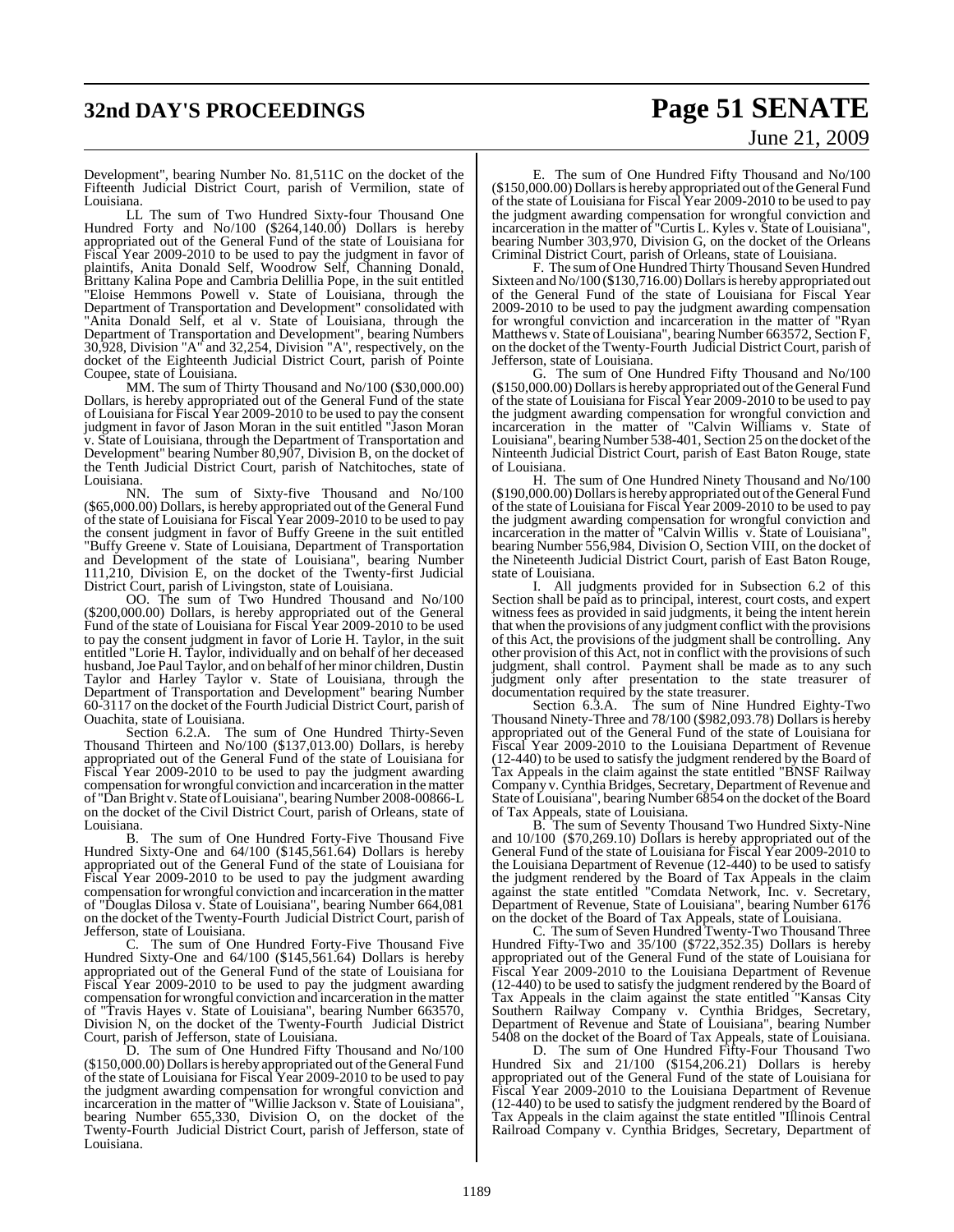## **Page 52 SENATE 32nd DAY'S PROCEEDINGS**

### June 21, 2009

Revenue and State of Louisiana", bearing Number 6635 on the docket of the Board of Tax Appeals, state of Louisiana.

E. The sum of Four Hundred Sixty-One Thousand Two Hundred Ninety-Eight and 47/100 (\$461,298.47) Dollars is hereby appropriated out of the General Fund of the state of Louisiana for Fiscal Year 2009-2010 to the Louisiana Department of Revenue (12-440) to be used to satisfy the judgment rendered by the Board of Tax Appeals in the claim against the state entitled "Illinois Central Railroad Company v. Cynthia Bridges, Secretary, Department of Revenue and State of Louisiana", bearing Number 6818 on the docket of the Board of Tax Appeals, state of Louisiana.

F. The sum of One Hundred Six Thousand Four Hundred Thirty-Four and 34/100 (\$106,434.34) Dollarsis hereby appropriated out of the General Fund of the state of Louisiana for Fiscal Year 2009-2010 to the Louisiana Department of Revenue (12-440) to be used to satisfy the judgment rendered by the Board of Tax Appeals in the claim against the state entitled "Illinois Central Railroad Company v. Cynthia Bridges, Secretary, Department of Revenue and State of Louisiana", bearing Number 6936 on the docket of the Board of Tax Appeals, state of Louisiana.

G. All judgments provided for in Subsection 6.3 of this Section shall be paid as to principal, interest, court costs, and expert witness fees as provided in said judgments, it being the intent herein that when the provisions of any judgment conflict with the provisions of this Act, the provisions of the judgment shall be controlling. Any other provision of this Act, not in conflict with the provisions of such judgment, shall control. Payment shall be made as to any such judgment only after presentation to the state treasurer of documentation required by the state treasurer.

H. Section 6 of this Act shall be effective on July 1, 2009."

#### AMENDMENT NO. 48

On page 24, line 20, change "Section 8." to "Section 7."

On motion of Senator Michot, the committee amendment was adopted. The amended bill was read by title and referred to the Legislative Bureau.

#### **HOUSE BILL NO. 898— (Substitute for House Bill No. 142 by Representative Henry)** BY REPRESENTATIVE HENRY

AN ACT

To amend and reenact R.S. 47:6007, relative to tax credits; to provide relative to the motion picture investor tax credit; to provide for issuance of the tax credit for state-certified productions; to provide for the amount of the tax credit; to provide relative to certain definitions; to provide for certain requirements and limitations; to provide relative to the promulgation of rules; to delete certain provisions relative to the tax credit for statecertified infrastructure projects; to provide for an effective date; and to provide for related matters.

Reported with amendments by the Committee on Revenue and Fiscal Affairs.

#### **SENATE COMMITTEE AMENDMENTS**

Amendments proposed by Senate Committee on Revenue and Fiscal Affairs to Reengrossed House Bill No. 898 by Representative Henry

#### AMENDMENT NO. 1

On page 1, line 4, after "credit;" insert: "to provide for the amount of payroll credit; to provide for transfers of certain credits;"

#### AMENDMENT NO. 2

On page 6, line 18, after "2006" insert ", but before July 1, 2010 <u>2009"</u>

#### AMENDMENT NO. 3

On page 7, delete lines 3 through 12, and insert:

"(c) For state-certified productions approved by the office and the secretary on or after July 1,  $2010$   $2009$ , but before July 1,  $2012$ :

(i) If the total base investment is greater than three hundred thousand dollars, each investor shall be allowed a tax credit of twenty thirty percent of the base investment made by that investor.

(ii) To the extent that base investment is expended on payroll for Louisiana residents employed in connection with a state-certified production, each investor shall be allowed an additional tax credit of ten five percent of such payroll. However, if the payroll to any one person exceeds one million dollars, this additional credit shall exclude any salary for that person that exceeds one million dollars."

#### AMENDMENT NO. 4

On page 11, line 26, after "(f)" insert " $(i)$ "

#### AMENDMENT NO. 5

On page 12, between lines 9 and 10, insert:

"(ii) For projects which receive initial certification on and after July  $1, 2009$ , the investor who earned the motion picture investor tax credits pursuant to such certification may transfer the credits to the office for eighty-five percent of the face value of the credits."

#### AMENDMENT NO. 6

On page 15, between lines 17 and 18, insert:

"(e) In addition to the requirements of Subparagraph (d) of this Paragraph, prior to any final certification of a state-certified production or infrastructure project, the motion picture production company or infrastructure project applicant shall submit to the office a notarized statement demonstrating conformity with, and agreeing to, the following:

(i) To pay all undisputed legal obligations the film production company has incurred in Louisiana.

(ii) To publish, at completion of principal photography, a notice at least once a week for three consecutive weeks in local newspapers in regions where filming has taken place in order to notify the public of the need to file creditor claims against the film production company by a specified date.

(iii) That the outstanding obligations are not waived should a creditor fail to file by the specified date.

(iv) To delay filing a claim for the film production tax credit until the office delivers written notification to the secretary of the Department of Revenue that the film production company has fulfilled all requirements for the credit.

On motion of Senator Marionneaux, the committee amendment was adopted. The amended bill was read by title and referred to the Legislative Bureau.

#### **HOUSE BILL NO. 902—(Substitute for House Bill No. 38 by Representative Arnold)** BY REPRESENTATIVE ARNOLD

AN ACT

To amend and reenact R.S.  $47:1705(B)(1)$  and  $(2)(a)$  and  $(b)$ , relative to ad valorem taxes; to limit the ability of a taxing authority to increase ad valorem tax millages; to provide for limitations on millage increases by taxing authorities with governing authorities whose membership is not elected; and to provide for related matters.

Reported with amendments by the Committee on Revenue and Fiscal Affairs.

#### **SENATE COMMITTEE AMENDMENTS**

Amendments proposed by Senate Committee on Revenue and Fiscal Affairs to Reengrossed House Bill No. 902 by Representative Arnold

AMENDMENT NO. 1

On page 1, line 19, after "(b)" insert "(i)"

#### AMENDMENT NO. 2

On page 2, between lines 6 and 7, insert:

(ii) The provisions of this Subparagraph shall not apply to taxing authorities which are special fire protection or fire department districts nor shall they affect the provisions of Article VI, Section 39(A) of the Constitution of Louisiana."

On motion of Senator Marionneaux, the committee amendment was adopted. The amended bill was read by title and referred to the Legislative Bureau.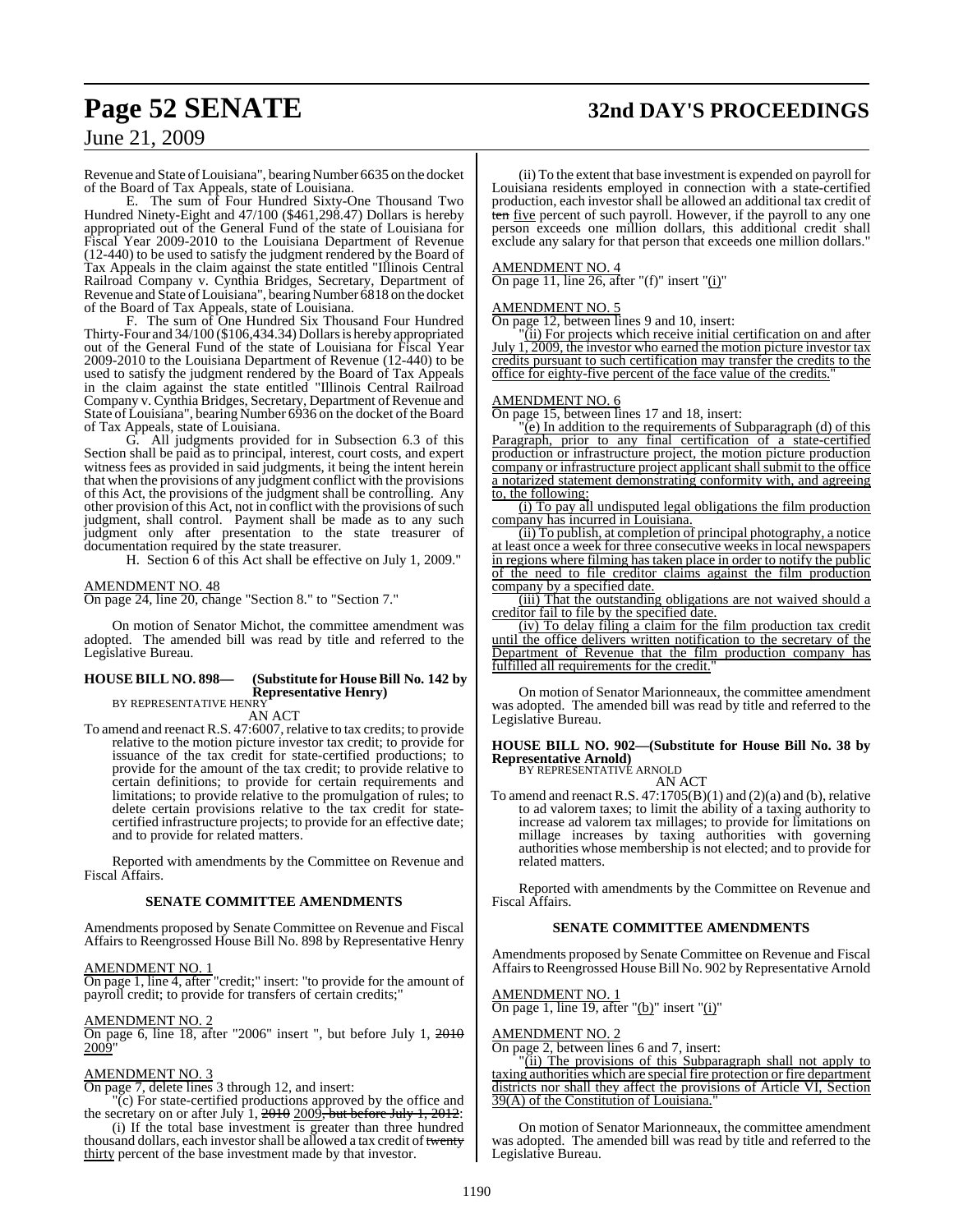## **32nd DAY'S PROCEEDINGS Page 53 SENATE**

# June 21, 2009

Morrell Morrish<br>Mount

Murray Nevers Quinn<br>Riser

Shaw Smith Thompson Walsworth

### **HOUSE BILL NO. 903—(Substitute for House Bill No. 375 by Representative Arnold)** BY REPRESENTATIVE ARNOLD

A JOINT RESOLUTION

Proposing to amend Article VII, Section 23(C) and to add Article VII, Section 18(H) of the Constitution of Louisiana, relative to the levy of ad valorem property tax by taxing authorities; to further limit certain taxing authorities' power to increase millage<br>rates without voter approval: to require the election for without voter approval; to require the election for approving ad valorem property tax levies or renewals of certain taxing authorities to occur only at certain elections; and to specify an election for submission of the proposition to electors and provide a ballot proposition.

Reported with amendments by the Committee on Revenue and Fiscal Affairs.

#### **SENATE COMMITTEE AMENDMENTS**

Amendments proposed by Senate Committee on Revenue and Fiscal Affairs to Reengrossed House Bill No. 903 by Representative Arnold

#### AMENDMENT NO. 1

On page 1, line 2, after "Section 23 (C)" delete the remainder of the line and insert "of the"

#### AMENDMENT NO. 2

On page 1, line 5, after "approval;" delete the remainder of the line and delete line 6 and insert "and"

#### AMENDMENT NO. 3

On page 1, line 12, after "Section 23(C)" delete the remainder of the line and insert "of the Constitution of Louisiana, to read"

#### AMENDMENT NO. 4

On page 1, delete lines 14 through 18, and on page 2, delete lines 1 through 5

#### AMENDMENT NO. 5

On page 2, line 26, after " $(2)$ " insert " $(a)$ "

### AMENDMENT NO. 6

On page 3, between lines 3 and 4, insert:

"(b) The provisions of this Subparagraph shall not apply to taxing authorities which are special fire protection or fire department districts nor shall they affect the provisions of Article VI, Section  $39(A)$  of this constitution.

#### AMENDMENT NO. 7

On page 3, line 19, after "year;" delete the remainder of the line and delete lines 20 through 26 and insert" "to exclude from such restriction taxing authorities which are special fire protection or fire department districts and millages levied by certain levee districts under authority granted by the Constitution of Louisiana.

(Amends Art. VII, Section 23(C))"

On motion of Senator Marionneaux, the committee amendment was adopted. The amended bill was read by title and referred to the Legislative Bureau.

### **Regular Order Resumed**

### **House Concurrent Resolutions on Second Reading Reported by Committees**

### **HOUSE CONCURRENT RESOLUTION NO. 53—** BY REPRESENTATIVE HUTTER A CONCURRENT RESOLUTION

To urge and request the State Board of Elementary and Secondary Education to develop and implement an age-appropriate unit on hurricane awareness for students in each grade in all city, parish, and other local public school systems.

Reported favorably by the Committee on Education.

The resolution was read by title. Senator Crowe moved to concur in the House Concurrent Resolution.

### **ROLL CALL**

The roll was called with the following result:

#### YEAS

| Mr. President | Gautreaux N       | <b>Morre</b> |
|---------------|-------------------|--------------|
| Adlev         | <b>Gray Evans</b> | Morris       |
|               |                   |              |
| Alario        | Guillory          | Mount        |
| Amedee        | Hebert            | Murray       |
| Appel         | Heitmeier         | Nevers       |
| Cheek         | Jackson           | Ouinn        |
| Claitor       | Kostelka          | Riser        |
| Crowe         | LaFleur           | Shaw         |
| Donahue       | Long              | Smith        |
| Dorsey        | Marionneaux       | Thomp        |
| Duplessis     | Martiny           | Walsw        |
| Dupre         | McPherson         |              |
| Erdey         | Michot            |              |
| Total - 37    |                   |              |
|               | <b>NAYS</b>       |              |
|               |                   |              |

#### ABSENT

Broome Gautreaux B Total - 2

Total - 0

The Chair declared the Senate had concurred in the House Concurrent Resolution and ordered it returned to the House.

#### **HOUSE CONCURRENT RESOLUTION NO. 54—** BY REPRESENTATIVE HUTTER

A CONCURRENT RESOLUTION

To urge and request the state Department of Education to compile statistics for each city, parish, and other local public school system relative to where teachers employed by each system who became certified in 1999 or thereafter received their bachelor's degrees and to submit a written report of findings to the House Committee on Education and the Senate Committee on Education not later than sixty days prior to the beginning of the 2010 Regular Session of the Legislature.

Reported favorably by the Committee on Education.

The resolution was read by title. Senator Crowe moved to concur in the House Concurrent Resolution.

#### **ROLL CALL**

The roll was called with the following result:

#### YEAS

| Mr. President<br>Adley<br>Alario<br>Amedee<br>Appel<br>Cheek<br>Claitor | Erdey<br>Gautreaux N<br><b>Gray Evans</b><br>Guillory<br>Hebert<br>Heitmeier<br>Jackson | McPherson<br>Michot<br>Morrell<br>Morrish<br>Mount<br>Murray<br><b>Nevers</b> |
|-------------------------------------------------------------------------|-----------------------------------------------------------------------------------------|-------------------------------------------------------------------------------|
|                                                                         |                                                                                         |                                                                               |
|                                                                         |                                                                                         |                                                                               |
|                                                                         |                                                                                         |                                                                               |
|                                                                         |                                                                                         |                                                                               |
| Crowe                                                                   | Kostelka                                                                                | Ouinn                                                                         |
| Donahue                                                                 | LaFleur                                                                                 | Riser                                                                         |
| Dorsey                                                                  | Long                                                                                    | Smith                                                                         |
| Duplessis                                                               | Marionneaux                                                                             | Thompson                                                                      |
| Dupre                                                                   | Martiny                                                                                 | Walsworth                                                                     |
| Total - 36                                                              |                                                                                         |                                                                               |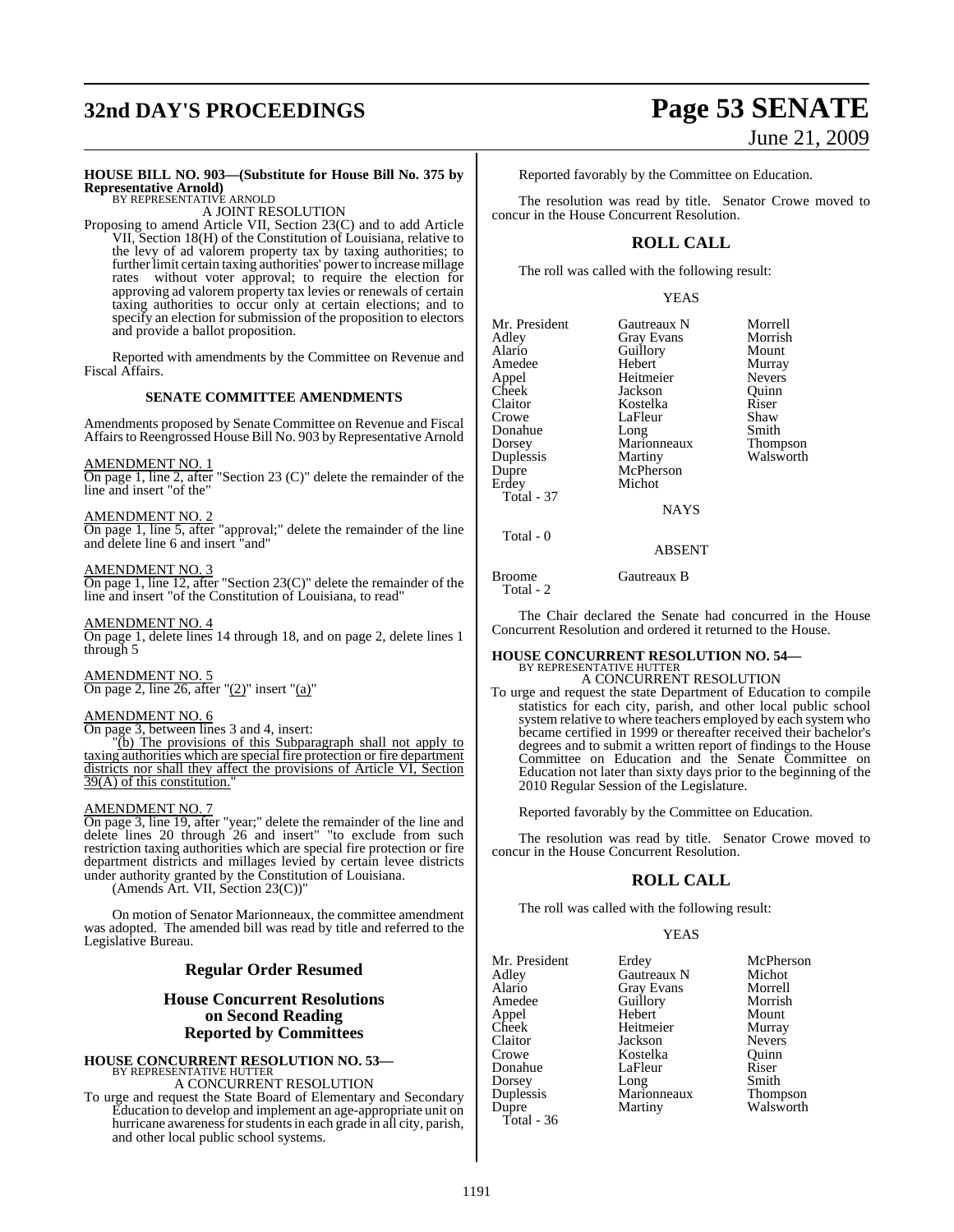Total - 0

## **NAYS** ABSENT

| Gautreaux B | Shaw |
|-------------|------|
|             |      |

The Chair declared the Senate had concurred in the House Concurrent Resolution and ordered it returned to the House.

#### **HOUSE CONCURRENT RESOLUTION NO. 68—** BY REPRESENTATIVE DIXON

A CONCURRENT RESOLUTION

To urge and request the State Board of Elementary and Secondary Education to study standards it uses to approve alternative education programs as such standards relate to providing sufficient counseling services and appropriate security and to submit a written report of its findings, including any recommendations for legislation relative to the issue, to the House Committee on Education and the Senate Committee on Education not later than sixty days prior to the beginning of the 2010 Regular Session.

Reported favorably by the Committee on Education.

The resolution was read by title. Senator Long moved to concur in the House Concurrent Resolution.

### **ROLL CALL**

The roll was called with the following result:

#### YEAS

| Mr. President     | Gautreaux N | Morrell       |
|-------------------|-------------|---------------|
|                   |             |               |
| Adley             | Guillory    | Morrish       |
| Alario            | Hebert      | Mount         |
| Amedee            | Heitmeier   | Murray        |
| Appel             | Jackson     | <b>Nevers</b> |
| Cheek             | Kostelka    | Ouinn         |
| Crowe             | LaFleur     | Riser         |
| Donahue           | Long        | Shaw          |
| Dorsey            | Marionneaux | Smith         |
| Duplessis         | Martiny     | Thompson      |
| Dupre             | McPherson   | Walsworth     |
| Erdey             | Michot      |               |
| <b>Total - 35</b> |             |               |
|                   | <b>NAYS</b> |               |
| Total - 0         |             |               |
|                   | ABSENT      |               |

| Broome    | Gautreaux B |
|-----------|-------------|
| Claitor   | Gray Evans  |
| Total - 4 |             |

The Chair declared the Senate had concurred in the House Concurrent Resolution and ordered it returned to the House.

#### **HOUSE CONCURRENT RESOLUTION NO. 99—** BY REPRESENTATIVE MCVEA

A CONCURRENT RESOLUTION

To urge and request the Department of Culture, Recreation and Tourism to study methods of raising additional revenue through state historic sites.

Reported favorably by the Committee on Education.

The resolution was read by title. Senator Long moved to concur in the House Concurrent Resolution.

## **Page 54 SENATE 32nd DAY'S PROCEEDINGS**

### **ROLL CALL**

The roll was called with the following result:

#### YEAS

| Mr. President | <b>Gray Evans</b> | Morrell       |
|---------------|-------------------|---------------|
| Adley         | Guillory          | Morrish       |
| Alario        | Hebert            | Mount         |
| Amedee        | Heitmeier         | Murray        |
| Appel         | Jackson           | <b>Nevers</b> |
| Cheek         | Kostelka          | Ouinn         |
| Crowe         | LaFleur           | Riser         |
| Dorsey        | Long              | Shaw          |
| Duplessis     | Marionneaux       | Smith         |
| Dupre         | Martiny           | Thompson      |
| Erdey         | McPherson         | Walsworth     |
| Gautreaux N   | Michot            |               |
| Total - 35    |                   |               |
|               | <b>NAYS</b>       |               |
| Total - 0     |                   |               |
|               | ABSENT            |               |

Broome Donahue<br>Claitor Gautreau Gautreaux B Total - 4

The Chair declared the Senate had concurred in the House Concurrent Resolution and ordered it returned to the House.

#### **HOUSE CONCURRENT RESOLUTION NO. 101—**

BY REPRESENTATIVE SIMON A CONCURRENT RESOLUTION

To urge and request the public postsecondary education management boards and the governing authorities of certain independent colleges and universities to ensure that the institutions under their respective jurisdictions that offer a graduate program in architecture include in such program instruction on certain design principles.

Reported favorably by the Committee on Education.

The resolution was read by title. Senator Donahue moved to concur in the House Concurrent Resolution.

### **ROLL CALL**

The roll was called with the following result:

#### YEAS

| Mr. President | Gautreaux N       | Morrell         |
|---------------|-------------------|-----------------|
| Adley         | <b>Gray Evans</b> | Morrish         |
| Alario        | Guillory          | Mount           |
| Amedee        | Hebert            | Murray          |
| Appel         | Heitmeier         | <b>Nevers</b>   |
| Cheek         | Jackson           | Ouinn           |
| Claitor       | Kostelka          | Riser           |
| Crowe         | LaFleur           | Shaw            |
| Donahue       | Long              | Smith           |
| Dorsey        | Marionneaux       | <b>Thompson</b> |
| Duplessis     | Martiny           | Walsworth       |
| Dupre         | McPherson         |                 |
| Erdey         | Michot            |                 |
| Total - 37    |                   |                 |
|               |                   |                 |

NAYS

Total - 0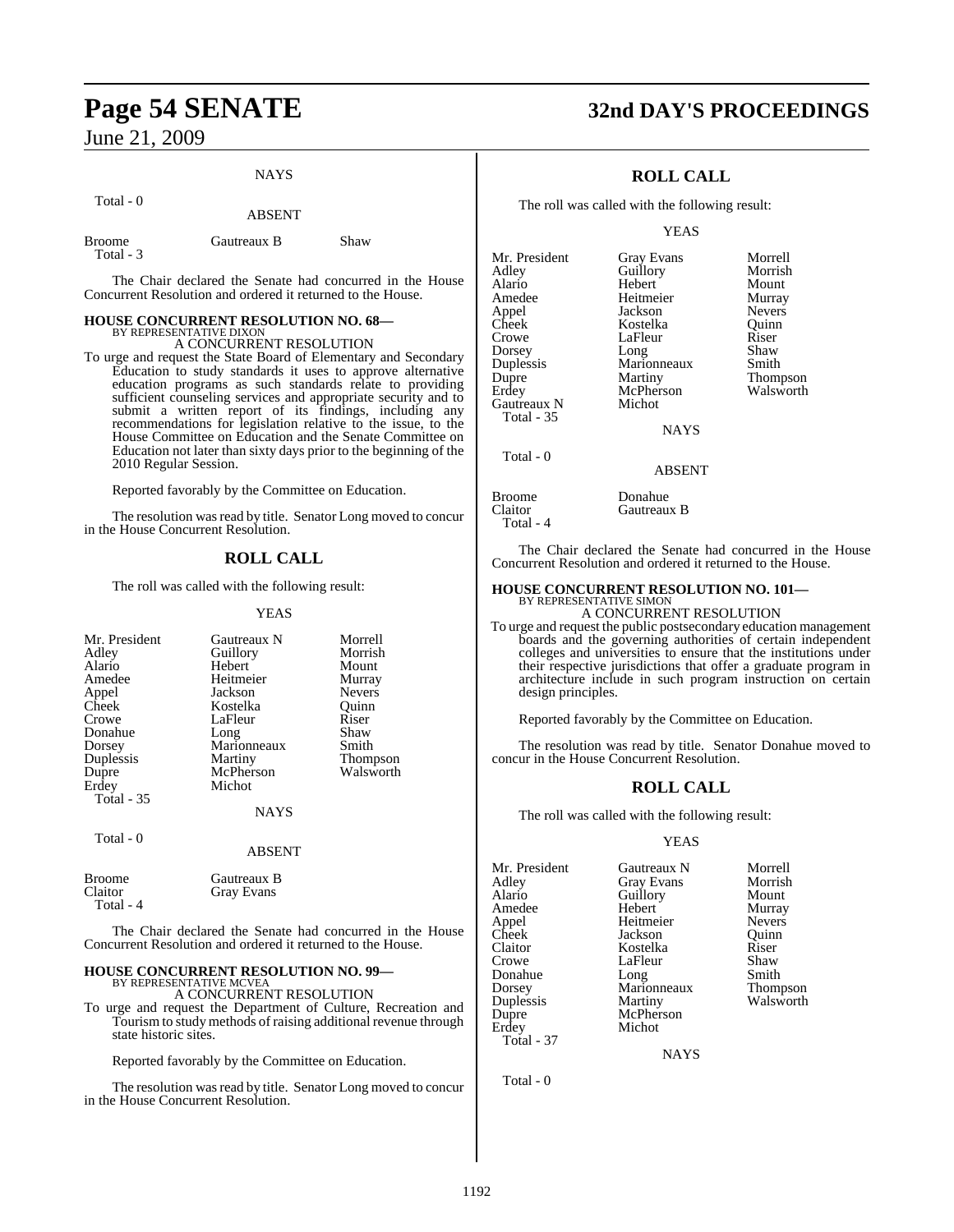## **32nd DAY'S PROCEEDINGS Page 55 SENATE**

#### ABSENT

Broome Gautreaux B

Total - 2

The Chair declared the Senate had concurred in the House Concurrent Resolution and ordered it returned to the House.

### **Rules Suspended**

Senator Mount asked for and obtained a suspension of the rules to revert to the Morning Hour.

#### **Message from the House**

#### **CONCURRING IN SENATE CONCURRENT RESOLUTIONS**

June 18, 2009

To the Honorable President and Members of the Senate:

I am directed to inform your honorable body that the House of Representatives has finally concurred in the following Senate Concurrent Resolutions:

## **SENATE CONCURRENT RESOLUTION NO. 90—** BY SENATOR BROOME

A CONCURRENT RESOLUTION

To urge and request the Louisiana Office of Student Financial Assistance and the Board of Regents to jointly study the benefits of the Go Grant program and to identify the adequacy of current funding sources provided to the program and to the students.

Reported without amendments.

Respectfully submitted, ALFRED W. SPEER Clerk of the House of Representatives

#### **Message from the House**

#### **HOUSE CONFEREES APPOINTED**

June 21, 2009

To the Honorable President and Members of the Senate:

I am directed to inform your honorable body that the Speaker of the House of Representatives has appointed the following members, on the part of the House of Representatives, to confer, with a like committee from the Senate, on the disagreement to House Bill No. 119 by Representative H. Burns:

Representatives H. Burns, Wooton and Dove.

Respectfully submitted, ALFRED W. SPEER Clerk of the House of Representatives

#### **Message from the House**

#### **HOUSE CONFEREES APPOINTED**

June 21, 2009

To the Honorable President and Members of the Senate:

# June 21, 2009

I am directed to inform your honorable body that the Speaker of the House of Representatives has appointed the following members, on the part of the House of Representatives, to confer, with a like committee from the Senate, on the disagreement to House Bill No. 234 by Representative Dove:

Representatives Dove, Harrison and Billiot.

Respectfully submitted, ALFRED W. SPEER Clerk of the House of Representatives

#### **Message from the House**

#### **HOUSE CONFEREES APPOINTED**

June 21, 2009

To the Honorable President and Members of the Senate:

I am directed to inform your honorable body that the Speaker of the House of Representatives has appointed the following members, on the part of the House of Representatives, to confer, with a like committee from the Senate, on the disagreement to House Bill No. 600 by Representative Johnson:

Representatives Johnson, T. Burns and Greene.

Respectfully submitted, ALFRED W. SPEER Clerk of the House of Representatives

#### **Message from the House**

#### **HOUSE CONFEREES APPOINTED**

June 21, 2009

To the Honorable President and Members of the Senate:

I am directed to inform your honorable body that the Speaker of the House of Representatives has appointed the following members, on the part of the House of Representatives, to confer, with a like committee from the Senate, on the disagreement to House Bill No. 629 by Representative Landry:

Representatives Landry, T. Burns and Robideaux.

Respectfully submitted, ALFRED W. SPEER Clerk of the House of Representatives

### **Privilege Report of the Legislative Bureau**

June 21, 2009

To the President and Members of the Senate:

I am directed by your Legislative Bureau to submit the following report:

The following bills are approved as to construction and duplication.

**HOUSE BILL NO. 5—**<br>BY REPRESENTATIVES GUINN, BALDONE, BARRAS, GISCLAIR, BARRISON, HENRISON, HENRY, JOHNSON, MILLS, MONTOUCET,<br>PERRY, RICHARD, RITCHIE, JANE SMITH, PATRICIA SMITH, ST.<br>GERMAIN, AND WOOTON AND SENATOR GUILLO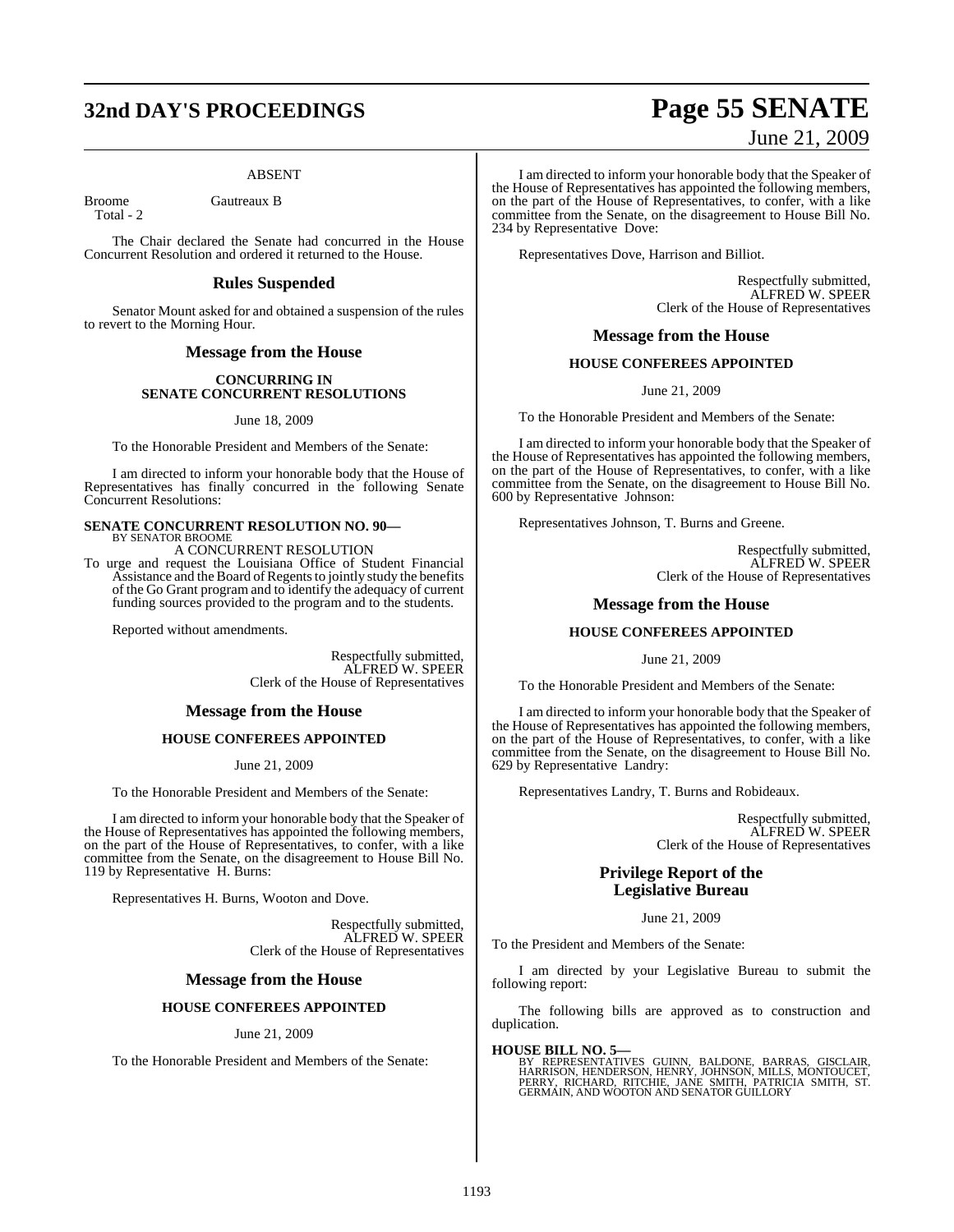## **Page 56 SENATE 32nd DAY'S PROCEEDINGS**

#### AN ACT

To amend and reenact R.S. 47:305(A)(5) and to enact R.S.  $47:302(T)$ ,  $321(J)$ , and  $331(R)$ , relative to exemptions to sales and use tax; to provide with respect to exemptions for crawfish bait and feed; and to provide for related matters.

Reported without amendments.

**HOUSE BILL NO. 9—** BY REPRESENTATIVES BALDONE AND LEGER AN ACT

To enact R.S. 47:301(6)(c), relative to sales and use tax; to exclude fromthe definition of "hotel" certain temporary lodging services provided by a nonprofit corporation to a homeless person; to authorize rulemaking; to provide an effective date; and to provide for related matters.

Reported without amendments.

#### **HOUSE BILL NO. 70—**

BY REPRESENTATIVE HARDY AN ACT

To enact R.S. 13:10.4, relative to witness protection; to provide for the assessment of court costs to be used for the witness protection program; to provide for the collection and disbursement of monies; to provide for an annual audit; to provide for a contingent effective date; and to provide for related matters.

Reported without amendments.

- **HOUSE BILL NO. 83—** BY REPRESENTATIVES TIM BURNS, ARNOLD, CARMODY, GREENE, HENRY, HOFFMANN, KATZ, LIGI, PEARSON, RICHARD, SCHRODER, SIMON, SMILEY, JANE SMITH, TALBOT, TUCKER, AND WADDELL AN ACT
- To amend and reenact R.S.  $47:1705(B)(2)(c)(i)$ , (ii), and (vi) and to enact R.S. 47:1705(B)(2)(c)(vii) and (f), relative to the requirements for public hearings on proposals to increase millage rates without voter approval; to require public notice and publication of certain information related to such millage increases; to require notification of certain elected officials; and to provide for related matters.

Reported without amendments.

**HOUSE BILL NO. 106—** BY REPRESENTATIVES GREENE, BALDONE, BARRAS, CARTER, HENRY, HOFFMANN, GIROD JACKSON, NOWLIN, RICHARD, RITCHIE, ROBIDEAUX, AND JANE SMITH AND SENATORS DONAHUE AND MICHOT

AN ACT

To amend and reenact R.S. 47:293(10) and to enact R.S.  $47:293(9)(a)(xvii)$ , relative to the individual income tax; to provide for a deduction for net capital gains; to provide for an effective date; and to provide for related matters.

Reported without amendments.

**HOUSE BILL NO. 128—**<br>BY REPRESENTATIVES HENRY, TIM BURNS, ELLINGTON, GREENE, GUINN, HARRISON, HOWARD, KLECKLEY,<br>CUINN, HARRISON, HAZEL, HENDERSON, HOWARD, KLECKLEY,<br>LEBAS, LIGI, MONICA, PEARSON, POPE, RICHARDSON, SCHRODER AN ACT

To amend and reenact R.S. 47:305.54(B)(2) and to enact R.S. 47:305.62, relative to state sales and use tax; to authorize a state "sales tax holiday" at certain times for purchases of certain firearms; to provide for definitions; to provide restrictions on the types of purchases eligible for the exemption; and to provide for related matters.

Reported without amendments.

#### **HOUSE BILL NO. 189—**

BY REPRESENTATIVE GREENE AN ACT

To amend and reenact R.S. 47:305(D)(2) and to enact R.S.  $47:302(R)(3), 321(H)(3),$  and  $331(P)(4)$ , relative to the sales and use tax; to provide for the effectiveness and applicability of the exemption for the sale of meals by certain institutions and organizations; to provide for the exemption of the meal plans of certain educational institutions; to provide for an effective date; and to provide for related matters.

Reported without amendments.

#### **HOUSE BILL NO. 215—**

BY REPRESENTATIVES HUTTER AND LEGER AN ACT

To amend and reenact R.S. 44:4.1(B)(29) and to enact R.S. 47:6035, relative to tax credits; to establish the Ports of Louisiana Investor Tax Credit; to authorize the issuance of tax credits for certain investments in ports in Louisiana; to provide for definitions; to provide for certain limitations; to provide for the certification and administration of such tax credits; to authorize the promulgation of rules and regulations; to authorize the transfer of certain tax credits; to authorize the recapture and recovery of such tax credits under certain circumstances; to provide for a termination date; to provide an exception to the laws relative to public records and to provide for related matters.

Reported without amendments.

#### **HOUSE BILL NO. 261—**

BY REPRESENTATIVE CONNICK AN ACT

To amend and reenact R.S. 20:1(A)(2) and to enact R.S. 13:3851.1, relative to the exemption from seizure and sale of a homestead; to provide for an increase in the amount of the homestead exemption; to provide relative to the seizure and sale of a homestead in the execution of a judgment for credit card charges; to provide relative to judicial mortgages; to provide for exceptions; to provide for prescription; to provide for an effective date; and to provide for related matters.

Reported without amendments.

#### **HOUSE BILL NO. 389—**

BY REPRESENTATIVES GREENE, BALDONE, BARRAS, CARTER, HENRY, NOWLIN, RICHARD, AND ROBIDEAUX AN ACT

To amend and reenact Section 2 of Act No. 15 of the 1996 Regular Session of the Legislature, as amended by Act No. 47 of the 1998 Regular Session of the Legislature, Act No. 33 of the 2000 Regular Session of the Legislature, Act No. 141 of the 2003 Regular Session of the Legislature, and Act No. 357 of the 2005 Regular Session of the Legislature; to delete the termination date regarding certain transactionsinvolving certain private and parochial elementary and secondary schools; to provide for an effective date; and to provide for related matters.

Reported without amendments.

#### **HOUSE BILL NO. 446—**

BY REPRESENTATIVE HENRY

- AN ACT To amend and reenact R.S. 47:2062, 2142(A) and (C), 2144,
- $2145(B)$ ,  $2153(B)(5)$ , and  $2155(A)$ , relative to ad valorem taxes; to provide for the assistance to each parish tax assessor by an attorney or agency; to provide for the collection of penalties; to provide relative to undivided interests in title to tax sale property; to provide for bidding procedures; to provide for the form for tax sale certificates; and to provide for related matters.

Reported without amendments.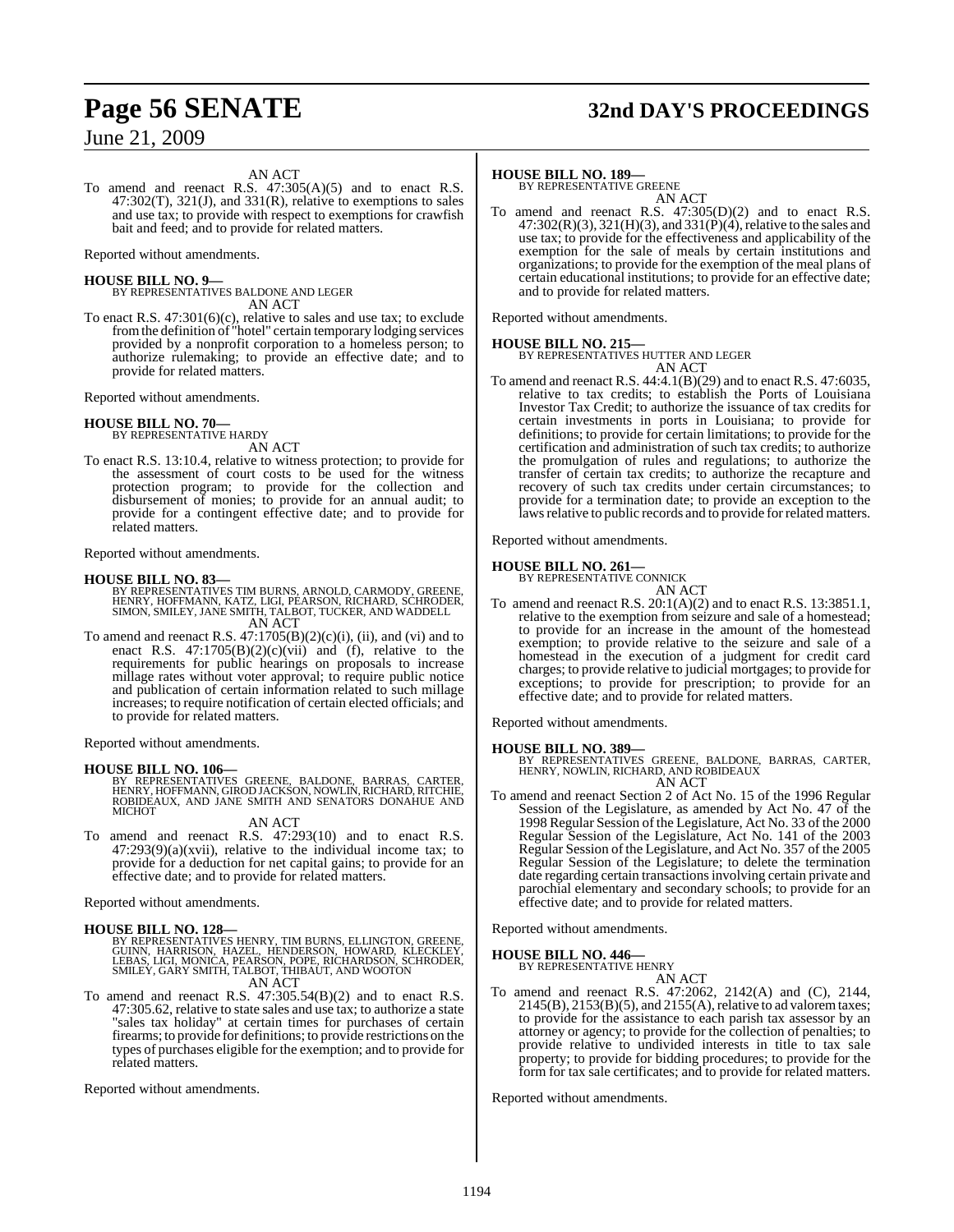## **32nd DAY'S PROCEEDINGS Page 57 SENATE**

# June 21, 2009

**HOUSE BILL NO. 458—**<br>BY REPRESENTATIVES TALBOT, BALDONE, HENRY BURNS, CARTER,<br>CHAMPAGNE, FOIL, HENRY, HOFFMANN, HONEY, LITTLE, MILLS,<br>PERRY, PUGH, RICHARD, RICHMOND, ROBIDEAUX, SIMON, SMILEY, JANE SMITH, TEMPLET, AND THIBAUT AND SENATORS CROWE, DUPLESSIS, MICHOT, SMITH, AND WALSWORTH AN ACT

To amend and reenact R.S. 47:6023, relative to tax credits; to provide relative to the sound recording investor tax credit; to provide relative to certain definitions; to remove certain limitations of the sound recording investor tax credit; to provide relative to the promulgation of rules and regulations; to provide relative to the certification and payment of the tax credit; to provide relative to the display of the state brand or logo under certain circumstances; and to provide for related matters.

Reported without amendments.

#### **HOUSE BILL NO. 563—**

BY REPRESENTATIVE BURRELL

AN ACT To amend and reenact R.S. 47:2134(D), 2153(B)(5), 2201, and 2202, relative to ad valorem taxes; to provide relative to certain challenges to assessments; to provide for bidding procedures at tax sales; to provide for tax sale title to undivided interests; to provide for public sale or donation of tax parcels; to provide for the sale of adjudicated property to adjoining property owners; to provide for effectiveness as to suits filed on or after a certain date; and to provide for related matters.

Reported without amendments.

**HOUSE BILL NO. 618—** BY REPRESENTATIVES GREENE, BALDONE, HENRY, HOFFMANN, HONEY, RICHMOND, RITCHIE, AND JANE SMITH AN ACT

To amend and reenact R.S. 47:601(A)(introductory paragraph) and 611, relative to corporation franchise tax; to exempt a certain amount of taxable capital from the tax; to eliminate the minimum amount of the tax; to provide relative to the initial franchise tax on newly taxable corporations; to provide for an effective date; and to provide for related matters.

Reported without amendments.

**HOUSE BILL NO. 693—** BY REPRESENTATIVES GREENE, BALDONE, HONEY, RICHMOND, AND RITCHIE AN ACT

To amend and reenact Section 3(C) of Act No. 456 of the 2007 Regular Session of the Legislature, relative to motion picture investor tax credits; to provide relative to the amount of the tax credit for certain state-certified infrastructure projects; to provide relative to certain requirements and limitations; to provide relative to the payment of tax credits; to provide for an effective date; and to provide for related matters.

Reported without amendments.

#### **HOUSE BILL NO. 733—**

BY REPRESENTATIVES LEGER, ABRAMSON, AUBERT, BROSSETT,<br>HENRY BURNS,TIM BURNS,BURRELL,CARMODY,HINES, HOWARD,<br>ROSALIND JONES, SAM JONES, LABRUZZO, LAFONTA, PETERSON, RICHMOND, ROBIDEAUX, ST. GERMAIN, AND STIAES AN ACT

To enact R.S. 47:6035, relative to tax credits; to authorize a tax credit for certain "green job industries"; to provide for certain definitions; to provide for the application for, certification of, and the administration of the tax credit; to provide for the maximum amount of the credit that may be issued; to provide for certain requirements and limitations; to provide for the recapture and recovery of the credit under certain circumstances; to provide for an effective date; and to provide for related matters.

Reported without amendments.

**HOUSE BILL NO. 734—** BY REPRESENTATIVES CARTER, BALDONE, BARRAS, HONEY, RICHARD, RICHMOND, RITCHIE, ROBIDEAUX, JANE SMITH, AND TEMPLET

AN ACT To enact R.S. 47:305.62, 321(H)(3), and 337.9(D)(30), relative to state and local sales and use taxes; to authorize a state sales and use tax exemption for the purchase, lease, or repair of certain equipment by qualifying radiation therapy treatment centers; to authorize political subdivisions to grant a sales and use tax exemption under certain circumstances; to provide for certain definitions; to provide for certain requirements; to authorize the promulgation of rules and regulations; to provide for an effective date; and to provide for related matters.

Reported without amendments.

#### **HOUSE BILL NO. 765—**

BY REPRESENTATIVES GALLOT, BALDONE, BARRAS, BARROW,<br>BURFORD, HENRY BURNS, BURRELL, CARMODY, CARTER,<br>CHAMPAGNE, CHANDLER, DANAHAY, DIXON, DOERGE, DOWNS,<br>FANNIN, GISCLAIR, GREENE, MICKEY GUILLORY, GUINN,<br>HARRISON, HOFFMANN, WILLIAMS

#### A JOINT RESOLUTION

Proposing to amend Article VII, Section 4(D)(3) of the Constitution of Louisiana, to decrease the amount of severance tax on certain natural resources which is retained by the state; to provide for the use of excess severance taxes; to provide for submission of the proposed amendment to the electors; and to provide for related matters.

Reported without amendments.

#### **HOUSE BILL NO. 771**

BY REPRESENTATIVE HUTTER AN ACT

To enact R.S. 17:1871(C), relative to the Board of Supervisors of Community and Technical Colleges; to authorize the board to set a uniform tuition amount for online courses offered by public postsecondary education institutions under its jurisdiction; to provide for effectiveness; and to provide for related matters.

Reported without amendments.

**HOUSE BILL NO. 790—** BY REPRESENTATIVES GREENE, BALDONE, HOFFMANN, HONEY, RICHMOND, RITCHIE, AND JANE SMITH AN ACT

To amend and reenact R.S. 47:6015, and Section 2 of Act No. 9 of the 2002 First Extraordinary Session of the Legislature, relative to the research and development tax credit; to authorize the issuance of tax credits for certain research and development activities; to provide for the amount of the tax credit; to authorize the refundability of the tax credits; to provide for a sunset date for issuance of the tax credit; to provide for an effective date; and to provide for related matters.

Reported without amendments.

#### **HOUSE BILL NO. 798—**

BY REPRESENTATIVES CARTER, BALDONE, HONEY, RICHMOND, RITCHIE, AND GARY SMITH

### AN ACT

To amend and reenact R.S. 47:6034, relative to tax credits; to provide relative to the musical and theatrical production income tax credit; to provide for certain definitions; to provide relative to the application for tax credits for state-certified productions; to provide relative to the application for tax credits for statecertified musical or theatrical facility infrastructure projects; to authorize the collection of application fees; to provide for the amount of the fee and the disposition of the monies collected from the fee; to create the Entertainment Promotion and Marketing Fund; to provide relative to the use of the monies in the fund; to provide relative to the promulgation of rules and regulations; to provide relative to display of the state's logo

1195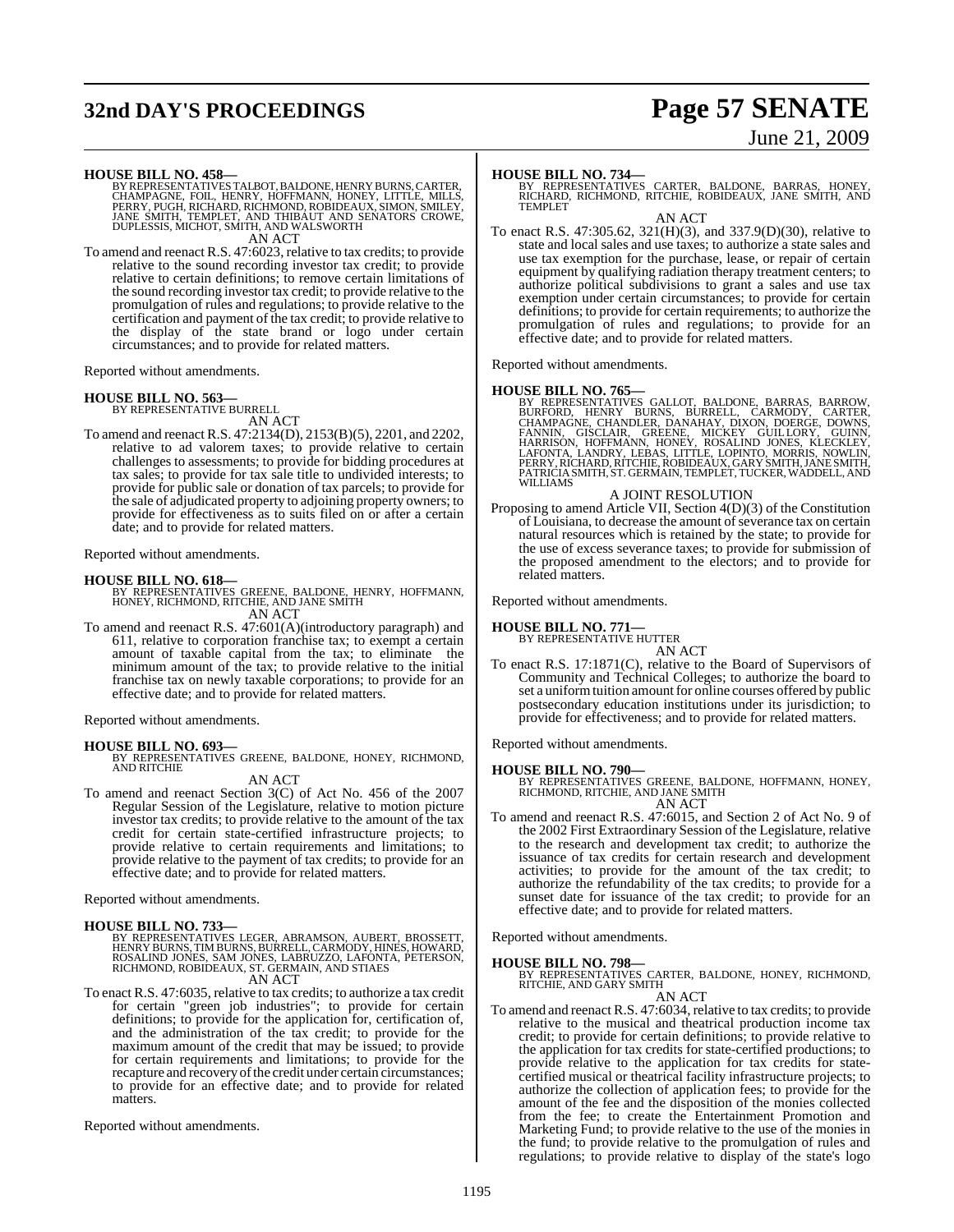## **Page 58 SENATE 32nd DAY'S PROCEEDINGS**

### June 21, 2009

under certain circumstances; to provide for an effective date; and to provide for related matters.

Reported without amendments.

#### **HOUSE BILL NO. 818—**

- BY REPRESENTATIVES ELLINGTON, BALDONE, HENRY, HOFFMANN,<br>HONEY, NOWLIN, RICHMOND, RITCHIE, AND JANE SMITH AN ACT
- To enact R.S. 47:301(3)(k), relative to the sales and use tax; to phasein an exclusion from state sales and use taxes for certain tangible property related to the manufacturing process; to provide for certain limitations; to provide for certain definitions; and to provide for related matters.

Reported without amendments.

#### **HOUSE BILL NO. 858— (Substitute for House Bill No. 547)** BY REPRESENTATIVE PONTI

AN ACT

To amend and reenact R.S. 47:6030(A) and (B)(2), relative to individual and corporate income tax; to provide for eligibility for the wind or solar energy systems tax credit; to limit to one the number of tax credits which may be taken with respect to a wind or solar energy system; to require the disclosure of certain information related to the taking of a tax credit under certain circumstances; and to provide for related matters.

Reported without amendments.

**HOUSE BILL NO. 863—** BY REPRESENTATIVES FANNIN AND TUCKER AND SENATORS MICHOT AND CHAISSON AN ACT

To appropriate funds to defray the expenses of the Louisiana Judiciary, including the Supreme Court, Courts of Appeal, District Courts, Criminal District Court of Orleans Parish, and other courts; and to provide for related matters.

Reported without amendments.

#### **HOUSE BILL NO. 870—**

BY REPRESENTATIVE FANNIN AN ACT

To provide with respect to the Revenue Sharing Fund and the allocation and distribution thereof for Fiscal Year 2009-2010; and to provide for related matters.

Reported without amendments.

#### **HOUSE BILL NO. 877—**

BY REPRESENTATIVES MICHAEL JACKSON, BARROW, CARTER,<br>HONEY, PATRICIA SMITH, AND WHITE AND SENATORS BROOME,<br>DORSEY, AND N. GAUTREAUX AN ACT

To enact R.S. 33:9038.63, relative to cooperative economic development; to create the Bluebonnet/Perkins Conference Hotel Taxing District in East Baton Rouge Parish; to provide relative to the governance, purpose, and powers and duties of the district; to provide relative to district funding, including the power to provide for tax increment financing and to incur debt and issue evidences of indebtedness; and to provide for related matters.

Reported without amendments.

#### **HOUSE BILL NO. 898— (Substitute for HouseBill No. 142 by Representative Henry)** BY REPRESENTATIVE HENRY

AN ACT

To amend and reenact R.S. 47:6007, relative to tax credits; to provide relative to the motion picture investor tax credit; to provide for issuance of the tax credit for state-certified productions; to provide for the amount of the tax credit; to provide relative to certain definitions; to provide for certain requirements and limitations; to provide relative to the promulgation of rules; to delete certain provisions relative to the tax credit for state-

certified infrastructure projects; to provide for an effective date; and to provide for related matters.

Reported without amendments.

### **HOUSE BILL NO. 902— (Substitute for House Bill No. 38 by Representative Arnold)**<br>BY REPRESENTATIVE ARNOLD

AN ACT To amend and reenact R.S. 47:1705(B)(1) and (2)(a) and (b), relative to ad valorem taxes; to limit the ability of a taxing authority to increase ad valorem tax millages; to provide for limitations on millage increases by taxing authorities with governing authorities whose membership is not elected; and to provide for related matters.

Reported without amendments.

### **HOUSE BILL NO. 903— (Substitute for House Bill No. 375 by Representative Arnold)**<br>BY REPRESENTATIVE ARNOLD

A JOINT RESOLUTION

Proposing to amend Article VII, Section 23(C) and to add Article VII, Section 18(H) of the Constitution of Louisiana, relative to the levy of ad valorem property tax by taxing authorities; to further limit certain taxing authorities' power to increase millage rates without voter approval; to require the election for approving ad valorem property tax levies or renewals of certain taxing authorities to occur only at certain elections; and to specify an election for submission of the proposition to electors and provide a ballot proposition.

Reported without amendments.

Respectfully submitted, ROB MARIONNEAUX Chairman

### **Adoption of Legislative Bureau Report**

On motion of Senator Marionneaux, the Bills and Joint Resolutions were read by title and passed to a third reading.

### **Privilege Report of the Legislative Bureau**

June 21, 2009

To the President and Members of the Senate:

I am directed by your Legislative Bureau to submit the following report:

The following bills are approved as to construction and duplication.

## **HOUSE BILL NO. 2—** BY REPRESENTATIVE GREENE

AN ACT

To provide with respect to the capital outlay budget and the capital outlay programfor state government, state institutions, and other public entities; to provide for the designation of projects and improvements; to provide for the financing thereof making appropriations from certain sources; and to provide for related matters.

Reported without amendments.

### **HOUSE BILL NO. 364—** BY REPRESENTATIVE FANNIN

AN ACT

To enact Subpart Q of Part II-A of Chapter 1 of Subtitle I of Title 39 of the Louisiana Revised Statutes of 1950, to be comprised of R.S. 39:100.121, relative to special treasury funds; to create the American Recovery and Reinvestment Act Fund as a special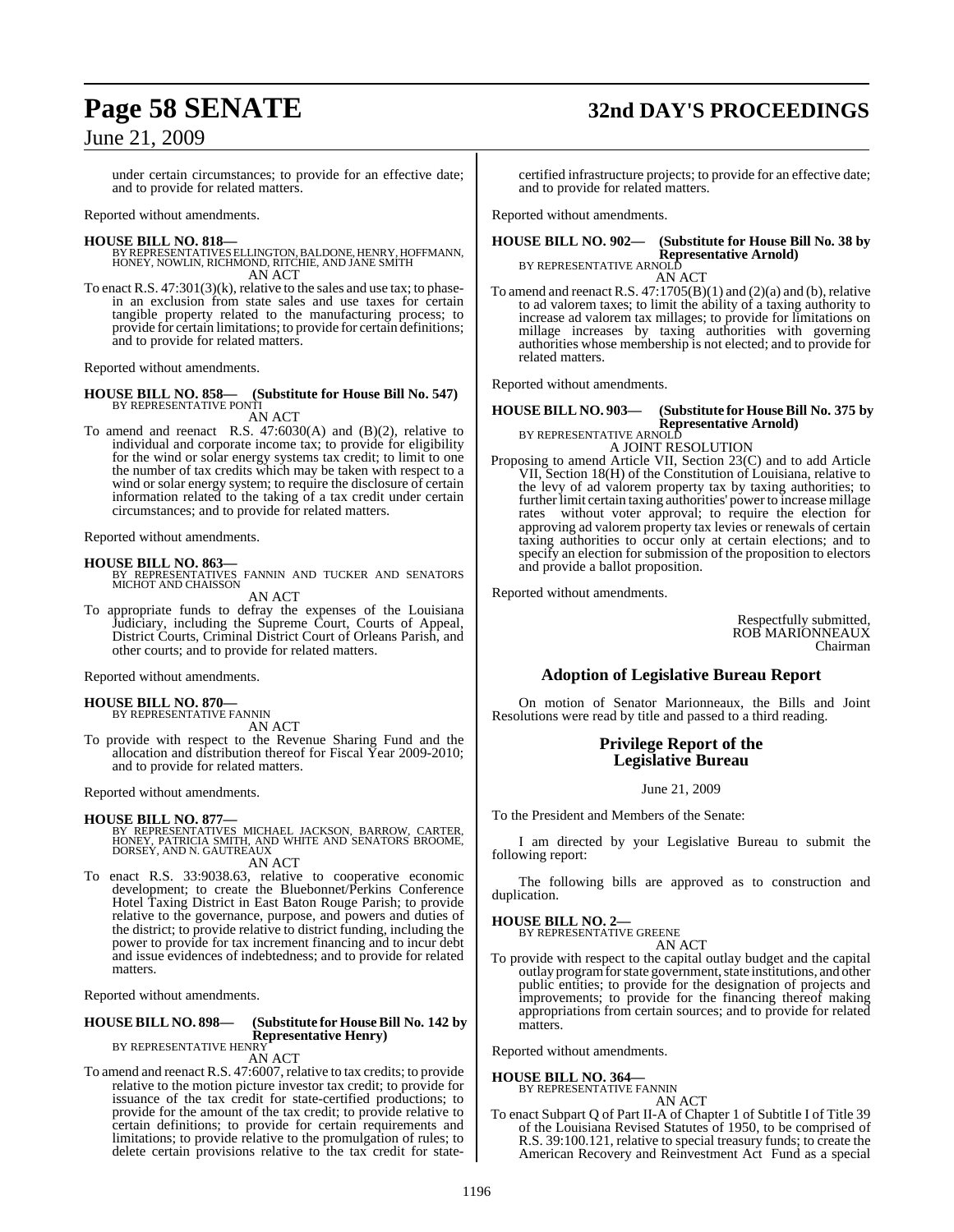## **32nd DAY'S PROCEEDINGS Page 59 SENATE**

# June 21, 2009

fund in the state treasury; to dedicate certain revenues to the fund; to provide for the deposit, investment, and use of monies in the fund; and to provide for related matters.

Reported without amendments.

#### **HOUSE BILL NO. 365—** BY REPRESENTATIVE SIMON

AN ACT

To enact Part VII-B of Chapter 10 of Title 38 of the Louisiana Revised Statutes of 1950, to be comprised of R.S. 38:2318.2, to establish and provide for the Percent for Universal Design Program; to require that a certain percent of the expenditure for construction or renovation of a state building shall be used to implement principles of universal design; to provide exceptions; and to provide for related matters.

Reported without amendments.

#### **HOUSE BILL NO. 667—**

BY REPRESENTATIVE FANNIN AN ACT

To provide for the establishment and reestablishment of agency ancillary funds, to be specifically known as internal service funds, auxiliary accounts, or enterprise funds for certain state institutions, officials, and agencies; to provide for appropriation of funds; and to regulate the administration of said funds.

Reported without amendments.

**HOUSE BILL NO. 720—**<br>BY REPRESENTATIVES JANE SMITH, BOBBY BADON, BALDONE,<br>BARROW, BILLIOT, HENRY BURNS, TIM BURNS, CHAMPAGNE,<br>CHANEY, CONNICK, CORTEZ, DOERGE, DOVE, DOWNS, ELLINGTON,<br>FANNIN, GISCLAIR, ELBERT GUILLORY, MIC

AN ACT

To enact the Louisiana Tax Delinquency Amnesty Act of 2009; to provide for definitions; to require the Department of Revenue to establish a tax amnesty program as provided for in this Act; to provide for terms and conditions of the program; to provide for the disposition of the monies collected pursuant to the tax amnesty program; to provide for an effective date; and to provide for related matters.

Reported without amendments.

#### **HOUSE BILL NO. 869—** BY REPRESENTATIVE TUCKER

AN ACT

To appropriate funds for Fiscal Year 2009-2010 to defray the expenses of the Louisiana Legislature, including the expenses of the House of Representatives and the Senate, of legislative service agencies, and of the Louisiana State Law Institute; and otherwise to provide with respect to the appropriations and allocations herein made.

Reported without amendments.

#### **HOUSE BILL NO. 879—** BY REPRESENTATIVES TUCKER, CONNICK, LEGER, AND PETERSON

AN ACT To appropriate funds and to make certain changes in appropriations

from certain sources and purposes in specific amounts for the making of supplemental appropriations for Fiscal Year 2008- 2009; to provide for an effective date; and to provide for related matters.

Reported without amendments.

### **HOUSE BILL NO. 881—**

BY REPRESENTATIVE FANNIN AN ACT

To appropriate funds and to make certain reductions in appropriations from certain sources to be allocated to designated agencies and purposes in specific amounts for the making of supplemental appropriations and reductions for said agencies and purposes for Fiscal Year 2008-2009; and to provide for related matters.

Reported without amendments.

Respectfully submitted, ROB MARIONNEAUX Chairman

### **Adoption of Legislative Bureau Report**

On motion of Senator Marionneaux, the Bills and Joint Resolutions were read by title and passed to a third reading.

### **Motion to Make Special Order**

**HOUSE BILL NO. 2—** BY REPRESENTATIVE GREENE

AN ACT

To provide with respect to the capital outlay budget and the capital outlay program for state government, state institutions, and other public entities; to provide for the designation of projects and improvements; to provide for the financing thereof making appropriations from certain sources; and to provide for related matters.

Senator Marionneaux asked for and obtained a suspension of the rules to make House Bill No. 2, which was just advanced to Third Reading and Final Passage, Special Order of the Day No. 1 on Monday, June 22, 2009, at 1:00 o'clock P.M.

#### **Motion to Make Special Order**

**HOUSE BILL NO. 3—** BY REPRESENTATIVE GREENE

AN ACT

To enact the Omnibus Bond Authorization Act of 2009, relative to the implementation of a five-year capital improvement program; to provide for the repeal of certain prior bond authorizations; to provide for new bond authorizations; to provide for authorization and sale of such bonds by the State Bond Commission; and to provide for related matters.

Senator Marionneaux asked for and obtained a suspension of the rules to make House Bill No. 3 which is on Third Reading and Final Passage, Special Order of the Day No. 2 on Monday, June 22, 2009, after  $1:00$  o'clock P.M.

### **Message to the Governor**

### **SIGNED SENATE BILLS**

June 19, 2009

To the Honorable Governor of the State of Louisiana:

The President of the Senate and the Speaker of the House of Representatives have signed the following Senate Bills:

### **SENATE BILL NO. 43—**

BY SENATOR MURRAY

AN ACT To amend and reenact R.S. 33:9108(E) and to enact R.S. 33:9106.2(D), relative to the Orleans Parish Communication District; to provide for an extension of the special fixed rate emergency telephone service charge; to provide relative to reestablishing the original charge; and to provide for related matters.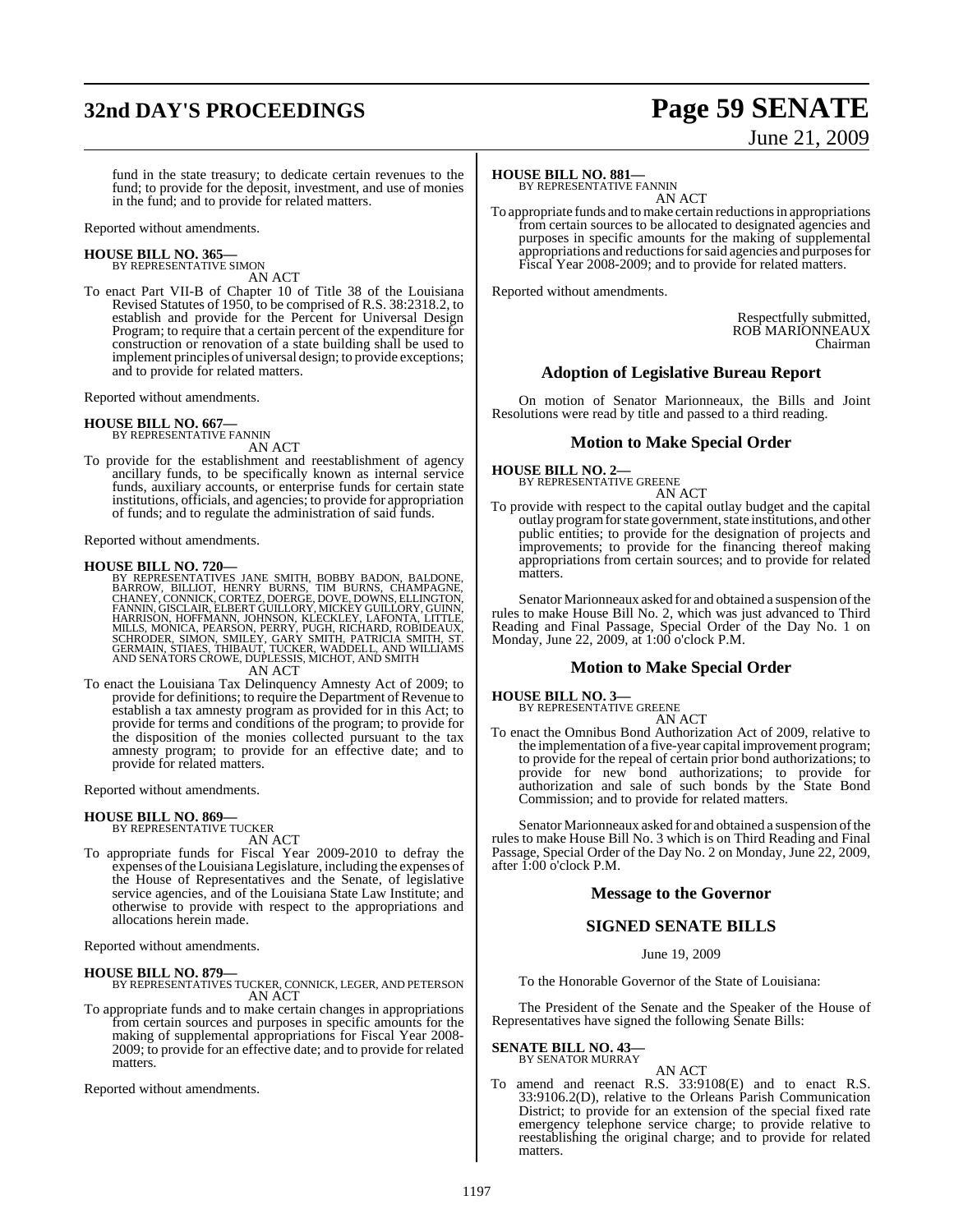#### **SENATE BILL NO. 49—** BY SENATOR ERDEY

AN ACT

To enact R.S. 13:2575.3, relative to administrative adjudication for code and ordinance violations; to provide for procedures for Livingston Parish; and to provide for related matters.

### **SENATE BILL NO. 117—** BY SENATOR ERDEY

AN ACT

To enact R.S. 33:3887.3, relative to sewerage districts; to authorize an increase in per diem payable to board members of the Livingston Parish Sewer District No. 2; and to provide for related matters.

#### **SENATE BILL NO. 118—** BY SENATOR ERDEY

AN ACT

To enact R.S. 33:3887.3, relative to sewerage districts; to authorize an increase in per diem payable to board members of the Livingston Parish Sewer District No. 1; and to provide for related matters.

#### **SENATE BILL NO. 121—** BY SENATOR LONG

AN ACT

To enact R.S. 11:609, relative to retired peace officers; to allow officers to purchase their firearms upon retirement; to provide for criteria; and to provide for related matters.

## **SENATE BILL NO. 124—** BY SENATOR JACKSON

AN ACT

To amend and reenact R.S. 11:3719(A) and 3720, and to repeal R.S. 11:3731(E), relative to the police pension fund for the city of Shreveport; to provide for authority of the board of trustees; to provide relative to the board's authority to invest the pension fund's assets; to allowthe board to award benefit increases under certain circumstances; to repeal the requirement that the city use excess proceeds for expenses other than payment of pension fund liabilities; to provide for an effective date; and to provide for related matters.

- **SENATE BILL NO. 146—**<br>BY SENATORS DUPLESSIS, APPEL, CROWE, MICHOT, SMITH AND<br>WALSWORTH AND REPRESENTATIVES HENRY BURNS,<br>CHAMPAGNE, CORTEZ, FOIL, LITTLE, PUGH, ROBIDEAUX, SIMON, SMILEY, JANE SMITH AND THIBAUT AN ACT
- To amend and reenact R.S. 17:3981(4), 3982(A)(1)(a) and (B),  $3983(C)(1)(a)$ , and  $3991(C)(1)(c)(iii)$  and (E), relative to charter schools; to provide relative to the review and evaluation of charter school proposals; to provide relative to public school facilities and property made available to charter schools; to provide relative to the vote required to convert an existing public school to a charter school; to provide relative to enrollment preferences; to provide relative to support or affiliation with charter schools by certain religious organizations or institutions; and to provide for related matters.

## **SENATE BILL NO. 217—** BY SENATOR MORRISH

#### AN ACT

To amend and reenact R.S. 33:4067(B), relative to the Cameron Parish Water and Wastewater Board for District No.1; to decrease the membership of the board of commissioners; and to provide for related matters.

SENATE BILL NO. 264—<br>BY SENATORS KOSTELKA, ADLEY, ALARIO, AMEDEE, APPEL,<br>BROOME, CHEEK, DORSEY, DUPLESSIS, DUPRE, ERDEY, B.<br>GAUTREAUX, GRAY EVANS, HEBERT, HEITMEIER, LONG,<br>MARIONNEAUX, MARTINY, MCPHERSON, MICHOT, MORRELL,<br>

## **Page 60 SENATE 32nd DAY'S PROCEEDINGS**

#### AN ACT

To enact R.S. 11:2175.1, relative to the authority of the board of trustees of the Sheriffs' Pension and Relief Fund; relative to employer contributions; to establish a funding deposit account; to provide for an effective date; and to provide for related matters.

#### **SENATE BILL NO. 177—** BY SENATOR MARTINY

AN ACT To amend and reenact R.S. 22:14(B), 16, 18(A), 33(A)(introductory paragraph), 35(C), 72(B), 88(E), (I), and (O), 236.4(C) and (E), 255, 259, 264, 267(D), 310, 337(B), 369, 371, 389, 391, 457(C), 584(D)(1)(b), 588(A)(1), 590(B), 595, 613(A)(3), (C)(2), and (D)(3)(b),  $614(A)(9)$  and (C)(2),  $615(A)(5)$ ,  $616(A)(3)$ ,  $634(A)$ (introductory paragraph) and (3), (C)(2), and (D)(2),  $635(A)$ (introductory paragraph)(3), (7), and (9) and (C)(2),  $636(A)$ (introductory paragraph) and (3) and (5), 637(A)(introductory paragraph) and (A)(3), 638(introductory paragraph),  $656(B)$ ,  $661$ ,  $674(A)(3)$  and  $(B)$ ,  $694(\overline{D})(1)$ (introductory paragraph), 709(A), (B), and (C), 731(D), 732(C), 821(G), 833(C)(3), 855(E)(1), 972(A) and (B), 974, 1071(C)(3)(d), 1141, 1143(A)(introductory paragraph) and (B)(introductory paragraph), 1211(B), 1451(E), 1453(A)(1),  $1465(A)(3)(a)$ ,  $(\dot{B})$ , and  $(\dot{C})$ ,  $1466(A)$ ,  $(B)$ ,  $(\dot{D})$ , and  $(\dot{E})$ , 1469(A), 1470(B), 1471(C), 1529(A), 1546(B)(1)(d), 1547(G),  $1549(\overrightarrow{G})$ ,  $1550(\overrightarrow{G})$ ,  $1554(\overrightarrow{B})$ , (C), and (D),  $1559(\overrightarrow{G})$ ,  $1571(\overrightarrow{H})$ ,  $1627(A)$ (introductory paragraph),  $1671(C)$ ,  $1672(B)$  and  $(C)$ , 1699(B), 1700(C), (D), and (E), 1731(A)(introductory paragraph), 1793(C), 1837(A)(introductory paragraph) and (B)(introductory paragraph), 1860(A)(introductory paragraph) and (B)(introductory paragraph), 1968, 1969, 1970, 1995(B), 2060(B)(2), 2090(B), 2147(A)(2), 2191, 2193, 2194, 2198, 2204, 2205, 2206, 2208, 2242(C)(3), and R.S. 22:2401, to enact R.S. 22:33(D), 588(C), 694(D)(4), 709(E), 731(F), 833(D), 1143(D), 1211(C), 1453(D), 1471(E), 1472(C), 1529(C), 1549(K), 1550(K), 1837(C), 1860(C), 2060(C), and 2422(C), and to repeal R.S. 22:2192, 2196, and 2199 through 2203, relative to the Department of Insurance; to provide with respect to administrative hearings for that department held by the Division of Administrative Law; to provide for public hearings held by that department; to make certain technical changes; and to provide for related matters.

and they are hereby presented for executive approval on June 19, 2009.

> Respectfully submitted, GLENN A. KOEPP Secretary of the Senate

#### **Privilege Report of the Committee on Senate and Governmental Affairs**

### **ENROLLMENTS**

Senator Kostelka, Chairman on behalf of the Committee on Senate and Governmental Affairs, submitted the following report:

June 21, 2009

To the President and Members of the Senate:

I am directed by your Committee on Senate and Governmental Affairs to submit the following report:

The following Senate Bills have been properly enrolled:

#### **SENATE BILL NO. 58—** BY SENATOR SHAW

AN ACT

To amend and reenact R.S. 15:555(A)(3), relative to sexual assault task force; to provide for membership; and to provide for related matters.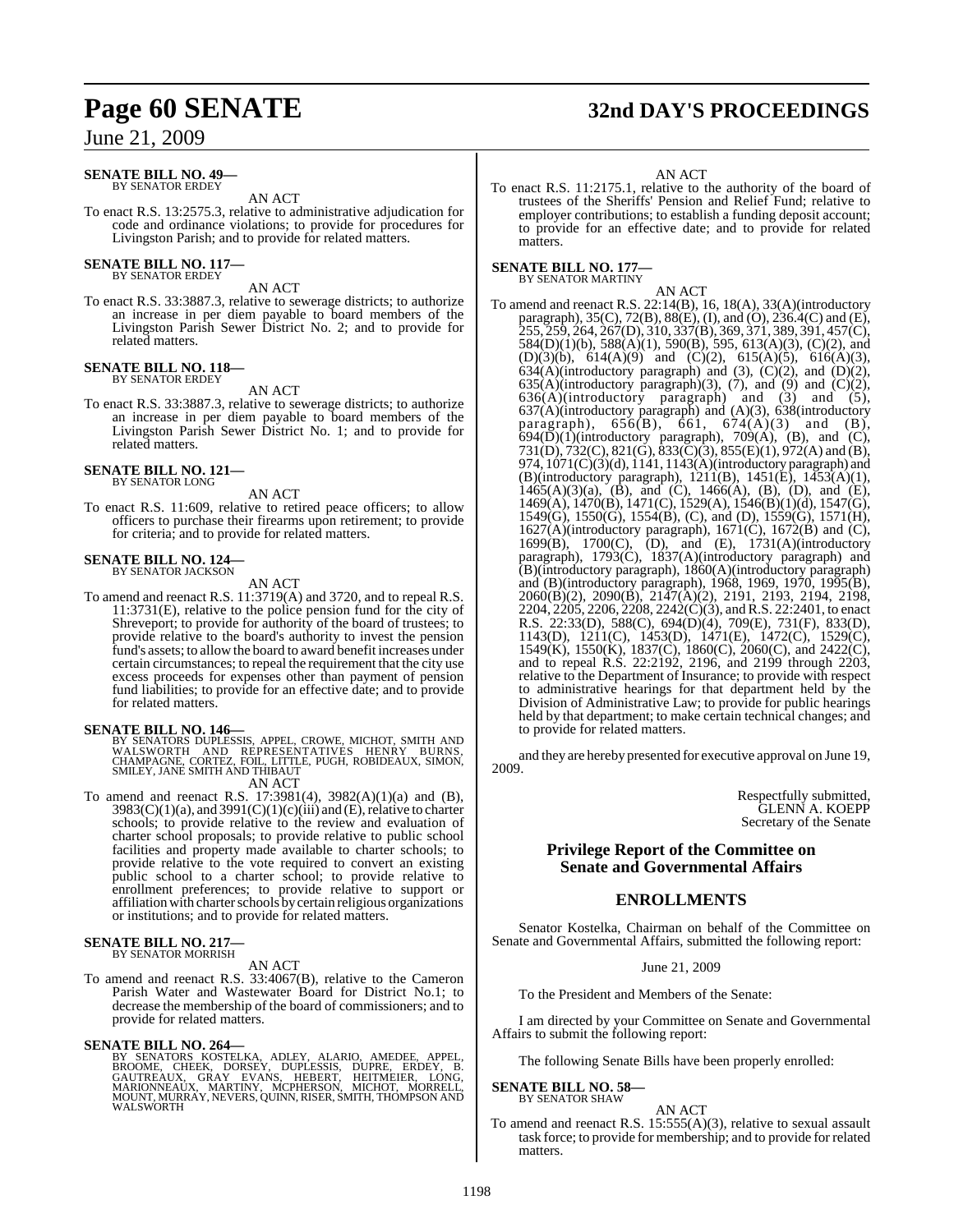## **32nd DAY'S PROCEEDINGS Page 61 SENATE**

# June 21, 2009

#### **SENATE BILL NO. 66—** BY SENATOR DUPRE

AN ACT

To enact R.S. 38:329.4, relative to levees; to provide relative to the powers and duties of the North Lafourche Conservation, Levee and Drainage District; to provide relative to bonding and taxing authority of the district; and to provide for related matters.

#### **SENATE BILL NO. 84—** BY SENATOR ADLEY

AN ACT

To amend and reenact R.S. 38:2212.1(A)(1), relative to public contracts; to increase the limit for the purchase of materials and supplies to the sum of thirty thousand dollars for public entities without the necessity of advertisement; and to provide for related matters.

#### **SENATE BILL NO. 114—**

BY SENATOR NEVERS AN ACT

To repeal R.S. 47:6033(B)(4), relative to tax credits; to repeal a requirement that the Workforce Development Commission provide the Department of Revenue a certain annual list; and to provide for related matters.

#### **SENATE BILL NO. 125—** BY SENATOR THOMPSON

AN ACT

To amend and reenact R.S. 33:1448(G) and to enact R.S. 33:1448(U), relative to sheriffs; to provide for the premium costs of group hospital, health, and life insurance for retired sheriffs and deputy sheriffs in Madison Parish; to provide for eligibility; to provide for an effective date; and to provide for related matters.

### **SENATE BILL NO. 134—** BY SENATOR MURRAY

AN ACT

To amend and reenact R.S.  $38:2212(A)(1)(b)(ii)(bb)$  and  $(3)(c)(ii)$ , relative to public contracts; to provide for the submission of other documentation and information; and to provide for related matters.

#### **SENATE BILL NO. 147—** BY SENATOR MURRAY

AN ACT

To amend and reenact R.S. 47:6019(A)(3)(b)(i)(aa), relative to the tax credit for the rehabilitation of historic structures; to increase the number of allowable transfers; to provide for an effective date; and to provide for related matters.

#### **SENATE BILL NO. 158—**

BY SENATOR B. GAUTREAUX AND REPRESENTATIVE HILL AN ACT

To amend and reenact R.S. 36:4(U), R.S. 43:111(A)(9), and R.S. 51:1317, 1318(A) and (D), and 1319(A)(1), (2), (3), (4), and (B)(5), relative to the Louisiana Retirement Development Commission; to change the name of the commission to the Encore Louisiana Commission; to provide that the commission shall market Louisiana to persons fifty years old and above; and to provide for related matters.

### **SENATE BILL NO. 160—** BY SENATOR MARIONNEAUX

AN ACT

To enact R.S. 47:1675(A)(6), relative to tax credits; to provide that any tax credit against income or corporate franchise tax with a "cap" on the amount of the credit allowed be administered on a first-come, first-serve basis unless otherwise provided by the statute granting the tax credit; to provide an exception when the total tax credits requested on a single business day exceed tax credits available under the credit "cap"; and to provide for related matters.

**SENATE BILL NO. 171—**<br>BY SENATORS BROOME, CHEEK, DORSEY, ERDEY, GRAY EVANS, HEITMEIER, MOUNT AND NEVERS **AN ACT** 

To enact R.S. 46:1414, relative to child care facilities; to provide for the dissemination of information relating to the benefits of immunizing certain children against influenza; to provide for duties of a licensed child care facility; to provide for duties of the Department of Health and Hospitals and the Department of Social Services; and to provide for related matters.

## **SENATE BILL NO. 187—** BY SENATOR HEITMEIER

AN ACT

To amend and reenact R.S. 32:361.2, relative to motor vehicle equipment; to provide relative to medical exemptions from prohibitions on certain window tinting; to provide relative to the contents of an affidavit for such medical exemption; to require certain information; to provide for certain departmental and board actions; to provide for violations; and to provide for related matters.

#### **SENATE BILL NO. 193—**

BY SENATOR LONG

AN ACT To repeal R.S. 22:2372, relative to the Insure Louisiana Incentive Program; to repeal the requirement for use of unused monies in the program to assist individuals with homeowners' insurance premiums and to accelerate payoff of the Unfunded Accrued Liability of the state retirement systems; and to provide for related matters.

#### **SENATE BILL NO. 215—**

BY SENATOR MORRISH

AN ACT To enact Part LXVI ofChapter 5 of Title 40 of the Louisiana Revised Statutes of 1950, to be comprised of R.S. 40:1300.291, relative to hospital prospective payment methodology; to provide for designation as a major teaching hospital; to provide for definitions; to provide for criteria; and to provide for related matters.

#### **SENATE BILL NO. 229—**

BY SENATOR GRAY EVANS AND REPRESENTATIVES BARROW,<br>BROSSETT, CHANDLER, HENDERSON, HINES, ROSALIND JONES,<br>LEGER, MILLS, NORTON, RITCHIE, GARY SMITH, ST. GERMAIN,<br>STIAES AND WILLIAMS

AN ACT

To amend and reenact R.S. 32:403, the introductory paragraph of  $412.1(A), 413(B),$  and R.S.  $40:1321(C)$ , to enact R.S.  $32:412(J)$ , 412.1(D), and 429(C), relative to motor vehicles; to provide an exemption for the payment of fees and handling charges for state issued driver's licenses and identification cards to children who are in the care, custody, or guardianship of the office of community services; and to provide for related matters.

**SENATE BILL NO. 239—**<br>BY SENATORS DUPRE AND MORRISH AND REPRESENTATIVES<br>DOVE, HONEY, RICHARD AND ST. GERMAIN AN ACT

To amend and reenact R.S. 47:305.20(A), the introductory paragraph of (C), (1) and (2) and R.S. 56:303(E)(1) and 304(A), relative to tax exemptions; to provide for certain exclusions and exemptions from state sales, use, lease, and services taxes; to provide for a rebate of such taxes; to include possession of a vessel license by a commercial fisherman as qualifying for such tax exemptions; to provide for issuance of a vessel license to certain commercial fishermen; to provide for certification of certain commercial fishermen licenses; and to provide for related matters.

SENATE BILL NO. 241—<br>BY SENATORS MOUNT, ADLEY, ALARIO, AMEDEE, APPEL, BROOME, CHAISSON, CHEEK, CROWE, DONAHUE, DORSEY, DUPLESSIS,<br>DUPRE, ERDEY, B. GAUTREAUX, N. GAUTREAUX, GRAY EVANS,<br>HEBERT, HEITMEIER, JACKSON, KOSTELKA,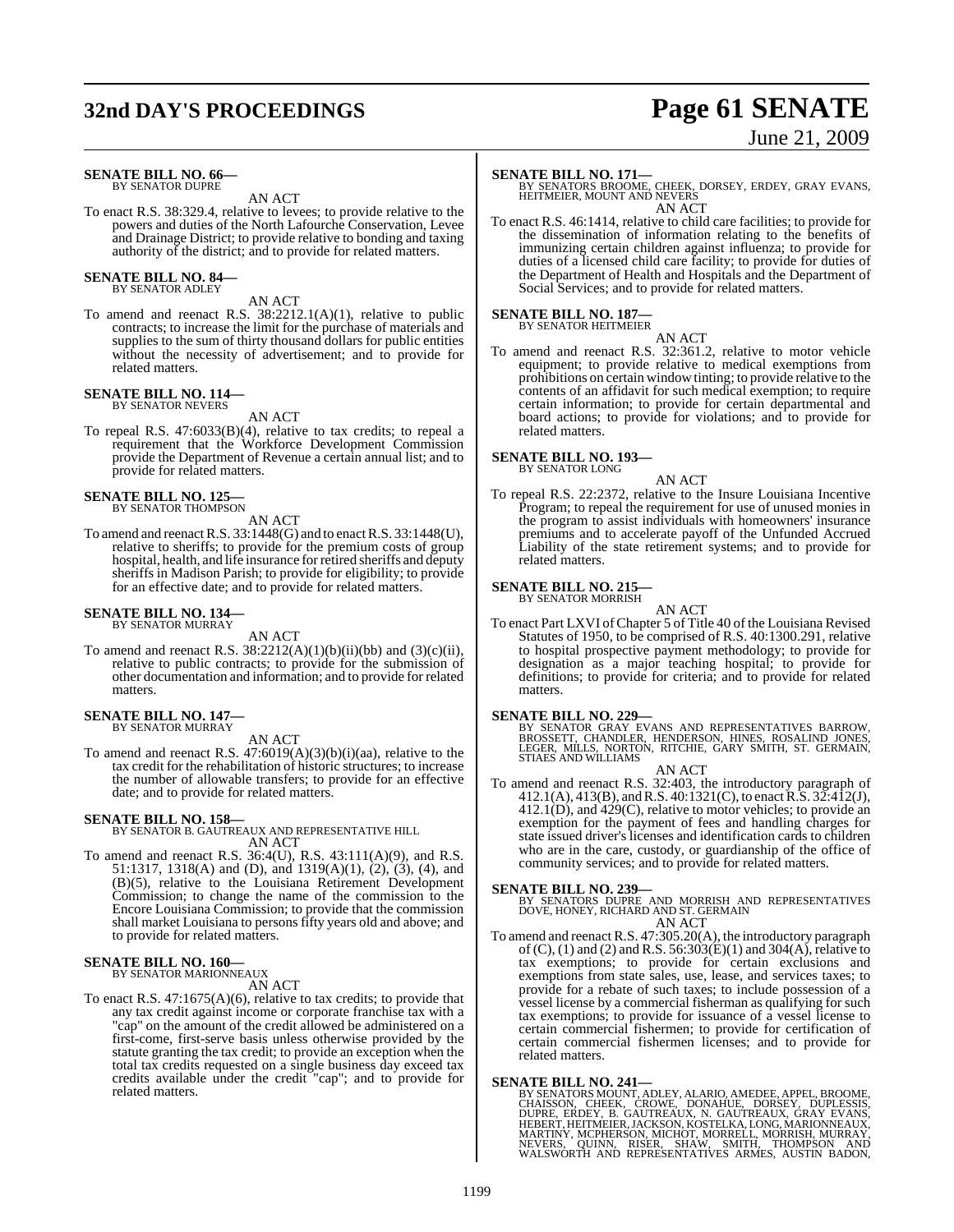## **Page 62 SENATE 32nd DAY'S PROCEEDINGS**

### June 21, 2009

BOBBY BADON, BALDONE, BILLIOT, BROSSETT, BURRELL,<br>DANAHAY,DOWNS,GISCLAIR,GREENE,GUINN,HINES,HOFFMANN,<br>HOWARD, KATZ, LEGER, NORTON, PERRY, PETERSON, POPE,<br>RITCHIE, ROY, SMILEY, GARY SMITH, PATRICIA SMITH, ST.<br>GERMAIN,TALBOT

To enact Subpart K of Part I of Chapter 1 of Subtitle II of Title 47 of the Louisiana Revised Statutes of 1950, to be comprised of R.S. 47:120.33, relative to state individual income tax checkoffs; to provide for the income tax checkoff for donations to the National Lung Cancer Partnership; and to provide for related matters.

#### **SENATE BILL NO. 262—** BY SENATOR MARTINY

AN ACT

To amend and reenact R.S. 40:531(E) and to repeal Section 2 and Section 3 of Act No. 874 of the 2008 Regular Session of the Legislature, relative to commissioners of local housing authority; to remove requirement oflandlord commissioner; and to provide for related matters.

#### **SENATE BILL NO. 323—**

BY SENATOR ADLEY AND REPRESENTATIVES HENRY BURNS, MORRIS AND JANE SMITH AN ACT

- To enact R.S. 38:291(J), relative to levee districts; to create and provide relative to the North Bossier Levee and Drainage
- District; to provide for its authority, powers, duties, functions, and responsibilities, including the authority to incur debt and levy ad valorem taxes subject to voter approval; to provide for its board of commissioners and for the nomination and appointment of members to the board; to provide for the transfer of assets; and to provide for related matters.

### **SENATE BILL NO. 339—** BY SENATOR MARIONNEAUX

AN ACT

To amend and reenact R.S. 51:1927.1(C), relative to the Louisiana Capital Companies Tax Credit Program; to provide relative to the placement of the investment pool in qualified investments; and to provide for related matters.

> Respectfully submitted, ROBERT W. "BOB" KOSTELKA Chairman

The foregoing Senate Bills were signed by the President of the Senate.

#### **Privilege Report of the Committee on Senate and Governmental Affairs**

### **ENROLLMENTS**

Senator Kostelka, Chairman on behalf of the Committee on Senate and Governmental Affairs, submitted the following report:

#### June 21, 2009

To the President and Members of the Senate:

I am directed by your Committee on Senate and Governmental Affairs to submit the following report:

The following Senate Concurrent Resolutions have been properly enrolled:

### **SENATE CONCURRENT RESOLUTION NO. 135—** BY SENATOR BROOME AND REPRESENTATIVES BARROW AND **HONEY**

A CONCURRENT RESOLUTION

To express the sincere condolences of the Legislature of Louisiana upon the death of Johnny L. Thomas, Sr.

## **SENATE CONCURRENT RESOLUTION NO. 136—**<br>BY SENATORS DUPLESSIS, MURRAY AND MORRELL<br>A CONCURRENT RESOLUTION

To recognize the fortieth anniversary of the first lunar landing and to mark this occasion by recalling Louisiana's role in that mission.

**SENATE CONCURRENT RESOLUTION NO. 137—BY SENATOR CHAISSON AND REPRESENTATIVE TUCKER AND SENATOR MOUNT** 

### A CONCURRENT RESOLUTION

To memorialize the Congress of the United States to enact legislation preventing unintended consequences of the Medicaid Federal Medical Assistance Percentage calculation on Louisiana's and other state's Medicaid programs caused by the substantial and temporary infusion of public and private funds into state economies following major disasters such as hurricanes, floods and earthquakes.

> Respectfully submitted, ROBERT W. "BOB" KOSTELKA Chairman

The foregoing Senate Concurrent Resolutions were signed by the President of the Senate.

### **Message from the House**

#### **SIGNED HOUSE BILLS AND JOINT RESOLUTIONS**

June 19, 2009

To the Honorable President and Members of the Senate:

I am directed to inform your honorable body that the Speaker of the House of Representatives has signed the following House Bills and Joint Resolutions:

#### **HOUSE BILL NO. 39—**

BY REPRESENTATIVES HENRY BURNS, BOBBY BADON, FOIL,<br>GISCLAIR, GUINN, HARRISON, HENDERSON, LAMBERT, MORRIS,<br>AND ST. GERMAIN

#### AN ACT

To amend and reenact R.S. 56:116.1(B)(4) and to enact R.S.  $56:116.1(A)(8)$ , relative to use of a laser when hunting; to authorize certain persons to use a laser device when hunting; and to provide for related matters.

**HOUSE BILL NO. 44—** BY REPRESENTATIVES LAFONTA, ARMES, BROSSETT, BURRELL, DIXON, GISCLAIR, HARDY, GIROD JACKSON, MICHAEL JACKSON, LEGER, NORTON, RICHMOND, STIAES, TEMPLET, TUCKER, AND WOOTON

AN ACT

To enact R.S. 14:95.2.2, relative to offenses affecting the public safety; to create the crime of reckless discharge of a firearm at a parade or demonstration; to provide for definitions; to provide for the elements of the crime; to provide for penalties; to provide for exceptions; and to provide for related matters.

## **HOUSE BILL NO. 143—** BY REPRESENTATIVE TALBOT

AN ACT

To amend and reenact R.S. 47:1992(A)(1)(a) and (2) and (B) and to enact R.S. 47:1992.1, relative to the inspection period for tax assessment lists in Jefferson Parish; to provide for the time period during which assessment lists shall be open for inspection; to provide for an effective date; and to provide for related matters.

#### **HOUSE BILL NO. 187—**

BY REPRESENTATIVE PATRICIA SMITH AN ACT

To amend and reenact R.S. 17:3973(2)(b)(iii) and (iv), relative to the creation of Type 3 and Type 4 charter schools; to provide relative to the approval by certain persons of a proposal to create a Type 3 or Type 4 charter school by means of converting a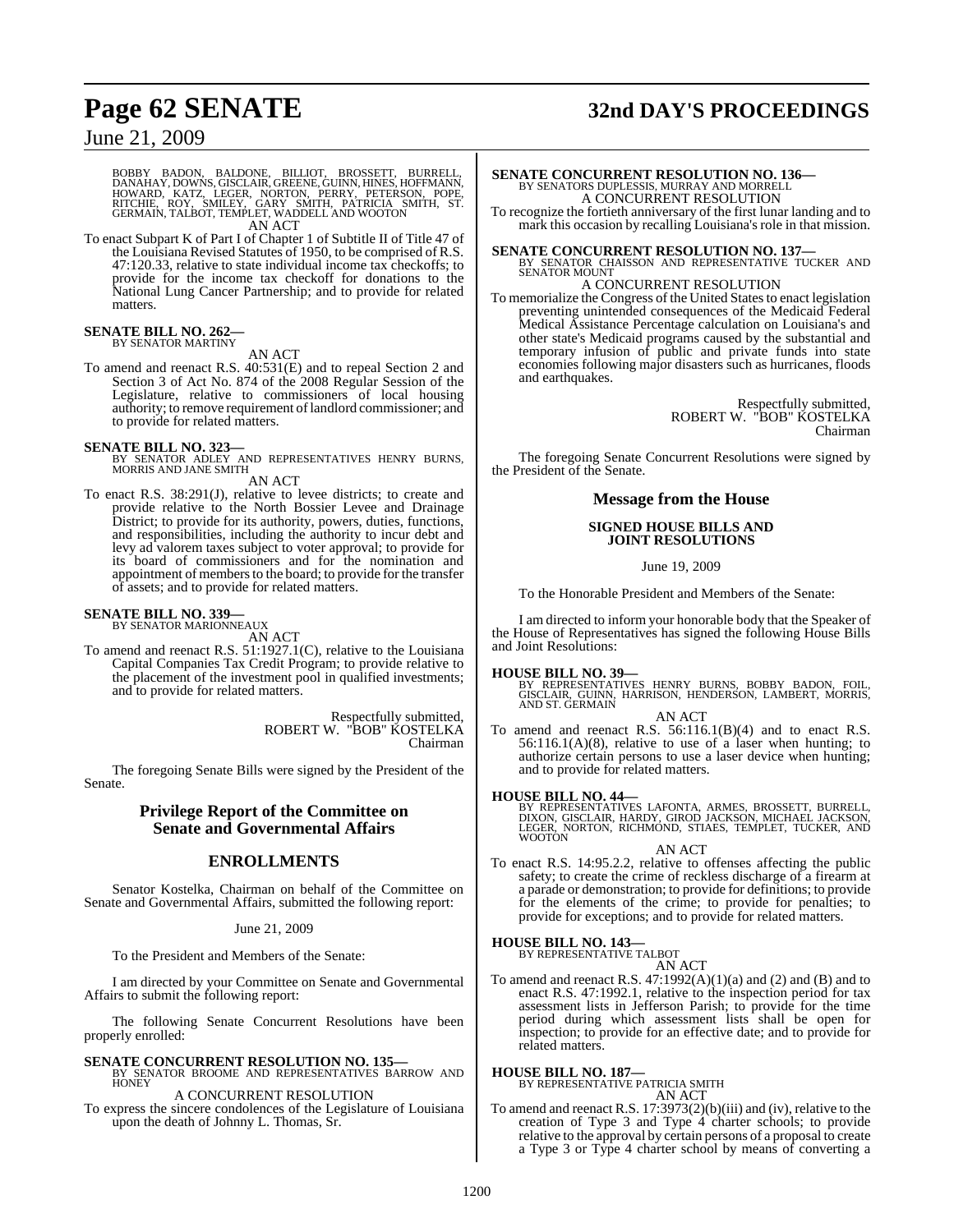## **32nd DAY'S PROCEEDINGS Page 63 SENATE** June 21, 2009

preexisting public school; to provide relative to attendance at such schools; to provide an effective date; and to provide for related matters.

## **HOUSE BILL NO. 351—** BY REPRESENTATIVE RICHARDSON

AN ACT

To amend and reenact R.S. 40:1730.35(C), relative to building code enforcement; to establish a period of validity for provisional certificates of registration; to provide for certificates of registration for building code enforcement officers with ten years of experience; and to provide for related matters.

**HOUSE BILL NO. 444—**<br>BY REPRESENTATIVES PERRY, BALDONE, HENRY BURNS, TIM<br>BURNS, CHAMPAGNE, DOWNS, FOIL, GISCLAIR, MICKEY GUILLORY,<br>KATZ, LITTLE, MILLS, PEARSON, PUGH, RICHARD, ROBIDEAUX,<br>SCHRODER, SIMON, SMILEY, AND JANE WALSWORTH

AN ACT

To amend and reenact R.S. 32:668(A)(introductory paragraph) and to enact R.S. 32:668.1, relative to drivers licenses; to provide for scope of administrative hearings related to driver's license suspension; and to provide for related matters.

#### **HOUSE BILL NO. 445—**

BY REPRESENTATIVES BALDONE, BILLIOT, HENRY BURNS, TIM<br>BURNS, CHAMPAGNE, DOERGE, DOWNS, FOIL, GISCLAIR, MICKEY<br>GUILLORY, HOWARD, KATZ, LITTLE, MILLS, FEARSON, PERRY,<br>POPE, PUGH, RICHARD, ROBIDEAUX, SCHRODER, SIMON, SMILEY,<br>

AN ACT

To amend and reenact R.S. 32:667(B)(2) and to repeal R.S.  $32:667(B)(1)(a)$  and (4), relative to driving while under the influence; to increase suspension of driving privileges upon refusal to submit to a chemical test; and to provide for related matters.

#### **HOUSE BILL NO. 499—** BY REPRESENTATIVE MONICA

AN ACT

To amend and reenact R.S. 32:295.1(B), relative to seat belts; to require that all motor vehicle occupants who are thirteen years of age or older shall wear a seat belt; and to provide for related matters.

HOUSE BILL NO. 551—<br>BY REPRESENTATIVES MILLS, ABRAMSON, ARMES, AUSTIN BADON, BOBBY BADON, BALDONE, BARRAS, BARROW, BILLIOT, BURFORD, HENRY BURNS, TIM BURNS, BURRELL, CARMODY, CHAMPAGNE, CHANDLER, CHANEY, CORTEZ, CROMER, DI AN ACT

To amend and reenact R.S. 40:4(A)(1)(b) and to enact R.S. 40:5.5.2 and 5.5.3, relative to seafood products; to create a seafood safety campaign regarding the risk of consumption ofChinese seafood; to grant the state health officer rulemaking authority; to encourage the labeling of certain seafood products; to encourage the posting of signs; to create the Seafood Safety Task Force; to provide for the membership of the task force; to provide for the purpose and duties of the task force; and to provide for related matters.

**HOUSE BILL NO. 624—**<br>BY REPRESENTATIVES GIROD JACKSON, BOBBY BADON, HENRY<br>BURNS, GISCLAIR, GUINN, LAMBERT, MONTOUCET, AND ST.<br>GERMAIN

### AN ACT

To enact R.S. 3:4674.1, relative to biodiesel fuel manufacturing; to provide for collection and use of waste fats, oils, and grease; to

provide for monitoring; to provide for notices; and to provide for related matters.

**HOUSE BILL NO. 649—**<br>BY REPRESENTATIVES MONTOUCET, BOBBY BADON, BARRAS, DOERGE, GALLOT, GISCLAIR, LAFONTA, MILLS, RICHARD, AND<br>THIBAUT AND SENATORS DUPRE, B. GAUTREAUX, GUILLORY,<br>HEBERT, AND MURRAY AN ACT

To enact R.S. 11:546 and R.S. 15:574.4.2, relative to the Louisiana State Employees' Retirement System; to provide for a probation and parole processing fee; to create a fund for the deposit of funds generated by such fees; to provide for an effective date; and to provide for related matters.

#### **HOUSE BILL NO. 718—**

BY REPRESENTATIVE HENRY BURNS

AN ACT To enact R.S. 38:214.1, relative to drainage systems; to authorize governing authorities to adopt ordinances with respect to blocking of drainage systems under certain circumstances; and to provide for related matters.

#### **HOUSE BILL NO. 757—**

BY REPRESENTATIVE DIXON

AN ACT To enact R.S. 14:126.3.1, relative to the unauthorized participation in medical assistance programs; to create the crime of unauthorized participation in medical assistance programs; to provide for definitions; to provide for penalties; and to provide for related matters.

## **HOUSE BILL NO. 785—** BY REPRESENTATIVE SAM JONES

AN ACT To enact Chapter 10-E of Title 33 of the Louisiana Revised Statutes of 1950, to be comprised of R.S. 33:4550.1 through 4550.12, relative to St. Mary Parish; to create and provide for the St. Mary Hydroelectric Authority as a political subdivision within such parish; to provide for the boundaries, governance, and powers and duties of the district; to provide for district funding, including the issuance of bonds and the use of district funds; and to provide for related matters.

### **HOUSE BILL NO. 890— (Substitute for HouseBill No. 177 by**

Representative Mills)<br>
BY REPRESENTATIVES MILLS, ANDERS, BALDONE, BARROW,<br>
BURFORD, TIM BURNS, BURRELL, CHAMPAGNE, CHANDLER,<br>
CORTEZ, DIXON, DOWNS, ELLINGTON, FANNIN, GISCLAIR, HARDY,<br>
HAZEL, HOFFMANN, HOWARD, HUTTER, KLEC

To enact R.S. 40:962.1(E), 962.1.1(F), 964(Schedule V)(E), and 1006(E) and (F), and Part X-F of Chapter 4 of Title 40 of the Louisiana Revised Statutes of 1950, to be comprised of R.S. 40:1049.1 through 1049.11 and to repeal R.S. 40:962.1.1(D) and 962.1.2, relative to nonprescription compounds, mixtures, or preparations containing ephedrine, pseudoephedrine, or phenylpropanolamine; to provide that such nonprescription compounds, mixtures, and preparations and prescription products not otherwise scheduled are Schedule V drugs; to provide for the production of a photo identification prior to the purchase of nonprescription products containing pseudoephedrine, ephedrine, and phenylpropanolamine; to require the purchaser sign a log book prior to the purchase of nonprescription products containing ephedrine, pseudoephedrine, and phenylpropanolamine; to provide for a central computer monitoring system to monitor the purchase of those products; to provide for the acquisition and implementation of the central computer monitoring system; to provide for the access to information contained in the central computer monitoring system; to provide for the sharing of that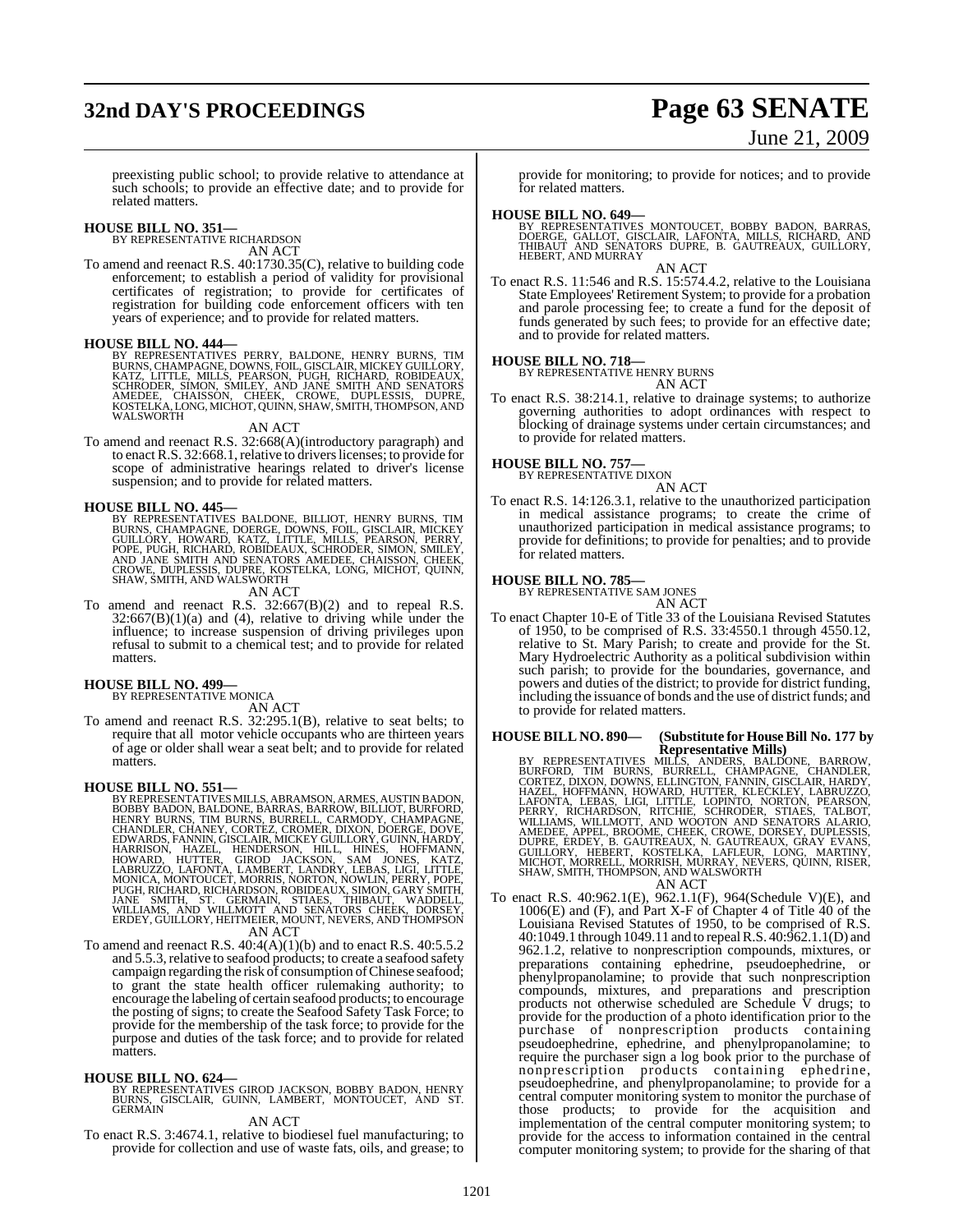## **Page 64 SENATE 32nd DAY'S PROCEEDINGS**

### June 21, 2009

information by certain agencies; to provide with respect to funding for the central computer monitoring system; to provide limitations on the quantities of products containing pseudoephedrine, ephedrine, or phenylpropanolamine which may be sold within a specified period of time; to authorize the reporting of suspected violations of law which are discovered due to the Prescription Monitoring Program to appropriate law enforcement and prosecutorial agencies; to repeal the provision of law authorizing the secretary of the Department of Health and Hospitals to exempt certain products containing ephedrine, pseudoephedrine, and phenylpropanolamine from sales and possession restrictions if determined not to be used in the manufacture or production of methamphetamines; to repeal conflicting provisions of law regarding the purchase of products containing ephedrine, pseudoephedrine, and phenylpropanolamine; to provide for definitions; to repeal provisions of law providing for certain dosage forms containing ephedrine, pseudoephedrine, and phenylpropanolamine from sales restrictions; to provide for legislative findings; to provide for a limitation of liability; to provide for a defense for certain violations of the Uniform Controlled Substances Law; and to provide for related matters.

#### **HOUSE BILL NO. 891— (Substitute for HouseBill No. 799 by Representative Michael Jackson)** BY REPRESENTATIVE MICHAEL JACKSON

AN ACT

To amend and reenact R.S. 23:1538(A), relative to unemployment compensation; to provide for penalties to an employer for failure to file a payroll report; and to provide for related matters.

and asked that the President of the Senate affix his signature to the same.

> Respectfully submitted, ALFRED W. SPEER Clerk of the House of Representatives

The House Bills and Joint Resolutions contained herein were signed by the President of the Senate on June 19, 2009.

#### **Message from the House**

#### **SIGNED HOUSE CONCURRENT RESOLUTIONS**

June 19, 2009

To the Honorable President and Members of the Senate:

I am directed to inform your honorable body that the Speaker of the House of Representatives has signed the following House Concurrent Resolutions:

#### **HOUSE CONCURRENT RESOLUTION NO. 33—** BY REPRESENTATIVE LEGER

A CONCURRENT RESOLUTION

To urge and request the State Board of Elementary and Secondary Education to study charter school use of city, parish, and other local public school system-owned facilities and to submit a written report of its findings and conclusions, including any recommendations for legislation relative to the issue, to the House Committee on Education and the Senate Committee on Education not later than sixty days prior to the beginning of the 2010 Regular Session of the Legislature.

## **HOUSE CONCURRENT RESOLUTION NO. 45—** BY REPRESENTATIVE WILLMOTT

A CONCURRENT RESOLUTION

To urge and request each nonpublic high school to provide students at least thirty minutes of classroom instruction each year in health education or a comparable course determined to be appropriate by the school's governing authority relative to the state's safe haven relinquishments law, Children's Code Articles 1149 through 1160.

### **HOUSE CONCURRENT RESOLUTION NO. 46—** BY REPRESENTATIVE WILLMOTT A CONCURRENT RESOLUTION

To urge and request the governing authority of each public and stateapproved nonpublic high school to collect statistical data relative to students' anterior cruciate ligament (ACL) injuries, with an emphasis on noncontact ACL injuries, and incorporate exercises from the Prevent Injury and Enhance Performance program (PEP) into athletic training programs as the governing authority deems necessary.

### **HOUSE CONCURRENT RESOLUTION NO. 51—** BY REPRESENTATIVE HENRY A CONCURRENT RESOLUTION

To urge and request the Department of Transportation and Development to reevaluate and restudy the closure of the railroad crossing at Central Avenue in Metairie, Louisiana, to vehicular traffic and to report such findings to the Senate and House committees on transportation for review during the 2010 Regular Session of the Legislature of Louisiana.

## **HOUSE CONCURRENT RESOLUTION NO. 155—** BY REPRESENTATIVE HARRISON

A CONCURRENT RESOLUTION

To urge and request the Louisiana Housing Finance Agency to develop a mortgage recovery plan providing for state management of troubled mortgages and requesting federal stimulus money to finance the plan, and to submit the plan to the United States Department of Housing and Urban Development.

## **HOUSE CONCURRENT RESOLUTION NO. 172—** BY REPRESENTATIVE HUTTER

A CONCURRENT RESOLUTION

To urge and request the Department of Transportation and Development to conduct a bridge rating study on all state bridges.

**HOUSE CONCURRENT RESOLUTION NO. 177—** BY REPRESENTATIVE STIAES AND SENATORS APPEL, DORSEY, DUPLESSIS, LONG, AND NEVERS

A CONCURRENT RESOLUTION

To urge and request city, parish, and other local public school boards and superintendents to dedicate federal stimulus dollars to low performing schools as defined by the State Board of Elementary and Secondary Education.

### **HOUSE CONCURRENT RESOLUTION NO. 180—** BY REPRESENTATIVE RICHARD A CONCURRENT RESOLUTION

To urge and request the Board of Regents to conduct a study of the bases and methodology of tuition charges at Louisiana's public postsecondary education institutions, particularly the feasibility and advisability of charging tuition for full-time students based on credit hours, to consider specified issues, to determine the most effective bases and methodology for imposing tuition charges, and to submit a written report of its findings and recommendations to the House Committee on Education and the Senate Committee on Education not later than sixty days prior to the convening of the 2010 Regular Session of the Legislature.

#### **HOUSE CONCURRENT RESOLUTION NO. 192—** BY REPRESENTATIVE CARMOD

A CONCURRENT RESOLUTION

To urge and request the State Board of Elementary and Secondary Education to study all issues relative to placing advertisements on the exterior of school buses, including but not limited to the advantages and disadvantages of such advertising, the potential impact such advertising could have on local school system budgets, limitations necessary as to the content of such advertising, and any possible legal challenges and safety concerns associated with such advertising, and to submit a written report on study findings and recommendations.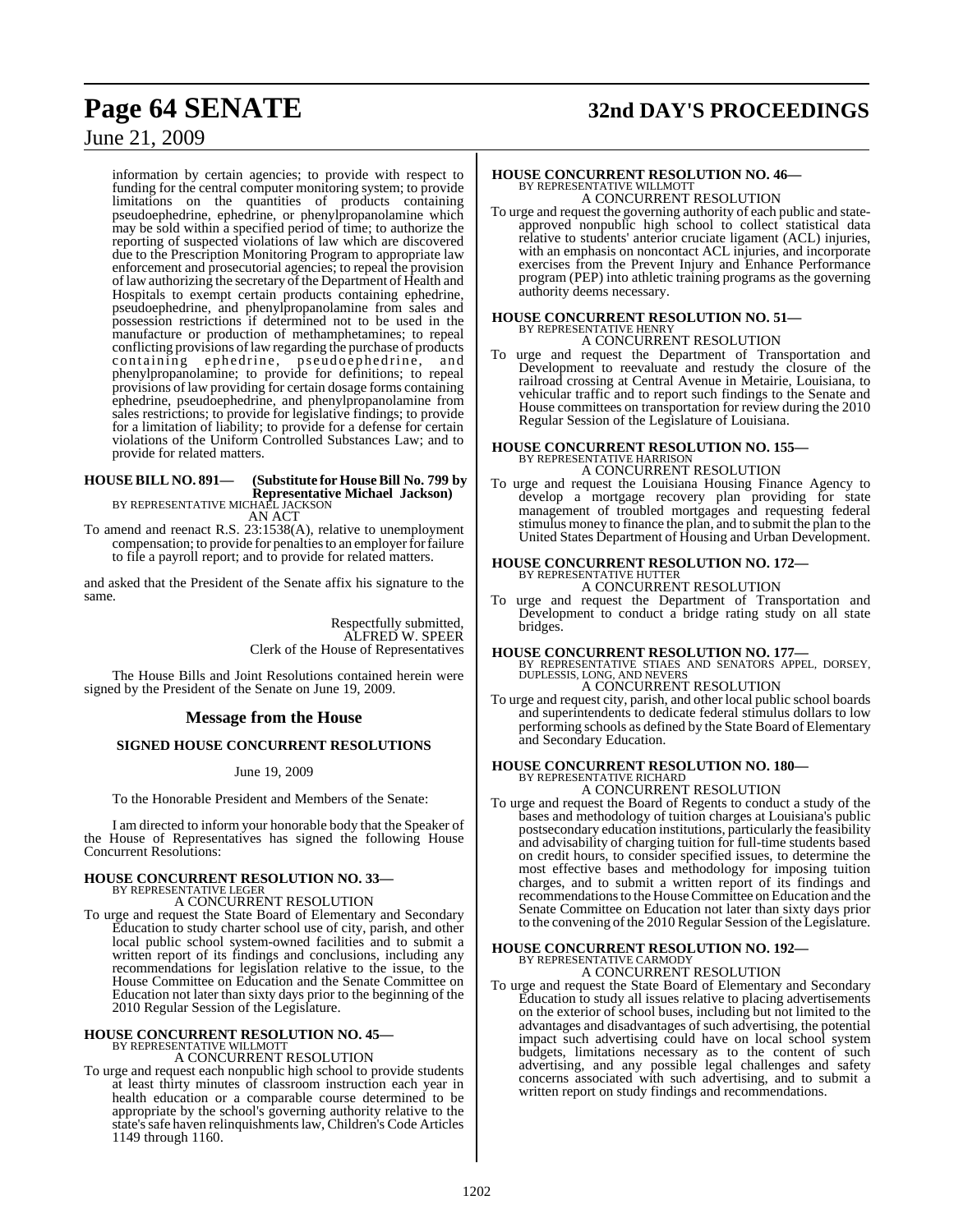## **32nd DAY'S PROCEEDINGS Page 65 SENATE**

# June 21, 2009

#### **HOUSE CONCURRENT RESOLUTION NO. 210—**

BY REPRESENTATIVE NOWLIN A CONCURRENT RESOLUTION

To commend the inductees and honorees at the 2009 Induction Celebration of the Louisiana Sports Hall of Fame.

## **HOUSE CONCURRENT RESOLUTION NO. 212—** BY REPRESENTATIVE TALBOT

A CONCURRENT RESOLUTION

To commend J.J. Witmeyer, Jr., of Harahan upon his receipt of the French Legion of Honor medal for his military service on D-Day during World War II.

## **HOUSE CONCURRENT RESOLUTION NO. 213—** BY REPRESENTATIVE HARDY

A CONCURRENT RESOLUTION

To urge and request the State Board of Elementary and Secondary Education to study the need for and benefits of developing and implementing a uniform ten-point grading scale in all public elementary and secondary schools and to report study findings and recommendations.

### **HOUSE CONCURRENT RESOLUTION NO. 215—** BY REPRESENTATIVES HENRY BURNS AND JANE SMITH A CONCURRENT RESOLUTION

To memorialize the United States Congress to take such actions as are necessary to promptly consider and passthe New Alternative Transportation to Give Americans Solutions Act of 2009 (H.R. 1835) and to urge each member of the Louisiana congressional delegation to express their support for the Act by becoming a cosponsor.

#### **HOUSE CONCURRENT RESOLUTION NO. 216—** BY REPRESENTATIVE LIGI

A CONCURRENT RESOLUTION

To commend Martin Richard of Metairie upon his receipt of the French Legion of Honor medal for his military service on D-Day during World War II.

and asked that the President of the Senate affix his signature to the same.

> Respectfully submitted, ALFRED W. SPEER Clerk of the House of Representatives

The House Concurrent Resolutions contained herein were signed by the President of the Senate on June 19, 2009.

### **Message from the House**

#### **SIGNED HOUSE CONCURRENT RESOLUTIONS**

#### June 21, 2009

To the Honorable President and Members of the Senate:

I am directed to inform your honorable body that the Speaker of the House of Representatives has signed the following House Concurrent Resolutions:

## **HOUSE CONCURRENT RESOLUTION NO. 76—** BY REPRESENTATIVE HARRISON

A CONCURRENT RESOLUTION

To urge and request the attorney general to study the training requirements for justices of the peace who have attained the age of seventy and consider a reduction or elimination of such training requirements.

### **HOUSE CONCURRENT RESOLUTION NO. 115—** BY REPRESENTATIVES ROSALIND JONES AND BALDONE A CONCURRENT RESOLUTION

To authorize and direct the Louisiana State Law Institute to study all aspects of the laws regarding discovery in criminal cases, and

report its findings and make specific recommendations for legislation to the House of Representatives prior to the convening of the 2011 Regular Session of the Legislature of Louisiana.

## **HOUSE CONCURRENT RESOLUTION NO. 219—** BY REPRESENTATIVE CARMODY AND SENATOR CHEEK A CONCURRENT RESOLUTION

To commend and congratulate Ethan Traveny Skaggs of Caddo Parish Magnet High School, son of Raymond and Michelle Skaggs, upon his selection as an alternate representative of Louisiana at the Hugh O'Brian World Leadership Congress in Washington, D.C.

### **HOUSE CONCURRENT RESOLUTION NO. 220—** BY REPRESENTATIVES HONEY, BARROW, AND PATRICIA SMITH A CONCURRENT RESOLUTION

To commend and salute Coach Roger Cador upon his twenty-fifth year at the helm of the Southern University baseball program.

### **HOUSE CONCURRENT RESOLUTION NO. 223—** BY REPRESENTATIVE GISCLAIR A CONCURRENT RESOLUTION

To commend Trevor Joseph Eymard of South Lafourche High School upon his selection as a representative of south Louisiana at the Hugh O'Brian World Leadership Congressin Washington, D.C.

### **HOUSE CONCURRENT RESOLUTION NO. 224—** BY REPRESENTATIVE SMILEY A CONCURRENT RESOLUTION

To urge and request the commissioner of administration to study options to reduce the number of state employees contained in the General Appropriation Act and Ancillary Appropriation Act and to report recommendations of reductions from the study to the Joint Legislative Committee on the Budget in conjunction with submission of the Executive Budget for Fiscal Year 2010- 2011.

and asked that the President of the Senate affix his signature to the same.

> Respectfully submitted, ALFRED W. SPEER Clerk of the House of Representatives

The House Concurrent Resolutions contained herein were signed by the President of the Senate.

### **ATTENDANCE ROLL CALL**

#### PRESENT

Mr. President Gautreaux B Michot<br>Adley Gautreaux N Morrell Adley Gautreaux N Morrell Amedee Guillory<br>Appel Hebert Total - 38

Alario Gray Evans Morrish Appel Hebert Murray Cheek Heitmeier Nevers<br>Claitor Jackson Quinn Claitor Jackson Quinn Kostelka<br>LaFleur Donahue LaFleur Shaw<br>Dorsey Long Smith Dorsey Long Smith<br>
Duplessis Marionneaux Thompson Duplessis Marionneaux<br>
Dupre Martiny Dupre Martiny Walsworth<br>Erdev McPherson McPherson

ABSENT

Broome Total - 1